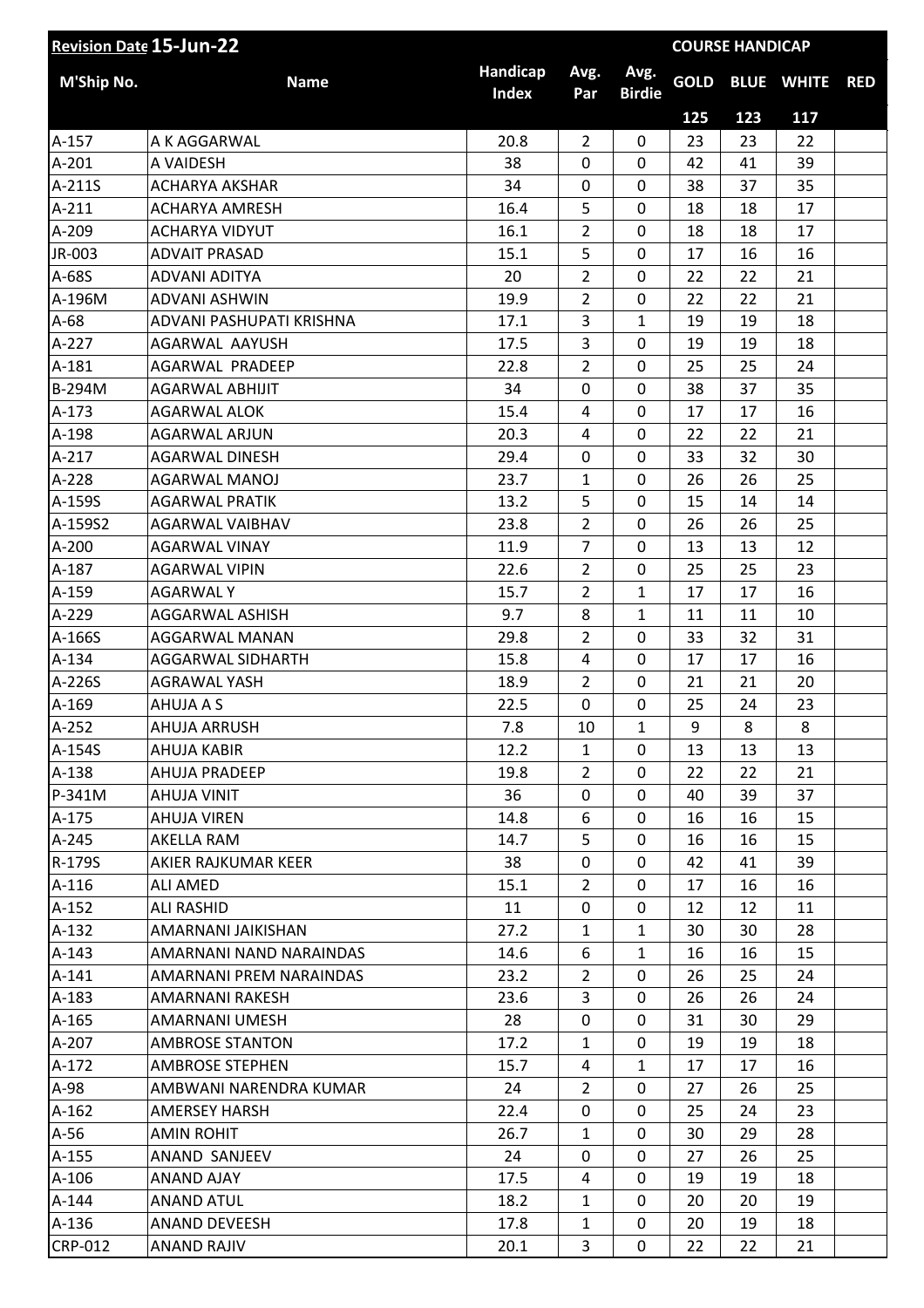| <b>Revision Date 15-Jun-22</b> |                                               | <b>COURSE HANDICAP</b>   |                |                       |             |          |                   |            |
|--------------------------------|-----------------------------------------------|--------------------------|----------------|-----------------------|-------------|----------|-------------------|------------|
| M'Ship No.                     | <b>Name</b>                                   | Handicap<br><b>Index</b> | Avg.<br>Par    | Avg.<br><b>Birdie</b> | <b>GOLD</b> |          | <b>BLUE WHITE</b> | <b>RED</b> |
| $A-210$                        | <b>ANAND SAHIL</b>                            | 29.1                     | $\overline{2}$ | 0                     | 32          | 32       | 30                |            |
| A-155M                         | <b>ANAND SANJIV</b>                           | 35.4                     | 0              | $\mathbf{1}$          | 39          | 39       | 37                |            |
| A-135                          | <b>ANAND SUDHIR R</b>                         | 12.6                     | 6              | $\mathbf{1}$          | 14          | 14       | 13                |            |
| A-144S                         | ANAND UTTAM                                   | 12.8                     | 4              | $\mathbf{1}$          | 14          | 14       | 13                |            |
| ST-518                         | ANANTH RANGANATHAN                            | 20.3                     | $\overline{2}$ | 0                     | 22          | 22       | 21                |            |
| D-263S2                        | ANANTHANARAYAN RAJAPPA                        | 23.6                     | $\overline{2}$ | 0                     | 26          | 26       | 24                |            |
| A-204                          | ANANTHARAMAN V                                | 21.3                     | $\mathbf{1}$   | 0                     | 24          | 23       | 22                |            |
| B-302S                         | <b>ANGHAD BABRAH</b>                          | 22.3                     | $\overline{2}$ | 0                     | 25          | 24       | 23                |            |
| $A-206$                        | ANNASWAMY VAIDHEESH                           | 20.1                     | 3              | 0                     | 22          | 22       | 21                |            |
| $A-233$                        | <b>APTE ROHAN</b>                             | 23.1                     | $\overline{2}$ | 0                     | 26          | 25       | 24                |            |
| A-130                          | <b>APTE SIRISH</b>                            | 15.2                     | $\overline{4}$ | $\mathbf{1}$          | 17          | 17       | 16                |            |
| JR-023                         | <b>ARORA PRAVEER</b>                          | 10.9                     | 6              | $\mathbf{1}$          | 12          | 12       | 11                |            |
| $A-148$                        | <b>ARORA HARISH K</b>                         | 15.7                     | 4              | $\mathbf 0$           | 17          | 17       | 16                |            |
| A-174                          | <b>ARORA RAHUL</b>                            | 20.2                     | $\overline{2}$ | 1                     | 22          | 22       | 21                |            |
| $A-146$                        | <b>ARORA ROHIT</b>                            | 17.8                     | 0              | 0                     | 20          | 19       | 18                |            |
| S-484M                         | <b>ARORA VICKY</b>                            | 9.8                      | $\overline{7}$ | $\mathbf{1}$          | 11          | 11       | 10                |            |
| A-149                          | <b>ARORA VIKAS</b>                            | 22.4                     | $\mathbf{1}$   | 0                     | 25          | 24       | 23                |            |
| A-150                          | <b>ARORA VIVEK</b>                            | 20                       | $\overline{2}$ | 0                     | 22          | 22       | 21                |            |
| $A-171$                        | <b>ARVIND BHARAT</b>                          | 8.2                      | $\overline{2}$ | 0                     | 9           | 9        | 8                 |            |
| $A-256$                        | <b>ARVIND KAPIL</b>                           | 12.9                     | 5              | 0                     | 14          | 14       | 13                |            |
| L-72S                          | ARYAMAN MOHAN LAL                             | $-0.7$                   | 10             | 3                     | $+1$        | $+1$     | $+1$              |            |
| A-177                          | <b>ARYAMANE ANAND</b>                         | 10.2                     | $\overline{7}$ | 0                     | 11          | 11       | 11                |            |
| A-176                          | <b>ARYMANE ASHWIN</b>                         | 22.8                     | 1              | 0                     | 25          | 25       | 24                |            |
| A-240                          | <b>ASHOK ANIRUDH</b>                          | 5.1                      | 9              | $\overline{2}$        | 6           | 6        | 5                 |            |
| A-238                          | <b>ASHWIN SRINIVASAN</b>                      | 25                       | 1              | 0                     | 28          | 27       | 26                |            |
| $A-121$                        | AUJLA JATINDER SINGH                          | 19.5                     | 4              | 0                     | 22          | 21       | 20                |            |
|                                | <b>AUJLA ANGAD</b>                            | 40                       | 0              | 0                     | 44          | 44       | 41                |            |
| A-121S1                        |                                               |                          |                |                       |             |          |                   |            |
| A-121S2                        | <b>AUJLA ARJAN</b>                            | 0                        | 0              | 0                     | 0           | 0        | 0                 |            |
| <b>PRV-324</b>                 | <b>AUJLA ARJAN</b>                            | 19.8                     | 3              | $\mathbf{1}$          | 22          | 22       | 21                |            |
| $A-142$<br>$B-267$             | <b>AWTANI ASHOK</b><br><b>BABRAH HARJIT S</b> | 14<br>16.5               | 0<br>3         | 0<br>0                | 15<br>18    | 15<br>18 | 14<br>17          |            |
| B-302                          | <b>BABRAH INDERJIT</b>                        | 36                       | 0              | 0                     | 40          | 39       | 37                |            |
| $B-278$                        | <b>BAHL URAAZ</b>                             | 26.1                     | 0              | 0                     | 29          | 28       | 27                |            |
| B-333S2                        | <b>BAHL MISHAL</b>                            | 14.1                     | 3              | 0                     | 16          | 15       | 15                |            |
| $B-244$                        | <b>BAHL NISHANT</b>                           | 18.3                     | 4              | 0                     | 20          | 20       | 19                |            |
|                                | <b>BAHL SAMIR</b>                             | 15.1                     | 0              | 0                     | 17          | 16       | 16                |            |
| $B-251$<br><b>B-305S</b>       | <b>BAHRI AARAV</b>                            | 17.8                     | 3              | 0                     | 20          | 19       | 18                |            |
| B-403                          | <b>BAHRI AJAY</b>                             | 15.1                     | 5              | $\mathbf{1}$          | 17          | 16       | 16                |            |
|                                |                                               |                          |                |                       |             |          |                   |            |
| B-305S2                        | <b>BAHRI ARNAV</b>                            | 27.1<br>17.5             | $\mathbf{1}$   | 0<br>0                | 30          | 29       | 28<br>18          |            |
| <b>B-305M</b>                  | <b>BAHRI SURAJ</b>                            |                          | 4              |                       | 19          | 19       |                   |            |
| B-307                          | <b>BAING DILIP</b>                            | 16.6                     | $\overline{2}$ | 0                     | 18          | 18       | 17                |            |
| <b>B-358</b>                   | <b>BAING VARDHAN</b>                          | 18.5                     | 3              | $\mathbf{1}$          | 20          | 20       | 19                |            |
| $B-75$                         | BAJAAJ RAJESHWAR RAJ                          | 17.4                     | 4              | 0                     | 19          | 19       | 18                |            |
| B-298                          | <b>BAJAJ RIKIN</b>                            | 14.1                     | 0              | 0                     | 16          | 15       | 15                |            |
| SM-182S                        | <b>BAJAJ ADITYA SAMIR</b>                     | 21.5                     | $\overline{2}$ | 0                     | 24          | 23       | 22                |            |
| $B-223$                        | <b>BAJAJ AMAN</b>                             | 8.9                      | 10             | $\mathbf{1}$          | 10          | 10       | 9                 |            |
| B-375                          | <b>BAJAJ INDERPAL</b>                         | 36                       | 0              | 0                     | 40          | 39       | 37                |            |
| $B-317$                        | <b>BAJAJ N K</b>                              | 19.3                     | 5              | 0                     | 21          | 21       | 20                |            |
| SM-182                         | <b>BAJAJ SAMEER</b>                           | 18.5                     | 0              | 0                     | 20          | 20       | 19                |            |
| B-335                          | <b>BAJPAI GN</b>                              | 22.8                     | 4              | 0                     | 25          | 25       | 24                |            |
| <b>PRV-369</b>                 | <b>BAJPAI PRANAV</b>                          | 36                       | 0              | 0                     | 40          | 39       | 37                |            |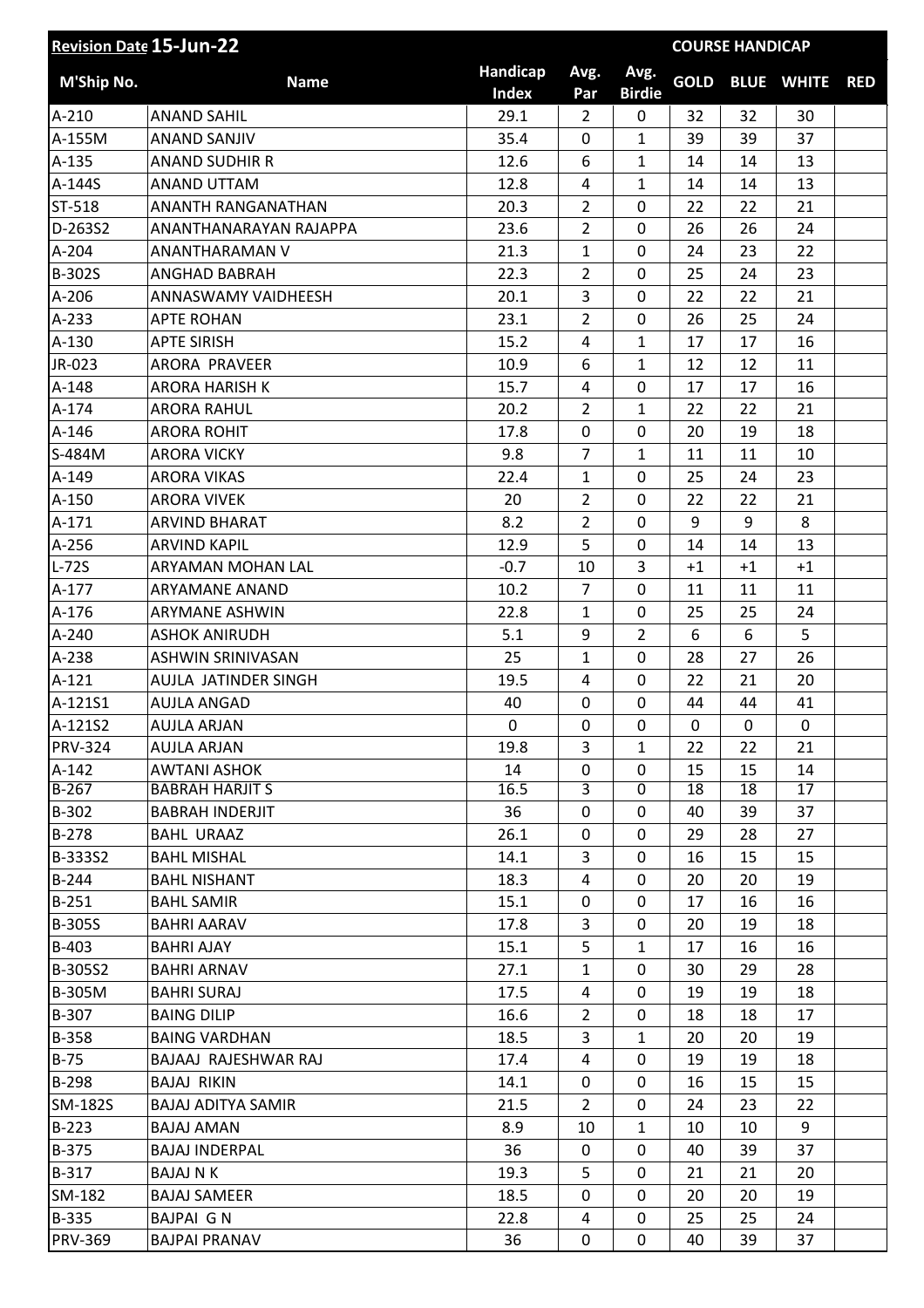| Handicap<br>Avg.<br>Avg.<br><b>GOLD</b><br>M'Ship No.<br><b>Name</b><br><b>BLUE WHITE</b><br><b>RED</b><br><b>Index</b><br><b>Birdie</b><br>Par<br>B-359M<br>12.8<br><b>BAJPEYI VIVEK</b><br>6<br>$\mathbf{1}$<br>14<br>14<br>13<br>B-371<br><b>BAKSHI COL JASPRIT</b><br>12.6<br>$\overline{7}$<br>0<br>14<br>14<br>13<br>$B-233$<br>6.4<br>$\mathbf{1}$<br>$\overline{7}$<br>$\overline{7}$<br><b>BAKSHI NAKUL</b><br>10<br>$\overline{7}$<br>0<br>$B-236$<br><b>BAKSHI SUNIL</b><br>27.3<br>$\mathbf 0$<br>30<br>30<br>28<br>B-196<br><b>BALACHANDRAN G</b><br>19.7<br>3<br>0<br>22<br>21<br>20<br>$\overline{2}$<br>$\mathbf{1}$<br>$J-156$<br>24.1<br>27<br>26<br>25<br><b>BALAJI JAYARAMAN</b><br>B-286<br><b>BALAKRISHNA K</b><br>20.4<br>3<br>0<br>22<br>21<br>23<br>B-324<br>19.9<br>$\mathbf{1}$<br>22<br>22<br>21<br><b>BALAKRISHNAN G</b><br>$\mathbf{1}$<br>B-387<br>0<br>13<br><b>BALAN RATISH</b><br>11.7<br>6<br>13<br>12<br>B-387S2<br>$\mathbf 0$<br>$\mathbf 0$<br>$\mathbf 0$<br><b>BALAN JAI</b><br>$\mathbf 0$<br>$\mathbf 0$<br>0<br>B-327S1<br>29<br>0<br>32<br>30<br><b>BALAN MAST D</b><br>1<br>32<br>A-223S<br>25.5<br>0<br>28<br>26<br>BALASUBRAMANIAM HARISH<br>0<br>28<br>$\mathbf 0$<br>$A-223$<br>18.3<br>1<br>20<br>20<br>19<br><b>BALASUBRAMANIAN A</b><br>$B-104$<br>14.1<br>5<br>0<br>15<br><b>BALI RATAN</b><br>16<br>15<br>$\overline{2}$<br>B-296<br>6<br>6<br><b>BALI RISHI</b><br>5.4<br>10<br>6<br>$\overline{2}$<br>6<br>5<br>$B-268$<br>6<br><b>BALITARUN</b><br>5.2<br>10<br>B-313<br>22<br>0<br>23<br><b>BANERJEE PRABHAL</b><br>1<br>24<br>24<br>B-331<br>16.6<br>$\mathbf{1}$<br>17<br><b>BANERJEE RAHUL</b><br>4<br>18<br>18<br>B-325<br><b>BANSAL ADITYA</b><br>14.3<br>5<br>0<br>16<br>16<br>15<br>$\overline{2}$<br>B-309<br>22.3<br>0<br>25<br>24<br>23<br><b>BANSAL ARUN KUMAR</b><br>$B-293$<br>0<br>23<br>22<br><b>BANSAL KUNJ</b><br>20.8<br>0<br>23<br>$B-260$<br>19.9<br>$\overline{2}$<br>$\overline{0}$<br>21<br><b>BAPTISHTA PJ</b><br>22<br>22<br>3<br>0<br>B-209<br>20.2<br>22<br>22<br>21<br><b>BARAI DEEPAK</b><br>6<br>B-340<br><b>BATRA SAKET</b><br>15.1<br>0<br>17<br>16<br>16<br>B-405<br>4<br>0<br>21<br>20<br><b>BATRA SANDEEP</b><br>18.9<br>21<br>B-318<br>5<br>0<br>17<br>17<br><b>BATRA VARUN</b><br>16<br>18<br>$B-243$<br>36<br>$\pmb{0}$<br>0<br>40<br>39<br>37<br><b>BEDI HARSHARAN</b><br>37<br><b>B-385</b><br>36<br>$\pmb{0}$<br>0<br>39<br><b>BEDI SARVJIT SINGH</b><br>40<br>B-290<br>34<br>$\mathbf 0$<br>0<br>38<br>37<br>35<br><b>BEHERAY AMEYA</b><br>$B-291$<br><b>BELANI PREM</b><br>0<br>0<br>0<br>0<br>0<br>0<br>B-364<br>5<br>0<br><b>BELWAL JAGDHISH</b><br>14.8<br>16<br>15<br>16<br>B-364S<br>40<br>0<br>0<br>44<br>44<br>41<br><b>BELWAL MUDIT</b><br>23.3<br>$B-245$<br>BENDRE PADMANABH NARAYAN<br>3<br>0<br>25<br>24<br>26<br>$\overline{7}$<br>$B-311$<br>12.8<br>$\mathbf{1}$<br><b>BERRY SIKANDER G</b><br>14<br>14<br>13<br>$B-247$<br>24.8<br>0<br>26<br>BHADA M . I N (RETD)<br>$\overline{2}$<br>27<br>27<br>B-304<br><b>BHALGAT SATISH</b><br>22.3<br>3<br>0<br>25<br>23<br>24<br>3<br>B-372<br>0<br><b>BHAMBANI PRAMOD</b><br>18<br>20<br>20<br>19<br>B-332<br>16.3<br>5<br>0<br><b>BHANDARI ARJUN</b><br>18<br>18<br>17<br>$B-287$<br>16.3<br>0<br><b>BHANSALI SUNIL</b><br>4<br>18<br>18<br>17<br>SM-299<br>36<br>0<br>37<br><b>BHARAMBHE MILIND</b><br>0<br>40<br>39<br><b>B-400</b><br>BHARDWAJ AASMAAN<br>13.7<br>6<br>$\mathbf{1}$<br>15<br>15<br>14<br>B-289<br>18.2<br>$\overline{2}$<br>0<br><b>BHARDWAJ SHIV K</b><br>20<br>20<br>19<br>H-104S2<br>20.5<br>0<br><b>BHARGAV ASHOK</b><br>4<br>23<br>22<br>21<br>$B-321$<br>5<br>0<br><b>BHARGAVA KAPIL</b><br>14.4<br>16<br>15<br>16<br>$B-254$<br>36<br>0<br>37<br><b>BHARGAVA ROHIT</b><br>0<br>40<br>39<br>6<br>14.9<br>$\mathbf{1}$<br>B-377S<br>BHARTIA MAST ANANT<br>16<br>16<br>15<br>$B-222$<br><b>BHASIN SANJIV</b><br>17.1<br>3<br>0<br>19<br>19<br>18<br>39.9<br>B-303S<br>0<br>0<br>43<br>41<br><b>BHASIN DHRUV</b><br>44<br>B-303<br>0<br><b>BHASIN JAIRAM</b><br>$\mathbf 0$<br>0<br>0<br>0<br>0<br>B-276S<br>0<br>35<br><b>BHASME NEIL</b><br>33.9<br>$\mathbf{1}$<br>38<br>37<br>5<br>0<br>$B-276$<br>16.8<br>18<br><b>BHASME SUNIL</b><br>19<br>17 | <b>Revision Date 15-Jun-22</b> |  |  | <b>COURSE HANDICAP</b> |  |
|---------------------------------------------------------------------------------------------------------------------------------------------------------------------------------------------------------------------------------------------------------------------------------------------------------------------------------------------------------------------------------------------------------------------------------------------------------------------------------------------------------------------------------------------------------------------------------------------------------------------------------------------------------------------------------------------------------------------------------------------------------------------------------------------------------------------------------------------------------------------------------------------------------------------------------------------------------------------------------------------------------------------------------------------------------------------------------------------------------------------------------------------------------------------------------------------------------------------------------------------------------------------------------------------------------------------------------------------------------------------------------------------------------------------------------------------------------------------------------------------------------------------------------------------------------------------------------------------------------------------------------------------------------------------------------------------------------------------------------------------------------------------------------------------------------------------------------------------------------------------------------------------------------------------------------------------------------------------------------------------------------------------------------------------------------------------------------------------------------------------------------------------------------------------------------------------------------------------------------------------------------------------------------------------------------------------------------------------------------------------------------------------------------------------------------------------------------------------------------------------------------------------------------------------------------------------------------------------------------------------------------------------------------------------------------------------------------------------------------------------------------------------------------------------------------------------------------------------------------------------------------------------------------------------------------------------------------------------------------------------------------------------------------------------------------------------------------------------------------------------------------------------------------------------------------------------------------------------------------------------------------------------------------------------------------------------------------------------------------------------------------------------------------------------------------------------------------------------------------------------------------------------------------------------------------------------------------------------------------------------------------------------------------------------------------------------------------------------------------------------------------------------------------------------------------------------------------------------------------------------------------------------------------------------------------------------------------------------------------------------------------------------------------------------------------------------------------------------------------------------------------------------------------------------------------------------------------------------------------------------|--------------------------------|--|--|------------------------|--|
|                                                                                                                                                                                                                                                                                                                                                                                                                                                                                                                                                                                                                                                                                                                                                                                                                                                                                                                                                                                                                                                                                                                                                                                                                                                                                                                                                                                                                                                                                                                                                                                                                                                                                                                                                                                                                                                                                                                                                                                                                                                                                                                                                                                                                                                                                                                                                                                                                                                                                                                                                                                                                                                                                                                                                                                                                                                                                                                                                                                                                                                                                                                                                                                                                                                                                                                                                                                                                                                                                                                                                                                                                                                                                                                                                                                                                                                                                                                                                                                                                                                                                                                                                                                                                                             |                                |  |  |                        |  |
|                                                                                                                                                                                                                                                                                                                                                                                                                                                                                                                                                                                                                                                                                                                                                                                                                                                                                                                                                                                                                                                                                                                                                                                                                                                                                                                                                                                                                                                                                                                                                                                                                                                                                                                                                                                                                                                                                                                                                                                                                                                                                                                                                                                                                                                                                                                                                                                                                                                                                                                                                                                                                                                                                                                                                                                                                                                                                                                                                                                                                                                                                                                                                                                                                                                                                                                                                                                                                                                                                                                                                                                                                                                                                                                                                                                                                                                                                                                                                                                                                                                                                                                                                                                                                                             |                                |  |  |                        |  |
|                                                                                                                                                                                                                                                                                                                                                                                                                                                                                                                                                                                                                                                                                                                                                                                                                                                                                                                                                                                                                                                                                                                                                                                                                                                                                                                                                                                                                                                                                                                                                                                                                                                                                                                                                                                                                                                                                                                                                                                                                                                                                                                                                                                                                                                                                                                                                                                                                                                                                                                                                                                                                                                                                                                                                                                                                                                                                                                                                                                                                                                                                                                                                                                                                                                                                                                                                                                                                                                                                                                                                                                                                                                                                                                                                                                                                                                                                                                                                                                                                                                                                                                                                                                                                                             |                                |  |  |                        |  |
|                                                                                                                                                                                                                                                                                                                                                                                                                                                                                                                                                                                                                                                                                                                                                                                                                                                                                                                                                                                                                                                                                                                                                                                                                                                                                                                                                                                                                                                                                                                                                                                                                                                                                                                                                                                                                                                                                                                                                                                                                                                                                                                                                                                                                                                                                                                                                                                                                                                                                                                                                                                                                                                                                                                                                                                                                                                                                                                                                                                                                                                                                                                                                                                                                                                                                                                                                                                                                                                                                                                                                                                                                                                                                                                                                                                                                                                                                                                                                                                                                                                                                                                                                                                                                                             |                                |  |  |                        |  |
|                                                                                                                                                                                                                                                                                                                                                                                                                                                                                                                                                                                                                                                                                                                                                                                                                                                                                                                                                                                                                                                                                                                                                                                                                                                                                                                                                                                                                                                                                                                                                                                                                                                                                                                                                                                                                                                                                                                                                                                                                                                                                                                                                                                                                                                                                                                                                                                                                                                                                                                                                                                                                                                                                                                                                                                                                                                                                                                                                                                                                                                                                                                                                                                                                                                                                                                                                                                                                                                                                                                                                                                                                                                                                                                                                                                                                                                                                                                                                                                                                                                                                                                                                                                                                                             |                                |  |  |                        |  |
|                                                                                                                                                                                                                                                                                                                                                                                                                                                                                                                                                                                                                                                                                                                                                                                                                                                                                                                                                                                                                                                                                                                                                                                                                                                                                                                                                                                                                                                                                                                                                                                                                                                                                                                                                                                                                                                                                                                                                                                                                                                                                                                                                                                                                                                                                                                                                                                                                                                                                                                                                                                                                                                                                                                                                                                                                                                                                                                                                                                                                                                                                                                                                                                                                                                                                                                                                                                                                                                                                                                                                                                                                                                                                                                                                                                                                                                                                                                                                                                                                                                                                                                                                                                                                                             |                                |  |  |                        |  |
|                                                                                                                                                                                                                                                                                                                                                                                                                                                                                                                                                                                                                                                                                                                                                                                                                                                                                                                                                                                                                                                                                                                                                                                                                                                                                                                                                                                                                                                                                                                                                                                                                                                                                                                                                                                                                                                                                                                                                                                                                                                                                                                                                                                                                                                                                                                                                                                                                                                                                                                                                                                                                                                                                                                                                                                                                                                                                                                                                                                                                                                                                                                                                                                                                                                                                                                                                                                                                                                                                                                                                                                                                                                                                                                                                                                                                                                                                                                                                                                                                                                                                                                                                                                                                                             |                                |  |  |                        |  |
|                                                                                                                                                                                                                                                                                                                                                                                                                                                                                                                                                                                                                                                                                                                                                                                                                                                                                                                                                                                                                                                                                                                                                                                                                                                                                                                                                                                                                                                                                                                                                                                                                                                                                                                                                                                                                                                                                                                                                                                                                                                                                                                                                                                                                                                                                                                                                                                                                                                                                                                                                                                                                                                                                                                                                                                                                                                                                                                                                                                                                                                                                                                                                                                                                                                                                                                                                                                                                                                                                                                                                                                                                                                                                                                                                                                                                                                                                                                                                                                                                                                                                                                                                                                                                                             |                                |  |  |                        |  |
|                                                                                                                                                                                                                                                                                                                                                                                                                                                                                                                                                                                                                                                                                                                                                                                                                                                                                                                                                                                                                                                                                                                                                                                                                                                                                                                                                                                                                                                                                                                                                                                                                                                                                                                                                                                                                                                                                                                                                                                                                                                                                                                                                                                                                                                                                                                                                                                                                                                                                                                                                                                                                                                                                                                                                                                                                                                                                                                                                                                                                                                                                                                                                                                                                                                                                                                                                                                                                                                                                                                                                                                                                                                                                                                                                                                                                                                                                                                                                                                                                                                                                                                                                                                                                                             |                                |  |  |                        |  |
|                                                                                                                                                                                                                                                                                                                                                                                                                                                                                                                                                                                                                                                                                                                                                                                                                                                                                                                                                                                                                                                                                                                                                                                                                                                                                                                                                                                                                                                                                                                                                                                                                                                                                                                                                                                                                                                                                                                                                                                                                                                                                                                                                                                                                                                                                                                                                                                                                                                                                                                                                                                                                                                                                                                                                                                                                                                                                                                                                                                                                                                                                                                                                                                                                                                                                                                                                                                                                                                                                                                                                                                                                                                                                                                                                                                                                                                                                                                                                                                                                                                                                                                                                                                                                                             |                                |  |  |                        |  |
|                                                                                                                                                                                                                                                                                                                                                                                                                                                                                                                                                                                                                                                                                                                                                                                                                                                                                                                                                                                                                                                                                                                                                                                                                                                                                                                                                                                                                                                                                                                                                                                                                                                                                                                                                                                                                                                                                                                                                                                                                                                                                                                                                                                                                                                                                                                                                                                                                                                                                                                                                                                                                                                                                                                                                                                                                                                                                                                                                                                                                                                                                                                                                                                                                                                                                                                                                                                                                                                                                                                                                                                                                                                                                                                                                                                                                                                                                                                                                                                                                                                                                                                                                                                                                                             |                                |  |  |                        |  |
|                                                                                                                                                                                                                                                                                                                                                                                                                                                                                                                                                                                                                                                                                                                                                                                                                                                                                                                                                                                                                                                                                                                                                                                                                                                                                                                                                                                                                                                                                                                                                                                                                                                                                                                                                                                                                                                                                                                                                                                                                                                                                                                                                                                                                                                                                                                                                                                                                                                                                                                                                                                                                                                                                                                                                                                                                                                                                                                                                                                                                                                                                                                                                                                                                                                                                                                                                                                                                                                                                                                                                                                                                                                                                                                                                                                                                                                                                                                                                                                                                                                                                                                                                                                                                                             |                                |  |  |                        |  |
|                                                                                                                                                                                                                                                                                                                                                                                                                                                                                                                                                                                                                                                                                                                                                                                                                                                                                                                                                                                                                                                                                                                                                                                                                                                                                                                                                                                                                                                                                                                                                                                                                                                                                                                                                                                                                                                                                                                                                                                                                                                                                                                                                                                                                                                                                                                                                                                                                                                                                                                                                                                                                                                                                                                                                                                                                                                                                                                                                                                                                                                                                                                                                                                                                                                                                                                                                                                                                                                                                                                                                                                                                                                                                                                                                                                                                                                                                                                                                                                                                                                                                                                                                                                                                                             |                                |  |  |                        |  |
|                                                                                                                                                                                                                                                                                                                                                                                                                                                                                                                                                                                                                                                                                                                                                                                                                                                                                                                                                                                                                                                                                                                                                                                                                                                                                                                                                                                                                                                                                                                                                                                                                                                                                                                                                                                                                                                                                                                                                                                                                                                                                                                                                                                                                                                                                                                                                                                                                                                                                                                                                                                                                                                                                                                                                                                                                                                                                                                                                                                                                                                                                                                                                                                                                                                                                                                                                                                                                                                                                                                                                                                                                                                                                                                                                                                                                                                                                                                                                                                                                                                                                                                                                                                                                                             |                                |  |  |                        |  |
|                                                                                                                                                                                                                                                                                                                                                                                                                                                                                                                                                                                                                                                                                                                                                                                                                                                                                                                                                                                                                                                                                                                                                                                                                                                                                                                                                                                                                                                                                                                                                                                                                                                                                                                                                                                                                                                                                                                                                                                                                                                                                                                                                                                                                                                                                                                                                                                                                                                                                                                                                                                                                                                                                                                                                                                                                                                                                                                                                                                                                                                                                                                                                                                                                                                                                                                                                                                                                                                                                                                                                                                                                                                                                                                                                                                                                                                                                                                                                                                                                                                                                                                                                                                                                                             |                                |  |  |                        |  |
|                                                                                                                                                                                                                                                                                                                                                                                                                                                                                                                                                                                                                                                                                                                                                                                                                                                                                                                                                                                                                                                                                                                                                                                                                                                                                                                                                                                                                                                                                                                                                                                                                                                                                                                                                                                                                                                                                                                                                                                                                                                                                                                                                                                                                                                                                                                                                                                                                                                                                                                                                                                                                                                                                                                                                                                                                                                                                                                                                                                                                                                                                                                                                                                                                                                                                                                                                                                                                                                                                                                                                                                                                                                                                                                                                                                                                                                                                                                                                                                                                                                                                                                                                                                                                                             |                                |  |  |                        |  |
|                                                                                                                                                                                                                                                                                                                                                                                                                                                                                                                                                                                                                                                                                                                                                                                                                                                                                                                                                                                                                                                                                                                                                                                                                                                                                                                                                                                                                                                                                                                                                                                                                                                                                                                                                                                                                                                                                                                                                                                                                                                                                                                                                                                                                                                                                                                                                                                                                                                                                                                                                                                                                                                                                                                                                                                                                                                                                                                                                                                                                                                                                                                                                                                                                                                                                                                                                                                                                                                                                                                                                                                                                                                                                                                                                                                                                                                                                                                                                                                                                                                                                                                                                                                                                                             |                                |  |  |                        |  |
|                                                                                                                                                                                                                                                                                                                                                                                                                                                                                                                                                                                                                                                                                                                                                                                                                                                                                                                                                                                                                                                                                                                                                                                                                                                                                                                                                                                                                                                                                                                                                                                                                                                                                                                                                                                                                                                                                                                                                                                                                                                                                                                                                                                                                                                                                                                                                                                                                                                                                                                                                                                                                                                                                                                                                                                                                                                                                                                                                                                                                                                                                                                                                                                                                                                                                                                                                                                                                                                                                                                                                                                                                                                                                                                                                                                                                                                                                                                                                                                                                                                                                                                                                                                                                                             |                                |  |  |                        |  |
|                                                                                                                                                                                                                                                                                                                                                                                                                                                                                                                                                                                                                                                                                                                                                                                                                                                                                                                                                                                                                                                                                                                                                                                                                                                                                                                                                                                                                                                                                                                                                                                                                                                                                                                                                                                                                                                                                                                                                                                                                                                                                                                                                                                                                                                                                                                                                                                                                                                                                                                                                                                                                                                                                                                                                                                                                                                                                                                                                                                                                                                                                                                                                                                                                                                                                                                                                                                                                                                                                                                                                                                                                                                                                                                                                                                                                                                                                                                                                                                                                                                                                                                                                                                                                                             |                                |  |  |                        |  |
|                                                                                                                                                                                                                                                                                                                                                                                                                                                                                                                                                                                                                                                                                                                                                                                                                                                                                                                                                                                                                                                                                                                                                                                                                                                                                                                                                                                                                                                                                                                                                                                                                                                                                                                                                                                                                                                                                                                                                                                                                                                                                                                                                                                                                                                                                                                                                                                                                                                                                                                                                                                                                                                                                                                                                                                                                                                                                                                                                                                                                                                                                                                                                                                                                                                                                                                                                                                                                                                                                                                                                                                                                                                                                                                                                                                                                                                                                                                                                                                                                                                                                                                                                                                                                                             |                                |  |  |                        |  |
|                                                                                                                                                                                                                                                                                                                                                                                                                                                                                                                                                                                                                                                                                                                                                                                                                                                                                                                                                                                                                                                                                                                                                                                                                                                                                                                                                                                                                                                                                                                                                                                                                                                                                                                                                                                                                                                                                                                                                                                                                                                                                                                                                                                                                                                                                                                                                                                                                                                                                                                                                                                                                                                                                                                                                                                                                                                                                                                                                                                                                                                                                                                                                                                                                                                                                                                                                                                                                                                                                                                                                                                                                                                                                                                                                                                                                                                                                                                                                                                                                                                                                                                                                                                                                                             |                                |  |  |                        |  |
|                                                                                                                                                                                                                                                                                                                                                                                                                                                                                                                                                                                                                                                                                                                                                                                                                                                                                                                                                                                                                                                                                                                                                                                                                                                                                                                                                                                                                                                                                                                                                                                                                                                                                                                                                                                                                                                                                                                                                                                                                                                                                                                                                                                                                                                                                                                                                                                                                                                                                                                                                                                                                                                                                                                                                                                                                                                                                                                                                                                                                                                                                                                                                                                                                                                                                                                                                                                                                                                                                                                                                                                                                                                                                                                                                                                                                                                                                                                                                                                                                                                                                                                                                                                                                                             |                                |  |  |                        |  |
|                                                                                                                                                                                                                                                                                                                                                                                                                                                                                                                                                                                                                                                                                                                                                                                                                                                                                                                                                                                                                                                                                                                                                                                                                                                                                                                                                                                                                                                                                                                                                                                                                                                                                                                                                                                                                                                                                                                                                                                                                                                                                                                                                                                                                                                                                                                                                                                                                                                                                                                                                                                                                                                                                                                                                                                                                                                                                                                                                                                                                                                                                                                                                                                                                                                                                                                                                                                                                                                                                                                                                                                                                                                                                                                                                                                                                                                                                                                                                                                                                                                                                                                                                                                                                                             |                                |  |  |                        |  |
|                                                                                                                                                                                                                                                                                                                                                                                                                                                                                                                                                                                                                                                                                                                                                                                                                                                                                                                                                                                                                                                                                                                                                                                                                                                                                                                                                                                                                                                                                                                                                                                                                                                                                                                                                                                                                                                                                                                                                                                                                                                                                                                                                                                                                                                                                                                                                                                                                                                                                                                                                                                                                                                                                                                                                                                                                                                                                                                                                                                                                                                                                                                                                                                                                                                                                                                                                                                                                                                                                                                                                                                                                                                                                                                                                                                                                                                                                                                                                                                                                                                                                                                                                                                                                                             |                                |  |  |                        |  |
|                                                                                                                                                                                                                                                                                                                                                                                                                                                                                                                                                                                                                                                                                                                                                                                                                                                                                                                                                                                                                                                                                                                                                                                                                                                                                                                                                                                                                                                                                                                                                                                                                                                                                                                                                                                                                                                                                                                                                                                                                                                                                                                                                                                                                                                                                                                                                                                                                                                                                                                                                                                                                                                                                                                                                                                                                                                                                                                                                                                                                                                                                                                                                                                                                                                                                                                                                                                                                                                                                                                                                                                                                                                                                                                                                                                                                                                                                                                                                                                                                                                                                                                                                                                                                                             |                                |  |  |                        |  |
|                                                                                                                                                                                                                                                                                                                                                                                                                                                                                                                                                                                                                                                                                                                                                                                                                                                                                                                                                                                                                                                                                                                                                                                                                                                                                                                                                                                                                                                                                                                                                                                                                                                                                                                                                                                                                                                                                                                                                                                                                                                                                                                                                                                                                                                                                                                                                                                                                                                                                                                                                                                                                                                                                                                                                                                                                                                                                                                                                                                                                                                                                                                                                                                                                                                                                                                                                                                                                                                                                                                                                                                                                                                                                                                                                                                                                                                                                                                                                                                                                                                                                                                                                                                                                                             |                                |  |  |                        |  |
|                                                                                                                                                                                                                                                                                                                                                                                                                                                                                                                                                                                                                                                                                                                                                                                                                                                                                                                                                                                                                                                                                                                                                                                                                                                                                                                                                                                                                                                                                                                                                                                                                                                                                                                                                                                                                                                                                                                                                                                                                                                                                                                                                                                                                                                                                                                                                                                                                                                                                                                                                                                                                                                                                                                                                                                                                                                                                                                                                                                                                                                                                                                                                                                                                                                                                                                                                                                                                                                                                                                                                                                                                                                                                                                                                                                                                                                                                                                                                                                                                                                                                                                                                                                                                                             |                                |  |  |                        |  |
|                                                                                                                                                                                                                                                                                                                                                                                                                                                                                                                                                                                                                                                                                                                                                                                                                                                                                                                                                                                                                                                                                                                                                                                                                                                                                                                                                                                                                                                                                                                                                                                                                                                                                                                                                                                                                                                                                                                                                                                                                                                                                                                                                                                                                                                                                                                                                                                                                                                                                                                                                                                                                                                                                                                                                                                                                                                                                                                                                                                                                                                                                                                                                                                                                                                                                                                                                                                                                                                                                                                                                                                                                                                                                                                                                                                                                                                                                                                                                                                                                                                                                                                                                                                                                                             |                                |  |  |                        |  |
|                                                                                                                                                                                                                                                                                                                                                                                                                                                                                                                                                                                                                                                                                                                                                                                                                                                                                                                                                                                                                                                                                                                                                                                                                                                                                                                                                                                                                                                                                                                                                                                                                                                                                                                                                                                                                                                                                                                                                                                                                                                                                                                                                                                                                                                                                                                                                                                                                                                                                                                                                                                                                                                                                                                                                                                                                                                                                                                                                                                                                                                                                                                                                                                                                                                                                                                                                                                                                                                                                                                                                                                                                                                                                                                                                                                                                                                                                                                                                                                                                                                                                                                                                                                                                                             |                                |  |  |                        |  |
|                                                                                                                                                                                                                                                                                                                                                                                                                                                                                                                                                                                                                                                                                                                                                                                                                                                                                                                                                                                                                                                                                                                                                                                                                                                                                                                                                                                                                                                                                                                                                                                                                                                                                                                                                                                                                                                                                                                                                                                                                                                                                                                                                                                                                                                                                                                                                                                                                                                                                                                                                                                                                                                                                                                                                                                                                                                                                                                                                                                                                                                                                                                                                                                                                                                                                                                                                                                                                                                                                                                                                                                                                                                                                                                                                                                                                                                                                                                                                                                                                                                                                                                                                                                                                                             |                                |  |  |                        |  |
|                                                                                                                                                                                                                                                                                                                                                                                                                                                                                                                                                                                                                                                                                                                                                                                                                                                                                                                                                                                                                                                                                                                                                                                                                                                                                                                                                                                                                                                                                                                                                                                                                                                                                                                                                                                                                                                                                                                                                                                                                                                                                                                                                                                                                                                                                                                                                                                                                                                                                                                                                                                                                                                                                                                                                                                                                                                                                                                                                                                                                                                                                                                                                                                                                                                                                                                                                                                                                                                                                                                                                                                                                                                                                                                                                                                                                                                                                                                                                                                                                                                                                                                                                                                                                                             |                                |  |  |                        |  |
|                                                                                                                                                                                                                                                                                                                                                                                                                                                                                                                                                                                                                                                                                                                                                                                                                                                                                                                                                                                                                                                                                                                                                                                                                                                                                                                                                                                                                                                                                                                                                                                                                                                                                                                                                                                                                                                                                                                                                                                                                                                                                                                                                                                                                                                                                                                                                                                                                                                                                                                                                                                                                                                                                                                                                                                                                                                                                                                                                                                                                                                                                                                                                                                                                                                                                                                                                                                                                                                                                                                                                                                                                                                                                                                                                                                                                                                                                                                                                                                                                                                                                                                                                                                                                                             |                                |  |  |                        |  |
|                                                                                                                                                                                                                                                                                                                                                                                                                                                                                                                                                                                                                                                                                                                                                                                                                                                                                                                                                                                                                                                                                                                                                                                                                                                                                                                                                                                                                                                                                                                                                                                                                                                                                                                                                                                                                                                                                                                                                                                                                                                                                                                                                                                                                                                                                                                                                                                                                                                                                                                                                                                                                                                                                                                                                                                                                                                                                                                                                                                                                                                                                                                                                                                                                                                                                                                                                                                                                                                                                                                                                                                                                                                                                                                                                                                                                                                                                                                                                                                                                                                                                                                                                                                                                                             |                                |  |  |                        |  |
|                                                                                                                                                                                                                                                                                                                                                                                                                                                                                                                                                                                                                                                                                                                                                                                                                                                                                                                                                                                                                                                                                                                                                                                                                                                                                                                                                                                                                                                                                                                                                                                                                                                                                                                                                                                                                                                                                                                                                                                                                                                                                                                                                                                                                                                                                                                                                                                                                                                                                                                                                                                                                                                                                                                                                                                                                                                                                                                                                                                                                                                                                                                                                                                                                                                                                                                                                                                                                                                                                                                                                                                                                                                                                                                                                                                                                                                                                                                                                                                                                                                                                                                                                                                                                                             |                                |  |  |                        |  |
|                                                                                                                                                                                                                                                                                                                                                                                                                                                                                                                                                                                                                                                                                                                                                                                                                                                                                                                                                                                                                                                                                                                                                                                                                                                                                                                                                                                                                                                                                                                                                                                                                                                                                                                                                                                                                                                                                                                                                                                                                                                                                                                                                                                                                                                                                                                                                                                                                                                                                                                                                                                                                                                                                                                                                                                                                                                                                                                                                                                                                                                                                                                                                                                                                                                                                                                                                                                                                                                                                                                                                                                                                                                                                                                                                                                                                                                                                                                                                                                                                                                                                                                                                                                                                                             |                                |  |  |                        |  |
|                                                                                                                                                                                                                                                                                                                                                                                                                                                                                                                                                                                                                                                                                                                                                                                                                                                                                                                                                                                                                                                                                                                                                                                                                                                                                                                                                                                                                                                                                                                                                                                                                                                                                                                                                                                                                                                                                                                                                                                                                                                                                                                                                                                                                                                                                                                                                                                                                                                                                                                                                                                                                                                                                                                                                                                                                                                                                                                                                                                                                                                                                                                                                                                                                                                                                                                                                                                                                                                                                                                                                                                                                                                                                                                                                                                                                                                                                                                                                                                                                                                                                                                                                                                                                                             |                                |  |  |                        |  |
|                                                                                                                                                                                                                                                                                                                                                                                                                                                                                                                                                                                                                                                                                                                                                                                                                                                                                                                                                                                                                                                                                                                                                                                                                                                                                                                                                                                                                                                                                                                                                                                                                                                                                                                                                                                                                                                                                                                                                                                                                                                                                                                                                                                                                                                                                                                                                                                                                                                                                                                                                                                                                                                                                                                                                                                                                                                                                                                                                                                                                                                                                                                                                                                                                                                                                                                                                                                                                                                                                                                                                                                                                                                                                                                                                                                                                                                                                                                                                                                                                                                                                                                                                                                                                                             |                                |  |  |                        |  |
|                                                                                                                                                                                                                                                                                                                                                                                                                                                                                                                                                                                                                                                                                                                                                                                                                                                                                                                                                                                                                                                                                                                                                                                                                                                                                                                                                                                                                                                                                                                                                                                                                                                                                                                                                                                                                                                                                                                                                                                                                                                                                                                                                                                                                                                                                                                                                                                                                                                                                                                                                                                                                                                                                                                                                                                                                                                                                                                                                                                                                                                                                                                                                                                                                                                                                                                                                                                                                                                                                                                                                                                                                                                                                                                                                                                                                                                                                                                                                                                                                                                                                                                                                                                                                                             |                                |  |  |                        |  |
|                                                                                                                                                                                                                                                                                                                                                                                                                                                                                                                                                                                                                                                                                                                                                                                                                                                                                                                                                                                                                                                                                                                                                                                                                                                                                                                                                                                                                                                                                                                                                                                                                                                                                                                                                                                                                                                                                                                                                                                                                                                                                                                                                                                                                                                                                                                                                                                                                                                                                                                                                                                                                                                                                                                                                                                                                                                                                                                                                                                                                                                                                                                                                                                                                                                                                                                                                                                                                                                                                                                                                                                                                                                                                                                                                                                                                                                                                                                                                                                                                                                                                                                                                                                                                                             |                                |  |  |                        |  |
|                                                                                                                                                                                                                                                                                                                                                                                                                                                                                                                                                                                                                                                                                                                                                                                                                                                                                                                                                                                                                                                                                                                                                                                                                                                                                                                                                                                                                                                                                                                                                                                                                                                                                                                                                                                                                                                                                                                                                                                                                                                                                                                                                                                                                                                                                                                                                                                                                                                                                                                                                                                                                                                                                                                                                                                                                                                                                                                                                                                                                                                                                                                                                                                                                                                                                                                                                                                                                                                                                                                                                                                                                                                                                                                                                                                                                                                                                                                                                                                                                                                                                                                                                                                                                                             |                                |  |  |                        |  |
|                                                                                                                                                                                                                                                                                                                                                                                                                                                                                                                                                                                                                                                                                                                                                                                                                                                                                                                                                                                                                                                                                                                                                                                                                                                                                                                                                                                                                                                                                                                                                                                                                                                                                                                                                                                                                                                                                                                                                                                                                                                                                                                                                                                                                                                                                                                                                                                                                                                                                                                                                                                                                                                                                                                                                                                                                                                                                                                                                                                                                                                                                                                                                                                                                                                                                                                                                                                                                                                                                                                                                                                                                                                                                                                                                                                                                                                                                                                                                                                                                                                                                                                                                                                                                                             |                                |  |  |                        |  |
|                                                                                                                                                                                                                                                                                                                                                                                                                                                                                                                                                                                                                                                                                                                                                                                                                                                                                                                                                                                                                                                                                                                                                                                                                                                                                                                                                                                                                                                                                                                                                                                                                                                                                                                                                                                                                                                                                                                                                                                                                                                                                                                                                                                                                                                                                                                                                                                                                                                                                                                                                                                                                                                                                                                                                                                                                                                                                                                                                                                                                                                                                                                                                                                                                                                                                                                                                                                                                                                                                                                                                                                                                                                                                                                                                                                                                                                                                                                                                                                                                                                                                                                                                                                                                                             |                                |  |  |                        |  |
|                                                                                                                                                                                                                                                                                                                                                                                                                                                                                                                                                                                                                                                                                                                                                                                                                                                                                                                                                                                                                                                                                                                                                                                                                                                                                                                                                                                                                                                                                                                                                                                                                                                                                                                                                                                                                                                                                                                                                                                                                                                                                                                                                                                                                                                                                                                                                                                                                                                                                                                                                                                                                                                                                                                                                                                                                                                                                                                                                                                                                                                                                                                                                                                                                                                                                                                                                                                                                                                                                                                                                                                                                                                                                                                                                                                                                                                                                                                                                                                                                                                                                                                                                                                                                                             |                                |  |  |                        |  |
|                                                                                                                                                                                                                                                                                                                                                                                                                                                                                                                                                                                                                                                                                                                                                                                                                                                                                                                                                                                                                                                                                                                                                                                                                                                                                                                                                                                                                                                                                                                                                                                                                                                                                                                                                                                                                                                                                                                                                                                                                                                                                                                                                                                                                                                                                                                                                                                                                                                                                                                                                                                                                                                                                                                                                                                                                                                                                                                                                                                                                                                                                                                                                                                                                                                                                                                                                                                                                                                                                                                                                                                                                                                                                                                                                                                                                                                                                                                                                                                                                                                                                                                                                                                                                                             |                                |  |  |                        |  |
|                                                                                                                                                                                                                                                                                                                                                                                                                                                                                                                                                                                                                                                                                                                                                                                                                                                                                                                                                                                                                                                                                                                                                                                                                                                                                                                                                                                                                                                                                                                                                                                                                                                                                                                                                                                                                                                                                                                                                                                                                                                                                                                                                                                                                                                                                                                                                                                                                                                                                                                                                                                                                                                                                                                                                                                                                                                                                                                                                                                                                                                                                                                                                                                                                                                                                                                                                                                                                                                                                                                                                                                                                                                                                                                                                                                                                                                                                                                                                                                                                                                                                                                                                                                                                                             |                                |  |  |                        |  |
|                                                                                                                                                                                                                                                                                                                                                                                                                                                                                                                                                                                                                                                                                                                                                                                                                                                                                                                                                                                                                                                                                                                                                                                                                                                                                                                                                                                                                                                                                                                                                                                                                                                                                                                                                                                                                                                                                                                                                                                                                                                                                                                                                                                                                                                                                                                                                                                                                                                                                                                                                                                                                                                                                                                                                                                                                                                                                                                                                                                                                                                                                                                                                                                                                                                                                                                                                                                                                                                                                                                                                                                                                                                                                                                                                                                                                                                                                                                                                                                                                                                                                                                                                                                                                                             |                                |  |  |                        |  |
|                                                                                                                                                                                                                                                                                                                                                                                                                                                                                                                                                                                                                                                                                                                                                                                                                                                                                                                                                                                                                                                                                                                                                                                                                                                                                                                                                                                                                                                                                                                                                                                                                                                                                                                                                                                                                                                                                                                                                                                                                                                                                                                                                                                                                                                                                                                                                                                                                                                                                                                                                                                                                                                                                                                                                                                                                                                                                                                                                                                                                                                                                                                                                                                                                                                                                                                                                                                                                                                                                                                                                                                                                                                                                                                                                                                                                                                                                                                                                                                                                                                                                                                                                                                                                                             |                                |  |  |                        |  |
|                                                                                                                                                                                                                                                                                                                                                                                                                                                                                                                                                                                                                                                                                                                                                                                                                                                                                                                                                                                                                                                                                                                                                                                                                                                                                                                                                                                                                                                                                                                                                                                                                                                                                                                                                                                                                                                                                                                                                                                                                                                                                                                                                                                                                                                                                                                                                                                                                                                                                                                                                                                                                                                                                                                                                                                                                                                                                                                                                                                                                                                                                                                                                                                                                                                                                                                                                                                                                                                                                                                                                                                                                                                                                                                                                                                                                                                                                                                                                                                                                                                                                                                                                                                                                                             |                                |  |  |                        |  |
|                                                                                                                                                                                                                                                                                                                                                                                                                                                                                                                                                                                                                                                                                                                                                                                                                                                                                                                                                                                                                                                                                                                                                                                                                                                                                                                                                                                                                                                                                                                                                                                                                                                                                                                                                                                                                                                                                                                                                                                                                                                                                                                                                                                                                                                                                                                                                                                                                                                                                                                                                                                                                                                                                                                                                                                                                                                                                                                                                                                                                                                                                                                                                                                                                                                                                                                                                                                                                                                                                                                                                                                                                                                                                                                                                                                                                                                                                                                                                                                                                                                                                                                                                                                                                                             |                                |  |  |                        |  |
|                                                                                                                                                                                                                                                                                                                                                                                                                                                                                                                                                                                                                                                                                                                                                                                                                                                                                                                                                                                                                                                                                                                                                                                                                                                                                                                                                                                                                                                                                                                                                                                                                                                                                                                                                                                                                                                                                                                                                                                                                                                                                                                                                                                                                                                                                                                                                                                                                                                                                                                                                                                                                                                                                                                                                                                                                                                                                                                                                                                                                                                                                                                                                                                                                                                                                                                                                                                                                                                                                                                                                                                                                                                                                                                                                                                                                                                                                                                                                                                                                                                                                                                                                                                                                                             |                                |  |  |                        |  |
|                                                                                                                                                                                                                                                                                                                                                                                                                                                                                                                                                                                                                                                                                                                                                                                                                                                                                                                                                                                                                                                                                                                                                                                                                                                                                                                                                                                                                                                                                                                                                                                                                                                                                                                                                                                                                                                                                                                                                                                                                                                                                                                                                                                                                                                                                                                                                                                                                                                                                                                                                                                                                                                                                                                                                                                                                                                                                                                                                                                                                                                                                                                                                                                                                                                                                                                                                                                                                                                                                                                                                                                                                                                                                                                                                                                                                                                                                                                                                                                                                                                                                                                                                                                                                                             |                                |  |  |                        |  |
|                                                                                                                                                                                                                                                                                                                                                                                                                                                                                                                                                                                                                                                                                                                                                                                                                                                                                                                                                                                                                                                                                                                                                                                                                                                                                                                                                                                                                                                                                                                                                                                                                                                                                                                                                                                                                                                                                                                                                                                                                                                                                                                                                                                                                                                                                                                                                                                                                                                                                                                                                                                                                                                                                                                                                                                                                                                                                                                                                                                                                                                                                                                                                                                                                                                                                                                                                                                                                                                                                                                                                                                                                                                                                                                                                                                                                                                                                                                                                                                                                                                                                                                                                                                                                                             |                                |  |  |                        |  |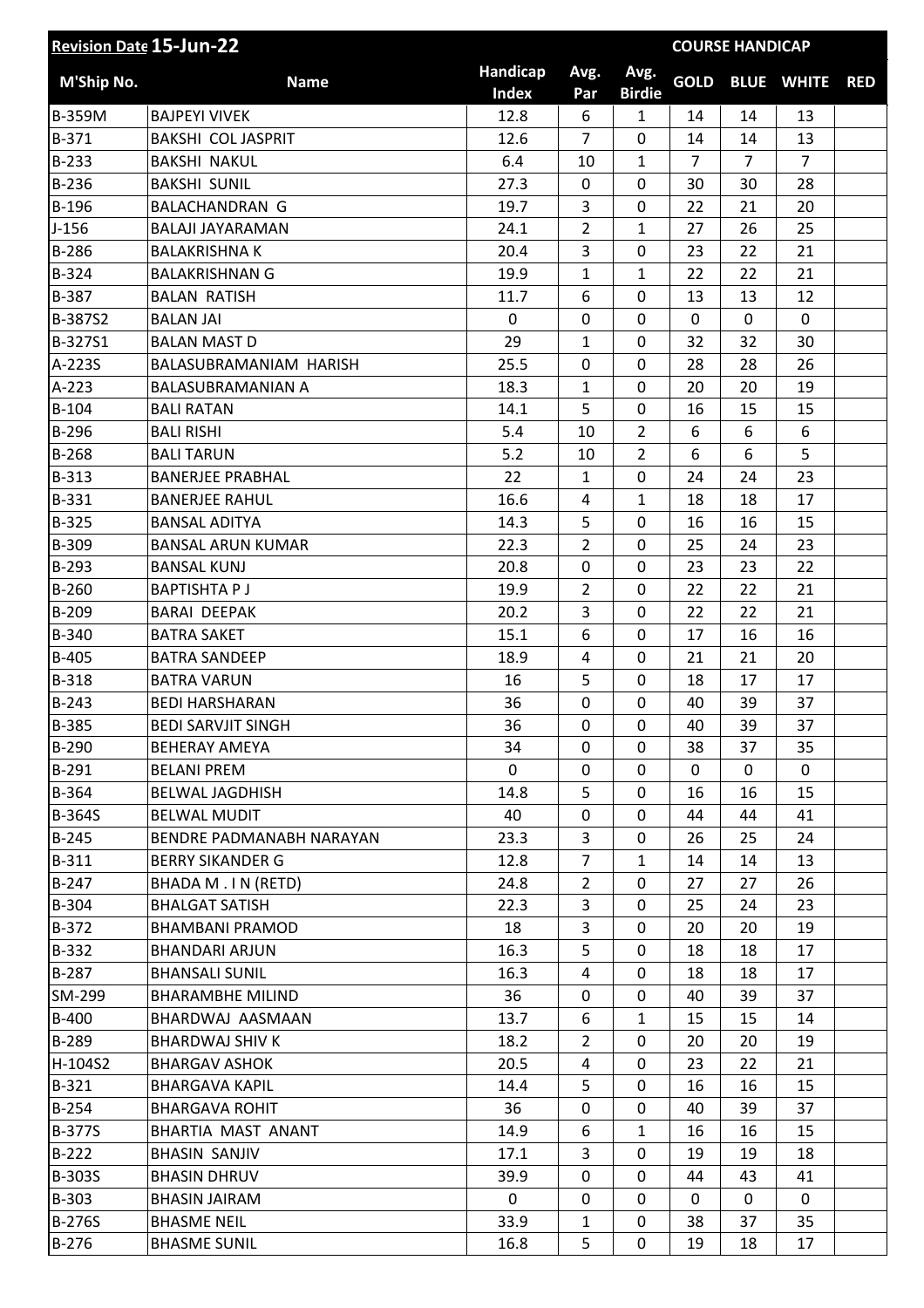| <b>Revision Date 15-Jun-22</b> |                               |                          |                |                       |                | <b>COURSE HANDICAP</b> |                   |            |
|--------------------------------|-------------------------------|--------------------------|----------------|-----------------------|----------------|------------------------|-------------------|------------|
| M'Ship No.                     | <b>Name</b>                   | Handicap<br><b>Index</b> | Avg.<br>Par    | Avg.<br><b>Birdie</b> | <b>GOLD</b>    |                        | <b>BLUE WHITE</b> | <b>RED</b> |
| B-329                          | <b>BHAT SOUMITRA</b>          | $\mathbf 0$              | $\mathbf 0$    | 0                     | $\mathbf 0$    | $\mathbf 0$            | $\mathbf 0$       |            |
| B-315                          | <b>BHATIA A SAMIR</b>         | 17.3                     | 6              | 0                     | 19             | 19                     | 18                |            |
| B-273S                         | <b>BHATIA DEVIK</b>           | 34.8                     | $\mathbf{1}$   | 0                     | 38             | 38                     | 36                |            |
| $B-208$                        | <b>BHATIA RAJIV</b>           | 12.4                     | 4              | 0                     | 14             | 13                     | 13                |            |
| $B-273$                        | <b>BHATIA SHARAN</b>          | 25.9                     | 1              | 0                     | 29             | 28                     | 27                |            |
| <b>B-360M</b>                  | <b>BHATIA SUNIL</b>           | 17.6                     | 3              | 0                     | 19             | 19                     | 18                |            |
| B-361                          | <b>BHATIA DEVAVRAT</b>        | 16.2                     | 5              | $\mathbf{1}$          | 18             | 18                     | 17                |            |
| ST-427                         | <b>BHATIA MANISH</b>          | 36                       | 0              | 0                     | 40             | 39                     | 37                |            |
| B-381                          | <b>BHATIA MANOJ</b>           | 19.6                     | 4              | $\mathbf{1}$          | 22             | 21                     | 20                |            |
| <b>PROV-375</b>                | <b>BHATIA RIYAN</b>           | 18.7                     | 4              | 0                     | 21             | 20                     | 19                |            |
| B-295                          | <b>BHATIA SAMIR</b>           | 22.3                     | 0              | 0                     | 25             | 24                     | 23                |            |
| B-342                          | <b>BHATIA VISHAL</b>          | 16                       | 5              | $\mathbf{1}$          | 18             | 17                     | 17                |            |
| B-369                          | <b>BHATNAGAR AKSHAY</b>       | 26.9                     | $\mathbf{1}$   | $\overline{0}$        | 30             | 29                     | 28                |            |
| B-334                          | <b>BHATNAGAR RAHUL</b>        | 39.3                     | $\mathbf{1}$   | 0                     | 43             | 43                     | 41                |            |
| $B-271$                        | <b>BHATT SD</b>               | 21.3                     | $\mathbf{1}$   | 0                     | 24             | 23                     | 22                |            |
| $B-97$                         | BHATTACHARYA GAUTAM           | 22.5                     | 0              | 0                     | 25             | 24                     | 23                |            |
| <b>B-322</b>                   | <b>BHATTACHARYA JAIDEEP</b>   | 7.4                      | 10             | $\mathbf{1}$          | 8              | 8                      | 8                 |            |
| <b>B-322S</b>                  | BHATTACHARYA JAIKRIT          | 4.2                      | 11             | $\overline{2}$        | 5              | 5                      | $\overline{4}$    |            |
| B-373                          | BHATTACHARYYA PRANAL K        | 18.8                     | 3              | 0                     | 21             | 20                     | 19                |            |
| ST-398                         | <b>BHISE YOGESH</b>           | 8.1                      | $\overline{7}$ | $\mathbf{1}$          | 9              | 9                      | 8                 |            |
| B-337                          | <b>BHISNOIKL</b>              | 16.2                     | 5              | 0                     | 18             | 18                     | 17                |            |
| B-131                          | <b>BHOJWANI SURESH</b>        | 18                       | 0              | 0                     | 20             | 20                     | 19                |            |
| <b>B-388</b>                   | <b>BHUJLE ANISH</b>           | 5                        | 9              | $\overline{2}$        | 6              | 5                      | 5                 |            |
| $B-215$                        | <b>BHURJEE GURBIR SINGH</b>   | 6.2                      | 9              | $\overline{2}$        | $\overline{7}$ | $\overline{7}$         | 6                 |            |
| $B-221$                        | <b>BHURJEE GURINDER SINGH</b> | 6.4                      | 9              | $\overline{2}$        | $\overline{7}$ | $\overline{7}$         | $\overline{7}$    |            |
| B-363                          | <b>BHURJEE JUGRAJ</b>         | 24.9                     | 0              | 0                     | 28             | 27                     | 26                |            |
| <b>B-215S</b>                  | <b>BHURJEE AMAN</b>           | 30.2                     | $\mathbf{1}$   | 0                     | 33             | 33                     | 31                |            |
| B-402                          | <b>BHURJEE JASH</b>           | 8                        | 9              | $\mathbf{1}$          | 9              | 9                      | 8                 |            |
| B-365                          | <b>BHURJEE SUVRAJ</b>         | 34                       | 0              | 0                     | 38             | 37                     | 35                |            |
| <b>B-238</b>                   | BHUTA MUKESH SHANTILAL        | 27.6                     | $\mathbf{1}$   | 0                     | 31             | 30                     | 29                |            |
| $B-242$                        | <b>BHUTA PARAS R</b>          | 11.3                     | $\overline{7}$ | $\mathbf{1}$          | 13             | 12                     | 12                |            |
| B-355                          | <b>BHUTA MIKHAIL MAST</b>     | 10.1                     | $\overline{2}$ | 0                     | 11             | 11                     | 10                |            |
| <b>B-312S</b>                  | <b>BIJLANI AKSHAY</b>         | 36                       | 0              | 0                     | 40             | 39                     | 37                |            |
| $B-312$                        | <b>BIJLANI SUNIL</b>          | 36                       | 0              | 0                     | 40             | 39                     | 37                |            |
| SM-242                         | <b>BISHT CP</b>               | 34.4                     | 0              | 0                     | 38             | 37                     | 15                |            |
| B-299                          | <b>BOSE MAJ DHIMAN</b>        | 14.3                     | 6              | 0                     | 16             | 16                     | 15                |            |
| B-350                          | <b>BOSE MIKKAIL</b>           | 30                       | $\mathbf{1}$   | 0                     | 33             | 33                     | 31                |            |
| $B-351$                        | <b>BOSE TRISH</b>             | 9.8                      | $\overline{7}$ | $\mathbf{1}$          | 11             | 11                     | 10                |            |
| ST-462                         | <b>BYUNG DO KANG</b>          | 21.9                     | $\mathbf{0}$   | 0                     | 24             | 24                     | 23                |            |
| $C-240$                        | C JAYARAM                     | 18.5                     | 3              | 0                     | 20             | 20                     | 19                |            |
| $C-176$                        | CAPT AMIT CANUMALLA           | 12.3                     | 0              | 0                     | 14             | 13                     | 13                |            |
| $C-148$                        | CASTELLINO AGNELO             | 9.8                      | 9              | $\mathbf{1}$          | 11             | 11                     | 10                |            |
| $C-207$                        | <b>CASTELLINO GEORGE</b>      | 27                       | $\mathbf{1}$   | 0                     | 30             | 29                     | 28                |            |
| $C-167$                        | CHADDHA PUNEET                | 10.1                     | $\overline{7}$ | $\mathbf{1}$          | 11             | 11                     | 10                |            |
| $C-82$                         | CHADHA KULJIT SINGH           | 35                       | 0              | 0                     | 39             | 38                     | 36                |            |
| $C-219$                        | CHADHA ANIRUDH                | 0                        | 0              | 0                     | 0              | $\mathbf 0$            | $\mathbf 0$       |            |
| $C-155$                        | <b>CHADHA RAJESH</b>          | 19.2                     | $\overline{2}$ | 0                     | 21             | 21                     | 20                |            |
| $C-260$                        | <b>CHADHA RAVI</b>            | 14.3                     | 6              | $\mathbf{1}$          | 16             | 16                     | 15                |            |
| $C-260S$                       | CHADHA VIHAAN                 | 36                       | 0              | 0                     | 40             | 39                     | 37                |            |
| $C-273$                        | <b>CHADHA VIR</b>             | 36                       | 0              | 0                     | 40             | 39                     | 37                |            |
| $C-200$                        | <b>CHAHEL MR SUKHI</b>        | 12.3                     | 6              | 0                     | 14             | 13                     | 13                |            |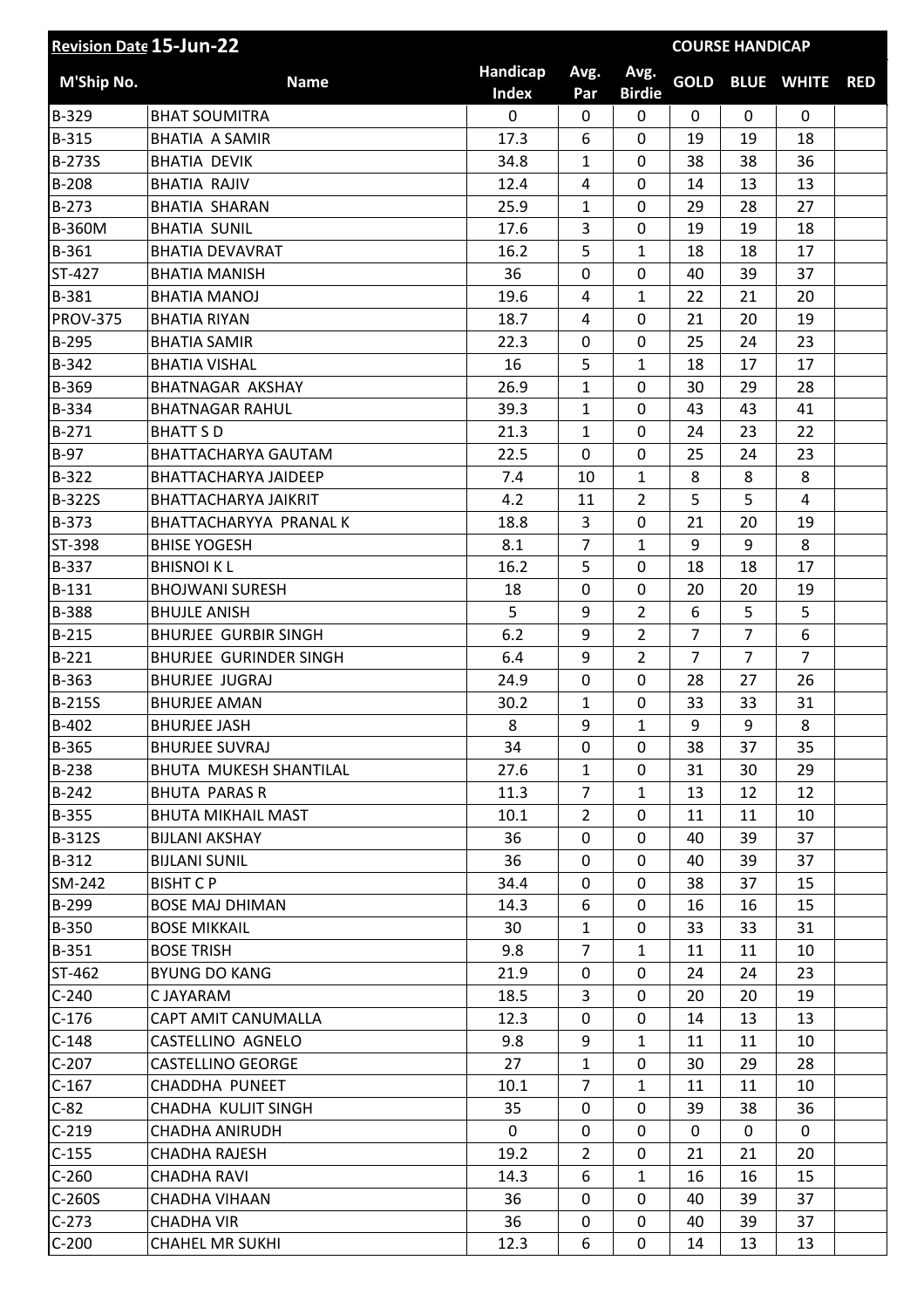| <b>Revision Date 15-Jun-22</b> |                             |                          |                |                       |             | <b>COURSE HANDICAP</b> |                   |            |
|--------------------------------|-----------------------------|--------------------------|----------------|-----------------------|-------------|------------------------|-------------------|------------|
| M'Ship No.                     | <b>Name</b>                 | Handicap<br><b>Index</b> | Avg.<br>Par    | Avg.<br><b>Birdie</b> | <b>GOLD</b> |                        | <b>BLUE WHITE</b> | <b>RED</b> |
| $C-238$                        | <b>CHANDNANI DEEPAK</b>     | 18.9                     | 3              | $\mathbf 0$           | 21          | 21                     | 20                |            |
| SM-301                         | <b>CHANDR UTTAM</b>         | 15.1                     | $\overline{7}$ | 0                     | 17          | 16                     | 16                |            |
| $C-208$                        | CHANDRA MIHIR               | 8.2                      | 0              | 0                     | 9           | 9                      | 8                 |            |
| SM-283                         | <b>CHANDRA NIKHIL</b>       | 15                       | 6              | 0                     | 17          | 16                     | 16                |            |
| C-227M                         | <b>CHANDRACHUD ADITYA</b>   | 36                       | $\mathbf 0$    | $\mathbf 0$           | 40          | 39                     | 37                |            |
| $C-227S$                       | <b>CHANDRACHUR ISHAAN</b>   | 36                       | $\mathbf 0$    | 0                     | 40          | 39                     | 37                |            |
| C-194S                         | <b>CHANDY DAVIN</b>         | 22.1                     | 3              | 0                     | 24          | 24                     | 23                |            |
| $C-194$                        | <b>CHANDY VIJAY</b>         | 19.3                     | 3              | 0                     | 21          | 21                     | 20                |            |
| ST-503                         | CHANGHWA JUNG               | 9.2                      | $\overline{7}$ | $\mathbf{1}$          | 10          | 10                     | 10                |            |
| $G-117$                        | <b>CHANI SINGH</b>          | 27.4                     | 1              | 0                     | 30          | 30                     | 28                |            |
| ST-406                         | <b>CHAR GAUTAM</b>          | 19.8                     | 4              | $\mathbf 0$           | 22          | 22                     | 21                |            |
| $C-198$                        | СНАТНОРАDНУАУ А             | 24.6                     | 1              | 0                     | 27          | 27                     | 25                |            |
| $C-158$                        | <b>CHATTERJEE S C</b>       | 18.5                     | 4              | $\mathbf 0$           | 20          | 20                     | 19                |            |
| $C-210$                        | <b>CHATURVEDI RK</b>        | 25.2                     | 1              | 0                     | 28          | 27                     | 26                |            |
| $C-206$                        | <b>CHATURVEDI V P C</b>     | 15.4                     | 6              | $\overline{0}$        | 17          | 17                     | 16                |            |
| $C-195S$                       | <b>CHAUDHARI AROSH</b>      | 34                       | 0              | 0                     | 38          | 37                     | 35                |            |
| $C-161$                        | <b>CHAUDHARY A K</b>        | 23.4                     | $\overline{2}$ | 0                     | 26          | 25                     | 24                |            |
| $C-234$                        | <b>CHAUDHARY MOHIT</b>      | 14.6                     | 6              | $\mathbf{1}$          | 16          | 16                     | 15                |            |
| $C-195$                        | <b>CHAUDHARY SANJEEV</b>    | 21.1                     | 3              | 0                     | 23          | 23                     | 22                |            |
| $C-220$                        | <b>CHAUDHARY SHIV</b>       | 14.6                     | 5              | $\overline{0}$        | 16          | 16                     | 15                |            |
| $C-254$                        | CHAUDHURI HIMANISH          | 23.3                     | $\overline{2}$ | 0                     | 26          | 25                     | 24                |            |
| $C-254S$                       | <b>CHAUDHURI HRISHIKESH</b> | 11.3                     | 6              | $\mathbf{1}$          | 13          | 12                     | 12                |            |
| $C-149$                        | <b>CHAUHAN AJAY</b>         | 14.1                     | 6              | $\mathbf{1}$          | 16          | 15                     | 15                |            |
| $C-239$                        | <b>CHAUMAL KARAN</b>        | 22.7                     | 1              | 0                     | 25          | 25                     | 24                |            |
| $C-224$                        | <b>CHAUMAL RAKESH</b>       | 20.9                     | 3              | 0                     | 23          | 23                     | 22                |            |
| $C-266$                        | <b>CHAVAN YESHWANT</b>      | 18.2                     | 4              | $\mathbf{1}$          | 20          | 20                     | 19                |            |
| $C-261$                        | CHAWLA ALOK S               | 22.5                     | $\mathbf 0$    | $\overline{0}$        | 25          | 24                     | 23                |            |
| $C-212$                        | CHAWLA NANDLAL              | 23.1                     | 0              | 0                     | 26          | 25                     | 24                |            |
| $C-215$                        | <b>CHAWLA PRAKASH</b>       | 25.8                     | $\overline{2}$ | 0                     | 29          | 28                     | 27                |            |
| $C-232$                        | CHAWLA SAMIR                | 17.9                     | 1              | $\mathbf{1}$          | 20          | 19                     | 19                |            |
| $C-213$                        | CHAWLA TARACHAND            | 25.8                     | $\overline{2}$ | 0                     | 29          | 28                     | 27                |            |
| $C-232S$                       | <b>CHAWLA YASH</b>          | 20.2                     | 3              | $\mathbf 0$           | 22          | 22                     | 21                |            |
| $C-253$                        | CHELLAM RAMACHANDRAN        | 21.1                     | $\overline{2}$ | 0                     | 23          | 23                     | 22                |            |
| $C-160$                        | CHEMBURKAR ASHISH SHREEDHAR | 12.9                     | 6              | 0                     | 14          | 14                     | 13                |            |
| $C-175$                        | CHEMBURKAR GAUTAM SHREEDHAR | 23.6                     | $\overline{2}$ | 0                     | 26          | 26                     | 24                |            |
| $C-180$                        | CHEMBURKAR ASHWIN           | 18.6                     | 3              | $\mathbf{1}$          | 21          | 20                     | 19                |            |
| ST-360                         | CHEOLKOO KIM (JASON)        | 17.6                     | 5              | 0                     | 19          | 19                     | 18                |            |
| $C-209$                        | <b>CHETTY CR</b>            | 22.9                     | 0              | 0                     | 25          | 25                     | 24                |            |
| $C-229$                        | <b>CHHABRIA RAVI</b>        | 11.4                     | $\overline{7}$ | $\mathbf{1}$          | 13          | 12                     | 12                |            |
| $C-188$                        | CHIPALKATTI SANJEEV V       | 18.7                     | 4              | 0                     | 21          | 20                     | 19                |            |
| $C-142$                        | CHITNIS VILAS SOMAKANT      | 27.9                     | 1              | 0                     | 31          | 30                     | 29                |            |
| $C-156$                        | CHITNIS. ANIRUDHA V         | 17.7                     | 4              | $\mathbf{1}$          | 20          | 19                     | 18                |            |
| ST-417                         | <b>CHOI DOMUN</b>           | 21.9                     | 0              | 0                     | 24          | 24                     | 23                |            |
| $C-242S$                       | <b>CHOKSHI ARYAN</b>        | 10.3                     | $\overline{7}$ | 0                     | 11          | 11                     | 11                |            |
| $C-242$                        | <b>CHOKSHI NIRAV</b>        | 22.8                     | $\overline{2}$ | 0                     | 25          | 25                     | 24                |            |
| $C-69$                         | <b>CHOKSHISH</b>            | 20.5                     | $\mathbf{1}$   | 0                     | 23          | 22                     | 21                |            |
| $C-250$                        | CHOPRA AKSHAY               | 19.8                     | 1              | 0                     | 22          | 22                     | 21                |            |
| $C-216S$                       | <b>CHOPRA ADHIRAJ</b>       | 29.2                     | $\overline{2}$ | 0                     | 32          | 32                     | 30                |            |
| $C-218$                        | CHOPRA AGASTYA              | 36                       | 0              | $\mathbf 0$           | 40          | 39                     | 37                |            |
| $C-203$                        | <b>CHOPRA AMAR</b>          | 24.4                     | $\mathbf{1}$   | $\mathbf{1}$          | 27          | 27                     | 25                |            |
| $C-187$                        | <b>CHOPRA CHETAN</b>        | 20.9                     | $\pmb{0}$      | 0                     | 23          | 23                     | 22                |            |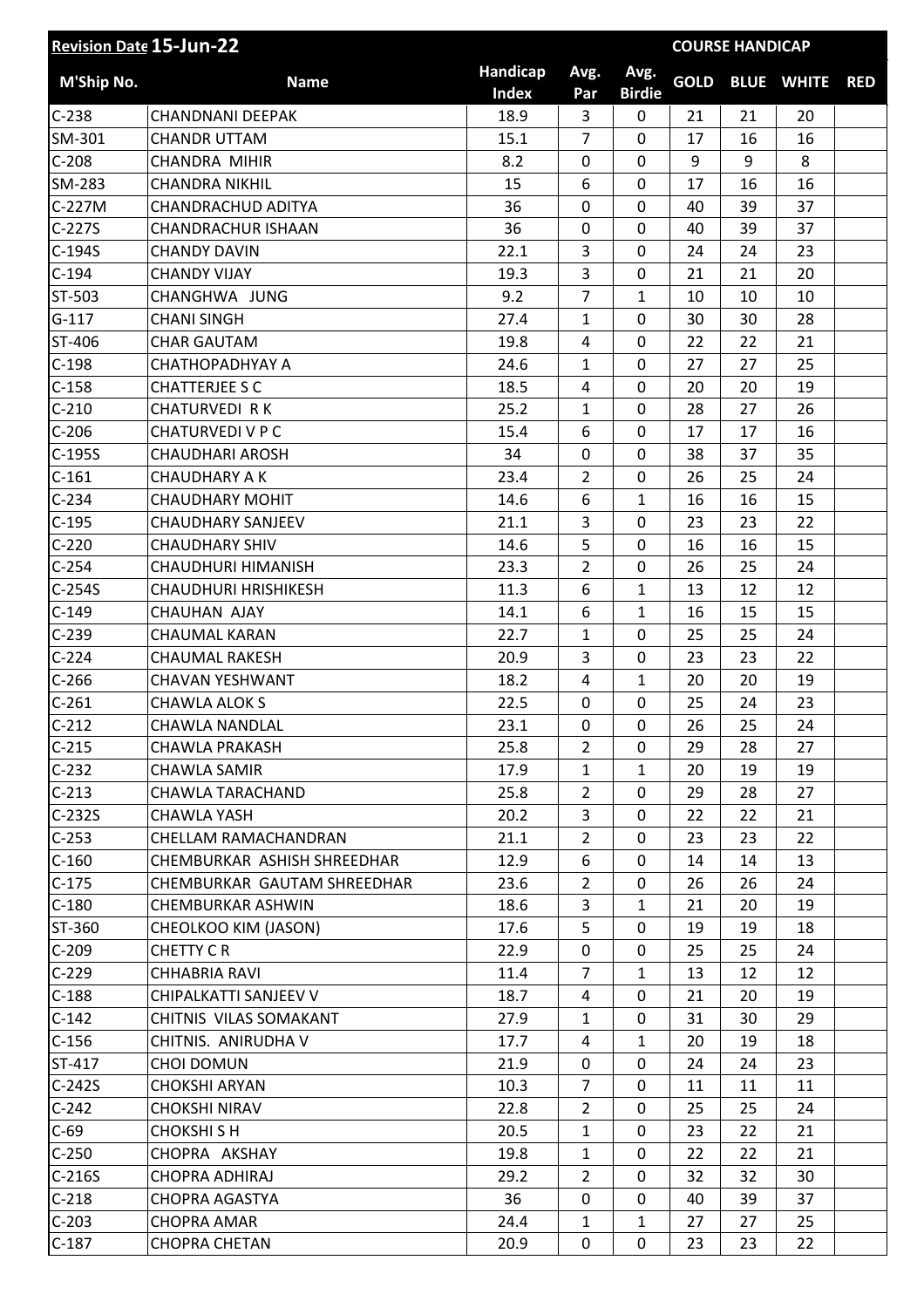| <b>Revision Date 15-Jun-22</b> |                           | <b>COURSE HANDICAP</b>   |                |                       |              |              |                   |            |
|--------------------------------|---------------------------|--------------------------|----------------|-----------------------|--------------|--------------|-------------------|------------|
| M'Ship No.                     | <b>Name</b>               | Handicap<br><b>Index</b> | Avg.<br>Par    | Avg.<br><b>Birdie</b> | <b>GOLD</b>  |              | <b>BLUE WHITE</b> | <b>RED</b> |
| $C-245$                        | <b>CHOPRA DHURV</b>       | 13.2                     | 6              | $\mathbf{1}$          | 15           | 14           | 14                |            |
| $C-133$                        | <b>CHOPRA PRADEEP</b>     | 36                       | 0              | 0                     | 40           | 39           | 37                |            |
| $C-124$                        | <b>CHOPRA RAVISH</b>      | 19.5                     | 4              | 0                     | 22           | 21           | 20                |            |
| $C-216$                        | <b>CHOPRA VIKRAM</b>      | 15                       | 5              | 0                     | 17           | 16           | 16                |            |
| ST-435                         | <b>CHOUDHARY INDRANIL</b> | 19.8                     | $\overline{2}$ | 0                     | 22           | 22           | 21                |            |
| SM-288                         | <b>CHOUHAN JASBIR</b>     | 36                       | 0              | 0                     | 40           | 39           | 37                |            |
| $C-255$                        | CHOUTHAI MANOJ            | 40                       | $\mathbf{1}$   | 0                     | 44           | 44           | 41                |            |
| $C-103$                        | CHOWDHARY KANWAL SHIEL    | 25.8                     | $\overline{2}$ | 0                     | 29           | 28           | 27                |            |
| $C-141S$                       | <b>CHOWDHARY ARSH</b>     | 14.7                     | 4              | 0                     | 16           | 16           | 15                |            |
| $C-141$                        | <b>CHOWDHARY ISH</b>      | 13.4                     | $\overline{7}$ | 0                     | 15           | 15           | 14                |            |
| <b>ST-488</b>                  | <b>CHOWDHRY SANJIT</b>    | 19.2                     | $\overline{4}$ | 0                     | 21           | 21           | 20                |            |
| $C-100$                        | <b>CHOWGULE VIJAY</b>     | 23.2                     | 4              | 0                     | 26           | 25           | 24                |            |
| ST-389M                        | CHU DONG WON              | 18.7                     | 0              | 0                     | 21           | 20           | 19                |            |
| $C-164$                        | <b>CHUDGAR VIVEK</b>      | 0                        | 0              | 0                     | 0            | 0            | $\mathbf 0$       |            |
| $C-226$                        | <b>COLACO EDWARD</b>      | 17.4                     | 5              | $\mathbf{1}$          | 19           | 19           | 18                |            |
| $C-211$                        | <b>CURIAN JOE BRIG</b>    | 16.3                     | 0              | 0                     | 18           | 18           | 17                |            |
| $D-263$                        | D RAJAPPA                 | 21.8                     | $\mathbf{1}$   | 0                     | 24           | 24           | 23                |            |
| SM-297                         | <b>DABAS SOURABH</b>      | 36                       | 0              | 0                     | 40           | 39           | 37                |            |
| $D-272$                        | <b>DABIR DR ASHOK</b>     | 21.9                     | 1              | 0                     | 24           | 24           | 23                |            |
| D-280                          | DABIR MANISH A            | 14.5                     | 6              | $\mathbf 0$           | 16           | 16           | 15                |            |
| D-280S                         | <b>DABIR SHLOK</b>        | 7.5                      | 8              | $\overline{2}$        | 8            | 8            | 8                 |            |
| D-257S                         | DAFTARI KARAN             | 22.8                     | $\overline{2}$ | 0                     | 25           | 25           | 24                |            |
| $D-362$                        | <b>DAGA VARUN</b>         | 18.3                     | 5              | 0                     | 20           | 20           | 19                |            |
| SM-295                         | <b>DAI REMMEI</b>         | 16.2                     | 6              | 0                     | 18           | 18           | 17                |            |
| $D-265$                        | <b>DALAL KETAN</b>        | 16.8                     | 6              | 0                     | 19           | 18           | 17                |            |
| $D-223$                        | DALAL RAJAN               | 19.4                     | 4              | $\mathbf{1}$          | 21           | 21           | 20                |            |
| $D-284$                        | <b>DALAL RAJESH</b>       | 20                       | 4              | 0                     | 22           | 22           | 21                |            |
| $D-281$                        | <b>DALAL RISHI</b>        | 12.5                     | $\overline{7}$ | $\mathbf{1}$          | 14           | 14           | 13                |            |
| $D-331$                        | DALAL TANAY               | 28.3                     | $\mathbf{1}$   | 0                     | 31           | 31           | 29                |            |
| D-186                          | DALAMAL NARI W            | 0.9                      | 0              | $\Omega$              | 1            | $\mathbf{1}$ | $\mathbf{1}$      |            |
| D-330                          | DALMIA SHARAD             | 19.7                     | 5              | 0                     | 22           | 21           | 20                |            |
| $D-313$                        | DALVI GAURAV              | 8.5                      | 9              | $\mathbf{1}$          | 9            | 9            | 9                 |            |
| D-343                          | DAM ABHINABA              | 30.6                     | $\mathbf{1}$   | $\mathbf{1}$          | 34           | 33           | 32                |            |
| $D-302$                        | <b>DAM SHIVAJI</b>        | 0                        | 0              | 0                     | $\mathbf{0}$ | $\mathbf{0}$ | $\mathbf{0}$      |            |
| $D-131$                        | DANDEKAR DILIP D          | 25                       | $\overline{2}$ | 0                     | 28           | 27           | 26                |            |
| $D-203$                        | DANDEKAR RAHUL DILIP      | 13.6                     | $\overline{7}$ | 0                     | 15           | 15           | 14                |            |
| D-338                          | <b>DANG RICKIN</b>        | 9.7                      | 9              | $\mathbf{1}$          | 11           | 11           | 10                |            |
| $D-254$                        | <b>DANG SANJAY</b>        | 27.4                     | $\mathbf{1}$   | 0                     | 30           | 30           | 28                |            |
| S-656M                         | <b>DARPAN SINGH</b>       | 0                        | 0              | 0                     | $\mathbf{0}$ | 0            | 0                 |            |
| D-329                          | <b>DARSE SAMUEL</b>       | 18.9                     | $\overline{2}$ | 0                     | 21           | 21           | 20                |            |
| $D-277$                        | <b>DAS ARUN</b>           | 15.2                     | 5              | 0                     | 17           | 17           | 16                |            |
| ST-475                         | <b>DAS PRIYASHIS</b>      | 22.9                     | $\mathbf{1}$   | 0                     | 25           | 25           | 24                |            |
| $D-266$                        | DAS T S                   | 22.7                     | $\overline{2}$ | 0                     | 25           | 25           | 24                |            |
| $D-251$                        | DASGUPTA KUNAL            | 21.8                     | $\mathbf{1}$   | 0                     | 24           | 24           | 23                |            |
| $D-212$                        | DASGUPTA RAJEEV           | 8.2                      | 0              | 0                     | 9            | 9            | 8                 |            |
| D-212S                         | DASGUPTA ROHAN            | 34.4                     | $\overline{2}$ | 0                     | 38           | 37           | 36                |            |
| $D-273$                        | DATAR ABHAY VIDYADHAR     | 9.6                      | 9              | $\mathbf{1}$          | 11           | 10           | 10                |            |
| ST-292                         | DATE DHANJAY              | 14.9                     | 8              | 0                     | 16           | 16           | 15                |            |
| $D-182$                        | DAVE ASHISH               | 9.6                      | 8              | $\mathbf{1}$          | 11           | 10           | 10                |            |
| $D-138$                        | <b>DAVE CHETAN</b>        | 30.6                     | $\mathbf{1}$   | 0                     | 34           | 33           | 32                |            |
| D-299                          | <b>DAVE JAINSINH</b>      | 18.8                     | $\overline{2}$ | 0                     | 21           | 20           | 19                |            |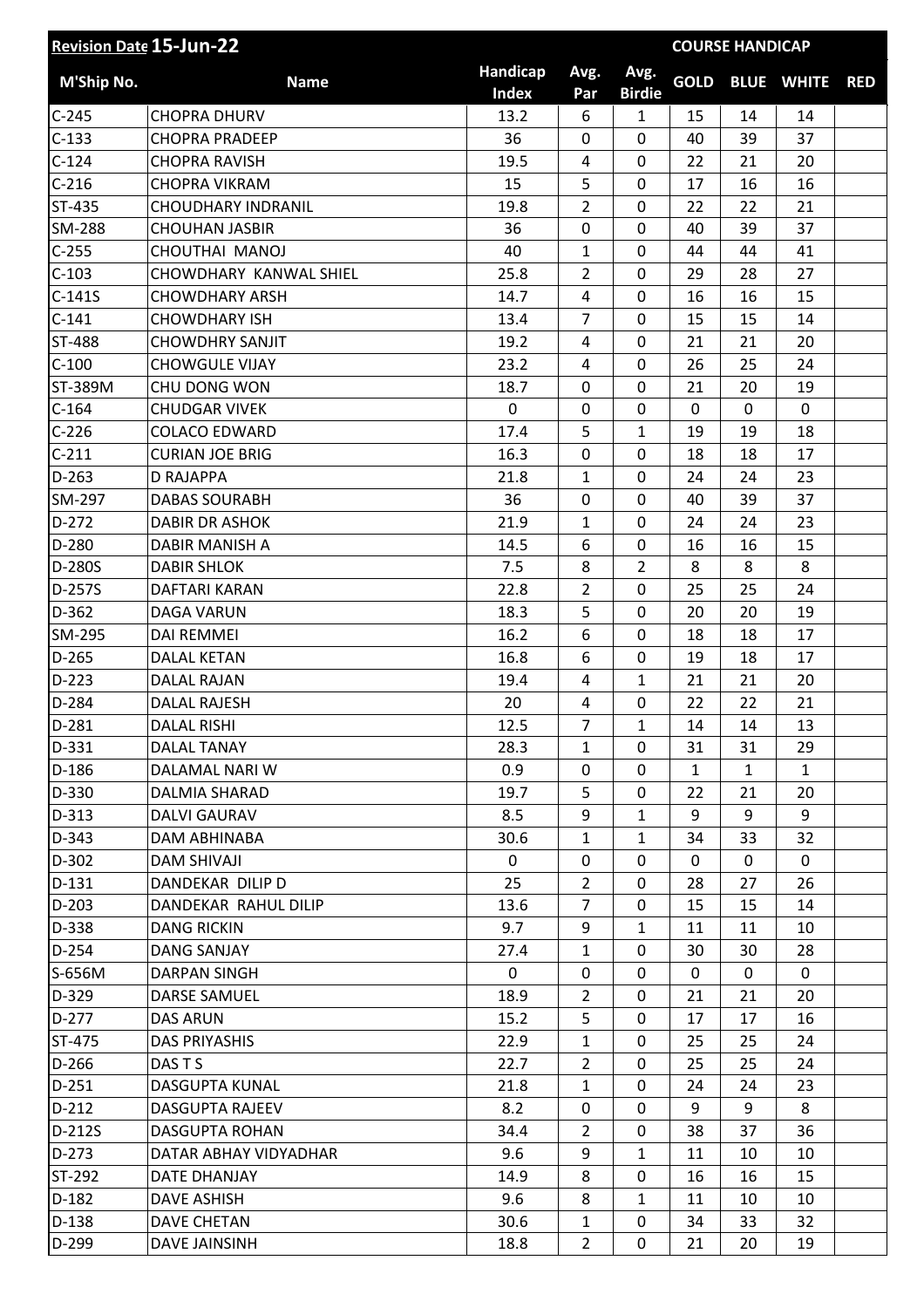| <b>Revision Date 15-Jun-22</b> |                               | <b>COURSE HANDICAP</b>   |                  |                       |              |    |                   |            |
|--------------------------------|-------------------------------|--------------------------|------------------|-----------------------|--------------|----|-------------------|------------|
| M'Ship No.                     | <b>Name</b>                   | Handicap<br><b>Index</b> | Avg.<br>Par      | Avg.<br><b>Birdie</b> | <b>GOLD</b>  |    | <b>BLUE WHITE</b> | <b>RED</b> |
| ST-370S                        | DAVID JUNG MAST               | 21.2                     | 4                | 0                     | 23           | 23 | 22                |            |
| $D-247$                        | DAYAL HARDEEP                 | 13.4                     | 6                | $\mathbf{1}$          | 15           | 15 | 14                |            |
| D-247S                         | <b>DAYAL ROHAN</b>            | 21.4                     | 0                | 0                     | 24           | 23 | 22                |            |
| $D-46$                         | <b>DEGAN OM PRAKASH</b>       | 19.7                     | 1                | 0                     | 22           | 21 | 20                |            |
| $D-253$                        | <b>DEGWEKAR KISHOR</b>        | 18                       | 3                | 0                     | 20           | 20 | 19                |            |
| $D-245$                        | <b>DEGWEKAR PRADEEP</b>       | 29                       | 1                | $\mathbf 0$           | 32           | 32 | 30                |            |
| D-258                          | <b>DEORAS S</b>               | $\mathbf 0$              | 0                | 0                     | $\mathbf{0}$ | 0  | 0                 |            |
| $D-201$                        | DESAI PANKAJ M                | 21.3                     | 3                | $\mathbf 0$           | 24           | 23 | 22                |            |
| $D-141$                        | <b>DESAI ANAND</b>            | 15.1                     | $\boldsymbol{6}$ | $\mathbf{1}$          | 17           | 16 | 16                |            |
| D-244S                         | <b>DESAI ARJUN</b>            | 15.9                     | 5                | $\mathbf{1}$          | 18           | 17 | 16                |            |
| $D-261$                        | <b>DESAI CHETAN DINKERRAI</b> | 15.7                     | 6                | $\mathbf 0$           | 17           | 17 | 16                |            |
| D-345                          | <b>DESAI CHETAS</b>           | 12.4                     | 6                | $\mathbf{1}$          | 14           | 13 | 13                |            |
| D-249                          | <b>DESAI CHINTAN</b>          | 22.3                     | $\mathbf{1}$     | 0                     | 25           | 24 | 23                |            |
| D-276S                         | <b>DESAI DEV</b>              | 40.3                     | $\mathbf{1}$     | 0                     | 45           | 44 | 42                |            |
| $D-300$                        | <b>DESAI DHAIVAT</b>          | 22.7                     | $\overline{2}$   | 0                     | 25           | 25 | 24                |            |
| D-308                          | <b>DESAI DHAVAL</b>           | 24.2                     | $\overline{2}$   | 0                     | 27           | 26 | 25                |            |
| D-300S                         | <b>DESAI ISHAAN</b>           | 27.7                     | $\mathbf{1}$     | 0                     | 31           | 30 | 29                |            |
| <b>PRV-321</b>                 | <b>DESAI ISHAAN</b>           | 16.1                     | 4                | 0                     | 18           | 18 | 17                |            |
| D-244                          | <b>DESAI JAY</b>              | $\mathbf 0$              | 0                | 0                     | $\mathbf{0}$ | 0  | 0                 |            |
| D-230                          | <b>DESAIKP</b>                | 20.5                     | 4                | 0                     | 23           | 22 | 21                |            |
| $D-276$                        | <b>DESAI KETAN</b>            | 25.3                     | 2                | $\mathbf{1}$          | 28           | 28 | 26                |            |
| D-248                          | <b>DESAINL</b>                | 17.8                     | 3                | 0                     | 20           | 19 | 18                |            |
| $D-231$                        | <b>DESAI PRASANA</b>          | 24.5                     | $\mathbf 0$      | 0                     | 27           | 27 | 25                |            |
| $D-180$                        | <b>DESAI RAKSHIT</b>          | $\mathbf 0$              | 0                | 0                     | 0            | 0  | $\mathbf 0$       |            |
| D-286                          | <b>DESAI SUBIR</b>            | 25.1                     | $\mathbf 0$      | $\mathbf 0$           | 28           | 27 | 26                |            |
| SM-300S                        | DESHMUKH AADITYARAAJ          | 19.9                     | $\overline{2}$   | 0                     | 22           | 22 | 21                |            |
| D-344                          | <b>DESHPANDE ADITYA</b>       | 17.4                     | $\overline{2}$   | 0                     | 19           | 19 | 18                |            |
| $D-268$                        | DESHPANDE NIAYANTA            | 14.4                     | 5                | $\mathbf{1}$          | 16           | 16 | 15                |            |
| JR-001                         | <b>DEV ASWANI</b>             | 10                       | $\overline{7}$   | $\mathbf{1}$          | 11           | 11 | 10                |            |
| SM-236                         | DEVARA RAJGOPAL               | 19                       | 4                | 0                     | 21           | 21 | 20                |            |
| ST-428                         | <b>DEVDAS SEKHAR</b>          | 19.9                     | $\mathbf{1}$     | 0                     | 22           | 22 | 21                |            |
| D-350                          | <b>DEVRA SATEJ</b>            | 36                       | 0                | 0                     | 40           | 39 | 37                |            |
| $D-152$                        | DHALL AVNISH                  | 11.5                     | $\overline{7}$   | $\mathbf{1}$          | 13           | 13 | 12                |            |
| D-283S1                        | <b>DHAMI SAMARVIR</b>         | 18.1                     | $\overline{2}$   | 0                     | 20           | 20 | 19                |            |
| D-283S2                        | DHAMI SHAANVIR                | 29                       | $\overline{2}$   | $\mathbf 0$           | 32           | 32 | 30                |            |
| S-697                          | DHAMODARAN S                  | 16.6                     | 3                | 0                     | 18           | 18 | 17                |            |
| D-346                          | DHANKANI JOSH                 | 36                       | 0                | $\mathbf 0$           | 40           | 39 | 37                |            |
| D-346S                         | DHANKANI JOSH                 | 38.1                     | 0                | 0                     | 42           | 41 | 39                |            |
| D-199                          | DHANRAJGIR H                  | 25                       | $\overline{2}$   | 0                     | 28           | 27 | 26                |            |
| D-315S                         | DHARAMSHI ANIKETH             | 22.9                     | $\overline{2}$   | 0                     | 25           | 25 | 24                |            |
| D-256                          | DHAWAL MRITYUNJAY             | 17.1                     | 4                | 0                     | 19           | 19 | 18                |            |
| $D-177$                        | DHAWAN GAURAV                 | 16.2                     | 3                | 0                     | 18           | 18 | 17                |            |
| $D-311$                        | DHAWAN ADITYA                 | 13.1                     | 5                | $\mathbf{1}$          | 14           | 14 | 14                |            |
| D-312                          | DHAWAN ARJUN                  | 13.2                     | 4                | $\mathbf{1}$          | 15           | 14 | 14                |            |
| $D-246$                        | DHINDSA HARDEV SINGH          | 16.3                     | 5                | 0                     | 18           | 18 | 12                |            |
| $D-351$                        | DIGWAL HEMANT                 | 15.8                     | 5                | 0                     | 17           | 17 | 16                |            |
| D-250                          | DIGWAL JAGDISH                | 22.9                     | $\overline{2}$   | 0                     | 25           | 25 | 24                |            |
| D-278                          | <b>DINESH PRAKASH</b>         | 9.7                      | 6                | $\mathbf{1}$          | 11           | 11 | 10                |            |
| D-325                          | DIVECHA NIKHIL                | 10.7                     | $\mathbf{1}$     | 0                     | 12           | 12 | 11                |            |
| $D-82$                         | DIVECHA SHARAD                | 22.6                     | $\overline{2}$   | 0                     | 25           | 25 | 23                |            |
| ST-391                         | <b>DMELLO JAYANT</b>          | 20.8                     | $\overline{2}$   | 0                     | 23           | 23 | 22                |            |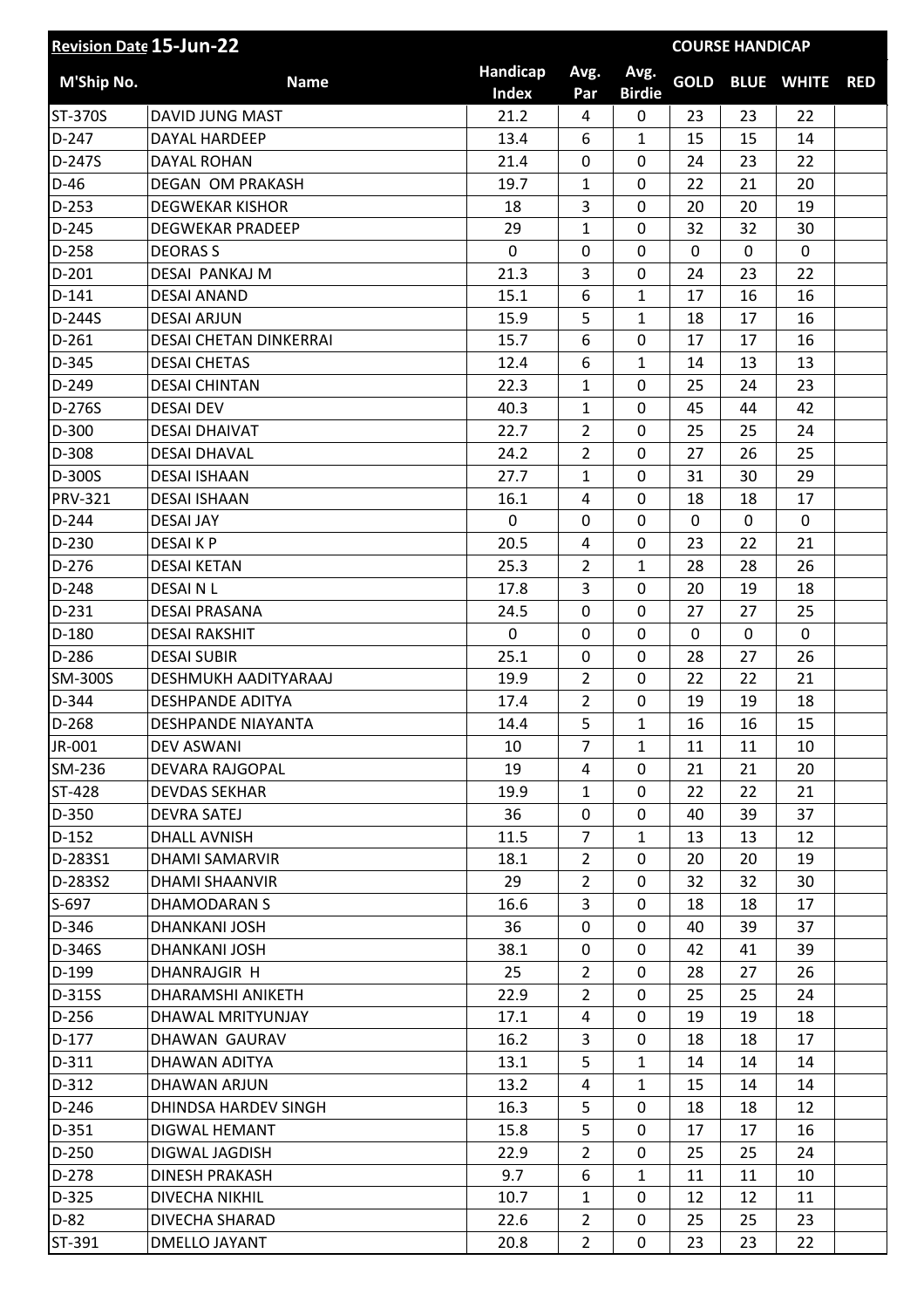|                | <b>Revision Date 15-Jun-22</b> |                          |                |                       |             | <b>COURSE HANDICAP</b> |                   |            |
|----------------|--------------------------------|--------------------------|----------------|-----------------------|-------------|------------------------|-------------------|------------|
| M'Ship No.     | <b>Name</b>                    | Handicap<br><b>Index</b> | Avg.<br>Par    | Avg.<br><b>Birdie</b> | <b>GOLD</b> |                        | <b>BLUE WHITE</b> | <b>RED</b> |
| CM-224         | <b>DMELLO NITIN</b>            | 16.6                     | 6              | $\mathbf 0$           | 18          | 18                     | 17                |            |
| <b>AOH-20</b>  | <b>DOI SON</b>                 | 19.6                     | 5              | $\mathbf 0$           | 22          | 21                     | 20                |            |
| D-304          | <b>DOLE HARSH</b>              | 22.6                     | 3              | $\mathbf 0$           | 25          | 25                     | 23                |            |
| $D-153$        | DOSHI CHETAN SUMAN             | 12.8                     | 6              | $\mathbf{1}$          | 14          | 14                     | 13                |            |
| $D-188$        | <b>DOSHI JATIN R</b>           | 17.8                     | 0              | $\mathbf 0$           | 20          | 19                     | 18                |            |
| D-189          | <b>DOSHI CHINTAN</b>           | 19.2                     | 1              | $\mathbf 0$           | 21          | 21                     | 20                |            |
| $D-222$        | <b>DOSHI HARISH</b>            | 19.6                     | 3              | $\mathbf 0$           | 22          | 21                     | 20                |            |
| D-232          | <b>DOSHI MANOJ</b>             | 12.7                     | 5              | $\mathbf 0$           | 14          | 14                     | 13                |            |
| $D-233$        | <b>DOSHI MIHIR</b>             | 17.9                     | 3              | $\mathbf 0$           | 20          | 19                     | 19                |            |
| D-232S         | <b>DOSHI PARTH</b>             | 24.6                     | 3              | 0                     | 27          | 27                     | 25                |            |
| D-194          | DOSHI PRAKASH M                | 16.9                     | 3              | $\mathbf{1}$          | 19          | 18                     | 17                |            |
| D-293S         | <b>DOSHI SIDDHARTH</b>         | 34                       | $\mathbf 0$    | $\mathbf 0$           | 38          | 37                     | 35                |            |
| $D-241$        | <b>DOSHI VISHAL</b>            | 15.8                     | $\overline{2}$ | $\mathbf 0$           | 17          | 17                     | 16                |            |
| D-229S         | D'SA DVLAN                     | 34.3                     | 0              | $\mathbf 0$           | 38          | 37                     | 36                |            |
| $D-291$        | <b>D'SA RAHUL</b>              | 19.8                     | $\overline{2}$ | $\mathbf 0$           | 22          | 22                     | 21                |            |
| <b>PRV-273</b> | DUA AKSHAN                     | 18.7                     | 1              | 0                     | 21          | 20                     | 19                |            |
| D-321          | <b>DUA JAYANT</b>              | 14.7                     | 5              | $\mathbf{1}$          | 16          | 16                     | 15                |            |
| D-337M         | <b>DUA RAJAN</b>               | 15.5                     | 5              | $\mathbf{1}$          | 17          | 17                     | 16                |            |
| P-316M         | <b>DUDANI PRATIK</b>           | 36                       | $\mathbf 0$    | $\mathbf 0$           | 40          | 39                     | 37                |            |
| $D-292$        | <b>DUGAL KARAN</b>             | 28.8                     | $\mathbf{1}$   | $\mathbf 0$           | 32          | 31                     | 30                |            |
| $D-91$         | <b>DUGAL SURJIT SINGH</b>      | 19.2                     | 0              | $\mathbf 0$           | 21          | 21                     | 20                |            |
| CM-178         | <b>DUGAR MANOJ</b>             | 18.4                     | $\overline{2}$ | $\overline{0}$        | 20          | 20                     | 19                |            |
| $D-352$        | <b>DUTT MANISH</b>             | 12.6                     | 6              | 0                     | 14          | 14                     | 13                |            |
| D-234          | <b>DUTT SUMIT</b>              | 21.7                     | $\overline{2}$ | $\mathbf 0$           | 24          | 24                     | 22                |            |
| $D-210$        | <b>DUTTA MOHINI MOHAN</b>      | 21.4                     | 3              | $\mathbf 0$           | 24          | 23                     | 22                |            |
| $D-197$        | DUTTA ROY NILESH               | 14.9                     | 0              | 0                     | 16          | 16                     | 15                |            |
| $E-19$         | <b>EDWANKAR RAMESH</b>         | 20                       | 1              | $\mathbf 0$           | 22          | 22                     | 21                |            |
| $E-20$         | ELIAS E A                      | 20.2                     | 3              | $\mathbf 0$           | 22          | 22                     | 21                |            |
| $F-35$         | <b>FERNANDEZ ASHISH</b>        | 19.2                     | $\overline{2}$ | 0                     | 21          | 21                     | 20                |            |
| $F-23$         | <b>FOTEDAR ON</b>              | 20.9                     | 1              | $\mathbf 0$           | 23          | 23                     | 22                |            |
| $F-30$         | <b>FOTEDAR RAVI</b>            | 21.4                     | $\mathbf{1}$   | $\mathbf 0$           | 24          | 23                     | 22                |            |
| $F-32$         | FOTEDAR SATISH KUMAR           | 22.2                     | 1              | $\mathbf{1}$          | 25          | 24                     | 23                |            |
| $F-33$         | <b>FOTEDAR VARUN</b>           | 12.6                     | 6              | $\mathbf{1}$          | 14          | 14                     | 13                |            |
| $F-26$         | FYZEE RIAD                     | 10.8                     | 8              | $\mathbf{1}$          | 12          | 12                     | 11                |            |
| $G-207$        | <b>GADKARE DR MANDAR</b>       | 18.4                     | 3              | $\mathbf 0$           | 20          | 20                     | 19                |            |
| $G-151$        | <b>GAEKWAD PRATAP</b>          | 8.9                      | 9              | $\mathbf 0$           | 10          | 10                     | 9                 |            |
| $G-146$        | <b>GAEKWAD SANGRAM SINGH</b>   | 16.2                     | 3              | $\mathbf 0$           | 18          | 18                     | 17                |            |
| <b>ADARSH</b>  | GAIKWAD ADARSH                 | 4                        | 0              | 0                     | 4           | 4                      | 4                 |            |
| $G-240$        | <b>GAJAKOS MILIND</b>          | 16.3                     | 3              | $\mathbf 0$           | 18          | 18                     | 17                |            |
| $G-242$        | <b>GAJAKOS VINAY</b>           | 15                       | 5              | $\mathbf{1}$          | 17          | 16                     | 16                |            |
| $G-242S$       | <b>GAJAKOS YANIV</b>           | 13.1                     | 4              | 0                     | 14          | 14                     | 14                |            |
| ST-414S        | <b>GALA KABIR</b>              | 14.7                     | 3              | $\mathbf{1}$          | 16          | 16                     | 15                |            |
| $G-214$        | <b>GALA BHARAT</b>             | 21.9                     | $\overline{2}$ | 0                     | 24          | 24                     | 23                |            |
| ST-414         | <b>GALA KARTHIK</b>            | 12.7                     | 6              | $\mathbf 0$           | 14          | 14                     | 13                |            |
| $G-161$        | <b>GANDHI HARSH R</b>          | 14.8                     | 6              | $\mathbf{1}$          | 16          | 16                     | 15                |            |
| $G-127$        | <b>GANDHI RAJEN S</b>          | 20.6                     | $\overline{2}$ | 0                     | 23          | 22                     | 21                |            |
| $G - 245$      | <b>GANDHI AKSHAY</b>           | 20.3                     | $\mathbf{1}$   | $\mathbf{1}$          | 22          | 22                     | 21                |            |
| $G-192$        | <b>GANDHI ANAND</b>            | 13.6                     | $\overline{7}$ | 0                     | 15          | 15                     | 14                |            |
| JR-007         | <b>GANDHI DHRUVIN</b>          | 4                        | 3              | $\mathbf{1}$          | 4           | 4                      | 4                 |            |
| $G-206$        | <b>GANDHI HIREN</b>            | 26                       | $\mathbf{1}$   | $\mathbf 0$           | 29          | 28                     | 27                |            |
| $G-201$        | <b>GANDHI VIKRAM</b>           | 0                        | 0              | 0                     | 0           | 0                      | 0                 |            |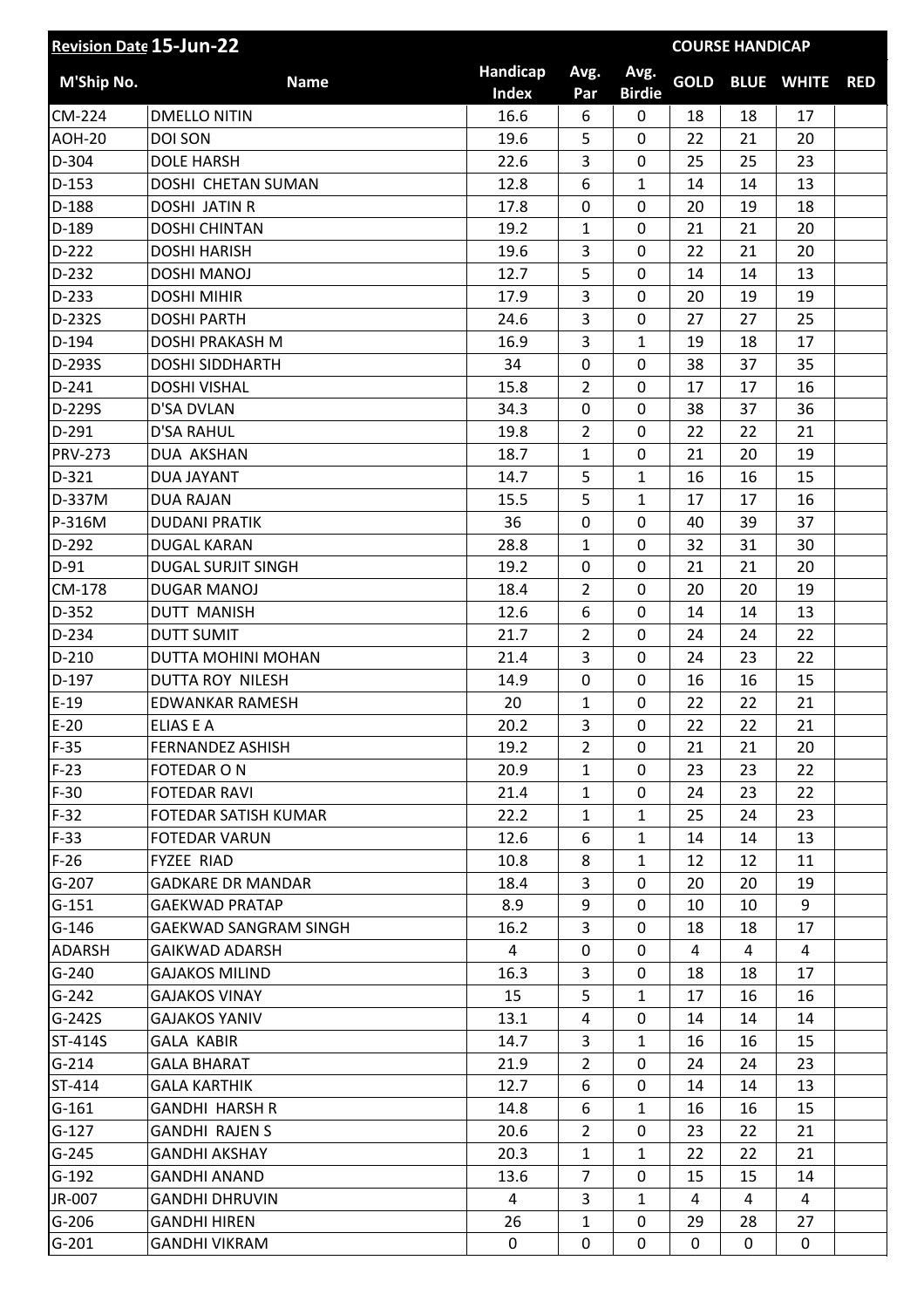| <b>Revision Date 15-Jun-22</b> |                             | <b>COURSE HANDICAP</b>   |                |                       |                |                |                   |            |
|--------------------------------|-----------------------------|--------------------------|----------------|-----------------------|----------------|----------------|-------------------|------------|
| M'Ship No.                     | <b>Name</b>                 | Handicap<br><b>Index</b> | Avg.<br>Par    | Avg.<br><b>Birdie</b> | <b>GOLD</b>    |                | <b>BLUE WHITE</b> | <b>RED</b> |
| $G-177$                        | <b>GANDOK UDAY</b>          | 8.4                      | 9              | $\mathbf{1}$          | 9              | 9              | 9                 |            |
| ST-498                         | <b>GARG NEERAJ</b>          | 21.3                     | 0              | $\mathbf 0$           | 24             | 23             | 22                |            |
| $G-280$                        | <b>GARG AJAY</b>            | 17.8                     | 3              | $\mathbf 0$           | 20             | 19             | 18                |            |
| <b>PROV-304</b>                | <b>GARG ANUJ</b>            | 20.7                     | 0              | $\mathbf 0$           | 23             | 23             | 21                |            |
| $G-258$                        | <b>GARG NALIN</b>           | 19.7                     | $\overline{2}$ | $\mathbf 0$           | 22             | 21             | 20                |            |
| $G-172$                        | <b>GARODIA ABHISHEK</b>     | 14.4                     | 4              | $\mathbf 0$           | 16             | 16             | 15                |            |
| G-172S1                        | <b>GARODIA HRIDANK</b>      | 15.5                     | 3              | $\mathbf 0$           | 17             | 17             | 16                |            |
| G-172S2                        | <b>GARODIA NIMAYE</b>       | 22.5                     | $\mathbf{1}$   | $\mathbf 0$           | 25             | 24             | 23                |            |
| $G-139$                        | GARWARE CHARU RAMCHANDRA    | 23.2                     | $\overline{2}$ | $\mathbf 0$           | 26             | 25             | 24                |            |
| $G-183$                        | <b>GARWARE NINAD MAST</b>   | 25.5                     | 0              | $\mathbf 0$           | 28             | 28             | 26                |            |
| $G-292$                        | <b>GAUTAM RITVIJ</b>        | 15.7                     | 0              | $\mathbf 0$           | 17             | 17             | 16                |            |
| R-143S1                        | <b>GAUTAM ROHAN</b>         | 0                        | 0              | $\mathbf 0$           | 0              | 0              | 0                 |            |
| $G-197$                        | <b>GAUTAM SUNIL</b>         | 22.8                     | 3              | $\mathbf 0$           | 25             | 25             | 24                |            |
| SM-249                         | <b>GAWADE BHARAT</b>        | 17.1                     | $\mathbf{1}$   | 0                     | 19             | 19             | 18                |            |
| SM-249S                        | <b>GAWADE ARADHEEA MAST</b> | 1.5                      | 12             | 3                     | $\overline{2}$ | $\overline{2}$ | $\overline{2}$    |            |
| JR-018                         | <b>GAWDE ARMAAN</b>         | 4.8                      | 10             | $\mathbf{1}$          | 5              | 5              | 5                 |            |
| ST-368                         | <b>GAZDAR RUMIE J</b>       | 20.6                     | $\overline{2}$ | $\mathbf 0$           | 23             | 22             | 21                |            |
| $G-184$                        | <b>GAZDER CYRUS K</b>       | 18.7                     | 4              | 0                     | 21             | 20             | 19                |            |
| $G-230$                        | <b>GEORGE V</b>             | 0                        | 0              | $\mathbf 0$           | $\mathbf 0$    | 0              | 0                 |            |
| $G-203$                        | <b>GHAVRI KARSAN</b>        | 17.9                     | $\mathbf{1}$   | $\mathbf 0$           | 20             | 19             | 19                |            |
| $G-216S$                       | <b>GHOSE UPANSU</b>         | 2.3                      | 9              | 3                     | 3              | 3              | $\overline{2}$    |            |
| $G-306$                        | <b>GHUGHAL JITENDRA</b>     | 11.3                     | 6              | 1                     | 13             | 12             | 12                |            |
| $G-250$                        | GILL G S                    | 12.2                     | $\overline{4}$ | $\mathbf 0$           | 13             | 13             | 13                |            |
| $L-65$                         | <b>GIOVANNI AUTONO</b>      | 26.2                     | 0              | $\mathbf 0$           | 29             | 29             | 27                |            |
| $G-229$                        | <b>GODBOLE SHIRISH</b>      | 13.3                     | 5              | $\mathbf{1}$          | 15             | 14             | 14                |            |
| $G-205$                        | <b>GOEL AHSISH D</b>        | 9.6                      | 10             | 1                     | 11             | 10             | 10                |            |
| $G-244S$                       | <b>GOEL AVYA</b>            | 40.3                     | $\mathbf{1}$   | $\mathbf 0$           | 45             | 44             | 42                |            |
| G-196S                         | <b>GOEL SOHOM</b>           | 20                       | $\overline{2}$ | 0                     | 22             | 22             | 21                |            |
| $G-259S$                       | <b>GOEL-LOHE NIKHIL</b>     | 0                        | 0              | 0                     | 0              | 0              | $\mathbf{0}$      |            |
| $G-107$                        | <b>GOENKA ASHOK KUMAR</b>   | 27.4                     | $\overline{2}$ | $\mathbf 0$           | 30             | 30             | 28                |            |
| $G-140$                        | <b>GOENKA DILIP</b>         | 22.3                     | 4              | 0                     | 25             | 24             | 23                |            |
| $G-158$                        | <b>GOENKA LALIT</b>         | 8.7                      | 9              | $\mathbf{1}$          | 10             | 9              | 9                 |            |
| CM-255                         | <b>GOENKA BHARAT</b>        | 19.6                     | 3              | 0                     | 22             | 21             | 20                |            |
| $G-140S$                       | <b>GOENKA MOHIT</b>         | 20.8                     | $\overline{2}$ | 0                     | 23             | 23             | 22                |            |
| $G-155$                        | <b>GOGIA AMANDEEP</b>       | 16.4                     | $\overline{2}$ | 0                     | 18             | 18             | 17                |            |
| $G-247$                        | <b>GOHIL H</b>              | 20.5                     | $\mathbf{1}$   | $\mathbf 0$           | 23             | 22             | 21                |            |
| $G-159S$                       | <b>GOKHALE DEVASHISH</b>    | 22.6                     | $\mathbf{1}$   | $\mathbf 0$           | 25             | 25             | 23                |            |
| $G-187$                        | <b>GOKHALE VIKRAM</b>       | 17.8                     | 0              | 0                     | 20             | 19             | 18                |            |
| $G-159$                        | <b>GOKHLE PRATAP</b>        | 20.4                     | $\mathbf{1}$   | $\mathbf 0$           | 23             | 22             | 21                |            |
| $G-119$                        | <b>GOKHLE V P</b>           | 0                        | 0              | $\mathbf{0}$          | 0              | 0              | 0                 |            |
| $G-227S$                       | <b>GOLANI VARUN</b>         | 0                        | 0              | 0                     | $\mathbf{0}$   | 0              | $\mathbf{0}$      |            |
| $V-215$                        | <b>GOPAL VEDANT</b>         | 12.7                     | 6              | $\mathbf{1}$          | 14             | 14             | 13                |            |
| CM-212                         | <b>GOPIKRISHNAN M S</b>     | 34                       | 0              | 0                     | 38             | 37             | 35                |            |
| SM-305                         | <b>GOSWAMI CDR V</b>        | 10.6                     | $\overline{7}$ | $\mathbf{1}$          | 12             | 12             | 11                |            |
| SM-183                         | <b>GOVIL TARUN</b>          | 15.2                     | 4              | $\mathbf{0}$          | 17             | 17             | 16                |            |
| $G-88$                         | <b>GOVINDRAJA MV</b>        | 27.2                     | $\overline{2}$ | 0                     | 30             | 30             | 28                |            |
| $G-190$                        | <b>GOVINDRAJA SHARAD</b>    | 12.4                     | $\overline{7}$ | 1                     | 14             | 13             | 13                |            |
| $G-261M$                       | <b>GOWANDE MAHESH</b>       | 17.3                     | 4              | 0                     | 19             | 19             | 18                |            |
| $G-261S$                       | <b>GOWANDE MARTAND</b>      | 17.8                     | 4              | $\mathbf 0$           | 20             | 19             | 18                |            |
| $G-148$                        | <b>GOWRISHANKAR MV</b>      | 22.5                     | $\overline{2}$ | 0                     | 25             | 24             | 23                |            |
| $G-171$                        | GOWRISHANKAR SHRIKANT       | 24                       | 0              | 0                     | 27             | 26             | 25                |            |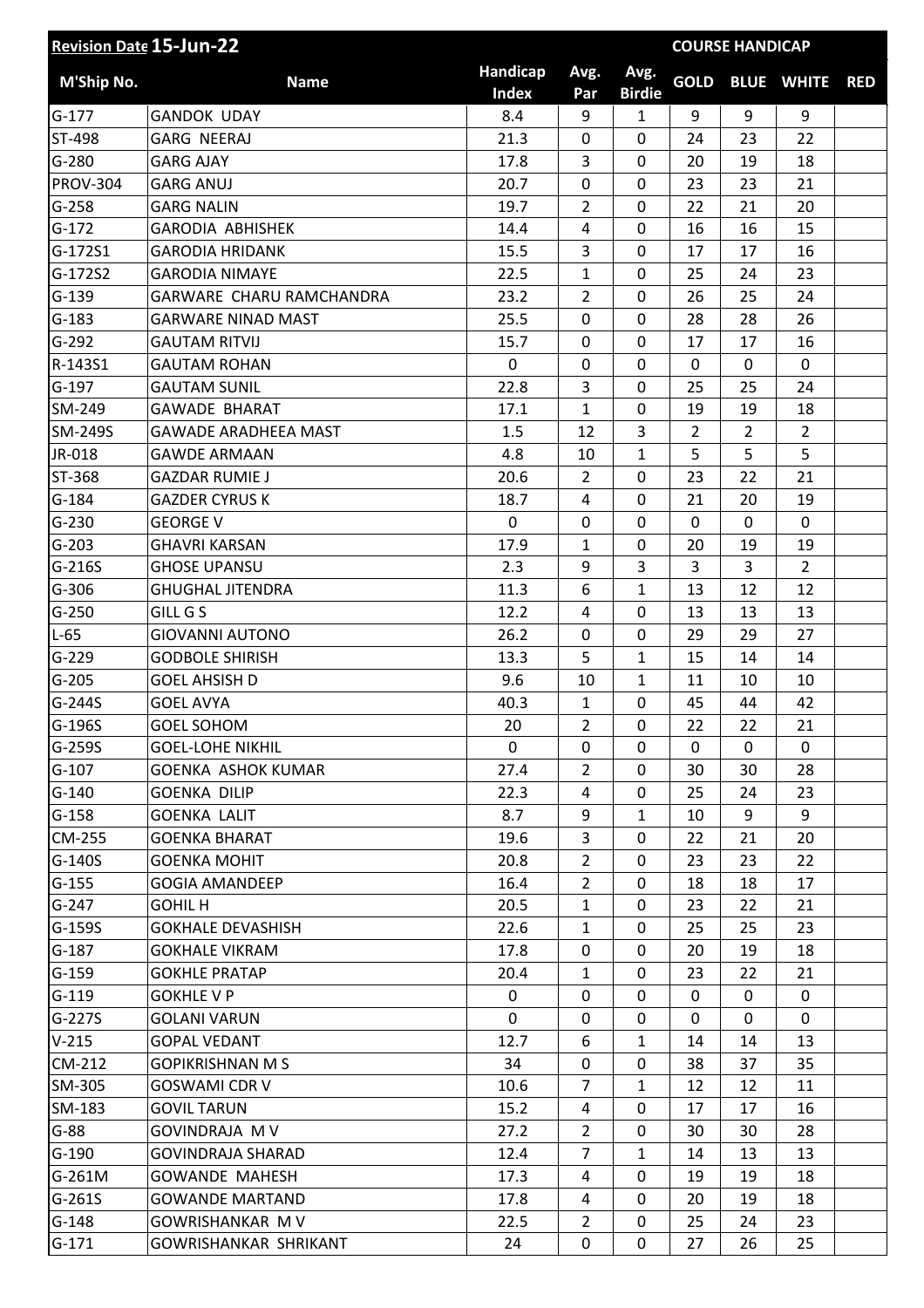| <b>Revision Date 15-Jun-22</b> |                              |                          |                         |                       |              | <b>COURSE HANDICAP</b> |                   |            |
|--------------------------------|------------------------------|--------------------------|-------------------------|-----------------------|--------------|------------------------|-------------------|------------|
| M'Ship No.                     | <b>Name</b>                  | Handicap<br><b>Index</b> | Avg.<br>Par             | Avg.<br><b>Birdie</b> | <b>GOLD</b>  |                        | <b>BLUE WHITE</b> | <b>RED</b> |
| $G-174$                        | <b>GOYAL ROHIT</b>           | 11.5                     | $\overline{7}$          | $\mathbf{1}$          | 13           | 13                     | 12                |            |
| $G-255$                        | <b>GOYAL R S</b>             | 13.5                     | 4                       | 0                     | 15           | 15                     | 14                |            |
| $G-174S$                       | <b>GOYAL REYANSH</b>         | 38.6                     | 0                       | 0                     | 43           | 42                     | 40                |            |
| $G-175S$                       | <b>GOYAL SHARAN</b>          | 12.3                     | 5                       | $\mathbf 0$           | 14           | 13                     | 13                |            |
| JR-028                         | <b>GREWAL ANHAD</b>          | 13.1                     | 3                       | $\mathbf{1}$          | 14           | 14                     | 14                |            |
| $G-225$                        | <b>GREWAL HARJOT</b>         | 9.6                      | 8                       | $\mathbf{1}$          | 11           | 10                     | 10                |            |
| $G-219$                        | <b>GREWAL IQBALJIT SINGH</b> | 15.1                     | 4                       | 0                     | 17           | 16                     | 16                |            |
| JR-004                         | <b>GROVER RANVIR</b>         | 13.7                     | 5                       | $\mathbf 0$           | 15           | 15                     | 14                |            |
| $G-217$                        | <b>GUGLANILK</b>             | 0                        | 0                       | 0                     | 0            | 0                      | $\mathbf 0$       |            |
| $G-162$                        | <b>GULATI CAPT RK</b>        | 13                       | $\overline{7}$          | $\mathbf{1}$          | 14           | 14                     | 13                |            |
| $G-272$                        | <b>GULATI ROHIT</b>          | 16.1                     | $\overline{\mathbf{4}}$ | $\mathbf 0$           | 18           | 18                     | 17                |            |
| T-150M                         | <b>GUNJAN ADESH</b>          | 20.1                     | $\mathbf{1}$            | 0                     | 22           | 22                     | 21                |            |
| SM-196                         | <b>GUPTA OP</b>              | 18.1                     | 3                       | $\mathbf{1}$          | 20           | 20                     | 19                |            |
| $G-218$                        | <b>GUPTA AKSHAY</b>          | 9                        | 8                       | $\mathbf{1}$          | 10           | 10                     | 9                 |            |
| CM-229                         | <b>GUPTA ALOK</b>            | 24                       | 0                       | $\mathbf 0$           | 27           | 26                     | 25                |            |
| $G-198$                        | <b>GUPTA AMITABH</b>         | 22.5                     | $\pmb{0}$               | 0                     | 25           | 24                     | 23                |            |
| ST-268                         | <b>GUPTA ANIL</b>            | $\mathbf 0$              | $\mathbf 0$             | $\mathbf 0$           | $\mathbf{0}$ | $\mathbf 0$            | $\mathbf 0$       |            |
| $ST-493$                       | <b>GUPTA ANUJ</b>            | 36                       | $\mathbf 0$             | $\mathbf 0$           | 40           | 39                     | 37                |            |
| $G-169$                        | <b>GUPTA ARJUN</b>           | 8.5                      | 8                       | $\mathbf{1}$          | 9            | 9                      | 9                 |            |
| $G-285$                        | <b>GUPTA DEEPAK</b>          | 21.6                     | $\overline{2}$          | $\mathbf 0$           | 24           | 24                     | 22                |            |
| G-253S2                        | <b>GUPTA DHAIRAY</b>         | 48.4                     | $\mathbf{1}$            | $\overline{0}$        | 54           | 53                     | 50                |            |
| $G-251$                        | <b>GUPTA DHRUV</b>           | 16.8                     | 3                       | 0                     | 19           | 18                     | 17                |            |
| <b>PROV-132</b>                | <b>GUPTA HARSH</b>           | 22.7                     | 1                       | $\mathbf 0$           | 25           | 25                     | 24                |            |
| <b>PRV-264</b>                 | <b>GUPTA HIRDAY</b>          | 14.5                     | 5                       | 0                     | 16           | 16                     | 15                |            |
| $G-235$                        | <b>GUPTA KAPIL</b>           | 27                       | $\mathbf{1}$            | $\mathbf{1}$          | 30           | 29                     | 28                |            |
| ST-495                         | <b>GUPTA NITIN</b>           | 17.4                     | $\overline{2}$          | 0                     | 19           | 19                     | 18                |            |
| <b>PROV-131</b>                | <b>GUPTA RAVI</b>            | 21.6                     | $\overline{2}$          | 0                     | 24           | 24                     | 22                |            |
| G-254M                         | <b>GUPTA ROHIT</b>           | 34.7                     | $\pmb{0}$               | 0                     | 38           | 38                     | 36                |            |
| $G-202$                        | <b>GUPTA SATISH</b>          | 19.8                     | 3                       | 0                     | 22           | 22                     | 21                |            |
| $G-111$                        | <b>GUPTA SHEKAR</b>          | 22.2                     | $\mathbf{1}$            | 0                     | 25           | 24                     | 23                |            |
| $G-293$                        | <b>GURUMANI PURUJITH</b>     | 24.3                     | 0                       | 0                     | 27           | 26                     | 25                |            |
| $G-294$                        | <b>GURUMANI RITVIJ</b>       | 34                       | 0                       | 0                     | 38           | 37                     | 35                |            |
| $G-286$                        | <b>GURUMANIE SURESH</b>      | 20.5                     | $\overline{2}$          | 0                     | 23           | 22                     | 21                |            |
| ST-523                         | <b>HANG SUK</b>              | 36                       | 0                       | 0                     | 40           | 39                     | 37                |            |
| $H-86$                         | HANSRAJ PRAKASH              | 18                       | 4                       | 0                     | 20           | 20                     | 19                |            |
| H-98                           | <b>HARI NARAYAN</b>          | 10.6                     | $\overline{7}$          | $\mathbf{1}$          | 12           | 12                     | 11                |            |
| $H-103$                        | HARIHARAN VISWAMITRA         | 15.3                     | 4                       | 0                     | 17           | 17                     | 16                |            |
| $C-258$                        | <b>HARJIT SINGH</b>          | 12.4                     | 6                       | $\mathbf{1}$          | 14           | 13                     | 13                |            |
| $H-88$                         | HARSH ABHISHEK               | 33.7                     | $\mathbf{0}$            | 0                     | 37           | 37                     | 35                |            |
| $H-72$                         | HARSH KAILASH NATH           | 21.2                     | 4                       | 0                     | 23           | 23                     | 22                |            |
| $D-315$                        | <b>HEMANG DHARAMSHI</b>      | 16.6                     | 5                       | 0                     | 18           | 18                     | 17                |            |
| <b>PROV-929</b>                | <b>HEMANG SHAH</b>           | 20.5                     | 3                       | 0                     | 23           | 22                     | 21                |            |
| H-93S                          | <b>HENDRICKS AKSHAY</b>      | 26.8                     | 0                       | 0                     | 30           | 29                     | 28                |            |
| H-93DEP1                       | <b>HENDRICKS ROHAAN</b>      | 24.9                     | $\mathbf{1}$            | 0                     | 28           | 27                     | 26                |            |
| $H-111S$                       | HIMATSINGKA ARYAMAN          | 4.5                      | $\overline{7}$          | $\mathbf{1}$          | 5            | 5                      | 5                 |            |
| H-96                           | HINDLEKAR A D                | 33.4                     | $\mathbf{1}$            | 0                     | 37           | 36                     | 35                |            |
| $H-85$                         | <b>HINGORANI KABIR</b>       | 16.8                     | 3                       | 0                     | 19           | 18                     | 17                |            |
| $H-100$                        | HINGWALA RAJESH              | 34                       | 0                       | 0                     | 38           | 37                     | 35                |            |
| H-100S                         | HINGWALA VIRAJ               | $\mathbf 0$              | 0                       | 0                     | 0            | $\mathbf{0}$           | 0                 |            |
| $H-92$                         | <b>HIREMATH ASHOK</b>        | 21                       | $\overline{2}$          | $\mathbf{1}$          | 23           | 23                     | 22                |            |
| $H-91$                         | HIREMATH JAI                 | 13.3                     | $\overline{7}$          | $\mathbf{1}$          | 15           | 14                     | 14                |            |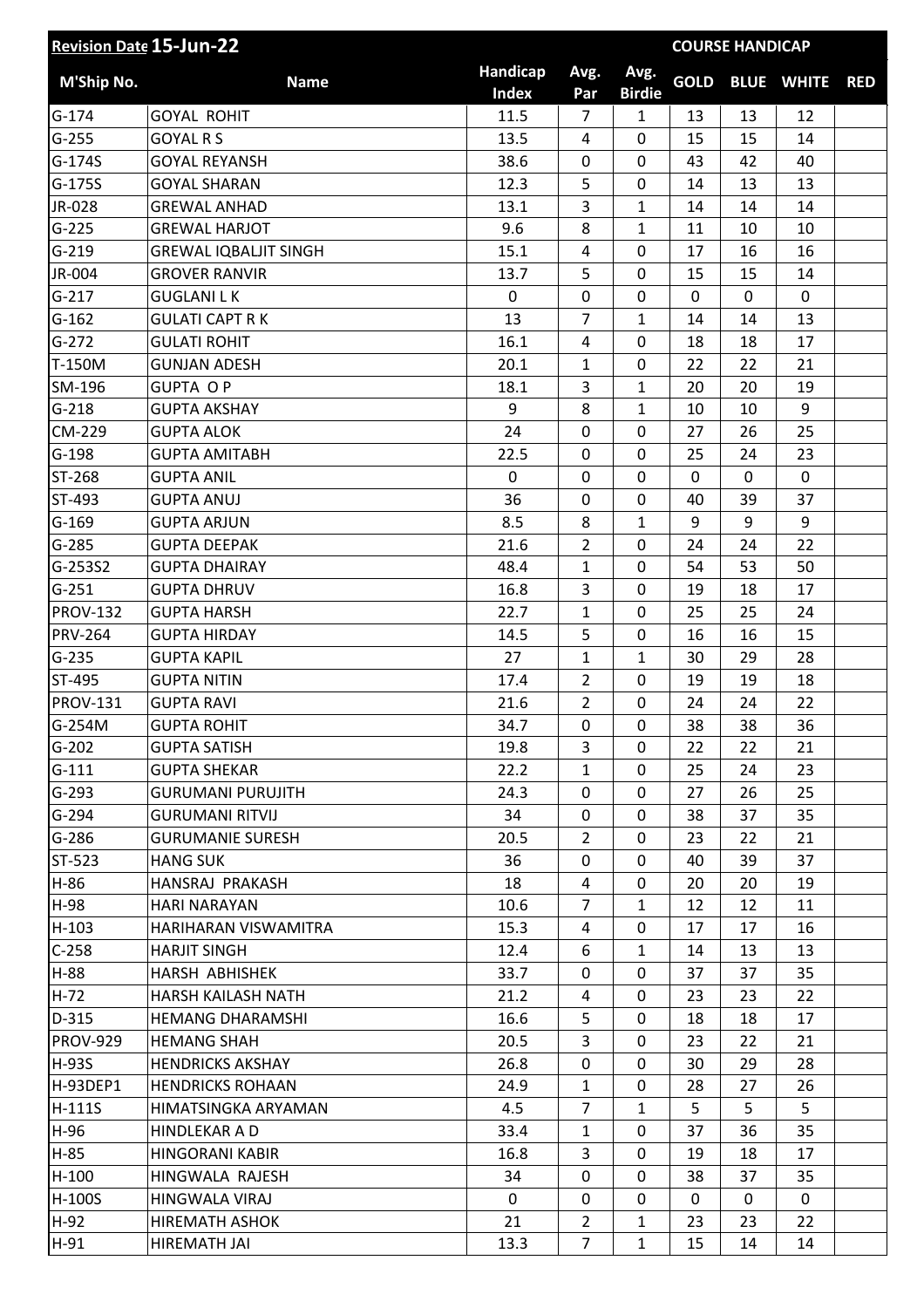| <b>Revision Date 15-Jun-22</b> |                                          |                          |                                |                       |                | <b>COURSE HANDICAP</b> |                   |            |
|--------------------------------|------------------------------------------|--------------------------|--------------------------------|-----------------------|----------------|------------------------|-------------------|------------|
| M'Ship No.                     | <b>Name</b>                              | Handicap<br><b>Index</b> | Avg.<br>Par                    | Avg.<br><b>Birdie</b> | <b>GOLD</b>    |                        | <b>BLUE WHITE</b> | <b>RED</b> |
| $H-116$                        | <b>HIREMATH VARUN</b>                    | 16.8                     | $\overline{2}$                 | $\mathbf{1}$          | 19             | 18                     | 17                |            |
| ST-439                         | HU BEHEIU                                | 10.6                     | 7                              | 0                     | 12             | 12                     | 11                |            |
| ST-507S                        | <b>HYEONJE YANG</b>                      | 12.2                     | 8                              | $\mathbf{1}$          | 13             | 13                     | 13                |            |
| ST-384                         | <b>IKAI</b>                              | 6.7                      | 8                              | $\overline{2}$        | $\overline{7}$ | $\overline{7}$         | $\overline{7}$    |            |
| M-454S                         | <b>INESH SHANKAR NARAYAN</b>             | 28.5                     | 1                              | 0                     | 32             | 31                     | 30                |            |
| $I-33$                         | <b>IRANI DARIOUS</b>                     | 20.2                     | $\mathbf{1}$                   | $\mathbf 0$           | 22             | 22                     | 21                |            |
| R-144S                         | <b>IYENGAR RANVEER</b>                   | 14.9                     | 5                              | 0                     | 16             | 16                     | 15                |            |
| $I-39$                         | <b>IYENGAR SIDDHANTH</b>                 | $\mathbf 0$              | $\mathbf 0$                    | $\overline{0}$        | 0              | 0                      | 0                 |            |
| $R-144$                        | <b>IYENGAR SRINATH</b>                   | 36                       | $\mathbf 0$                    | $\mathbf 0$           | 40             | 39                     | 37                |            |
| $I-30$                         | <b>IYER RAHUL</b>                        | 11                       | $\overline{7}$                 | $\mathbf{1}$          | 12             | 12                     | 11                |            |
| $I-23$                         | <b>IYER SHIVRAM</b>                      | 22                       | 3                              | $\mathbf 0$           | 24             | 24                     | 23                |            |
| M-546M                         | <b>IYER ADITYA</b>                       | 34                       | $\mathbf 0$                    | 0                     | 38             | 37                     | 35                |            |
| $A-241$                        | <b>IYER ARUN</b>                         | 17.7                     | 3                              | 0                     | 20             | 19                     | 18                |            |
| $1-27$                         | <b>IYER DR MOHAN</b>                     | 37.4                     | $\mathbf{1}$                   | 0                     | 41             | 41                     | 39                |            |
| $I-44S$                        | <b>IYER IBAAN</b>                        | 28.2                     | $\mathbf{1}$                   | $\overline{0}$        | 31             | 31                     | 29                |            |
| $I-35$                         | <b>IYER NEELKANT</b>                     | 24.3                     | 1                              | 0                     | 27             | 26                     | 25                |            |
| $I-34$                         | <b>IYER PREMANTH</b>                     | 17.1                     | 3                              | 0                     | 19             | 19                     | 18                |            |
| $I-31$                         | <b>IYER R R</b>                          | 22.6                     | 1                              | 0                     | 25             | 25                     | 23                |            |
| $I-43$                         | <b>IYER RAJASHEKAR</b>                   | 21.2                     | $\overline{2}$                 | 0                     | 23             | 23                     | 22                |            |
| $I-41$                         | <b>IYER RAJIV</b>                        | 12.8                     | 5                              | $\mathbf{1}$          | 14             | 14                     | 13                |            |
| $I-36$                         | <b>IYER ROHAN</b>                        | 18.2                     | $\overline{2}$                 | 0                     | 20             | 20                     | 19                |            |
| $I-37$                         | <b>IYER S M</b>                          | 19.5                     | 3                              | 0                     | 22             | 21                     | 20                |            |
| $I-45$                         | <b>IYER SHIVARAMAN</b>                   | 20.4                     | $\overline{2}$                 | 0                     | 23             | 22                     | 21                |            |
| $I-44$                         | <b>IYER SHRIDHAR</b>                     | 20.7                     | 3                              | 0                     | 23             | 23                     | 21                |            |
| $R-267$                        | <b>J RAJARAMAN</b>                       | 25                       | 1                              | 0                     | 28             | 27                     | 26                |            |
| AOH-15A                        | <b>J S SIDHU</b>                         | 21.7                     | $\overline{2}$                 | 0                     | 24             | 24                     | 22                |            |
| $J-118$                        | <b>JACOB ROHAN</b>                       | 16.2                     | 5                              | 0                     | 18             | 18                     | 17                |            |
| J-195M                         | JADEJA AJAY                              | 34                       | $\mathbf 0$                    | 0                     | 38             | 37                     | 35                |            |
| $J-195$                        | JADEJA ABHAY                             | 36                       | 0                              | 0                     | 40             | 39                     | 37                |            |
| $J-108$                        | <b>JAGASIA SUNDEEP</b>                   | 21.1                     | 3                              | 0                     | 23             | 23                     | 22                |            |
| $J-157$                        | <b>JAGGIA ANIL</b>                       | 16.8                     | 4                              | 0                     | 19             | 18                     | 17                |            |
| $J-105$                        | JAGIRDAR NACHIKET ASHOK                  | $\overline{7}$           | 8                              | $\overline{2}$        | 8              | 8                      | $\overline{7}$    |            |
| $J-91$                         | JAGIRDHAR ASHOK GAJANAN                  | 26.3                     | $\mathbf{1}$                   | 0                     | 29             | 29                     | 27                |            |
| $J-122$                        | <b>JAGWANI AMIT</b>                      | 36                       | 0                              | 0                     | 40             | 39                     | 37                |            |
| $J-104$                        | JAGWANI HARKISHAN                        | 26.7                     |                                | 0                     | 30             | 29                     | 28                |            |
| $J-116$                        | <b>JAGWANI SANJAY</b>                    | 16.8                     | $\mathbf{1}$<br>$\overline{2}$ | 0                     | 19             | 18                     | 17                |            |
| $J-110$                        | <b>JAIKISHAN YOGESH P</b>                | 16                       | 0                              | 0                     | 18             | 17                     | 17                |            |
| $J-61$                         | JAIN NIRBHAY M                           | 21.1                     | 3                              | 0                     | 23             | 23                     | 22                |            |
| ST-266                         |                                          | 21.1                     | $\mathbf{1}$                   | 0                     | 23             | 23                     | 22                |            |
|                                | <b>JAIN ADITYA</b><br><b>JAIN BHAVYA</b> |                          |                                |                       |                |                        |                   |            |
| $J-145S$<br>$J-182S$           | <b>JAIN KALP</b>                         | 21.4<br>18.2             | $\overline{2}$<br>3            | 0<br>0                | 24<br>20       | 23<br>20               | 22<br>19          |            |
|                                |                                          | 38                       |                                |                       |                |                        | 39                |            |
| J-145S2                        | <b>JAIN MANAN</b>                        |                          | 0                              | 0                     | 42             | 41                     |                   |            |
| $J-145$                        | <b>JAIN MOHIT</b>                        | 20.6                     | $\overline{2}$                 | 0                     | 23             | 22                     | 21                |            |
| $J-80$                         | <b>JAIN NARENDRAK</b>                    | 36                       | 0                              | 0                     | 40             | 39                     | 37                |            |
| $J-165$                        | <b>JAIN RAJESH</b>                       | 31.3                     | 0                              | 0                     | 35             | 34                     | 32                |            |
| ST-464                         | <b>JAIN SIDDHARTH</b>                    | 8.5                      | 8                              | $\mathbf{1}$          | 9              | 9                      | 9                 |            |
| $J-168$                        | <b>JAIN SUDHIR</b>                       | 20.8                     | 3                              | 0                     | 23             | 23                     | 22                |            |
| $J-120$                        | <b>JAIN SUNEEL</b>                       | 32.1                     | 0                              | 0                     | 36             | 35                     | 33                |            |
| $J-182$                        | <b>JAIN VIMAL</b>                        | 17.1                     | 3                              | 0                     | 19             | 19                     | 18                |            |
| SM-319                         | <b>JAIN YASHRAJ</b>                      | 36                       | 0                              | 0                     | 40             | 39                     | 37                |            |
| $J-131$                        | JAIPRAKASH VASDANI                       | 18.2                     | $\overline{2}$                 | 0                     | 20             | 20                     | 19                |            |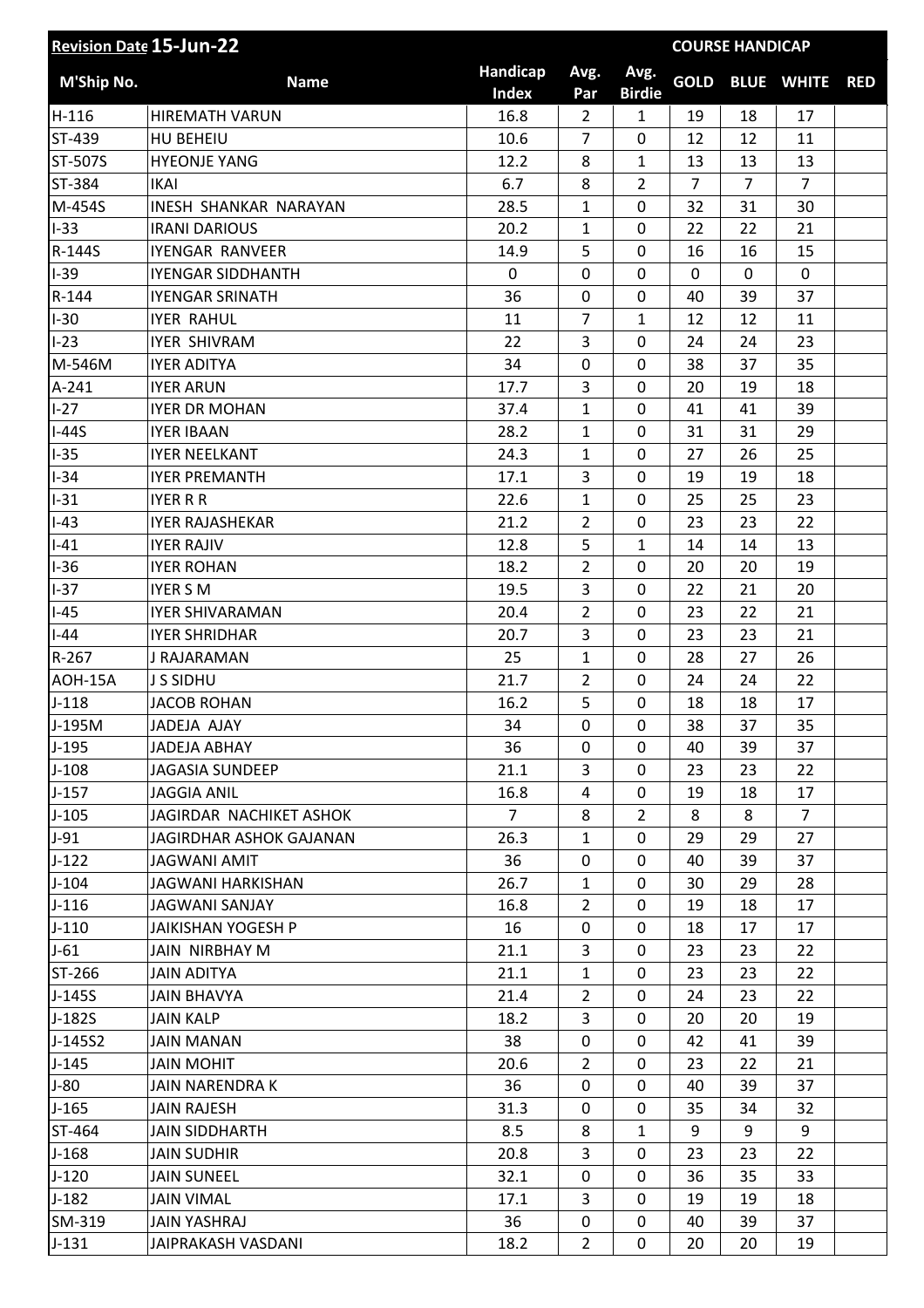| Handicap<br>Avg.<br>Avg.<br><b>GOLD</b><br>M'Ship No.<br><b>Name</b><br><b>BLUE WHITE</b><br>Index<br><b>Birdie</b><br>Par<br>26.3<br>$J-57$<br>$\mathbf{1}$<br>0<br>29<br>29<br>27<br>JAIRAM VIRASWAMI<br>$J-84$<br>11.5<br>9<br>0<br>13<br>13<br>12<br><b>JAITHA SANJAY</b><br>$J-117$<br>$\overline{2}$<br>23.9<br>0<br>26<br>26<br>25<br>JATAR J B<br>$J-154$<br>25.1<br>$\mathbf{1}$<br>0<br>28<br>27<br>26<br><b>JAVA GIRDHAR</b><br>$J-136$<br><b>JAYSANKAR SATISH</b><br>20.4<br>$\overline{2}$<br>0<br>23<br>22<br>21<br>$J-92$<br>25.7<br>27<br>JAYSANKAR. SANKARA VAIDESHWAR<br>$\mathbf{1}$<br>$\mathbf{1}$<br>28<br>28<br>SM-312<br>18.7<br>$\overline{2}$<br>0<br>21<br>20<br><b>JHA LALIT</b><br>19 | <b>RED</b> |
|--------------------------------------------------------------------------------------------------------------------------------------------------------------------------------------------------------------------------------------------------------------------------------------------------------------------------------------------------------------------------------------------------------------------------------------------------------------------------------------------------------------------------------------------------------------------------------------------------------------------------------------------------------------------------------------------------------------------|------------|
|                                                                                                                                                                                                                                                                                                                                                                                                                                                                                                                                                                                                                                                                                                                    |            |
|                                                                                                                                                                                                                                                                                                                                                                                                                                                                                                                                                                                                                                                                                                                    |            |
|                                                                                                                                                                                                                                                                                                                                                                                                                                                                                                                                                                                                                                                                                                                    |            |
|                                                                                                                                                                                                                                                                                                                                                                                                                                                                                                                                                                                                                                                                                                                    |            |
|                                                                                                                                                                                                                                                                                                                                                                                                                                                                                                                                                                                                                                                                                                                    |            |
|                                                                                                                                                                                                                                                                                                                                                                                                                                                                                                                                                                                                                                                                                                                    |            |
|                                                                                                                                                                                                                                                                                                                                                                                                                                                                                                                                                                                                                                                                                                                    |            |
|                                                                                                                                                                                                                                                                                                                                                                                                                                                                                                                                                                                                                                                                                                                    |            |
| ST-425<br>20.4<br>$\overline{2}$<br>$\mathbf 0$<br>23<br>21<br><b>JHA UDAY</b><br>22                                                                                                                                                                                                                                                                                                                                                                                                                                                                                                                                                                                                                               |            |
| 5<br>$\mathbf 0$<br>SM-267<br>15.7<br>17<br>17<br>16<br><b>JHANGID JAGDISH</b>                                                                                                                                                                                                                                                                                                                                                                                                                                                                                                                                                                                                                                     |            |
| $\overline{7}$<br>JR-009<br><b>JHAVERI VARUN</b><br>13.1<br>14<br>14<br>14<br>$\mathbf{1}$                                                                                                                                                                                                                                                                                                                                                                                                                                                                                                                                                                                                                         |            |
| 20.5<br>$\mathbf 0$<br>$J-127$<br>0<br>23<br>22<br>21<br><b>JINDAL VIJAY</b>                                                                                                                                                                                                                                                                                                                                                                                                                                                                                                                                                                                                                                       |            |
| S-729M<br>28.2<br>0<br>31<br>31<br>29<br><b>JINESH BHAYANI</b><br>$\mathbf{1}$                                                                                                                                                                                                                                                                                                                                                                                                                                                                                                                                                                                                                                     |            |
| 6<br>$J-141$<br>$\mathbf 0$<br>$\overline{7}$<br>6<br><b>JODHA YOWAN</b><br>0<br>$\overline{7}$                                                                                                                                                                                                                                                                                                                                                                                                                                                                                                                                                                                                                    |            |
| 21<br>J-181M<br><b>JOSEPH ALJO</b><br>20.3<br>$\overline{2}$<br>$\mathbf{1}$<br>22<br>22                                                                                                                                                                                                                                                                                                                                                                                                                                                                                                                                                                                                                           |            |
| $J-174$<br><b>JOSEPH SHAMMY</b><br>18.8<br>$\overline{2}$<br>0<br>20<br>19<br>21                                                                                                                                                                                                                                                                                                                                                                                                                                                                                                                                                                                                                                   |            |
| $J-55$<br>24.2<br>1<br>0<br>27<br>26<br>25<br><b>JOSHI MADHAV</b>                                                                                                                                                                                                                                                                                                                                                                                                                                                                                                                                                                                                                                                  |            |
| $J-186$<br><b>JOSHI SAMEER</b><br>14.9<br>$\overline{4}$<br>0<br>16<br>16<br>15                                                                                                                                                                                                                                                                                                                                                                                                                                                                                                                                                                                                                                    |            |
| SM-315<br>15.1<br>3<br>0<br>17<br>16<br>16<br><b>JOSHI SANYAM</b>                                                                                                                                                                                                                                                                                                                                                                                                                                                                                                                                                                                                                                                  |            |
| 5<br>16<br><b>ST-335S</b><br>15.5<br>0<br><b>JOSHI SAURABH</b><br>17<br>17                                                                                                                                                                                                                                                                                                                                                                                                                                                                                                                                                                                                                                         |            |
| $J-172$<br>20.3<br>21<br><b>JOY JACOB</b><br>$\mathbf{1}$<br>0<br>22<br>22                                                                                                                                                                                                                                                                                                                                                                                                                                                                                                                                                                                                                                         |            |
| $J-160$<br><b>JUNEJA SUMER</b><br>8.3<br>9<br>$\mathbf{1}$<br>9<br>9<br>9                                                                                                                                                                                                                                                                                                                                                                                                                                                                                                                                                                                                                                          |            |
| ST-370<br>20<br><b>JUNG GOMOOL</b><br>19.4<br>$\overline{4}$<br>0<br>21<br>21                                                                                                                                                                                                                                                                                                                                                                                                                                                                                                                                                                                                                                      |            |
| $J-138$<br><b>JUTHANI NIRMAL</b><br>18.2<br>0<br>0<br>20<br>20<br>19                                                                                                                                                                                                                                                                                                                                                                                                                                                                                                                                                                                                                                               |            |
| $K-418$<br><b>KH GOPAL</b><br>18.3<br>0<br>20<br>20<br>19<br>$\overline{2}$                                                                                                                                                                                                                                                                                                                                                                                                                                                                                                                                                                                                                                        |            |
| K-346<br>5<br>$\mathbf{1}$<br><b>K RAVIKANT</b><br>15.9<br>18<br>17<br>16                                                                                                                                                                                                                                                                                                                                                                                                                                                                                                                                                                                                                                          |            |
| K-399<br><b>K SUDARSHAN</b><br>32.2<br>0<br>0<br>36<br>35<br>33                                                                                                                                                                                                                                                                                                                                                                                                                                                                                                                                                                                                                                                    |            |
| K-438<br>34<br>0<br>38<br>37<br>35<br>K VENKATKRISHNA RAO<br>0                                                                                                                                                                                                                                                                                                                                                                                                                                                                                                                                                                                                                                                     |            |
| ST-309<br>24.5<br>$\mathbf{1}$<br>0<br>27<br>27<br>25<br>K VENKATRAMAN                                                                                                                                                                                                                                                                                                                                                                                                                                                                                                                                                                                                                                             |            |
| K-474<br>KACHALIA ASHISH<br>38<br>0<br>0<br>39<br>42<br>41                                                                                                                                                                                                                                                                                                                                                                                                                                                                                                                                                                                                                                                         |            |
| $\overline{2}$<br>0<br>K-387<br>KACHALIA SHARAD LILADHAR<br>20.7<br>23<br>23<br>21                                                                                                                                                                                                                                                                                                                                                                                                                                                                                                                                                                                                                                 |            |
| K-423S<br>KACHAWALA MAST ALHAM<br>24.2<br>$\overline{2}$<br>0<br>27<br>26<br>25                                                                                                                                                                                                                                                                                                                                                                                                                                                                                                                                                                                                                                    |            |
| $\overline{2}$<br>JR-026<br>KACHOLIA AADITH<br>21.1<br>0<br>22<br>23<br>23                                                                                                                                                                                                                                                                                                                                                                                                                                                                                                                                                                                                                                         |            |
| $K-362$<br>9.8<br>$\overline{7}$<br>KACHOLIA ASHISH<br>$\mathbf{1}$<br>10<br>11<br>11                                                                                                                                                                                                                                                                                                                                                                                                                                                                                                                                                                                                                              |            |
| CM-162<br>19.4<br>KAGALWALLA NOSHIN<br>0<br>0<br>21<br>21<br>20                                                                                                                                                                                                                                                                                                                                                                                                                                                                                                                                                                                                                                                    |            |
| $K-232$<br>12.5<br>6<br>0<br>14<br>14<br>13<br><b>KAICKER RAMAN</b>                                                                                                                                                                                                                                                                                                                                                                                                                                                                                                                                                                                                                                                |            |
| K-257S<br>20<br><b>KAICKER RUSHAABH</b><br>19.3<br>$\mathbf{1}$<br>0<br>21<br>21                                                                                                                                                                                                                                                                                                                                                                                                                                                                                                                                                                                                                                   |            |
| K-495<br>36<br><b>KAKODKAR RAHUL</b><br>0<br>0<br>40<br>39<br>37                                                                                                                                                                                                                                                                                                                                                                                                                                                                                                                                                                                                                                                   |            |
| K-495S2<br>24.1<br>$\mathbf{1}$<br>26<br>25<br><b>KAKODKAR RIAN</b><br>4<br>27                                                                                                                                                                                                                                                                                                                                                                                                                                                                                                                                                                                                                                     |            |
| K-495S<br>6.7<br>$\mathbf{1}$<br>$\overline{7}$<br>$\overline{7}$<br><b>KAKODKAR RONIL</b><br>10<br>$\overline{7}$                                                                                                                                                                                                                                                                                                                                                                                                                                                                                                                                                                                                 |            |
| $K-451$<br>36<br>0<br>39<br>37<br>KALARIKKAL ZAKKIR<br>0<br>40                                                                                                                                                                                                                                                                                                                                                                                                                                                                                                                                                                                                                                                     |            |
| $K-255$<br><b>KALE SHEKHAR</b><br>21.9<br>0<br>24<br>23<br>$\mathbf{1}$<br>24                                                                                                                                                                                                                                                                                                                                                                                                                                                                                                                                                                                                                                      |            |
| $K-318$<br>0<br>KALIA MR SUDHIR<br>22.9<br>0<br>25<br>25<br>24                                                                                                                                                                                                                                                                                                                                                                                                                                                                                                                                                                                                                                                     |            |
| K-226S<br><b>KALIA RANJIT</b><br>0<br>0<br>0<br>0<br>0<br>0                                                                                                                                                                                                                                                                                                                                                                                                                                                                                                                                                                                                                                                        |            |
| $K-226$<br>22.7<br>$\overline{2}$<br>0<br>25<br>25<br>24<br>KALIA VIKRAM                                                                                                                                                                                                                                                                                                                                                                                                                                                                                                                                                                                                                                           |            |
| K-324<br>5<br><b>KALRA VIVEK</b><br>15.5<br>$\mathbf{1}$<br>16<br>17<br>17                                                                                                                                                                                                                                                                                                                                                                                                                                                                                                                                                                                                                                         |            |
| K-239<br>KAMAT PRATAP MOHAN<br>17<br>0<br>0<br>19<br>19<br>18                                                                                                                                                                                                                                                                                                                                                                                                                                                                                                                                                                                                                                                      |            |
| K-361<br><b>KAMAT MILIND</b><br>16.2<br>4<br>0<br>18<br>17<br>18                                                                                                                                                                                                                                                                                                                                                                                                                                                                                                                                                                                                                                                   |            |
| K-393<br>KAMAT PRAKASH DAMODAR<br>25<br>0<br>26<br>$\mathbf{1}$<br>28<br>27                                                                                                                                                                                                                                                                                                                                                                                                                                                                                                                                                                                                                                        |            |
| 3<br>0<br>$K-234$<br>KAMATH HEMANT<br>16.5<br>18<br>17<br>18                                                                                                                                                                                                                                                                                                                                                                                                                                                                                                                                                                                                                                                       |            |
| K-270S<br>24.1<br>$\overline{2}$<br>0<br>27<br>26<br>25<br>KAMDAR MANVIR                                                                                                                                                                                                                                                                                                                                                                                                                                                                                                                                                                                                                                           |            |
| K-375S<br>28<br>KAMDAR MAST AARAV<br>26.7<br>$\mathbf{1}$<br>0<br>30<br>29                                                                                                                                                                                                                                                                                                                                                                                                                                                                                                                                                                                                                                         |            |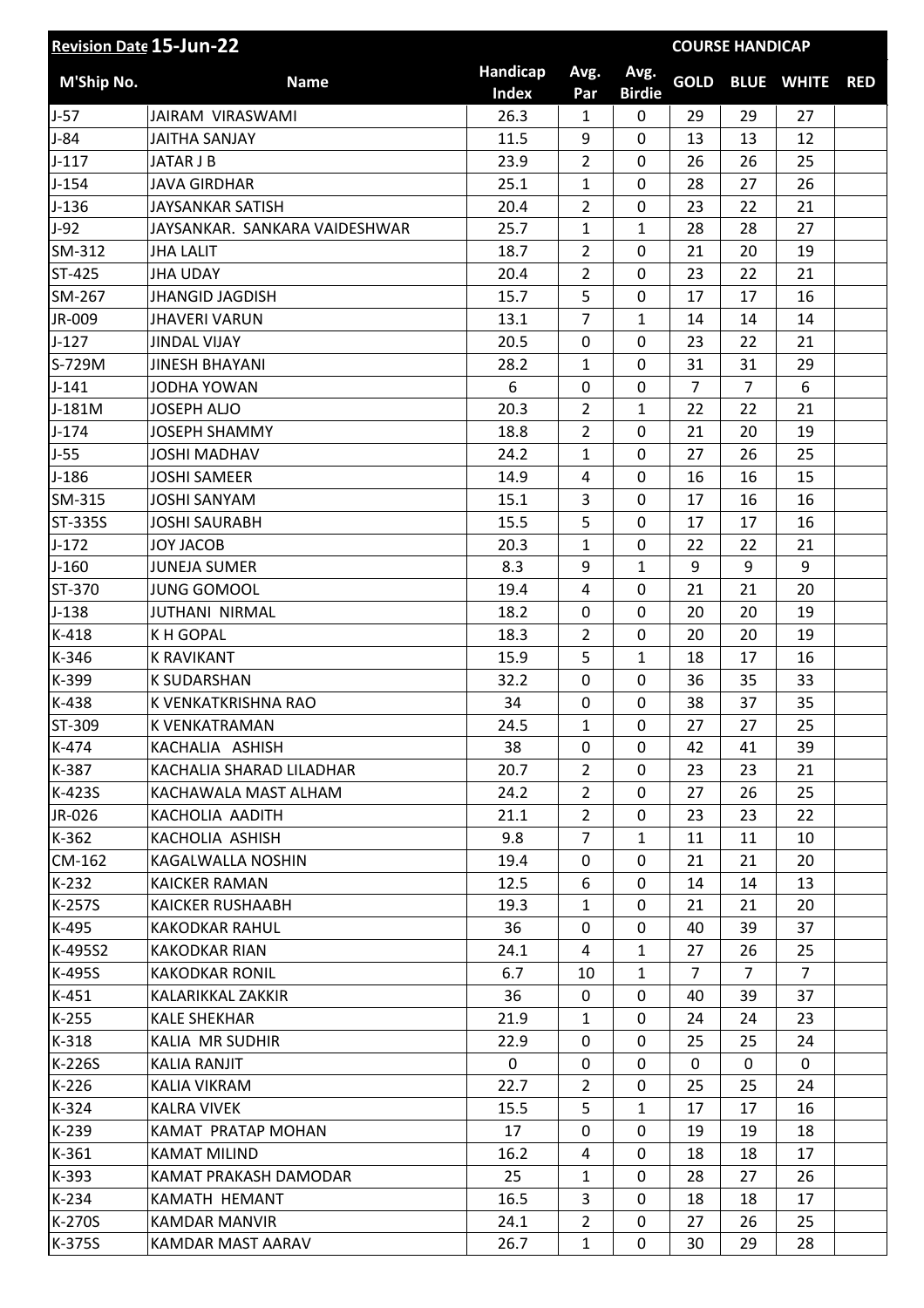| <b>Revision Date 15-Jun-22</b> |                              |                          |                |                       |              | <b>COURSE HANDICAP</b> |                   |            |
|--------------------------------|------------------------------|--------------------------|----------------|-----------------------|--------------|------------------------|-------------------|------------|
| <b>M'Ship No.</b>              | <b>Name</b>                  | Handicap<br><b>Index</b> | Avg.<br>Par    | Avg.<br><b>Birdie</b> | <b>GOLD</b>  |                        | <b>BLUE WHITE</b> | <b>RED</b> |
| K-270                          | <b>KAMDAR MAYUR</b>          | 20.9                     | $\overline{2}$ | $\mathbf{1}$          | 23           | 23                     | 22                |            |
| K-336                          | KAMDAR NIRAJ MAST            | 16                       | $\mathbf{1}$   | 0                     | 18           | 17                     | 17                |            |
| $K-274$                        | KAMDAR PRASHAM               | 25.4                     | 0              | 0                     | 28           | 28                     | 26                |            |
| K-335                          | <b>KAMDAR PRATIK MAST</b>    | 15.5                     | 0              | 0                     | 17           | 17                     | 16                |            |
| K-375M                         | <b>KAMDAR VISHAL</b>         | 38                       | 0              | 0                     | 42           | 41                     | 39                |            |
| K-405                          | <b>KAMPANI AKASH</b>         | 36                       | 0              | 0                     | 40           | 39                     | 37                |            |
| K-195S                         | KAMPANI BHRAJAT              | 0                        | 0              | 0                     | $\mathbf 0$  | $\mathbf 0$            | 0                 |            |
| $K-195$                        | <b>KAMPANI KAMAL</b>         | 20.1                     | $\overline{2}$ | 0                     | 22           | 22                     | 21                |            |
| K-405S                         | <b>KAMPANI NEEL</b>          | 34                       | 0              | 0                     | 38           | 37                     | 35                |            |
| K-367                          | <b>KAMRA RAJ</b>             | $\mathbf 0$              | 0              | $\mathbf 0$           | 0            | 0                      | $\mathbf 0$       |            |
| $K-410$                        | <b>KANAKIA ASHISH</b>        | 19.8                     | 0              | 0                     | 22           | 22                     | 21                |            |
| $K-423$                        | KANCHWALLA MANULLA           | 0                        | 0              | 0                     | 0            | 0                      | 0                 |            |
| $K-251$                        | KANETKAR CHANDRASHEKAR B     | 28.2                     | $\mathbf{1}$   | 0                     | 31           | 31                     | 29                |            |
| $K-517$                        | <b>KANIVE AVINASH</b>        | 12.2                     | 6              | $\mathbf{1}$          | 13           | 13                     | 13                |            |
| $K-185$                        | <b>KANWAR DEEPAK</b>         | 15.5                     | 5              | 0                     | 17           | 17                     | 16                |            |
| K-368S                         | <b>KAPASHI KARAN</b>         | 36                       | 0              | 0                     | 40           | 39                     | 37                |            |
| K-368                          | <b>KAPASHI PARESH</b>        | 10.6                     | $\overline{7}$ | $\mathbf{1}$          | 12           | 12                     | 11                |            |
| H-98S2                         | <b>KAPIL HARI</b>            | 22.5                     | $\overline{2}$ | $\mathbf 0$           | 25           | 24                     | 23                |            |
| <b>CRP-016</b>                 | <b>KAPOOR DEEPAK</b>         | 12.9                     | 5              | $\mathbf{1}$          | 14           | 14                     | 13                |            |
| $K-231$                        | <b>KAPOOR NEELAM</b>         | 25.3                     | $\mathbf{1}$   | $\mathbf{1}$          | 28           | 28                     | 26                |            |
| $K-218$                        | <b>KAPOOR RICKI VICKY</b>    | 6.2                      | 10             | $\mathbf{1}$          | 7            | $\overline{7}$         | 6                 |            |
| K-309                          | <b>KAPOOR ROHIT</b>          | 20.2                     | $\mathbf{1}$   | 0                     | 22           | 22                     | 21                |            |
| K-396                          | <b>KAPOOR VISHAL</b>         | 21                       | 2              | 0                     | 23           | 23                     | 22                |            |
| $K-319$                        | <b>KAPOOR AJAY</b>           | 19.9                     | 3              | 0                     | 22           | 22                     | 21                |            |
| ST-392                         | <b>KAPOOR ANIL</b>           | 13.2                     | 5              | $\mathbf{1}$          | 15           | 14                     | 14                |            |
| $K-140$                        | <b>KAPOOR BALDEV RAJ</b>     | 28.4                     | $\overline{2}$ | 0                     | 31           | 31                     | 29                |            |
| SM-261S                        | <b>KAPOOR EKANSH</b>         | 20.4                     | $\overline{2}$ | $\mathbf{1}$          | 23           | 22                     | 21                |            |
| K-345                          | <b>KAPOOR GOPAL</b>          | 11.2                     | 6              | 1                     | 12           | 12                     | 12                |            |
| K-351                          | <b>KAPOOR NIMESH</b>         | 27.7                     | 0              | $\Omega$              | 31           | 30                     | 29                |            |
| K-500                          | <b>KAPOOR RAJIV</b>          | 14.7                     | 4              | 0                     | 16           | 16                     | 15                |            |
| K-340                          | <b>KAPOOR RAVI</b>           | 0                        | 0              | 0                     | $\mathbf{0}$ | 0                      | 0                 |            |
| K-218S                         | <b>KAPOOR RISHAV</b>         | 25.3                     | $\mathbf{1}$   | $\mathbf{1}$          | 28           | 28                     | 26                |            |
| SM-261                         | <b>KAPOOR ROOPAM</b>         | 20.4                     | $\overline{2}$ | 0                     | 23           | 22                     | 21                |            |
| $K-431$                        | <b>KAPUR ROHIT</b>           | 15.7                     | 5              | 0                     | 17           | 17                     | 16                |            |
| K-298                          | <b>KAPUR SURENDRA</b>        | 20.1                     | 0              | $\mathbf 0$           | 22           | 22                     | 21                |            |
| K-444                          | <b>KAPUR VARUN</b>           | 12                       | 7              | $\mathbf{1}$          | 13           | 13                     | 12                |            |
| <b>PROV-232</b>                | <b>KAR AARON</b>             | 34                       | 0              | $\mathbf 0$           | 38           | 37                     | 35                |            |
| K-404                          | <b>KAR KUNTAL</b>            | 18.5                     | 4              | 0                     | 20           | 20                     | 19                |            |
| K-403                          | KARLEKAR PRAMOD              | 25.9                     | $\mathbf{1}$   | $\mathbf{1}$          | 29           | 28                     | 27                |            |
| K-372                          | <b>KARNANI VIJAY</b>         | 14.6                     | 3              | 0                     | 16           | 16                     | 15                |            |
| $K-248$                        | KARNIK CHANDRASHEKAR MADUKAR | 32.6                     | $\mathbf{1}$   | $\mathbf 0$           | 36           | 35                     | 34                |            |
| $K-241$                        | <b>KARNIK MOHAN</b>          | 25.3                     | $\mathbf{1}$   | 0                     | 28           | 28                     | 26                |            |
| K-299                          | <b>KARNIK NACHIKET</b>       | 19.5                     | 0              | 0                     | 22           | 21                     | 20                |            |
| $K-263$                        | <b>KARNIK PRABODH</b>        | 13.2                     | 6              | 0                     | 15           | 14                     | 14                |            |
| K-464                          | KARWA SHAILESH               | 23.7                     | $\mathbf{1}$   | 0                     | 26           | 26                     | 25                |            |
| K-464S                         | <b>KARWA VEER</b>            | 36                       | 0              | $\mathbf 0$           | 40           | 39                     | 37                |            |
| ST-465                         | KATAYAMA                     | 36                       | 0              | 0                     | 40           | 39                     | 37                |            |
| K-498S                         | <b>KATE ARYAN</b>            | 36                       | 0              | $\mathbf 0$           | 40           | 39                     | 37                |            |
| K-447                          | <b>KAUL RAJIV</b>            | 15.9                     | 4              | 0                     | 18           | 17                     | 16                |            |
| K-447S                         | <b>KAUL REHAAN</b>           | 17.4                     | $\overline{2}$ | $\mathbf{1}$          | 19           | 19                     | 18                |            |
| K-359                          | <b>KAUL SAMEER</b>           | 16.4                     | 3              | $\mathbf{1}$          | 18           | 18                     | 17                |            |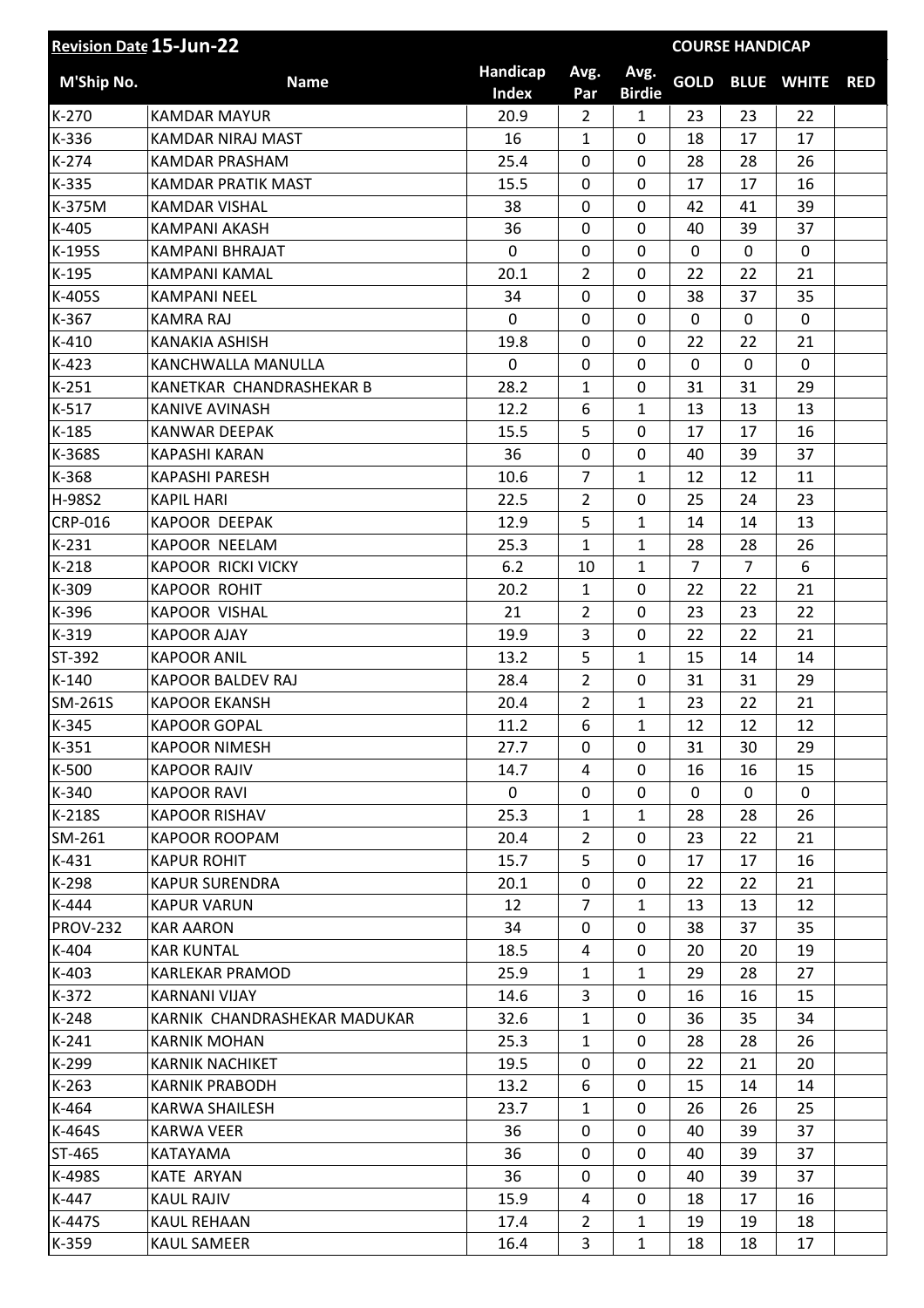| <b>Revision Date 15-Jun-22</b> |                           | <b>COURSE HANDICAP</b>   |                |                       |                |    |                   |            |
|--------------------------------|---------------------------|--------------------------|----------------|-----------------------|----------------|----|-------------------|------------|
| M'Ship No.                     | <b>Name</b>               | Handicap<br><b>Index</b> | Avg.<br>Par    | Avg.<br><b>Birdie</b> | <b>GOLD</b>    |    | <b>BLUE WHITE</b> | <b>RED</b> |
| K-359S                         | <b>KAUL SIDHARTH</b>      | 4.7                      | 10             | $\overline{2}$        | 5              | 5  | 5                 |            |
| K-453                          | <b>KAURA KULDIP</b>       | 18.1                     | 3              | $\mathbf 0$           | 20             | 20 | 19                |            |
| K-331                          | <b>KAURA RAJESH</b>       | $\mathbf 0$              | $\Omega$       | 0                     | $\mathbf 0$    | 0  | 0                 |            |
| $K-352$                        | KAUSHAL PAWAN             | 31.5                     | $\overline{2}$ | 0                     | 35             | 34 | 33                |            |
| K-449                          | <b>KAUSHAL RATAN</b>      | 22.6                     | $\mathbf{1}$   | $\mathbf 0$           | 25             | 25 | 23                |            |
| K-365                          | <b>KAUSHAL SUNIL</b>      | 22.8                     | $\overline{2}$ | $\mathbf 0$           | 25             | 25 | 24                |            |
| $K-421$                        | <b>KAUSHIK ASHUTOSH</b>   | 21.6                     | $\overline{2}$ | $\mathbf 0$           | 24             | 24 | 22                |            |
| S-853M                         | <b>KAVARANA KAIRUS</b>    | 14.5                     | 3              | $\mathbf{1}$          | 16             | 16 | 15                |            |
| K-321S                         | KAVARANA SHAHAN           | 0                        | 0              | $\mathbf 0$           | $\mathbf{0}$   | 0  | 0                 |            |
| $K-321$                        | KAVARANA SHARUKH          | 14                       | 5              | $\mathbf 0$           | 15             | 15 | 14                |            |
| $K-173$                        | <b>KAVLE SL</b>           | 28.6                     | $\mathbf{1}$   | 0                     | 32             | 31 | 30                |            |
| K-303                          | KEJRIWAL PRANESH          | 15.7                     | $\mathbf{1}$   | $\mathbf 0$           | 17             | 17 | 16                |            |
| $K-247$                        | <b>KELKAR NIKHIL</b>      | $\mathbf 0$              | 0              | $\mathbf 0$           | $\mathbf 0$    | 0  | $\mathbf 0$       |            |
| $K-416$                        | <b>KERKAR PETER</b>       | 18.2                     | 4              | $\mathbf 0$           | 20             | 20 | 19                |            |
| <b>SM-244S</b>                 | <b>KESHAV PRASANNA</b>    | 29                       | $\overline{2}$ | 0                     | 32             | 32 | 30                |            |
| M-360M                         | KEWALRAMANI KABIR         | 5.8                      | 10             | $\mathbf{1}$          | 6              | 6  | 6                 |            |
| K-373M                         | KEWALRAMANI RAM           | 7.6                      | 8              | $\overline{2}$        | 8              | 8  | 8                 |            |
| K-373S                         | <b>KEWALRAMANI RIAN</b>   | 42.4                     | 1              | $\mathbf 0$           | 47             | 46 | 44                |            |
| K-465                          | KHADILKAR SHRIRANG VASANT | 20.9                     | $\overline{2}$ | $\mathbf 0$           | 23             | 23 | 22                |            |
| K-484M                         | <b>KHAITAN AKSHAT</b>     | 20                       | 0              | $\mathbf 0$           | 22             | 22 | 21                |            |
| SM-275                         | KHALKHO ANSHU             | 6.3                      | 9              | 2                     | $\overline{7}$ | 7  | $\overline{7}$    |            |
| SM-275S                        | KHALKO AYUSHMAN           | 18.6                     | 5              | $\mathbf 0$           | 21             | 20 | 19                |            |
| $K-411$                        | KHANDUJA MOHIT            | 22.2                     | 3              | 0                     | 25             | 24 | 23                |            |
| K-411S                         | KHANDUJA MAST AARAV       | 38                       | 0              | $\mathbf 0$           | 42             | 41 | 39                |            |
| $K-203$                        | KHANNA ANIL K             | 23.4                     | $\overline{2}$ | $\mathbf 0$           | 26             | 25 | 24                |            |
| $K-73$                         | KHANNA KRISHNA MOHAN      | 29.9                     | $\mathbf{1}$   | $\mathbf 0$           | 33             | 33 | 31                |            |
| K-350                          | <b>KHANNA RAJAT</b>       | 20.5                     | $\overline{2}$ | 0                     | 23             | 22 | 21                |            |
| K-355                          | KHANNA ABHIR              | 12.5                     | 7              | 1                     | 14             | 14 | 13                |            |
| $K-122$                        | <b>KHANNA ASHOK</b>       | 22.5                     | $\mathbf{0}$   | $\mathbf{0}$          | 25             | 24 | 23                |            |
| K-398                          | KHANNA MANISH             | 21.4                     | $\overline{2}$ | 0                     | 24             | 23 | 22                |            |
| K-381                          | <b>KHANNA PRADEEP</b>     | 11.3                     | $\overline{7}$ | $\mathbf{1}$          | 13             | 12 | 12                |            |
| K-329                          | KHANNA RAHUL              | 8.6                      | 0              | 0                     | 10             | 9  | 9                 |            |
| K-355S                         | KHANNA RIAAN              | 26.5                     | $\overline{2}$ | 0                     | 29             | 29 | 27                |            |
| K-468                          | KHANNA SACHIN             | 9.3                      | 8              | $\mathbf{1}$          | 10             | 10 | 10                |            |
| K-347                          | <b>KHANOLKAR MAHESH</b>   | 18.1                     | 3              | $\mathbf 0$           | 20             | 20 | 19                |            |
| $K-110$                        | <b>KHANVILKAR M P</b>     | 26.6                     | $\mathbf{1}$   | 0                     | 29             | 29 | 28                |            |
| <b>DHRUV</b>                   | <b>KHARAT DHRUV</b>       | 36                       | 0              | 0                     | 40             | 39 | 37                |            |
| K-459                          | KHATTAR NIKHIL            | 18.6                     | 4              | 0                     | 21             | 20 | 19                |            |
| K-289                          | KHERA RISHIE              | 5.8                      | 9              | $\overline{2}$        | 6              | 6  | 6                 |            |
| <b>KHIWAN</b>                  | <b>KHIWAN BANG</b>        | 20                       | 0              | 0                     | 22             | 22 | 21                |            |
| K-312S                         | KHOKHANI ARANAV           | 30.8                     | $\mathbf{1}$   | 0                     | 34             | 34 | 32                |            |
| K-456S                         | KHOKHANI ARNAV            | 36                       | 0              | 0                     | 40             | 39 | 37                |            |
| $K-312$                        | KHOKHANI DHAVAL           | 22.3                     | 0              | 0                     | 25             | 24 | 23                |            |
| K-472                          | KHOSLA ATUL               | 21.9                     | $\overline{2}$ | 0                     | 24             | 24 | 23                |            |
| K-339                          | KHOSLA DEEPAK             | 18.7                     | 3              | 0                     | 21             | 20 | 19                |            |
| $K-512$                        | <b>KHOSLA VARUN</b>       | 12.2                     | 4              | $\mathbf 0$           | 13             | 13 | 13                |            |
| SM-270                         | KHULLAR R K               | 15                       | 5              | 0                     | 17             | 16 | 16                |            |
| $K-322$                        | KHURANA NAWAL             | 13.3                     | 5              | $\mathbf{1}$          | 15             | 14 | 14                |            |
| K-427                          | <b>KHUSHLANI ROCKY</b>    | 17.2                     | 5              | 0                     | 19             | 19 | 18                |            |
| K-349                          | KILACHAND NIKHIL          | 14.2                     | 0              | $\mathbf{1}$          | 16             | 15 | 15                |            |
| ST-504                         | KIM HEE SEUNG             | 36                       | 0              | $\mathbf 0$           | 40             | 39 | 37                |            |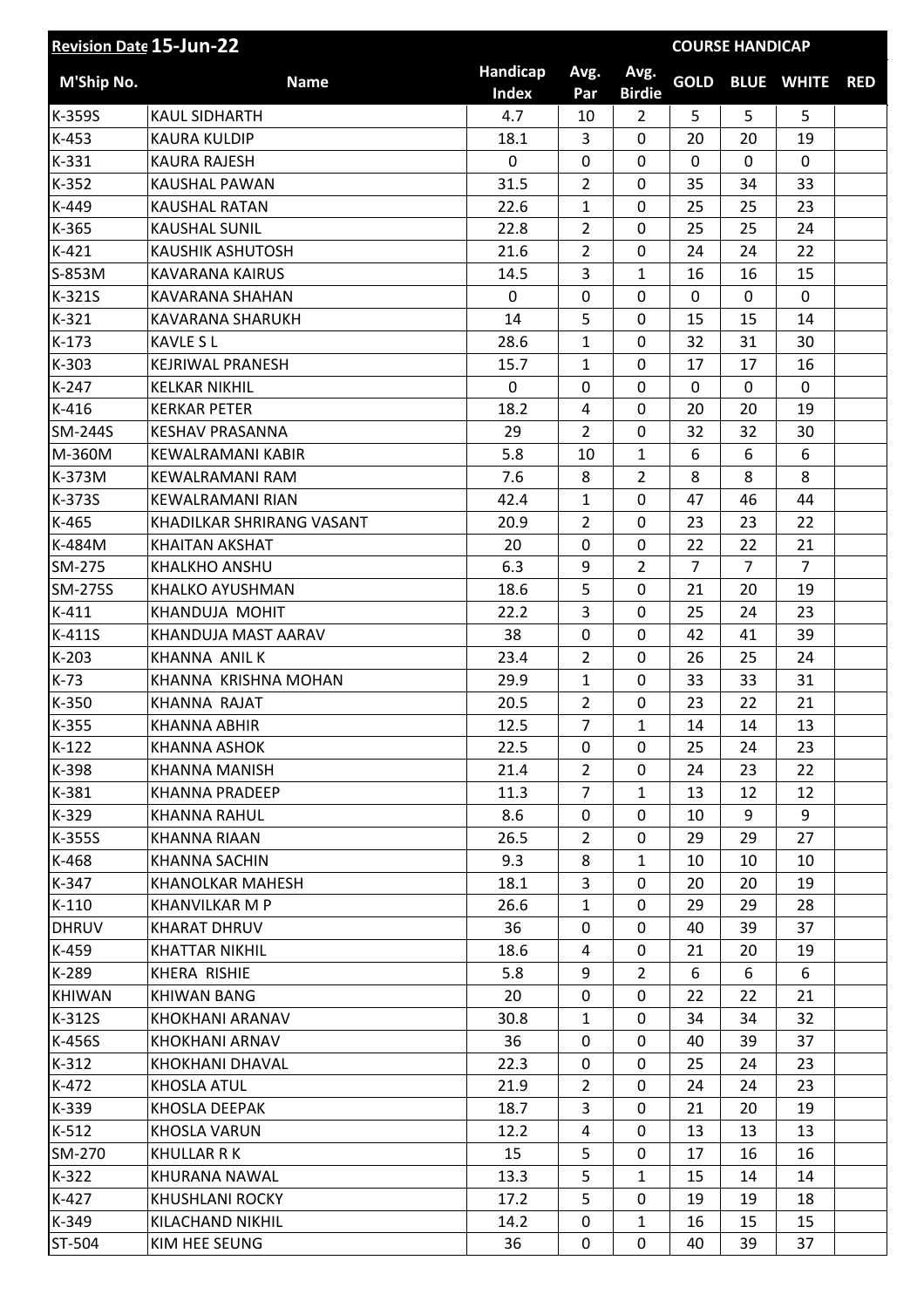| <b>Revision Date 15-Jun-22</b> |                          | <b>COURSE HANDICAP</b>   |                |                       |             |              |                   |            |
|--------------------------------|--------------------------|--------------------------|----------------|-----------------------|-------------|--------------|-------------------|------------|
| M'Ship No.                     | <b>Name</b>              | Handicap<br><b>Index</b> | Avg.<br>Par    | Avg.<br><b>Birdie</b> | <b>GOLD</b> |              | <b>BLUE WHITE</b> | <b>RED</b> |
| SM-289                         | <b>KIP GEN</b>           | 9                        | 7              | $\overline{2}$        | 10          | 10           | 9                 |            |
| ST-448                         | <b>KIWHAN BANG</b>       | 14.2                     | 5              | 1                     | 16          | 15           | 15                |            |
| ST-500                         | <b>KO MYUNG MR</b>       | 12.4                     | 6              | 1                     | 14          | 13           | 13                |            |
| K-269                          | KOCHAR MADAN L           | 16.8                     | 4              | $\mathbf 0$           | 19          | 18           | 17                |            |
| <b>PRV-269</b>                 | <b>KOHLI ARCHIT</b>      | 12.9                     | 5              | 1                     | 14          | 14           | 13                |            |
| K-422S1                        | <b>KOHLI DAKSH</b>       | 16.3                     | 3              | $\mathbf 0$           | 18          | 18           | 17                |            |
| $K-242$                        | <b>KOREGAOKAR KIRAN</b>  | 24.7                     | $\overline{2}$ | $\mathbf 0$           | 27          | 27           | 26                |            |
| K-448                          | <b>KOTAK DHRUV</b>       | 22.6                     | 0              | $\mathbf 0$           | 25          | 25           | 23                |            |
| $K-227$                        | KOTHARI DINESH F         | 26.6                     | $\mathbf{1}$   | 0                     | 29          | 29           | 28                |            |
| $K-260$                        | KOTHARI KUNAL            | 17.5                     | 0              | $\mathbf 0$           | 19          | 19           | 18                |            |
| K-281                          | <b>KOTHARI BHAVIK</b>    | 21.9                     | 0              | $\mathbf 0$           | 24          | 24           | 23                |            |
| K-366                          | <b>KOTHARI SUNIT</b>     | 15.5                     | 3              | $\mathbf 0$           | 17          | 17           | 16                |            |
| ST-327                         | <b>KOTIAN RAJESH</b>     | 36                       | 0              | $\mathbf 0$           | 40          | 39           | 37                |            |
| $K-267$                        | <b>KRISHANAN S</b>       | 28.4                     | 0              | $\mathbf 0$           | 31          | 31           | 29                |            |
| K-363                          | <b>KRISHNA KUMAR</b>     | 20.2                     | $\overline{2}$ | $\mathbf 0$           | 22          | 22           | 21                |            |
| SM-232                         | <b>KRISHNA MANOJ</b>     | 16.3                     | $\overline{2}$ | $\mathbf 0$           | 18          | 18           | 17                |            |
| <b>PRV-245</b>                 | <b>KRISHNA TANMAY</b>    | 5.3                      | 10             | $\overline{2}$        | 6           | 6            | 5                 |            |
| SM-296                         | KRISHNAN SUMYESH         | 21.4                     | 4              | $\mathbf 0$           | 24          | 23           | 22                |            |
| K-369                          | <b>KRISHNAN ANAND</b>    | 24.7                     | $\mathbf{1}$   | $\mathbf 0$           | 27          | 27           | 26                |            |
| K-353                          | <b>KRISHNAN GOPAL</b>    | 19.7                     | 0              | $\mathbf 0$           | 22          | 21           | 20                |            |
| K-323S1                        | <b>KRISHNAN JAI</b>      | 21.2                     | 3              | $\mathbf 0$           | 23          | 23           | 22                |            |
| $K-401$                        | <b>KRISHNAN KAPIL</b>    | 19.8                     | 3              | $\mathbf 0$           | 22          | 22           | 21                |            |
| ST-449                         | <b>KRISHNAN RATAN</b>    | 12.8                     | 4              | 1                     | 14          | 14           | 13                |            |
| <b>PRV-238</b>                 | <b>KRISHNAN SATWIK</b>   | 36                       | 0              | $\mathbf 0$           | 40          | 39           | 37                |            |
| K-323S                         | <b>KRISHNAN SHIV</b>     | 23.1                     | $\overline{2}$ | $\mathbf 0$           | 26          | 25           | 24                |            |
| K-323                          | <b>KRISHNANA R S</b>     | 21.6                     | 3              | $\mathbf 0$           | 24          | 24           | 22                |            |
| K-491S                         | KULKARNI NEIL            | 36                       | 0              | $\mathbf 0$           | 40          | 39           | 37                |            |
| K-491                          | KULKARNI ANIRUDDHA       | 20.3                     | 3              | $\mathbf 0$           | 22          | 22           | 21                |            |
| CM-110                         | <b>KULKARNI HIREN</b>    | 0                        | 0              | 0                     | 0           | $\mathbf{0}$ | $\mathbf{0}$      |            |
| K-460                          | KULKARNI KAUSTUBH        | 27                       | 0              | $\mathbf 0$           | 30          | 29           | 28                |            |
| ST-483                         | KULKARNI VAIBHAV         | 18.2                     | $\mathbf{1}$   | 0                     | 20          | 20           | 19                |            |
| K-383S                         | KULKARNI VIBHU           | 0                        | 0              | $\mathbf 0$           | 0           | 0            | 0                 |            |
| $K-201$                        | KULKARNI. DILIP M        | 27.9                     | 0              | $\mathbf{0}$          | 31          | 30           | 29                |            |
| K-440                          | <b>KUMAR NIKHIL</b>      | 22                       | 0              | $\mathbf 0$           | 24          | 24           | 23                |            |
| <b>PRV-135</b>                 | <b>KUMAR SUSHEETH</b>    | 30                       | 0              | 0                     | 33          | 33           | 31                |            |
| SM-235                         | KUMAR ABHISHEK           | 12                       | 3              | 1                     | 13          | 13           | 12                |            |
| SM-171                         | <b>KUMAR ANIL</b>        | 15.9                     | 0              | $\mathbf 0$           | 18          | 17           | 16                |            |
| $K-414$                        | <b>KUMAR ANUJ</b>        | 21.5                     | $\overline{2}$ | 0                     | 24          | 23           | 22                |            |
| K-384                          | KUMAR ARVIND             | 21.7                     | $\mathbf{1}$   | $\mathbf 0$           | 24          | 24           | 22                |            |
| K-388                          | KUMAR AVNISH             | 6.2                      | 9              | 1                     | 7           | 7            | 6                 |            |
| $K-261$                        | <b>KUMAR B S</b>         | 18.1                     | $\overline{2}$ | $\mathbf 0$           | 20          | 20           | 19                |            |
| ST-446S                        | <b>KUMAR MAST SAMSER</b> | 34                       | 0              | 0                     | 38          | 37           | 35                |            |
| SM-259                         | <b>KUMAR RAVINDRA</b>    | 18.5                     | 3              | 0                     | 20          | 20           | 19                |            |
| <b>PROV-807</b>                | KUMAR SATYABRAT          | 13.9                     | $\overline{2}$ | $\mathbf 0$           | 15          | 15           | 14                |            |
| K-463                          | <b>KUMAR VIVEK</b>       | 22                       | $\mathbf{1}$   | 0                     | 24          | 24           | 23                |            |
| <b>PRV-232</b>                 | KUNTAL AARON             | 36                       | 0              | $\mathbf 0$           | 40          | 39           | 37                |            |
| $K-162$                        | <b>KURUP VINOD</b>       | 15.4                     | 5              | 0                     | 17          | 17           | 16                |            |
| ST-490                         | <b>KWON LEE</b>          | 24                       | 0              | 0                     | 27          | 26           | 25                |            |
| $L-59$                         | LAL DINESH               | 21.8                     | 3              | $\mathbf{0}$          | 24          | 24           | 23                |            |
| SM-313                         | LAL KUMAR SANTORIA       | 36                       | 0              | 0                     | 40          | 39           | 37                |            |
| $L-72$                         | <b>LAL MOHAN</b>         | 20.6                     | 3              | $\mathbf 0$           | 23          | 22           | 21                |            |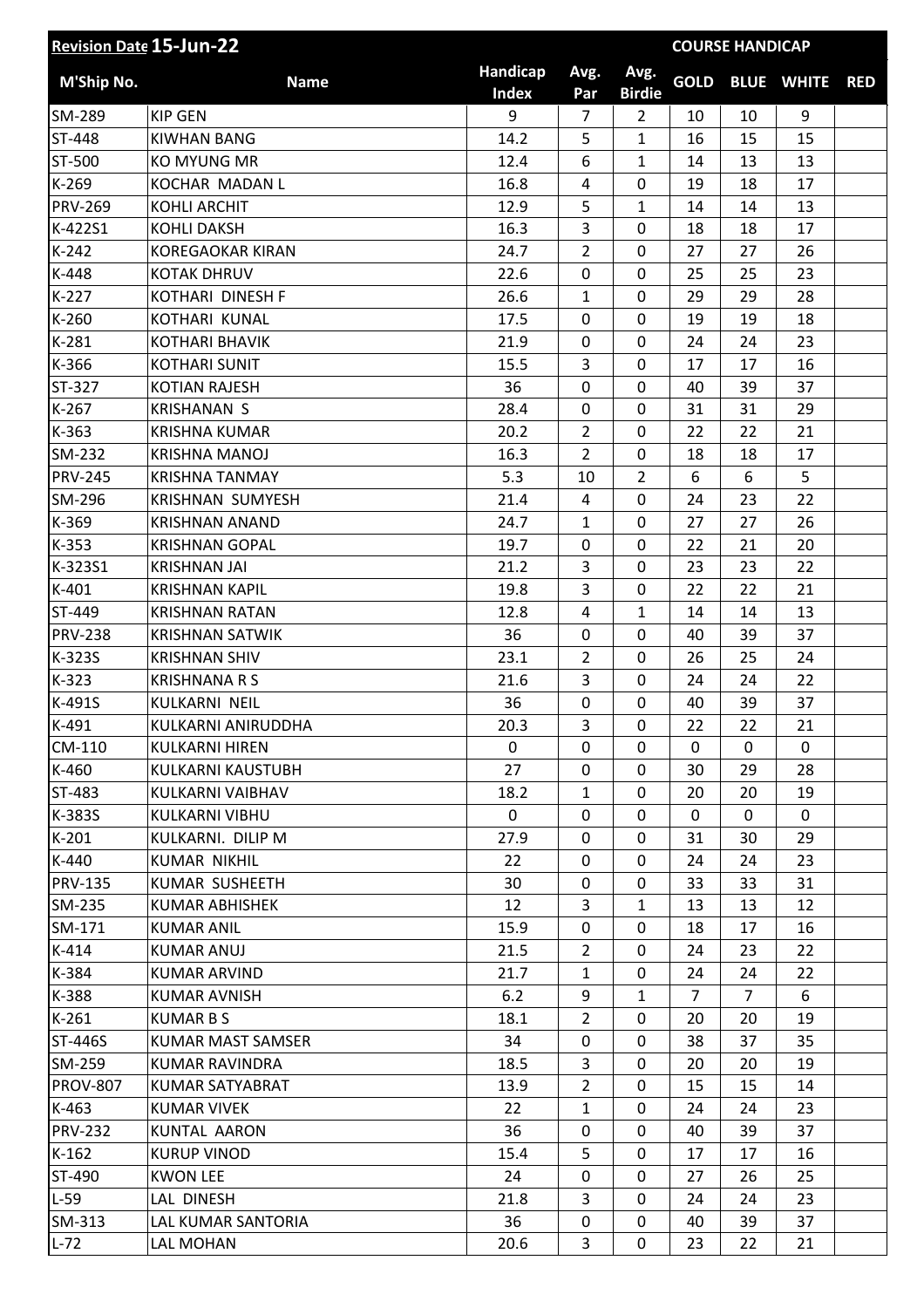| <b>Revision Date 15-Jun-22</b> |                           |                          |                |                       |             | <b>COURSE HANDICAP</b> |                   |            |
|--------------------------------|---------------------------|--------------------------|----------------|-----------------------|-------------|------------------------|-------------------|------------|
| M'Ship No.                     | <b>Name</b>               | Handicap<br><b>Index</b> | Avg.<br>Par    | Avg.<br><b>Birdie</b> | <b>GOLD</b> |                        | <b>BLUE WHITE</b> | <b>RED</b> |
| $L-63$                         | <b>LAL SUKESH</b>         | 0                        | 0              | 0                     | 0           | $\mathbf 0$            | 0                 |            |
| $L-75$                         | <b>LALA MOHIT</b>         | 19.1                     | 3              | 0                     | 21          | 21                     | 20                |            |
| $L-61$                         | <b>LALA PRADEEP</b>       | 20                       | 0              | 0                     | 22          | 22                     | 21                |            |
| L-56S                          | <b>LAMBA KRISH</b>        | 29.8                     | $\mathbf{1}$   | 0                     | 33          | 32                     | 31                |            |
| $L-73$                         | <b>LAMBA ROHAN</b>        | 10.6                     | 5              | $\mathbf{1}$          | 12          | 12                     | 11                |            |
| $L-56$                         | LAMBA S B                 | 22.9                     | $\mathbf{1}$   | $\mathbf{1}$          | 25          | 25                     | 24                |            |
| $L-67$                         | <b>LAUL ATUL</b>          | 15.2                     | 4              | $\mathbf{1}$          | 17          | 17                     | 16                |            |
| $L-70$                         | <b>LINGAM RAHUL</b>       | 26.8                     | $\overline{2}$ | 0                     | 30          | 29                     | 28                |            |
| $L-71$                         | <b>LLAL ATUL</b>          | 14.3                     | 6              | 0                     | 16          | 16                     | 15                |            |
| $L-82$                         | LOBO DR D                 | 20.9                     | $\overline{2}$ | $\mathbf 0$           | 23          | 23                     | 22                |            |
| $L-58$                         | LOBO GERARD               | 21.5                     | $\overline{2}$ | 0                     | 24          | 23                     | 22                |            |
| $L-78$                         | <b>LOBO ROBIN</b>         | 19.7                     | $\overline{2}$ | 0                     | 22          | 21                     | 20                |            |
| $L-69$                         | LOHANA DEEPAK             | 13.4                     | $\overline{4}$ | $\mathbf 0$           | 15          | 15                     | 14                |            |
| $L-80$                         | <b>LOHANA KARAN</b>       | 15.6                     | 3              | 0                     | 17          | 17                     | 16                |            |
| $L-85$                         | LOHANA KUNAL              | 20.7                     | $\overline{2}$ | $\mathbf{1}$          | 23          | 23                     | 21                |            |
| L-55S                          | LOOMBA ISHAN              | 51.1                     | 0              | 0                     | 57          | 56                     | 53                |            |
| $L-55$                         | LOOMBA S S                | 21.6                     | $\overline{2}$ | 0                     | 24          | 24                     | 22                |            |
| $L-60$                         | <b>LUTHRAS</b>            | 22.2                     | 0              | 0                     | 25          | 24                     | 23                |            |
| M-200                          | M RAGHURAM                | 26.7                     | $\overline{2}$ | 0                     | 30          | 29                     | 28                |            |
| M-454                          | M.SHANKAR NARAYANAN       | 24.5                     | $\overline{2}$ | 0                     | 27          | 27                     | 25                |            |
| M-379S                         | <b>MACHRE PAVITRAJ</b>    | 34                       | 0              | 0                     | 38          | 37                     | 35                |            |
| M-337S1                        | MACHRE RAJVEER SINGH      | 13.9                     | $\overline{2}$ | 0                     | 15          | 15                     | 14                |            |
| M-379                          | MACHRE S PARMEET          | 15.9                     | 4              | $\mathbf{1}$          | 18          | 17                     | 16                |            |
| M-337                          | <b>MACHRE S HARMEET</b>   | 14.7                     | 5              | 0                     | 16          | 16                     | 15                |            |
| M-400                          | <b>MADAN RAJDEEP</b>      | 20.6                     | 3              | 0                     | 23          | 22                     | 21                |            |
| M-297                          | MADHUSUDAN NARAYAN        | 31.1                     | $\mathbf{1}$   | 0                     | 34          | 34                     | 32                |            |
| M-478                          | MAHADEVAN PRASAD          | 10.4                     | 6              | $\mathbf{1}$          | 12          | 11                     | 11                |            |
| M-397                          | <b>MAHANT PARESH</b>      | 17.3                     | 3              | 0                     | 19          | 19                     | 18                |            |
| M-438                          | <b>MAHAPATRA CAPT B</b>   | 23.9                     | $\mathbf{1}$   | $\Omega$              | 26          | 26                     | 25                |            |
| M-438S                         | MAHAPATRA PRTYUSH         | 39.7                     | $\mathbf{1}$   | 0                     | 44          | 43                     | 41                |            |
| M-442S                         | MAHATANI PARANJAAY        | 26.9                     | $\overline{2}$ | 0                     | 30          | 29                     | 28                |            |
| G-130M                         | MAHESHWARY ANIL           | 25.7                     | $\mathbf{1}$   | 0                     | 28          | 28                     | 27                |            |
| M-328                          | <b>MAHTANEY GULU</b>      | 16.5                     | 5              | 0                     | 18          | 18                     | 17                |            |
| M-358                          | <b>MAHTANI ASHISH R</b>   | 11.2                     | $\overline{7}$ | $\mathbf{1}$          | 12          | 12                     | 12                |            |
| M-356                          | MAHTANI AVINASH           | 22.5                     | $\mathbf{1}$   | 0                     | 25          | 24                     | 23                |            |
| M-321                          | <b>MAHTANI MANU</b>       | 21.8                     | $\mathbf{1}$   | 0                     | 24          | 24                     | 23                |            |
| M-336                          | MAHTANI. RAJU KISHINCHAND | 22.7                     | $\overline{2}$ | 0                     | 25          | 25                     | 24                |            |
| M-250                          | MALANI. DEEPAK GOBIND     | 21.3                     | 3              | 0                     | 24          | 23                     | 22                |            |
| M-255                          | MALESIDDHAPPA G. K.       | 26                       | $\overline{2}$ | 0                     | 29          | 28                     | 27                |            |
| M-428                          | MALHOTRA TUSHAR           | 7.2                      | $\overline{7}$ | $\overline{2}$        | 8           | 8                      | $\overline{7}$    |            |
| M-446                          | <b>MALHOTRA ASHISH</b>    | 20.3                     | $\overline{2}$ | 0                     | 22          | 22                     | 21                |            |
| M-162                          | MALHOTRA IQBAL            | 26                       | $\overline{2}$ | 0                     | 29          | 28                     | 27                |            |
| M-277                          | MALHOTRA KAILASH          | 0                        | 0              | 0                     | 0           | 0                      | 0                 |            |
| M-298S                         | MALHOTRA MAST KAPIL       | 26.9                     | $\mathbf{1}$   | 0                     | 30          | 29                     | 28                |            |
| M-348                          | <b>MALHOTRA NAKUL</b>     | 11.4                     | $\mathbf{1}$   | 0                     | 13          | 12                     | 12                |            |
| S-352DEP                       | <b>MALHOTRA RAHUL</b>     | 24                       | $\overline{2}$ | 0                     | 27          | 26                     | 25                |            |
| S-352M                         | <b>MALHOTRA RAHUL</b>     | 36                       | 0              | 0                     | 40          | 39                     | 37                |            |
| M-523                          | MALHOTRA SACHIN           | 22                       | $\overline{2}$ | 0                     | 24          | 24                     | 23                |            |
| CM-160                         | MALHOTRA SANDEEP          | 20.1                     | 4              | 0                     | 22          | 22                     | 21                |            |
| M-353                          | MALHOTRA SANJIV           | 21.3                     | 3              | 0                     | 24          | 23                     | 22                |            |
| M-555                          | <b>MALHOTRA SUMEIR</b>    | 3.7                      | 10             | 3                     | 4           | 4                      | 4                 |            |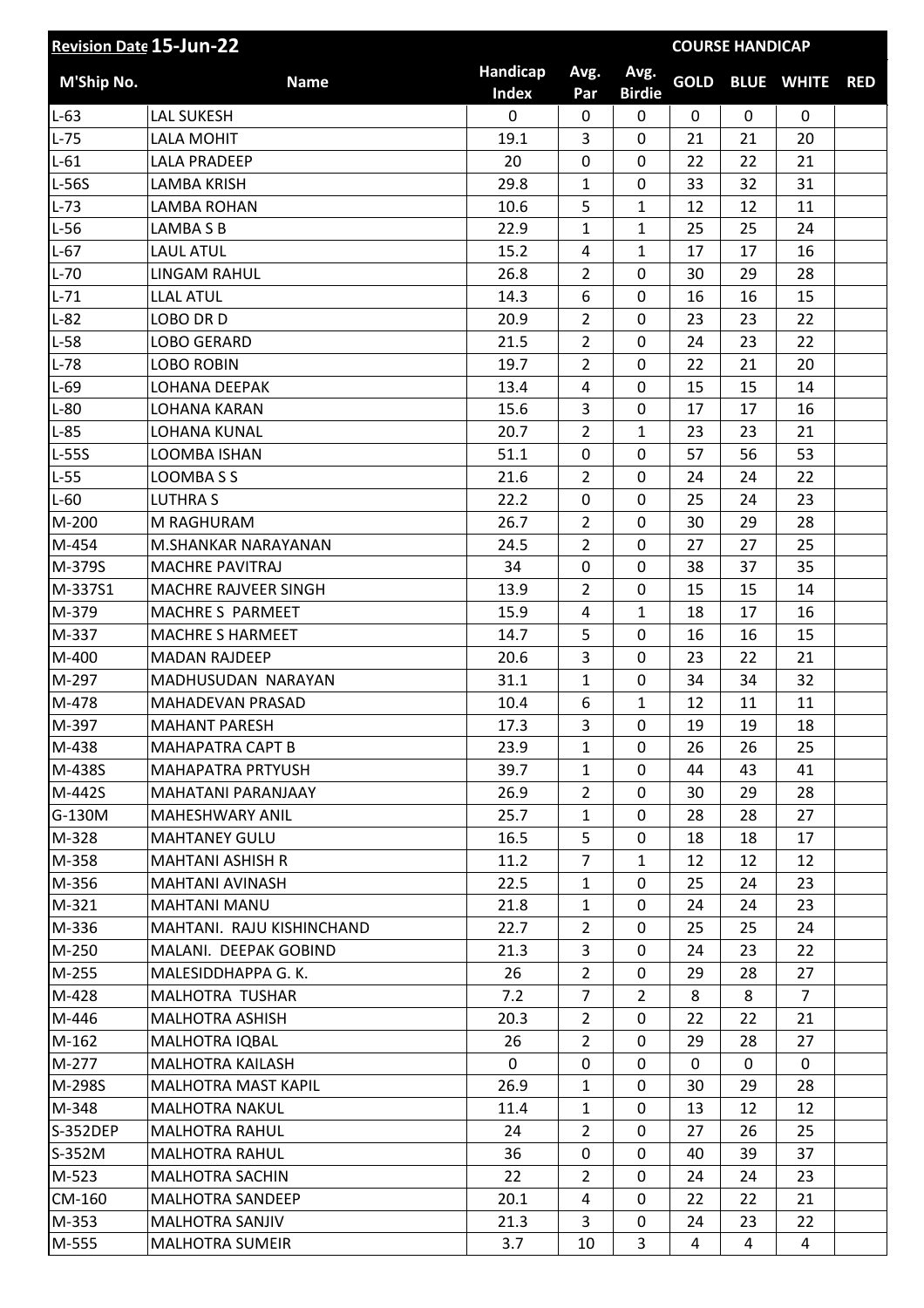| Handicap<br>Avg.<br>Avg.<br><b>GOLD</b><br>M'Ship No.<br><b>BLUE WHITE</b><br><b>Name</b><br><b>RED</b><br><b>Index</b><br><b>Birdie</b><br>Par<br>M-351<br>19.3<br>$\mathbf 0$<br>21<br>20<br><b>MALHOTRA TARUN</b><br>0<br>21<br>M-310<br>0<br>16<br>MALHOTRA. RAJKUMAR<br>14.7<br>16<br>15<br>0<br>22.7<br>M-387<br><b>MALIAH SANJAY</b><br>0<br>0<br>25<br>25<br>24<br>M-484<br>5<br><b>MALIK VINEET</b><br>18.1<br>1<br>20<br>20<br>19<br>M-495<br><b>MALKANI ROHIT</b><br>22.9<br>1<br>0<br>24<br>25<br>25<br>M-511<br>28.7<br>$\mathbf{1}$<br>$\mathbf 0$<br>32<br>31<br>30<br><b>MALL DAMODAR</b><br>18.2<br>M-398<br><b>MALLICK RAVI</b><br>4<br>$\mathbf{1}$<br>20<br>20<br>19<br>M-370<br>24.7<br>$\mathbf{1}$<br>0<br>27<br>27<br>26<br><b>MALONI VIRENDRA</b><br>M-451<br>21<br>0<br>23<br>22<br><b>MANCHANDA M</b><br>4<br>23<br>M-393<br><b>MANESHINDE SATISH</b><br>20.6<br>$\mathbf 0$<br>23<br>22<br>21<br>0<br>M-459<br>36<br>0<br>$\mathbf 0$<br>39<br>37<br><b>MANGAOKAR PRIYASAR</b><br>40<br>M-364<br>9.8<br>$\mathbf 0$<br>11<br><b>MANGHNANI ANIL</b><br>4<br>11<br>10<br>M-432<br>16.1<br>0<br>17<br><b>MANGHNANI PRAVEEN SUGNO</b><br>4<br>18<br>18<br>M-377<br>22.9<br>0<br>25<br>25<br>24<br>MANI SUBRAMANIAM<br>$\mathbf{1}$<br>M-570<br>36<br>39<br>37<br><b>MANIAR ADIT</b><br>0<br>0<br>40<br>$\overline{2}$<br>M-521<br>23.5<br>0<br>26<br>26<br>24<br><b>MANIAR DR RAJESH</b><br>M-417<br>20.3<br>$\mathbf 0$<br>22<br>22<br>21<br><b>MANIAR PARESH</b><br>$\mathbf{1}$<br>S-769<br>22.2<br>$\mathbf{1}$<br>$\mathbf 0$<br>24<br>23<br><b>MANIKKAN S</b><br>25<br>M-473<br><b>MANKAR MOHIT</b><br>18.5<br>5<br>0<br>20<br>20<br>19<br>$\overline{2}$<br>$\mathbf 0$<br>M-311<br>22.9<br>25<br>25<br>24<br><b>MANKAR ROHIT</b><br>0<br>27<br>27<br>25<br>M-361<br><b>MANKAR VIKAS</b><br>24.6<br>$\mathbf{1}$<br>M-272<br>25<br>MANKAR. PRAKASH BHAGWAN<br>24.3<br>$\mathbf{1}$<br>0<br>27<br>26<br>M-515<br>3<br>0<br><b>MANKU SANDEEP</b><br>17<br>19<br>19<br>18<br>M-515S<br><b>MANKU SURVIR</b><br>36<br>0<br>$\mathbf 0$<br>39<br>37<br>40<br>M-303<br>9.7<br>8<br>$\mathbf{1}$<br>11<br>11<br>10<br><b>MANN AVTEJINDER SINGH</b><br>3<br>CM-206<br><b>MANOJ ARVIND</b><br>16.2<br>0<br>18<br>18<br>17<br>27<br>25<br>M-509S<br>MANSINGA VEDANT<br>24.6<br>$\mathbf{1}$<br>0<br>27<br>$\overline{7}$<br>12<br>M-509<br>$\mathbf{1}$<br>13<br>13<br><b>MANSINGKA PANKAJ</b><br>12<br>M-294<br>MANSUKHANI SURESH<br>27.6<br>$\mathbf{1}$<br>31<br>30<br>29<br>0<br><b>HON-06</b><br>22.7<br>0<br><b>MANUBHAID</b><br>4<br>25<br>25<br>24<br>M-408<br><b>MANWANI HARISH</b><br>19.1<br>$\mathbf{1}$<br>0<br>21<br>21<br>20<br>19.7<br>3<br>$\mathbf 0$<br>M-381<br>MARIWALA HARSH<br>22<br>21<br>20<br>16.6<br>M-416<br>0<br><b>MAROO RAMAN</b><br>0<br>18<br>18<br>17<br>19.1<br>$\mathbf 0$<br>M-366<br>MAROO SALIL<br>0<br>21<br>21<br>20<br>M-85<br>MARSHALL SHIAMAK JEEJEEBHOY<br>23.8<br>0<br>25<br>26<br>26<br>1<br>M-502S<br>9.5<br>MASCARENHAS AARYAMAN<br>6<br>$\mathbf{1}$<br>11<br>10<br>10<br>0<br>M-502S2<br>38<br>0<br>42<br>41<br>39<br><b>MASCREHNAS RUAN</b><br>36<br>M-369<br><b>MATHUR GAURAV</b><br>0<br>39<br>37<br>0<br>40<br>M-407<br>21.4<br>$\overline{2}$<br>$\mathbf 0$<br>24<br>23<br>22<br><b>MATHUR J K</b><br>ST-320<br><b>MATHUR RAJEEV</b><br>36<br>0<br>37<br>0<br>40<br>39<br>M-486<br>21.3<br>$\overline{2}$<br>$\mathbf 0$<br>23<br>22<br><b>MATHUR SATISH</b><br>24<br>M-486S<br><b>MATHUR SUCHIR</b><br>0<br>0<br>0<br>0<br>0<br>0<br>M-307<br>MATHUR. KRISHNA BEHARI<br>25.4<br>$\overline{2}$<br>0<br>28<br>26<br>28<br>13.5<br>5<br>$\mathbf{1}$<br>M-475<br>15<br>15<br>14<br><b>MATOLIA SHAILENDRA S</b><br>M-350S<br>20.2<br>3<br>0<br>22<br>22<br>21<br>MATTA DHRUV<br>M-350<br>10.1<br>$\overline{7}$<br>$\mathbf{1}$<br><b>MATTA PUNEET</b><br>11<br>11<br>10<br>19.7<br>3<br>M-545<br>MAUDGAL SHASHIKANT<br>0<br>22<br>21<br>20<br>$J-163$<br>10.6<br>MEENA JAIKUMAR<br>8<br>0<br>12<br>12<br>11<br>3<br>$J-163S$<br>20<br>0<br>22<br>21<br><b>MEENA VISHAL</b><br>22<br>M-529<br>3<br>22<br>MEHRA ABHISHEK<br>21.5<br>0<br>23<br>24<br>21.4<br>$\overline{2}$<br>0<br>M-466<br><b>MEHRA AJAY</b><br>23<br>22<br>24 | <b>Revision Date 15-Jun-22</b><br><b>COURSE HANDICAP</b> |  |  |  |  |  |  |
|------------------------------------------------------------------------------------------------------------------------------------------------------------------------------------------------------------------------------------------------------------------------------------------------------------------------------------------------------------------------------------------------------------------------------------------------------------------------------------------------------------------------------------------------------------------------------------------------------------------------------------------------------------------------------------------------------------------------------------------------------------------------------------------------------------------------------------------------------------------------------------------------------------------------------------------------------------------------------------------------------------------------------------------------------------------------------------------------------------------------------------------------------------------------------------------------------------------------------------------------------------------------------------------------------------------------------------------------------------------------------------------------------------------------------------------------------------------------------------------------------------------------------------------------------------------------------------------------------------------------------------------------------------------------------------------------------------------------------------------------------------------------------------------------------------------------------------------------------------------------------------------------------------------------------------------------------------------------------------------------------------------------------------------------------------------------------------------------------------------------------------------------------------------------------------------------------------------------------------------------------------------------------------------------------------------------------------------------------------------------------------------------------------------------------------------------------------------------------------------------------------------------------------------------------------------------------------------------------------------------------------------------------------------------------------------------------------------------------------------------------------------------------------------------------------------------------------------------------------------------------------------------------------------------------------------------------------------------------------------------------------------------------------------------------------------------------------------------------------------------------------------------------------------------------------------------------------------------------------------------------------------------------------------------------------------------------------------------------------------------------------------------------------------------------------------------------------------------------------------------------------------------------------------------------------------------------------------------------------------------------------------------------------------------------------------------------------------------------------------------------------------------------------------------------------------------------------------------------------------------------------------------------------------------------------------------------------------------------------------------------------------------------------------------------------------------------------------------------------------------------------------------------------------------------------------------------------|----------------------------------------------------------|--|--|--|--|--|--|
|                                                                                                                                                                                                                                                                                                                                                                                                                                                                                                                                                                                                                                                                                                                                                                                                                                                                                                                                                                                                                                                                                                                                                                                                                                                                                                                                                                                                                                                                                                                                                                                                                                                                                                                                                                                                                                                                                                                                                                                                                                                                                                                                                                                                                                                                                                                                                                                                                                                                                                                                                                                                                                                                                                                                                                                                                                                                                                                                                                                                                                                                                                                                                                                                                                                                                                                                                                                                                                                                                                                                                                                                                                                                                                                                                                                                                                                                                                                                                                                                                                                                                                                                                                                                            |                                                          |  |  |  |  |  |  |
|                                                                                                                                                                                                                                                                                                                                                                                                                                                                                                                                                                                                                                                                                                                                                                                                                                                                                                                                                                                                                                                                                                                                                                                                                                                                                                                                                                                                                                                                                                                                                                                                                                                                                                                                                                                                                                                                                                                                                                                                                                                                                                                                                                                                                                                                                                                                                                                                                                                                                                                                                                                                                                                                                                                                                                                                                                                                                                                                                                                                                                                                                                                                                                                                                                                                                                                                                                                                                                                                                                                                                                                                                                                                                                                                                                                                                                                                                                                                                                                                                                                                                                                                                                                                            |                                                          |  |  |  |  |  |  |
|                                                                                                                                                                                                                                                                                                                                                                                                                                                                                                                                                                                                                                                                                                                                                                                                                                                                                                                                                                                                                                                                                                                                                                                                                                                                                                                                                                                                                                                                                                                                                                                                                                                                                                                                                                                                                                                                                                                                                                                                                                                                                                                                                                                                                                                                                                                                                                                                                                                                                                                                                                                                                                                                                                                                                                                                                                                                                                                                                                                                                                                                                                                                                                                                                                                                                                                                                                                                                                                                                                                                                                                                                                                                                                                                                                                                                                                                                                                                                                                                                                                                                                                                                                                                            |                                                          |  |  |  |  |  |  |
|                                                                                                                                                                                                                                                                                                                                                                                                                                                                                                                                                                                                                                                                                                                                                                                                                                                                                                                                                                                                                                                                                                                                                                                                                                                                                                                                                                                                                                                                                                                                                                                                                                                                                                                                                                                                                                                                                                                                                                                                                                                                                                                                                                                                                                                                                                                                                                                                                                                                                                                                                                                                                                                                                                                                                                                                                                                                                                                                                                                                                                                                                                                                                                                                                                                                                                                                                                                                                                                                                                                                                                                                                                                                                                                                                                                                                                                                                                                                                                                                                                                                                                                                                                                                            |                                                          |  |  |  |  |  |  |
|                                                                                                                                                                                                                                                                                                                                                                                                                                                                                                                                                                                                                                                                                                                                                                                                                                                                                                                                                                                                                                                                                                                                                                                                                                                                                                                                                                                                                                                                                                                                                                                                                                                                                                                                                                                                                                                                                                                                                                                                                                                                                                                                                                                                                                                                                                                                                                                                                                                                                                                                                                                                                                                                                                                                                                                                                                                                                                                                                                                                                                                                                                                                                                                                                                                                                                                                                                                                                                                                                                                                                                                                                                                                                                                                                                                                                                                                                                                                                                                                                                                                                                                                                                                                            |                                                          |  |  |  |  |  |  |
|                                                                                                                                                                                                                                                                                                                                                                                                                                                                                                                                                                                                                                                                                                                                                                                                                                                                                                                                                                                                                                                                                                                                                                                                                                                                                                                                                                                                                                                                                                                                                                                                                                                                                                                                                                                                                                                                                                                                                                                                                                                                                                                                                                                                                                                                                                                                                                                                                                                                                                                                                                                                                                                                                                                                                                                                                                                                                                                                                                                                                                                                                                                                                                                                                                                                                                                                                                                                                                                                                                                                                                                                                                                                                                                                                                                                                                                                                                                                                                                                                                                                                                                                                                                                            |                                                          |  |  |  |  |  |  |
|                                                                                                                                                                                                                                                                                                                                                                                                                                                                                                                                                                                                                                                                                                                                                                                                                                                                                                                                                                                                                                                                                                                                                                                                                                                                                                                                                                                                                                                                                                                                                                                                                                                                                                                                                                                                                                                                                                                                                                                                                                                                                                                                                                                                                                                                                                                                                                                                                                                                                                                                                                                                                                                                                                                                                                                                                                                                                                                                                                                                                                                                                                                                                                                                                                                                                                                                                                                                                                                                                                                                                                                                                                                                                                                                                                                                                                                                                                                                                                                                                                                                                                                                                                                                            |                                                          |  |  |  |  |  |  |
|                                                                                                                                                                                                                                                                                                                                                                                                                                                                                                                                                                                                                                                                                                                                                                                                                                                                                                                                                                                                                                                                                                                                                                                                                                                                                                                                                                                                                                                                                                                                                                                                                                                                                                                                                                                                                                                                                                                                                                                                                                                                                                                                                                                                                                                                                                                                                                                                                                                                                                                                                                                                                                                                                                                                                                                                                                                                                                                                                                                                                                                                                                                                                                                                                                                                                                                                                                                                                                                                                                                                                                                                                                                                                                                                                                                                                                                                                                                                                                                                                                                                                                                                                                                                            |                                                          |  |  |  |  |  |  |
|                                                                                                                                                                                                                                                                                                                                                                                                                                                                                                                                                                                                                                                                                                                                                                                                                                                                                                                                                                                                                                                                                                                                                                                                                                                                                                                                                                                                                                                                                                                                                                                                                                                                                                                                                                                                                                                                                                                                                                                                                                                                                                                                                                                                                                                                                                                                                                                                                                                                                                                                                                                                                                                                                                                                                                                                                                                                                                                                                                                                                                                                                                                                                                                                                                                                                                                                                                                                                                                                                                                                                                                                                                                                                                                                                                                                                                                                                                                                                                                                                                                                                                                                                                                                            |                                                          |  |  |  |  |  |  |
|                                                                                                                                                                                                                                                                                                                                                                                                                                                                                                                                                                                                                                                                                                                                                                                                                                                                                                                                                                                                                                                                                                                                                                                                                                                                                                                                                                                                                                                                                                                                                                                                                                                                                                                                                                                                                                                                                                                                                                                                                                                                                                                                                                                                                                                                                                                                                                                                                                                                                                                                                                                                                                                                                                                                                                                                                                                                                                                                                                                                                                                                                                                                                                                                                                                                                                                                                                                                                                                                                                                                                                                                                                                                                                                                                                                                                                                                                                                                                                                                                                                                                                                                                                                                            |                                                          |  |  |  |  |  |  |
|                                                                                                                                                                                                                                                                                                                                                                                                                                                                                                                                                                                                                                                                                                                                                                                                                                                                                                                                                                                                                                                                                                                                                                                                                                                                                                                                                                                                                                                                                                                                                                                                                                                                                                                                                                                                                                                                                                                                                                                                                                                                                                                                                                                                                                                                                                                                                                                                                                                                                                                                                                                                                                                                                                                                                                                                                                                                                                                                                                                                                                                                                                                                                                                                                                                                                                                                                                                                                                                                                                                                                                                                                                                                                                                                                                                                                                                                                                                                                                                                                                                                                                                                                                                                            |                                                          |  |  |  |  |  |  |
|                                                                                                                                                                                                                                                                                                                                                                                                                                                                                                                                                                                                                                                                                                                                                                                                                                                                                                                                                                                                                                                                                                                                                                                                                                                                                                                                                                                                                                                                                                                                                                                                                                                                                                                                                                                                                                                                                                                                                                                                                                                                                                                                                                                                                                                                                                                                                                                                                                                                                                                                                                                                                                                                                                                                                                                                                                                                                                                                                                                                                                                                                                                                                                                                                                                                                                                                                                                                                                                                                                                                                                                                                                                                                                                                                                                                                                                                                                                                                                                                                                                                                                                                                                                                            |                                                          |  |  |  |  |  |  |
|                                                                                                                                                                                                                                                                                                                                                                                                                                                                                                                                                                                                                                                                                                                                                                                                                                                                                                                                                                                                                                                                                                                                                                                                                                                                                                                                                                                                                                                                                                                                                                                                                                                                                                                                                                                                                                                                                                                                                                                                                                                                                                                                                                                                                                                                                                                                                                                                                                                                                                                                                                                                                                                                                                                                                                                                                                                                                                                                                                                                                                                                                                                                                                                                                                                                                                                                                                                                                                                                                                                                                                                                                                                                                                                                                                                                                                                                                                                                                                                                                                                                                                                                                                                                            |                                                          |  |  |  |  |  |  |
|                                                                                                                                                                                                                                                                                                                                                                                                                                                                                                                                                                                                                                                                                                                                                                                                                                                                                                                                                                                                                                                                                                                                                                                                                                                                                                                                                                                                                                                                                                                                                                                                                                                                                                                                                                                                                                                                                                                                                                                                                                                                                                                                                                                                                                                                                                                                                                                                                                                                                                                                                                                                                                                                                                                                                                                                                                                                                                                                                                                                                                                                                                                                                                                                                                                                                                                                                                                                                                                                                                                                                                                                                                                                                                                                                                                                                                                                                                                                                                                                                                                                                                                                                                                                            |                                                          |  |  |  |  |  |  |
|                                                                                                                                                                                                                                                                                                                                                                                                                                                                                                                                                                                                                                                                                                                                                                                                                                                                                                                                                                                                                                                                                                                                                                                                                                                                                                                                                                                                                                                                                                                                                                                                                                                                                                                                                                                                                                                                                                                                                                                                                                                                                                                                                                                                                                                                                                                                                                                                                                                                                                                                                                                                                                                                                                                                                                                                                                                                                                                                                                                                                                                                                                                                                                                                                                                                                                                                                                                                                                                                                                                                                                                                                                                                                                                                                                                                                                                                                                                                                                                                                                                                                                                                                                                                            |                                                          |  |  |  |  |  |  |
|                                                                                                                                                                                                                                                                                                                                                                                                                                                                                                                                                                                                                                                                                                                                                                                                                                                                                                                                                                                                                                                                                                                                                                                                                                                                                                                                                                                                                                                                                                                                                                                                                                                                                                                                                                                                                                                                                                                                                                                                                                                                                                                                                                                                                                                                                                                                                                                                                                                                                                                                                                                                                                                                                                                                                                                                                                                                                                                                                                                                                                                                                                                                                                                                                                                                                                                                                                                                                                                                                                                                                                                                                                                                                                                                                                                                                                                                                                                                                                                                                                                                                                                                                                                                            |                                                          |  |  |  |  |  |  |
|                                                                                                                                                                                                                                                                                                                                                                                                                                                                                                                                                                                                                                                                                                                                                                                                                                                                                                                                                                                                                                                                                                                                                                                                                                                                                                                                                                                                                                                                                                                                                                                                                                                                                                                                                                                                                                                                                                                                                                                                                                                                                                                                                                                                                                                                                                                                                                                                                                                                                                                                                                                                                                                                                                                                                                                                                                                                                                                                                                                                                                                                                                                                                                                                                                                                                                                                                                                                                                                                                                                                                                                                                                                                                                                                                                                                                                                                                                                                                                                                                                                                                                                                                                                                            |                                                          |  |  |  |  |  |  |
|                                                                                                                                                                                                                                                                                                                                                                                                                                                                                                                                                                                                                                                                                                                                                                                                                                                                                                                                                                                                                                                                                                                                                                                                                                                                                                                                                                                                                                                                                                                                                                                                                                                                                                                                                                                                                                                                                                                                                                                                                                                                                                                                                                                                                                                                                                                                                                                                                                                                                                                                                                                                                                                                                                                                                                                                                                                                                                                                                                                                                                                                                                                                                                                                                                                                                                                                                                                                                                                                                                                                                                                                                                                                                                                                                                                                                                                                                                                                                                                                                                                                                                                                                                                                            |                                                          |  |  |  |  |  |  |
|                                                                                                                                                                                                                                                                                                                                                                                                                                                                                                                                                                                                                                                                                                                                                                                                                                                                                                                                                                                                                                                                                                                                                                                                                                                                                                                                                                                                                                                                                                                                                                                                                                                                                                                                                                                                                                                                                                                                                                                                                                                                                                                                                                                                                                                                                                                                                                                                                                                                                                                                                                                                                                                                                                                                                                                                                                                                                                                                                                                                                                                                                                                                                                                                                                                                                                                                                                                                                                                                                                                                                                                                                                                                                                                                                                                                                                                                                                                                                                                                                                                                                                                                                                                                            |                                                          |  |  |  |  |  |  |
|                                                                                                                                                                                                                                                                                                                                                                                                                                                                                                                                                                                                                                                                                                                                                                                                                                                                                                                                                                                                                                                                                                                                                                                                                                                                                                                                                                                                                                                                                                                                                                                                                                                                                                                                                                                                                                                                                                                                                                                                                                                                                                                                                                                                                                                                                                                                                                                                                                                                                                                                                                                                                                                                                                                                                                                                                                                                                                                                                                                                                                                                                                                                                                                                                                                                                                                                                                                                                                                                                                                                                                                                                                                                                                                                                                                                                                                                                                                                                                                                                                                                                                                                                                                                            |                                                          |  |  |  |  |  |  |
|                                                                                                                                                                                                                                                                                                                                                                                                                                                                                                                                                                                                                                                                                                                                                                                                                                                                                                                                                                                                                                                                                                                                                                                                                                                                                                                                                                                                                                                                                                                                                                                                                                                                                                                                                                                                                                                                                                                                                                                                                                                                                                                                                                                                                                                                                                                                                                                                                                                                                                                                                                                                                                                                                                                                                                                                                                                                                                                                                                                                                                                                                                                                                                                                                                                                                                                                                                                                                                                                                                                                                                                                                                                                                                                                                                                                                                                                                                                                                                                                                                                                                                                                                                                                            |                                                          |  |  |  |  |  |  |
|                                                                                                                                                                                                                                                                                                                                                                                                                                                                                                                                                                                                                                                                                                                                                                                                                                                                                                                                                                                                                                                                                                                                                                                                                                                                                                                                                                                                                                                                                                                                                                                                                                                                                                                                                                                                                                                                                                                                                                                                                                                                                                                                                                                                                                                                                                                                                                                                                                                                                                                                                                                                                                                                                                                                                                                                                                                                                                                                                                                                                                                                                                                                                                                                                                                                                                                                                                                                                                                                                                                                                                                                                                                                                                                                                                                                                                                                                                                                                                                                                                                                                                                                                                                                            |                                                          |  |  |  |  |  |  |
|                                                                                                                                                                                                                                                                                                                                                                                                                                                                                                                                                                                                                                                                                                                                                                                                                                                                                                                                                                                                                                                                                                                                                                                                                                                                                                                                                                                                                                                                                                                                                                                                                                                                                                                                                                                                                                                                                                                                                                                                                                                                                                                                                                                                                                                                                                                                                                                                                                                                                                                                                                                                                                                                                                                                                                                                                                                                                                                                                                                                                                                                                                                                                                                                                                                                                                                                                                                                                                                                                                                                                                                                                                                                                                                                                                                                                                                                                                                                                                                                                                                                                                                                                                                                            |                                                          |  |  |  |  |  |  |
|                                                                                                                                                                                                                                                                                                                                                                                                                                                                                                                                                                                                                                                                                                                                                                                                                                                                                                                                                                                                                                                                                                                                                                                                                                                                                                                                                                                                                                                                                                                                                                                                                                                                                                                                                                                                                                                                                                                                                                                                                                                                                                                                                                                                                                                                                                                                                                                                                                                                                                                                                                                                                                                                                                                                                                                                                                                                                                                                                                                                                                                                                                                                                                                                                                                                                                                                                                                                                                                                                                                                                                                                                                                                                                                                                                                                                                                                                                                                                                                                                                                                                                                                                                                                            |                                                          |  |  |  |  |  |  |
|                                                                                                                                                                                                                                                                                                                                                                                                                                                                                                                                                                                                                                                                                                                                                                                                                                                                                                                                                                                                                                                                                                                                                                                                                                                                                                                                                                                                                                                                                                                                                                                                                                                                                                                                                                                                                                                                                                                                                                                                                                                                                                                                                                                                                                                                                                                                                                                                                                                                                                                                                                                                                                                                                                                                                                                                                                                                                                                                                                                                                                                                                                                                                                                                                                                                                                                                                                                                                                                                                                                                                                                                                                                                                                                                                                                                                                                                                                                                                                                                                                                                                                                                                                                                            |                                                          |  |  |  |  |  |  |
|                                                                                                                                                                                                                                                                                                                                                                                                                                                                                                                                                                                                                                                                                                                                                                                                                                                                                                                                                                                                                                                                                                                                                                                                                                                                                                                                                                                                                                                                                                                                                                                                                                                                                                                                                                                                                                                                                                                                                                                                                                                                                                                                                                                                                                                                                                                                                                                                                                                                                                                                                                                                                                                                                                                                                                                                                                                                                                                                                                                                                                                                                                                                                                                                                                                                                                                                                                                                                                                                                                                                                                                                                                                                                                                                                                                                                                                                                                                                                                                                                                                                                                                                                                                                            |                                                          |  |  |  |  |  |  |
|                                                                                                                                                                                                                                                                                                                                                                                                                                                                                                                                                                                                                                                                                                                                                                                                                                                                                                                                                                                                                                                                                                                                                                                                                                                                                                                                                                                                                                                                                                                                                                                                                                                                                                                                                                                                                                                                                                                                                                                                                                                                                                                                                                                                                                                                                                                                                                                                                                                                                                                                                                                                                                                                                                                                                                                                                                                                                                                                                                                                                                                                                                                                                                                                                                                                                                                                                                                                                                                                                                                                                                                                                                                                                                                                                                                                                                                                                                                                                                                                                                                                                                                                                                                                            |                                                          |  |  |  |  |  |  |
|                                                                                                                                                                                                                                                                                                                                                                                                                                                                                                                                                                                                                                                                                                                                                                                                                                                                                                                                                                                                                                                                                                                                                                                                                                                                                                                                                                                                                                                                                                                                                                                                                                                                                                                                                                                                                                                                                                                                                                                                                                                                                                                                                                                                                                                                                                                                                                                                                                                                                                                                                                                                                                                                                                                                                                                                                                                                                                                                                                                                                                                                                                                                                                                                                                                                                                                                                                                                                                                                                                                                                                                                                                                                                                                                                                                                                                                                                                                                                                                                                                                                                                                                                                                                            |                                                          |  |  |  |  |  |  |
|                                                                                                                                                                                                                                                                                                                                                                                                                                                                                                                                                                                                                                                                                                                                                                                                                                                                                                                                                                                                                                                                                                                                                                                                                                                                                                                                                                                                                                                                                                                                                                                                                                                                                                                                                                                                                                                                                                                                                                                                                                                                                                                                                                                                                                                                                                                                                                                                                                                                                                                                                                                                                                                                                                                                                                                                                                                                                                                                                                                                                                                                                                                                                                                                                                                                                                                                                                                                                                                                                                                                                                                                                                                                                                                                                                                                                                                                                                                                                                                                                                                                                                                                                                                                            |                                                          |  |  |  |  |  |  |
|                                                                                                                                                                                                                                                                                                                                                                                                                                                                                                                                                                                                                                                                                                                                                                                                                                                                                                                                                                                                                                                                                                                                                                                                                                                                                                                                                                                                                                                                                                                                                                                                                                                                                                                                                                                                                                                                                                                                                                                                                                                                                                                                                                                                                                                                                                                                                                                                                                                                                                                                                                                                                                                                                                                                                                                                                                                                                                                                                                                                                                                                                                                                                                                                                                                                                                                                                                                                                                                                                                                                                                                                                                                                                                                                                                                                                                                                                                                                                                                                                                                                                                                                                                                                            |                                                          |  |  |  |  |  |  |
|                                                                                                                                                                                                                                                                                                                                                                                                                                                                                                                                                                                                                                                                                                                                                                                                                                                                                                                                                                                                                                                                                                                                                                                                                                                                                                                                                                                                                                                                                                                                                                                                                                                                                                                                                                                                                                                                                                                                                                                                                                                                                                                                                                                                                                                                                                                                                                                                                                                                                                                                                                                                                                                                                                                                                                                                                                                                                                                                                                                                                                                                                                                                                                                                                                                                                                                                                                                                                                                                                                                                                                                                                                                                                                                                                                                                                                                                                                                                                                                                                                                                                                                                                                                                            |                                                          |  |  |  |  |  |  |
|                                                                                                                                                                                                                                                                                                                                                                                                                                                                                                                                                                                                                                                                                                                                                                                                                                                                                                                                                                                                                                                                                                                                                                                                                                                                                                                                                                                                                                                                                                                                                                                                                                                                                                                                                                                                                                                                                                                                                                                                                                                                                                                                                                                                                                                                                                                                                                                                                                                                                                                                                                                                                                                                                                                                                                                                                                                                                                                                                                                                                                                                                                                                                                                                                                                                                                                                                                                                                                                                                                                                                                                                                                                                                                                                                                                                                                                                                                                                                                                                                                                                                                                                                                                                            |                                                          |  |  |  |  |  |  |
|                                                                                                                                                                                                                                                                                                                                                                                                                                                                                                                                                                                                                                                                                                                                                                                                                                                                                                                                                                                                                                                                                                                                                                                                                                                                                                                                                                                                                                                                                                                                                                                                                                                                                                                                                                                                                                                                                                                                                                                                                                                                                                                                                                                                                                                                                                                                                                                                                                                                                                                                                                                                                                                                                                                                                                                                                                                                                                                                                                                                                                                                                                                                                                                                                                                                                                                                                                                                                                                                                                                                                                                                                                                                                                                                                                                                                                                                                                                                                                                                                                                                                                                                                                                                            |                                                          |  |  |  |  |  |  |
|                                                                                                                                                                                                                                                                                                                                                                                                                                                                                                                                                                                                                                                                                                                                                                                                                                                                                                                                                                                                                                                                                                                                                                                                                                                                                                                                                                                                                                                                                                                                                                                                                                                                                                                                                                                                                                                                                                                                                                                                                                                                                                                                                                                                                                                                                                                                                                                                                                                                                                                                                                                                                                                                                                                                                                                                                                                                                                                                                                                                                                                                                                                                                                                                                                                                                                                                                                                                                                                                                                                                                                                                                                                                                                                                                                                                                                                                                                                                                                                                                                                                                                                                                                                                            |                                                          |  |  |  |  |  |  |
|                                                                                                                                                                                                                                                                                                                                                                                                                                                                                                                                                                                                                                                                                                                                                                                                                                                                                                                                                                                                                                                                                                                                                                                                                                                                                                                                                                                                                                                                                                                                                                                                                                                                                                                                                                                                                                                                                                                                                                                                                                                                                                                                                                                                                                                                                                                                                                                                                                                                                                                                                                                                                                                                                                                                                                                                                                                                                                                                                                                                                                                                                                                                                                                                                                                                                                                                                                                                                                                                                                                                                                                                                                                                                                                                                                                                                                                                                                                                                                                                                                                                                                                                                                                                            |                                                          |  |  |  |  |  |  |
|                                                                                                                                                                                                                                                                                                                                                                                                                                                                                                                                                                                                                                                                                                                                                                                                                                                                                                                                                                                                                                                                                                                                                                                                                                                                                                                                                                                                                                                                                                                                                                                                                                                                                                                                                                                                                                                                                                                                                                                                                                                                                                                                                                                                                                                                                                                                                                                                                                                                                                                                                                                                                                                                                                                                                                                                                                                                                                                                                                                                                                                                                                                                                                                                                                                                                                                                                                                                                                                                                                                                                                                                                                                                                                                                                                                                                                                                                                                                                                                                                                                                                                                                                                                                            |                                                          |  |  |  |  |  |  |
|                                                                                                                                                                                                                                                                                                                                                                                                                                                                                                                                                                                                                                                                                                                                                                                                                                                                                                                                                                                                                                                                                                                                                                                                                                                                                                                                                                                                                                                                                                                                                                                                                                                                                                                                                                                                                                                                                                                                                                                                                                                                                                                                                                                                                                                                                                                                                                                                                                                                                                                                                                                                                                                                                                                                                                                                                                                                                                                                                                                                                                                                                                                                                                                                                                                                                                                                                                                                                                                                                                                                                                                                                                                                                                                                                                                                                                                                                                                                                                                                                                                                                                                                                                                                            |                                                          |  |  |  |  |  |  |
|                                                                                                                                                                                                                                                                                                                                                                                                                                                                                                                                                                                                                                                                                                                                                                                                                                                                                                                                                                                                                                                                                                                                                                                                                                                                                                                                                                                                                                                                                                                                                                                                                                                                                                                                                                                                                                                                                                                                                                                                                                                                                                                                                                                                                                                                                                                                                                                                                                                                                                                                                                                                                                                                                                                                                                                                                                                                                                                                                                                                                                                                                                                                                                                                                                                                                                                                                                                                                                                                                                                                                                                                                                                                                                                                                                                                                                                                                                                                                                                                                                                                                                                                                                                                            |                                                          |  |  |  |  |  |  |
|                                                                                                                                                                                                                                                                                                                                                                                                                                                                                                                                                                                                                                                                                                                                                                                                                                                                                                                                                                                                                                                                                                                                                                                                                                                                                                                                                                                                                                                                                                                                                                                                                                                                                                                                                                                                                                                                                                                                                                                                                                                                                                                                                                                                                                                                                                                                                                                                                                                                                                                                                                                                                                                                                                                                                                                                                                                                                                                                                                                                                                                                                                                                                                                                                                                                                                                                                                                                                                                                                                                                                                                                                                                                                                                                                                                                                                                                                                                                                                                                                                                                                                                                                                                                            |                                                          |  |  |  |  |  |  |
|                                                                                                                                                                                                                                                                                                                                                                                                                                                                                                                                                                                                                                                                                                                                                                                                                                                                                                                                                                                                                                                                                                                                                                                                                                                                                                                                                                                                                                                                                                                                                                                                                                                                                                                                                                                                                                                                                                                                                                                                                                                                                                                                                                                                                                                                                                                                                                                                                                                                                                                                                                                                                                                                                                                                                                                                                                                                                                                                                                                                                                                                                                                                                                                                                                                                                                                                                                                                                                                                                                                                                                                                                                                                                                                                                                                                                                                                                                                                                                                                                                                                                                                                                                                                            |                                                          |  |  |  |  |  |  |
|                                                                                                                                                                                                                                                                                                                                                                                                                                                                                                                                                                                                                                                                                                                                                                                                                                                                                                                                                                                                                                                                                                                                                                                                                                                                                                                                                                                                                                                                                                                                                                                                                                                                                                                                                                                                                                                                                                                                                                                                                                                                                                                                                                                                                                                                                                                                                                                                                                                                                                                                                                                                                                                                                                                                                                                                                                                                                                                                                                                                                                                                                                                                                                                                                                                                                                                                                                                                                                                                                                                                                                                                                                                                                                                                                                                                                                                                                                                                                                                                                                                                                                                                                                                                            |                                                          |  |  |  |  |  |  |
|                                                                                                                                                                                                                                                                                                                                                                                                                                                                                                                                                                                                                                                                                                                                                                                                                                                                                                                                                                                                                                                                                                                                                                                                                                                                                                                                                                                                                                                                                                                                                                                                                                                                                                                                                                                                                                                                                                                                                                                                                                                                                                                                                                                                                                                                                                                                                                                                                                                                                                                                                                                                                                                                                                                                                                                                                                                                                                                                                                                                                                                                                                                                                                                                                                                                                                                                                                                                                                                                                                                                                                                                                                                                                                                                                                                                                                                                                                                                                                                                                                                                                                                                                                                                            |                                                          |  |  |  |  |  |  |
|                                                                                                                                                                                                                                                                                                                                                                                                                                                                                                                                                                                                                                                                                                                                                                                                                                                                                                                                                                                                                                                                                                                                                                                                                                                                                                                                                                                                                                                                                                                                                                                                                                                                                                                                                                                                                                                                                                                                                                                                                                                                                                                                                                                                                                                                                                                                                                                                                                                                                                                                                                                                                                                                                                                                                                                                                                                                                                                                                                                                                                                                                                                                                                                                                                                                                                                                                                                                                                                                                                                                                                                                                                                                                                                                                                                                                                                                                                                                                                                                                                                                                                                                                                                                            |                                                          |  |  |  |  |  |  |
|                                                                                                                                                                                                                                                                                                                                                                                                                                                                                                                                                                                                                                                                                                                                                                                                                                                                                                                                                                                                                                                                                                                                                                                                                                                                                                                                                                                                                                                                                                                                                                                                                                                                                                                                                                                                                                                                                                                                                                                                                                                                                                                                                                                                                                                                                                                                                                                                                                                                                                                                                                                                                                                                                                                                                                                                                                                                                                                                                                                                                                                                                                                                                                                                                                                                                                                                                                                                                                                                                                                                                                                                                                                                                                                                                                                                                                                                                                                                                                                                                                                                                                                                                                                                            |                                                          |  |  |  |  |  |  |
|                                                                                                                                                                                                                                                                                                                                                                                                                                                                                                                                                                                                                                                                                                                                                                                                                                                                                                                                                                                                                                                                                                                                                                                                                                                                                                                                                                                                                                                                                                                                                                                                                                                                                                                                                                                                                                                                                                                                                                                                                                                                                                                                                                                                                                                                                                                                                                                                                                                                                                                                                                                                                                                                                                                                                                                                                                                                                                                                                                                                                                                                                                                                                                                                                                                                                                                                                                                                                                                                                                                                                                                                                                                                                                                                                                                                                                                                                                                                                                                                                                                                                                                                                                                                            |                                                          |  |  |  |  |  |  |
|                                                                                                                                                                                                                                                                                                                                                                                                                                                                                                                                                                                                                                                                                                                                                                                                                                                                                                                                                                                                                                                                                                                                                                                                                                                                                                                                                                                                                                                                                                                                                                                                                                                                                                                                                                                                                                                                                                                                                                                                                                                                                                                                                                                                                                                                                                                                                                                                                                                                                                                                                                                                                                                                                                                                                                                                                                                                                                                                                                                                                                                                                                                                                                                                                                                                                                                                                                                                                                                                                                                                                                                                                                                                                                                                                                                                                                                                                                                                                                                                                                                                                                                                                                                                            |                                                          |  |  |  |  |  |  |
|                                                                                                                                                                                                                                                                                                                                                                                                                                                                                                                                                                                                                                                                                                                                                                                                                                                                                                                                                                                                                                                                                                                                                                                                                                                                                                                                                                                                                                                                                                                                                                                                                                                                                                                                                                                                                                                                                                                                                                                                                                                                                                                                                                                                                                                                                                                                                                                                                                                                                                                                                                                                                                                                                                                                                                                                                                                                                                                                                                                                                                                                                                                                                                                                                                                                                                                                                                                                                                                                                                                                                                                                                                                                                                                                                                                                                                                                                                                                                                                                                                                                                                                                                                                                            |                                                          |  |  |  |  |  |  |
|                                                                                                                                                                                                                                                                                                                                                                                                                                                                                                                                                                                                                                                                                                                                                                                                                                                                                                                                                                                                                                                                                                                                                                                                                                                                                                                                                                                                                                                                                                                                                                                                                                                                                                                                                                                                                                                                                                                                                                                                                                                                                                                                                                                                                                                                                                                                                                                                                                                                                                                                                                                                                                                                                                                                                                                                                                                                                                                                                                                                                                                                                                                                                                                                                                                                                                                                                                                                                                                                                                                                                                                                                                                                                                                                                                                                                                                                                                                                                                                                                                                                                                                                                                                                            |                                                          |  |  |  |  |  |  |
|                                                                                                                                                                                                                                                                                                                                                                                                                                                                                                                                                                                                                                                                                                                                                                                                                                                                                                                                                                                                                                                                                                                                                                                                                                                                                                                                                                                                                                                                                                                                                                                                                                                                                                                                                                                                                                                                                                                                                                                                                                                                                                                                                                                                                                                                                                                                                                                                                                                                                                                                                                                                                                                                                                                                                                                                                                                                                                                                                                                                                                                                                                                                                                                                                                                                                                                                                                                                                                                                                                                                                                                                                                                                                                                                                                                                                                                                                                                                                                                                                                                                                                                                                                                                            |                                                          |  |  |  |  |  |  |
|                                                                                                                                                                                                                                                                                                                                                                                                                                                                                                                                                                                                                                                                                                                                                                                                                                                                                                                                                                                                                                                                                                                                                                                                                                                                                                                                                                                                                                                                                                                                                                                                                                                                                                                                                                                                                                                                                                                                                                                                                                                                                                                                                                                                                                                                                                                                                                                                                                                                                                                                                                                                                                                                                                                                                                                                                                                                                                                                                                                                                                                                                                                                                                                                                                                                                                                                                                                                                                                                                                                                                                                                                                                                                                                                                                                                                                                                                                                                                                                                                                                                                                                                                                                                            |                                                          |  |  |  |  |  |  |
|                                                                                                                                                                                                                                                                                                                                                                                                                                                                                                                                                                                                                                                                                                                                                                                                                                                                                                                                                                                                                                                                                                                                                                                                                                                                                                                                                                                                                                                                                                                                                                                                                                                                                                                                                                                                                                                                                                                                                                                                                                                                                                                                                                                                                                                                                                                                                                                                                                                                                                                                                                                                                                                                                                                                                                                                                                                                                                                                                                                                                                                                                                                                                                                                                                                                                                                                                                                                                                                                                                                                                                                                                                                                                                                                                                                                                                                                                                                                                                                                                                                                                                                                                                                                            |                                                          |  |  |  |  |  |  |
|                                                                                                                                                                                                                                                                                                                                                                                                                                                                                                                                                                                                                                                                                                                                                                                                                                                                                                                                                                                                                                                                                                                                                                                                                                                                                                                                                                                                                                                                                                                                                                                                                                                                                                                                                                                                                                                                                                                                                                                                                                                                                                                                                                                                                                                                                                                                                                                                                                                                                                                                                                                                                                                                                                                                                                                                                                                                                                                                                                                                                                                                                                                                                                                                                                                                                                                                                                                                                                                                                                                                                                                                                                                                                                                                                                                                                                                                                                                                                                                                                                                                                                                                                                                                            |                                                          |  |  |  |  |  |  |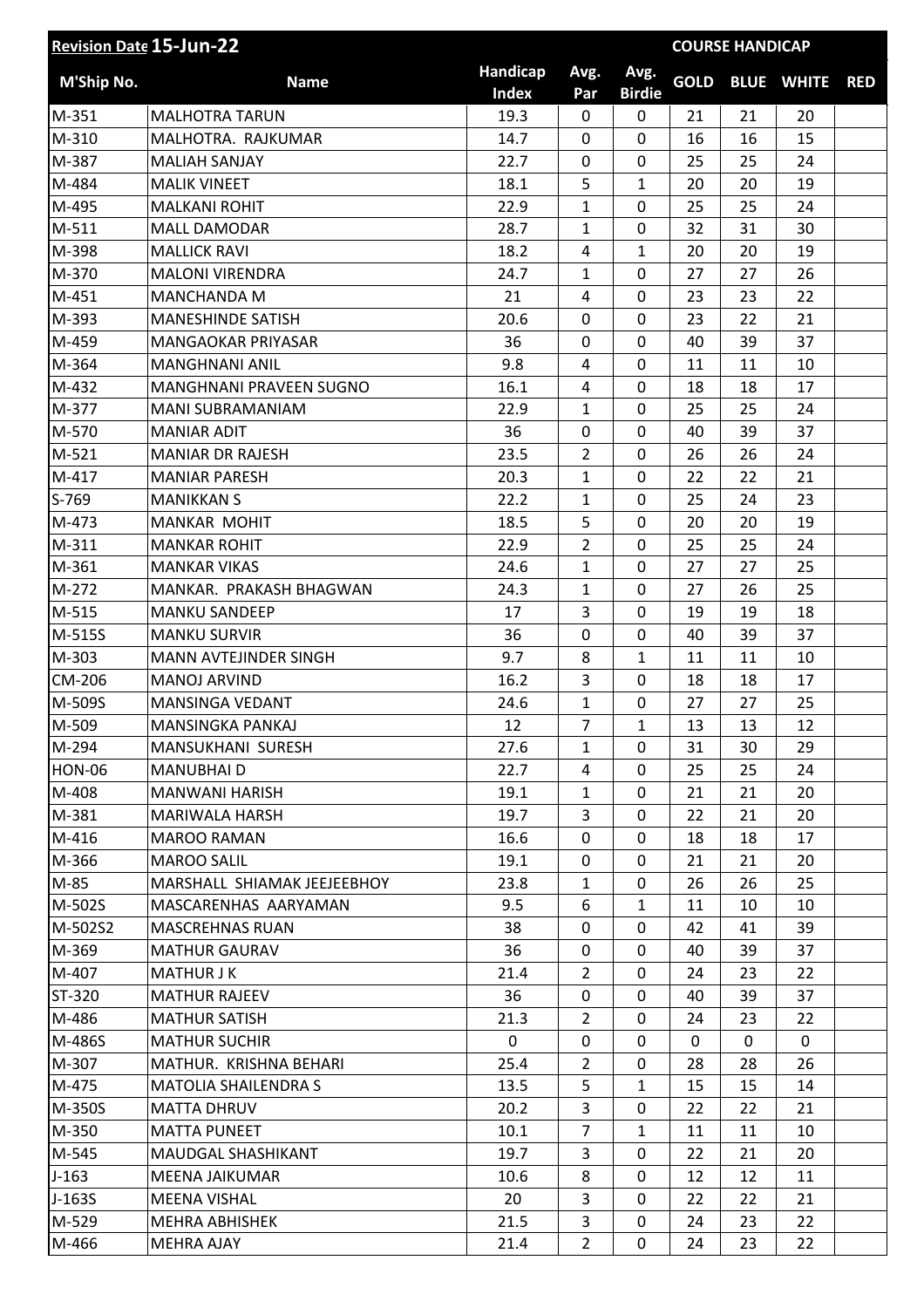|                 | <b>Revision Date 15-Jun-22</b> |                          |                |                       |             | <b>COURSE HANDICAP</b> |                   |            |
|-----------------|--------------------------------|--------------------------|----------------|-----------------------|-------------|------------------------|-------------------|------------|
| M'Ship No.      | <b>Name</b>                    | Handicap<br><b>Index</b> | Avg.<br>Par    | Avg.<br><b>Birdie</b> | <b>GOLD</b> |                        | <b>BLUE WHITE</b> | <b>RED</b> |
| M-467           | MEHRA RAJESH RAMLUBHAYA        | 18.9                     | 4              | 0                     | 21          | 21                     | 20                |            |
| M-464           | <b>MEHRA RISHAV</b>            | 20.6                     | 4              | 1                     | 23          | 22                     | 21                |            |
| M-414           | <b>MEHRA VISHAL</b>            | 12.6                     | 6              | $\mathbf{1}$          | 14          | 14                     | 13                |            |
| ST-505          | <b>MEHROTRA ASHISH</b>         | 21.9                     | 2              | 0                     | 24          | 24                     | 23                |            |
| M-409           | <b>MEHROTRA RAVI</b>           | 0                        | 0              | 0                     | $\mathbf 0$ | $\mathbf 0$            | $\mathbf 0$       |            |
| <b>CRP-018</b>  | <b>MEHROTRA SUPHAL</b>         | 23                       | 0              | 0                     | 25          | 25                     | 24                |            |
| M-514           | <b>MEHROTRA VIPUL</b>          | 16.5                     | 4              | $\mathbf{1}$          | 18          | 18                     | 17                |            |
| M-492           | MEHTA ADITYA                   | 18                       | 4              | 0                     | 20          | 20                     | 19                |            |
| M-320           | MEHTA HARSH C                  | 11.9                     | $\overline{7}$ | $\mathbf{1}$          | 13          | 13                     | 12                |            |
| M-547           | MEHTA JAY                      | 15.5                     | 4              | 0                     | 17          | 17                     | 16                |            |
| S-547S          | <b>MEHTA ARJUN</b>             | 36                       | 0              | 0                     | 40          | 39                     | 37                |            |
| M-418           | <b>MEHTA BIREN</b>             | 22.8                     | 3              | 0                     | 25          | 25                     | 24                |            |
| M-520           | <b>MEHTA CHANDRESH</b>         | 36                       | 0              | 0                     | 40          | 39                     | 37                |            |
| M-248S          | <b>MEHTA PARAM</b>             | 0                        | 0              | 0                     | 0           | 0                      | 0                 |            |
| M-507           | MEHTA PARAM A                  | $\overline{0}$           | 0              | 0                     | 0           | 0                      | $\mathbf 0$       |            |
| M-447           | <b>MEHTA RAJAT</b>             | 19.3                     | 4              | 0                     | 21          | 21                     | 20                |            |
| M-574           | MEHTA SANYAM SANJAY            | 19.5                     | 3              | 0                     | 22          | 21                     | 20                |            |
| M-363           | <b>MEHTA SATGUR K</b>          | 26.9                     | 3              | 0                     | 30          | 29                     | 28                |            |
| M-396           | <b>MEHTA SUKETU</b>            | 0                        | 0              | 0                     | $\mathbf 0$ | 0                      | $\mathbf 0$       |            |
| M-394           | <b>MEHTA SUNDIP</b>            | 23                       | 0              | $\mathbf 0$           | 25          | 25                     | 24                |            |
| M-179           | <b>MEHTA SURAJ L</b>           | 16.6                     | 3              | 0                     | 18          | 18                     | 17                |            |
| M-365           | <b>MEHTA SURESH</b>            | 27.1                     | $\mathbf{1}$   | 0                     | 30          | 29                     | 28                |            |
| SM-310          | <b>MEHTA YOGESH</b>            | 20.7                     | $\mathbf{1}$   | 0                     | 23          | 23                     | 21                |            |
| M-188           | MEHTA. DINESH GATULAL          | 31.3                     | 1              | 0                     | 35          | 34                     | 32                |            |
| M-183           | MEHTA. DR KISHORE HARILAL      | 24.8                     | $\mathbf{1}$   | 0                     | 27          | 27                     | 26                |            |
| B-301M          | <b>MENGI GIRISH</b>            | 16.9                     | 3              | 0                     | 19          | 18                     | 17                |            |
| M-461           | <b>MENON ANAND</b>             | 13                       | 6              | 0                     | 14          | 14                     | 13                |            |
| M-497           | <b>MENON MAHESH</b>            | 16.7                     | $\overline{2}$ | 0                     | 18          | 18                     | 17                |            |
| M-258           | <b>MENON MOHAN</b>             | 23.2                     | $\mathbf{1}$   | 0                     | 26          | 25                     | 24                |            |
| M-450           | MENON RADHAKRISHNAN B          | 18.3                     | $\mathbf{1}$   | $\mathbf{1}$          | 20          | 20                     | 19                |            |
| M-566           | <b>MENON RAJEEV</b>            | 17.8                     | 5              | 0                     | 20          | 19                     | 18                |            |
| M-477           | <b>MENON RAJIV</b>             | 36                       | 0              | 0                     | 40          | 39                     | 37                |            |
| M-537           | <b>MENON SANTOSH</b>           | 21.5                     | $\mathbf{1}$   | 0                     | 24          | 23                     | 22                |            |
| <b>AOH-03S2</b> | <b>MENON SHACHAN</b>           | 34                       | 0              | 0                     | 38          | 37                     | 35                |            |
| M-566S2         | <b>MENON SHAEHAN</b>           | 21.5                     | 3              | 0                     | 24          | 23                     | 22                |            |
| M-413S          | <b>MENON SIDHARTH</b>          | 71.4                     | 0              | 0                     | 79          | 78                     | 74                |            |
| <b>AOH-03S</b>  | <b>MENON SUMER</b>             | 31.3                     | $\mathbf{1}$   | 0                     | 35          | 34                     | 32                |            |
| M-566S          | <b>MENON SUMER</b>             | 19.2                     | 3              | 0                     | 21          | 21                     | 20                |            |
| M-463           | <b>MENON SURESH E P</b>        | 26.5                     | $\mathbf{1}$   | $\mathbf{1}$          | 29          | 29                     | 27                |            |
| M-519S          | <b>MENON VIHAAN</b>            | 29.7                     | $\overline{2}$ | 0                     | 33          | 32                     | 31                |            |
| M-309           | MENON. UDAYA KUMAR             | 25.2                     | $\mathbf{1}$   | 0                     | 28          | 27                     | 26                |            |
| M-334           | <b>MERCHANT AMIN</b>           | 17.8                     | 0              | 0                     | 20          | 19                     | 18                |            |
| M-533           | MIR ASIF                       | 14.8                     | 5              | $\mathbf{1}$          | 16          | 16                     | 15                |            |
| SM-238          | MIR RANJAN NEGI                | 12.2                     | $\overline{7}$ | $\mathbf{1}$          | 13          | 13                     | 13                |            |
| M-268S          | MIRCHANDANI SAMEER             | 18                       | 0              | 0                     | 20          | 20                     | 19                |            |
| ST-514          | MISHRA RAJIV                   | 20.4                     | $\mathbf{1}$   | 0                     | 23          | 22                     | 21                |            |
| SM-311S         | MISHRA MAST RIYANSH            | 17                       | $\overline{2}$ | $\mathbf{1}$          | 19          | 19                     | 18                |            |
| M-383           | MISHRA PANKAJ                  | 23.8                     | 0              | 0                     | 26          | 26                     | 25                |            |
| M-383S          | MISHRA PARIJAT                 | 27.4                     | $\overline{2}$ | 0                     | 30          | 30                     | 28                |            |
| CM-167          | MISHRA RAJIV R                 | 29.1                     | $\overline{2}$ | 0                     | 32          | 32                     | 30                |            |
| SM-311          | MISHRA RAKESH                  | 36                       | 0              | 0                     | 40          | 39                     | 37                |            |
|                 |                                |                          |                |                       |             |                        |                   |            |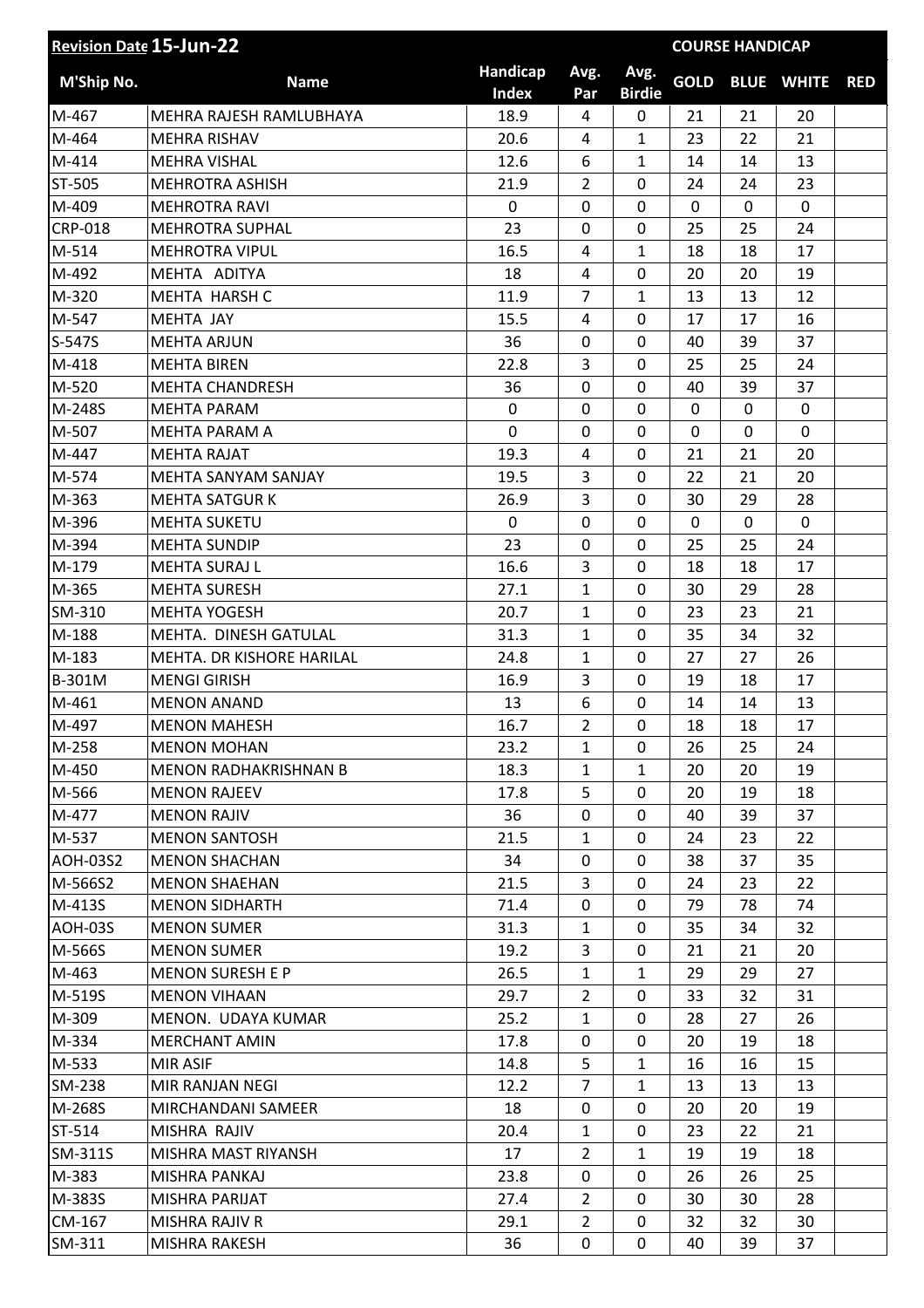| <b>Revision Date 15-Jun-22</b> |                          |                          |                | <b>COURSE HANDICAP</b> |             |             |                   |            |
|--------------------------------|--------------------------|--------------------------|----------------|------------------------|-------------|-------------|-------------------|------------|
| M'Ship No.                     | <b>Name</b>              | Handicap<br><b>Index</b> | Avg.<br>Par    | Avg.<br><b>Birdie</b>  | <b>GOLD</b> |             | <b>BLUE WHITE</b> | <b>RED</b> |
| M-383S1                        | <b>MISHRA UTKRASH</b>    | $\mathbf 0$              | 0              | 0                      | $\mathbf 0$ | $\mathbf 0$ | $\mathbf 0$       |            |
| M-510                          | <b>MISKITA VIREN</b>     | 16                       | 0              | 0                      | 18          | 17          | 17                |            |
| M-440                          | MISRA MADHAV             | 16.1                     | 5              | 0                      | 18          | 18          | 17                |            |
| SM-320                         | MISRA MANOJ              | 15.2                     | 3              | 0                      | 17          | 17          | 16                |            |
| M-405                          | <b>MISRA RAKESH</b>      | 14                       | 0              | 0                      | 15          | 15          | 14                |            |
| M-460                          | <b>MISRA SUNIL</b>       | 17.9                     | 5              | 0                      | 20          | 19          | 19                |            |
| M-468S                         | <b>MISTRI SHAYAN</b>     | 33.6                     | $\mathbf{1}$   | 0                      | 37          | 37          | 35                |            |
| M-362                          | <b>MITRA SK</b>          | 23                       | 3              | 0                      | 25          | 25          | 24                |            |
| M-325                          | <b>MITTA RAJ</b>         | 0                        | 0              | 0                      | 0           | 0           | $\mathbf 0$       |            |
| M-524                          | MITTAL ASHWIN            | 23.8                     | 3              | 0                      | 26          | 26          | 25                |            |
| CM-195                         | MITTHAL SAURABH          | 28.4                     | 0              | 0                      | 31          | 31          | 29                |            |
| M-561                          | <b>MODI AKASH</b>        | $-0.6$                   | 11             | 4                      | $+1$        | $+1$        | $+1$              |            |
| M-357                          | <b>MODI ANUSH</b>        | 15.4                     | 4              | $\mathbf 0$            | 17          | 17          | 16                |            |
| M-404                          | <b>MODI PRASHANT</b>     | 19.5                     | 3              | 0                      | 22          | 21          | 20                |            |
| ST-411S                        | <b>MODI VEER</b>         | 13.6                     | 4              | 0                      | 15          | 15          | 14                |            |
| M-470                          | MODY RACHIT              | 22                       | 0              | 0                      | 24          | 24          | 23                |            |
| M-352                          | <b>MODY DINYAR</b>       | 20.6                     | 3              | $\mathbf{1}$           | 23          | 22          | 21                |            |
| M-581                          | <b>MODY SUJAY</b>        | 16.9                     | $\mathbf{1}$   | $\mathbf 0$            | 19          | 18          | 17                |            |
| M-421                          | <b>MOHAN C</b>           | 16                       | $\overline{2}$ | 0                      | 18          | 17          | 17                |            |
| ST-460                         | <b>MOHANTY SUBRAT</b>    | 13.9                     | 5              | $\mathbf{1}$           | 15          | 15          | 14                |            |
| M-528                          | <b>MOHTA RAHUL MAST</b>  | 18.4                     | 3              | $\mathbf{1}$           | 20          | 20          | 19                |            |
| M-354                          | MOKASHI EESHAN M         | 10.4                     | $\overline{7}$ | $\mathbf{1}$           | 12          | 11          | 11                |            |
| M-256                          | MOKASHI MILIND PRABHAKAR | 19.8                     | 1              | 0                      | 22          | 22          | 21                |            |
| M-582                          | MONANI PRANAV            | 19.3                     | $\mathbf{1}$   | 0                      | 21          | 21          | 20                |            |
| M-548                          | <b>MONANI DARSHIT</b>    | 21.5                     | $\mathbf{1}$   | 0                      | 24          | 23          | 22                |            |
| M-491S                         | <b>MONANI PRANAV</b>     | 36                       | 0              | 0                      | 40          | 39          | 37                |            |
| M-491                          | <b>MONANI SHAILESH</b>   | 22.4                     | 1              | 0                      | 25          | 24          | 23                |            |
| M-296                          | MOOKERJEE RANADEEP       | 15.5                     | 4              | 0                      | 17          | 17          | 16                |            |
| M-532                          | <b>MORE KARAN</b>        | 36                       | 0              | 0                      | 40          | 39          | 37                |            |
| M-512                          | <b>MORE NIRMAL</b>       | 16.7                     | 4              | 0                      | 18          | 18          | 17                |            |
| M-412                          | <b>MOTASHA RAHUL</b>     | 8.1                      | 8              | $\mathbf{1}$           | 9           | 9           | 8                 |            |
| ST-487                         | <b>MOTOHIRO UENO</b>     | 14.7                     | 5              | $\mathbf{1}$           | 16          | 16          | 15                |            |
| M-178                          | MOTWANE KIRAN MANIK      | 23.1                     | 3              | 0                      | 26          | 25          | 24                |            |
| ST-507                         | MR JAEWOOK               | 22                       | 0              | 0                      | 24          | 24          | 23                |            |
| ST-361                         | MR HONG KIM              | 24.4                     | 1              | $\mathbf{1}$           | 27          | 27          | 25                |            |
| ST-342                         | <b>MR PARK</b>           | 16                       | 0              | 0                      | 18          | 17          | 17                |            |
| ST-338                         | MUHARREM DURSUM          | 16.7                     | 4              | 0                      | 18          | 18          | 17                |            |
| M-560                          | MUKERJI SUBRATA          | 30                       | $\overline{2}$ | 0                      | 33          | 33          | 31                |            |
| M-458                          | MUKHARJEE SAURABH        | 16.2                     | 0              | 0                      | 18          | 18          | 17                |            |
| M-375                          | MUKHERJEE D P            | 22.3                     | $\overline{2}$ | 0                      | 25          | 24          | 23                |            |
| M-378                          | <b>MUKUL SUNIL</b>       | 18.3                     | 0              | 0                      | 20          | 20          | 19                |            |
| M-499                          | <b>MULLICK MIHIR</b>     | 13.5                     | $\overline{7}$ | 0                      | 15          | 15          | 14                |            |
| M-457                          | <b>MUNDLAY C</b>         | 20.8                     | 4              | 0                      | 23          | 23          | 22                |            |
| M-382                          | <b>MURARIK</b>           | 20.4                     | 4              | 0                      | 23          | 22          | 21                |            |
| M-445                          | <b>MURARI MOHIT</b>      | 34                       | 0              | 0                      | 38          | 37          | 35                |            |
| M-471                          | MURDESHWAR SANJAY        | 20.2                     | $\mathbf{1}$   | 0                      | 22          | 22          | 21                |            |
| CM-254                         | MURLI NATRAJAN           | 17.3                     | $\overline{2}$ | $\mathbf{1}$           | 19          | 19          | 18                |            |
| M-452                          | <b>MURTI SUKU</b>        | 20.7                     | 3              | 0                      | 23          | 23          | 21                |            |
| M-292                          | MUSALE. KISHORE MANOHAR  | 21.7                     | 3              | 0                      | 24          | 24          | 22                |            |
| M-441                          | <b>MUTREJA R K</b>       | 19.2                     | $\mathbf{1}$   | 0                      | 21          | 21          | 20                |            |
| $N-138$                        | N S RAJAN                | 19.1                     | 4              | 0                      | 21          | 21          | 20                |            |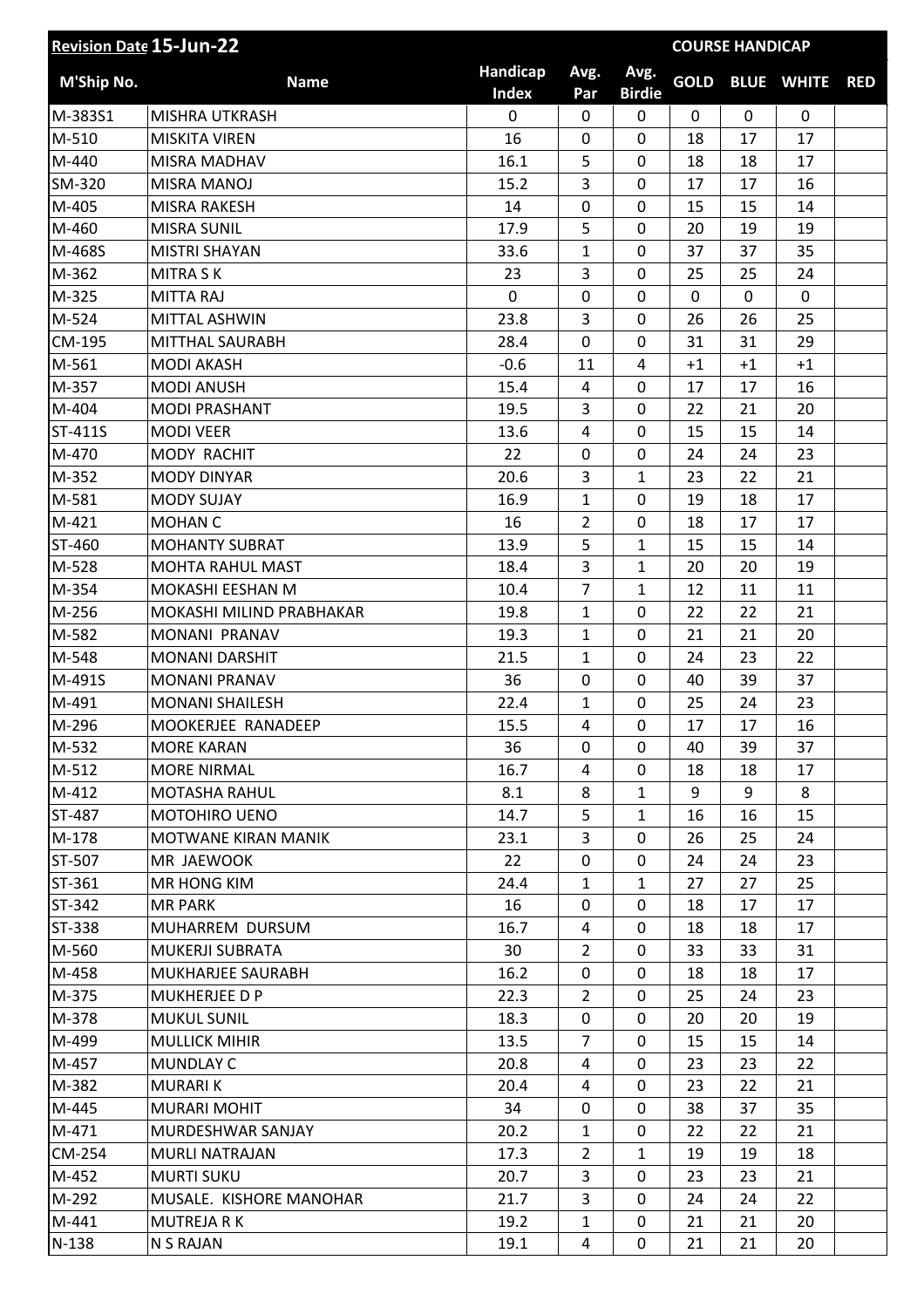| <b>Revision Date 15-Jun-22</b> |                           |                   |                  |                       |                | <b>COURSE HANDICAP</b> |                   |            |
|--------------------------------|---------------------------|-------------------|------------------|-----------------------|----------------|------------------------|-------------------|------------|
| M'Ship No.                     | <b>Name</b>               | Handicap<br>Index | Avg.<br>Par      | Avg.<br><b>Birdie</b> | <b>GOLD</b>    |                        | <b>BLUE WHITE</b> | <b>RED</b> |
| $N-161$                        | <b>NABAR SHASHANK</b>     | 21.4              | $\mathbf{1}$     | 0                     | 24             | 23                     | 22                |            |
| $N-167$                        | <b>NADKARNI NISHAD</b>    | 16.4              | $\overline{4}$   | 0                     | 18             | 18                     | 17                |            |
| $N-155$                        | <b>NADKARNI NITIN</b>     | 18.6              | 3                | $\mathbf 0$           | 21             | 20                     | 19                |            |
| $N-185$                        | NADKARNI RISHAB           | 36                | $\mathbf 0$      | 0                     | 40             | 39                     | 37                |            |
| $N-107$                        | NADKARNI. DR DILIP V      | 12.6              | 6                | 0                     | 14             | 14                     | 13                |            |
| ST-502                         | NAGAR CAPT HARMOHAN SINGH | 32                | $\mathbf 0$      | $\mathbf 0$           | 35             | 35                     | 33                |            |
| $N-128$                        | <b>NAGPAL GEOFFRY</b>     | 20.7              | $\mathbf{1}$     | 0                     | 23             | 23                     | 21                |            |
| $N-160$                        | NAGPAL NISHANT            | $\overline{7}$    | 10               | $\mathbf{1}$          | 8              | 8                      | $\overline{7}$    |            |
| SM-284                         | NAGRALE HEMANT            | 16.6              | 5                | $\mathbf{1}$          | 18             | 18                     | 17                |            |
| $N-94$                         | NAGRATH. ANIL             | 25.3              | $\mathbf 0$      | 0                     | 28             | 28                     | 26                |            |
| $N-141$                        | <b>NAIDU SUBHASH</b>      | 11.4              | $\overline{7}$   | $\mathbf{1}$          | 13             | 12                     | 12                |            |
| N-141S                         | <b>NAIDU VARUN</b>        | 25.9              | 3                | 0                     | 29             | 28                     | 27                |            |
| $N-187$                        | <b>NAIK KISHORE</b>       | 17.7              | 3                | $\pmb{0}$             | 20             | 19                     | 22                |            |
| $N-166$                        | <b>NAIK SIDDHARTH A</b>   | 13.2              | 5                | $\mathbf{1}$          | 15             | 14                     | 14                |            |
| $N-137$                        | <b>NAIR AJAY</b>          | 15.9              | 5                | 0                     | 18             | 17                     | 16                |            |
| $N-146$                        | <b>NAIR AJITH</b>         | 19.5              | $\overline{2}$   | $\mathbf 0$           | 22             | 21                     | 20                |            |
| $N-118$                        | <b>NAIR CAPT SV</b>       | 23.4              | $\overline{2}$   | 0                     | 26             | 25                     | 24                |            |
| $N-188$                        | <b>NAIR MADHAV</b>        | 22                | 3                | 0                     | 24             | 24                     | 23                |            |
| N-137S                         | <b>NAIR PRANAV MAST</b>   | 15.8              | 4                | 0                     | 17             | 17                     | 16                |            |
| $N-173$                        | <b>NAIR RAKESH</b>        | 18                | $\overline{2}$   | $\mathbf 0$           | 20             | 20                     | 19                |            |
| ST-430                         | <b>NAIR SANTOSH</b>       | 19.6              | $\overline{2}$   | 0                     | 22             | 21                     | 20                |            |
| $N-174$                        | <b>NAIR SURAJ</b>         | 19                | $\mathbf{1}$     | 0                     | 21             | 21                     | 20                |            |
| $N-191$                        | <b>NAIR VIHAAN</b>        | 16.4              | $\overline{2}$   | $\mathbf 0$           | 18             | 18                     | 17                |            |
| $N-76$                         | NAIR. GOPAL KRISHNA       | 23.1              | $\overline{2}$   | 0                     | 26             | 25                     | 24                |            |
| $N-178$                        | <b>NAKRA NAVNEET</b>      | 14                | $\boldsymbol{6}$ | $\mathbf{1}$          | 15             | 15                     | 14                |            |
| ST-506                         | NANAVATI NALIN            | 20.5              | $\mathbf{1}$     | 0                     | 23             | 22                     | 21                |            |
| $N-144$                        | <b>NANDA SURESH</b>       | 16.3              | 3                | $\mathbf{1}$          | 18             | 18                     | 17                |            |
| $N-132$                        | <b>NANDA UDAY</b>         | 19.4              | $\overline{2}$   | 0                     | 21             | 21                     | 20                |            |
| SM-234                         | NANDANWAR SURESH          | 19.2              | 3                | $\mathbf{1}$          | 21             | 21                     | 20                |            |
| N-176M                         | <b>NANDU SAHIL</b>        | 36                | 0                | 0                     | 40             | 39                     | 37                |            |
| $N-172$                        | <b>NARAIN ADITYA</b>      | 36                | 0                | 0                     | 40             | 39                     | 37                |            |
| JR-024                         | <b>NARAIN MAST HARSH</b>  | 7.1               | 8                | $\overline{2}$        | 8              | 8                      | $\overline{7}$    |            |
| N-153S                         | <b>NARANG SIDDHARTH</b>   | 34                | 0                | 0                     | 38             | 37                     | 35                |            |
| $N-153$                        | <b>NARANG SUMEET</b>      | 10.7              | $\overline{7}$   | $\mathbf{1}$          | 12             | 12                     | 11                |            |
| $N-168$                        | NARAYAN N                 | 13.6              | 5                | 0                     | 15             | 15                     | 14                |            |
| $N-154$                        | <b>NARAYAN S</b>          | 23.2              | $\mathbf{1}$     | 0                     | 26             | 25                     | 24                |            |
| $V-178$                        | NARAYAN VENKITRAMAN       | 27                | $\mathbf{1}$     | 0                     | 30             | 29                     | 28                |            |
| $N-158$                        | <b>NARAYN R</b>           | 22.6              | $\overline{2}$   | 0                     | 25             | 25                     | 23                |            |
| $N-143$                        | <b>NASTA MANIK</b>        | 20.8              | $\overline{2}$   | 0                     | 23             | 23                     | 22                |            |
| $N-145$                        | NASTA PRASHANT            | 18.1              | $\overline{2}$   | 0                     | 20             | 20                     | 19                |            |
| $N-140$                        | <b>NASTA SATISH</b>       | 20.3              | $\mathbf{1}$     | 0                     | 22             | 22                     | 21                |            |
| $N-184$                        | <b>NATARAJAN K</b>        | 36                | 0                | 0                     | 40             | 39                     | 37                |            |
| N-97                           | NATH NOHAR                | 9.3               | 8                | $\mathbf{1}$          | 10             | 10                     | 10                |            |
| N-97S                          | <b>NATH ABHISHEK</b>      | 20.3              | 4                | 0                     | 22             | 22                     | 21                |            |
| $N-194$                        | <b>NATH AHAAN</b>         | $\overline{2}$    | 11               | $\overline{2}$        | $\overline{2}$ | $\overline{2}$         | $\overline{2}$    |            |
| N-156S                         | <b>NATH AMOGH</b>         | 19.2              | 3                | 0                     | 21             | 21                     | 20                |            |
| N-96S2                         | <b>NATH ARYAAN</b>        | 0.8               | 11               | 3                     | 1              | $\mathbf{1}$           | $\mathbf{1}$      |            |
| $N-156$                        | NATH RAGHVENDRA           | 18.7              | 4                | 0                     | 21             | 20                     | 19                |            |
| $N-96$                         | NATH. SHIVAS              | 2.7               | 11               | $\overline{2}$        | 3              | 3                      | $\mathbf{3}$      |            |
| $N-32$                         | NATH. VEERAJAN            | 13.6              | 0                | 0                     | 15             | 15                     | 14                |            |
| $N-21$                         | NATH. VILAS KANWAR        | 25.4              | $\mathbf{1}$     | 0                     | 28             | 28                     | 26                |            |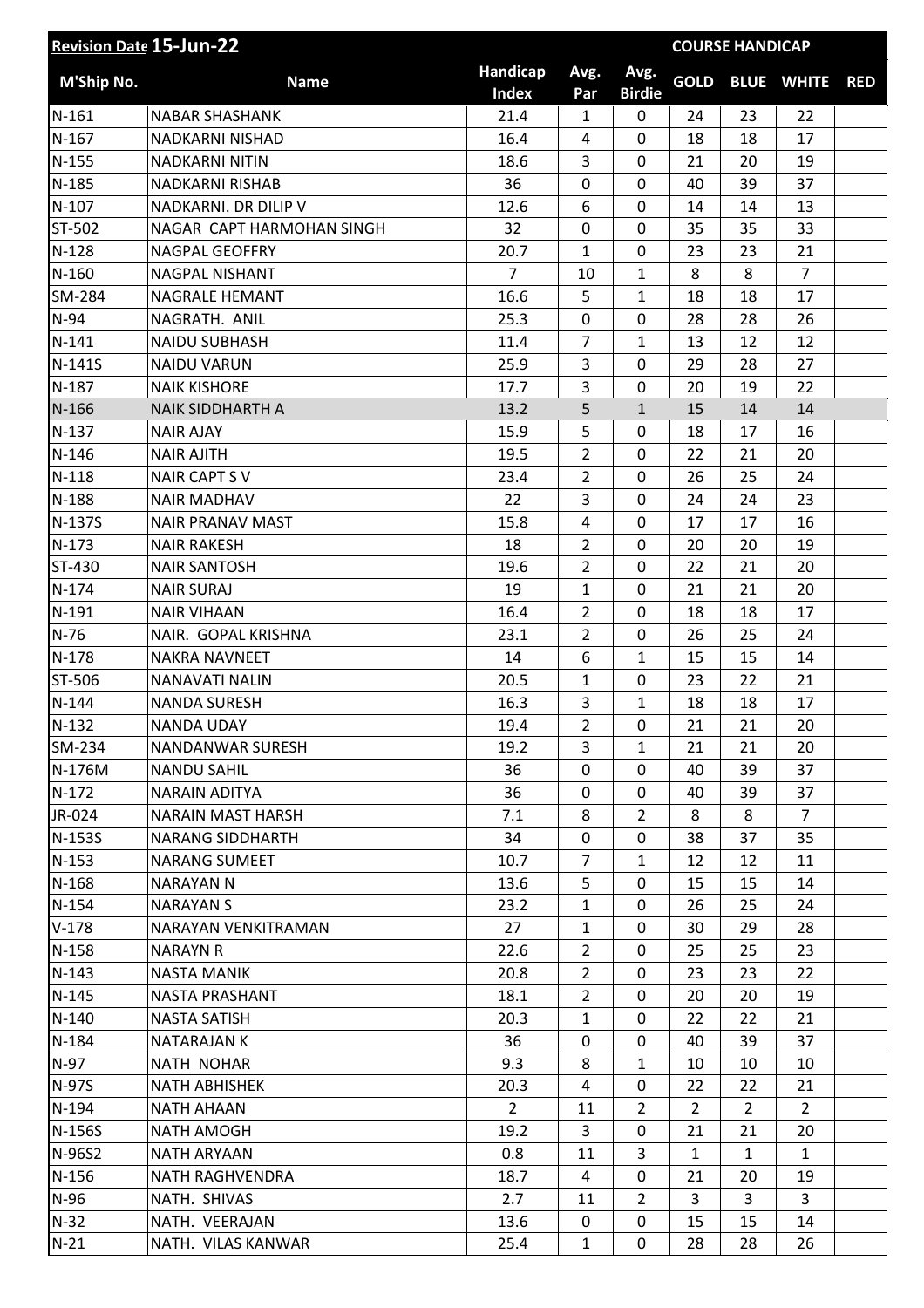| <b>Revision Date 15-Jun-22</b> |                             | <b>COURSE HANDICAP</b>   |                |                       |                |    |                   |            |
|--------------------------------|-----------------------------|--------------------------|----------------|-----------------------|----------------|----|-------------------|------------|
| M'Ship No.                     | <b>Name</b>                 | Handicap<br><b>Index</b> | Avg.<br>Par    | Avg.<br><b>Birdie</b> | <b>GOLD</b>    |    | <b>BLUE WHITE</b> | <b>RED</b> |
| SM-304S                        | <b>NATHAN SIDHANT</b>       | 8.3                      | $\overline{7}$ | $\mathbf{1}$          | 9              | 9  | 9                 |            |
| SM-304                         | <b>NATHAN SUBHAL</b>        | 10.2                     | $\overline{7}$ | 1                     | 11             | 11 | 11                |            |
| R-173M                         | NATRAJAN RAJESH             | 19.5                     | $\overline{2}$ | 0                     | 22             | 21 | 20                |            |
| $N-123$                        | <b>NAYAR NIKHIL</b>         | 9.5                      | $\overline{7}$ | 1                     | 11             | 10 | 10                |            |
| $N-157$                        | NEROORKAR DEEPAK            | 19.7                     | 3              | 0                     | 22             | 21 | 20                |            |
| N-126S                         | <b>NERURKAR TANAY</b>       | 29.8                     | $\mathbf{1}$   | 0                     | 33             | 32 | 31                |            |
| N-89                           | NERURKAR. ANIL MADHAV       | 23.8                     | $\mathbf{1}$   | 0                     | 26             | 26 | 25                |            |
| $N-111$                        | NIGAM AMIT                  | 4.6                      | 9              | 3                     | 5              | 5  | 5                 |            |
| $N-109$                        | NIGAM ROHAN                 | 8.5                      | 8              | $\mathbf{1}$          | 9              | 9  | 9                 |            |
| N-103S                         | <b>NIGAM YASH</b>           | 44.8                     | $\mathbf{1}$   | 0                     | 50             | 49 | 46                |            |
| <b>NIKHIL</b>                  | <b>NIKHIL</b>               | 5.9                      | 8              | $\overline{2}$        | $\overline{7}$ | 6  | 6                 |            |
| D-217DEP                       | <b>NIKHIL BHATIA</b>        | 16.9                     | 0              | 0                     | 19             | 18 | 17                |            |
| K-348                          | <b>NIKHIL KUMAR</b>         | 5                        | 0              | 0                     | 6              | 5  | 5                 |            |
| $N-150$                        | NINDRAJOG SUMEET            | 19.1                     | 3              | $\mathbf{1}$          | 21             | 21 | 20                |            |
| $S-639$                        | NIRAJ SHAH                  | 19.6                     | 3              | 0                     | 22             | 21 | 20                |            |
| $N-135$                        | <b>NOOR BAIG</b>            | 24.5                     | 3              | 0                     | 27             | 27 | 25                |            |
| $O-18$                         | <b>OBEROI SURESH</b>        | 22.7                     | $\overline{2}$ | 0                     | 25             | 25 | 24                |            |
| SM-321                         | <b>OBOLI ATHIKO MAO</b>     | 29.2                     | $\mathbf{1}$   | 0                     | 32             | 32 | 30                |            |
| $O-16$                         | <b>ODHRANI ASHOK</b>        | 36                       | 0              | 0                     | 40             | 39 | 37                |            |
| $O-15$                         | <b>ODHRANI NARENDRA</b>     | 36                       | 0              | $\mathbf 0$           | 40             | 39 | 37                |            |
| ST-319                         | <b>OGAWAT</b>               | 16.6                     | 3              | $\mathbf{1}$          | 18             | 18 | 17                |            |
| SM-266                         | <b>OJHA RAJESH</b>          | 21.2                     | 3              | $\mathbf{1}$          | 23             | 23 | 22                |            |
| $O-19S$                        | <b>OSWALD NEIL</b>          | 13.8                     | 3              | 0                     | 15             | 15 | 14                |            |
| $O-19$                         | <b>OSWALD NEVIL</b>         | 20.8                     | 3              | $\mathbf{1}$          | 23             | 23 | 22                |            |
| $O-20$                         | <b>OZA FALGUN</b>           | 27.1                     | $\overline{2}$ | $\mathbf 0$           | 30             | 29 | 28                |            |
| $O-20S$                        | <b>OZA MAST SPARSH</b>      | 47.9                     | $\mathbf{1}$   | 0                     | 53             | 52 | 50                |            |
| $O-10$                         | OZA VINOD KUMAR             | 20                       | $\overline{2}$ | 0                     | 22             | 22 | 21                |            |
| CM-211                         | P R RAGHUNATH               | 23                       | $\pmb{0}$      | 0                     | 25             | 25 | 24                |            |
| P-265                          | P V CHANKYA                 | 22.9                     | 0              | 0                     | 25             | 25 | 24                |            |
| P-291                          | PADGAONKAR ASHWIN           | 17.3                     | 4              | 0                     | 19             | 19 | 18                |            |
| P-293                          | PADMANABAN R K              | 14.8                     | 4              | $\mathbf{1}$          | 16             | 16 | 15                |            |
| P-293S                         | PADMANABHAN MAITREYA        | 14.1                     | 6              | $\mathbf{1}$          | 16             | 15 | 15                |            |
| P-266                          | PADORA SAMEEP               | 0                        | 0              | 0                     | 0              | 0  | 0                 |            |
| CM-234                         | PAL VIKAS                   | 26.1                     | $\mathbf{1}$   | 0                     | 29             | 28 | 27                |            |
| P-310                          | PALTA ASHISH                | 22.7                     | 5              | 0                     | 25             | 25 | 24                |            |
| B-280                          | PANDA B H                   | 21.9                     | 0              | 0                     | 24             | 24 | 23                |            |
| ST-443S                        | PANDE ADITYA                | 7.1                      | $\overline{7}$ | 3                     | 8              | 8  | $\overline{7}$    |            |
| P-239                          | PANDEYA HARISH              | 15                       | 5              | 0                     | 17             | 16 | 16                |            |
| P-261                          | PANDIT AMITABH              | 20.8                     | 0              | 0                     | 23             | 23 | 22                |            |
| $P-108$                        | PANDIT DATTATRAYA MORESHWAR | 32.6                     | $\mathbf{1}$   | 0                     | 36             | 35 | 34                |            |
| P-261S                         | PANDIT GAURAV               | 26.1                     | $\overline{2}$ | 0                     | 29             | 28 | 27                |            |
| P-308                          | PANDIT HIREN                | 16.4                     | 4              | 0                     | 18             | 18 | 17                |            |
| P-328                          | PANDIT JAIDEEP              | 24.9                     | $\mathbf{1}$   | 0                     | 28             | 27 | 26                |            |
| P-294                          | PANDIT NIRANJAN             | 30.7                     | 0              | 0                     | 34             | 33 | 32                |            |
| P-284                          | PANDIT PRAMOD               | 26.6                     | $\mathbf{1}$   | 0                     | 29             | 29 | 28                |            |
| P-332                          | PANDIT PRATAP R             | 16                       | 0              | 0                     | 18             | 17 | 17                |            |
| P-95                           | PANDIT RANJIT               | 9.5                      | 7              | 0                     | 11             | 10 | 10                |            |
| $P-191$                        | PANDIT RAVI                 | 16.8                     | 0              | 0                     | 19             | 18 | 17                |            |
| P-294S                         | <b>PANDIT TEJ</b>           | 35                       | $\overline{2}$ | $\Omega$              | 39             | 38 | 36                |            |
| P-329                          | <b>PANT PRATEEK</b>         | 13                       | 6              | 0                     | 14             | 14 | 13                |            |
| ST-521                         | PARAG GOPAL                 | 19.4                     | 3              | 0                     | 21             | 21 | 20                |            |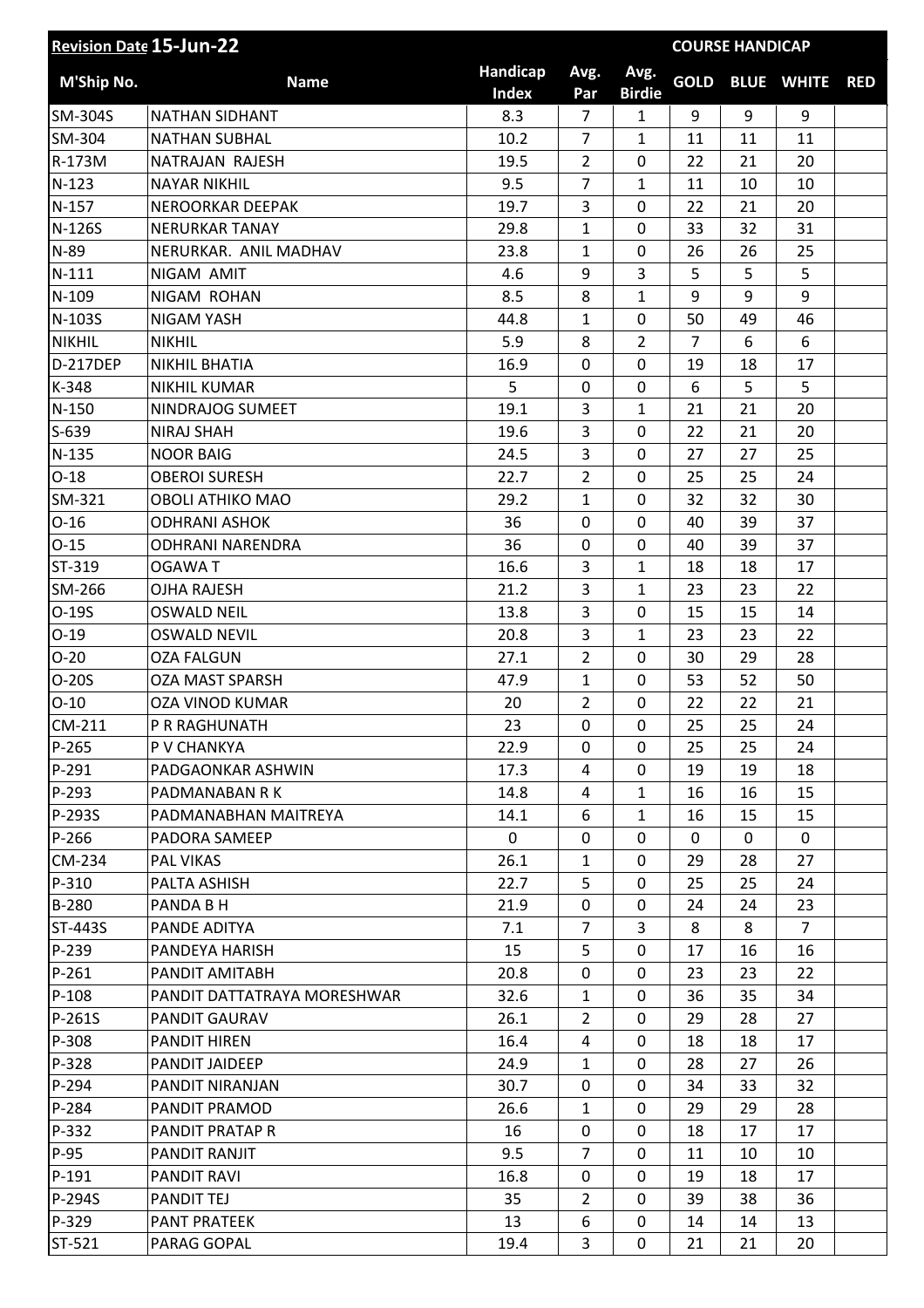| Handicap<br>Avg.<br>Avg.<br><b>GOLD</b><br><b>M'Ship No.</b><br><b>BLUE WHITE</b><br><b>Name</b><br><b>Index</b><br><b>Birdie</b><br>Par | <b>RED</b>   |
|------------------------------------------------------------------------------------------------------------------------------------------|--------------|
|                                                                                                                                          |              |
| P-289<br>16.7<br>PARANJAPE NITIN<br>7<br>$\mathbf{1}$<br>18<br>18                                                                        | 17           |
| P-256<br>16.6<br>0<br>18<br>18<br><b>PAREKH BRIJESH</b><br>$\overline{2}$                                                                | 17           |
| P-339<br>19.1<br>$\overline{2}$<br>PAREKH CHETAN<br>0<br>21<br>21                                                                        | 20           |
| P-313<br>0<br>0<br>0<br>0<br>0<br>PAREKH DEVANG                                                                                          | $\mathbf 0$  |
| 25<br>P-246<br>PAREKH JAYESH D<br>0<br>28<br>0<br>27                                                                                     | 26           |
| P-322<br>13.6<br>4<br>0<br>15<br><b>PAREKH JAYVEER</b><br>15                                                                             | 14           |
| P-339S<br>28<br>0<br>31<br>30<br>PAREKH JEHAN<br>1                                                                                       | 29           |
| P-327S<br>18.7<br>$\mathbf{1}$<br>21<br><b>PAREKH KRISH</b><br>0<br>20                                                                   | 19           |
| P-256S<br>0<br><b>PAREKH MAHIR</b><br>44.9<br>1<br>50<br>49                                                                              | 46           |
| 3<br>P-313S<br>PAREKH MAST JASH<br>$\mathbf{1}$<br>10<br>$\mathbf{1}$<br>$\mathbf{1}$                                                    | $\mathbf{1}$ |
| P-333M<br>22<br>0<br>24<br><b>PAREKH MEHUL</b><br>0<br>24                                                                                | 23           |
| P-333<br>18.6<br>$\overline{2}$<br>0<br>20<br><b>PAREKH MEHUL</b><br>21                                                                  | 19           |
| P-301<br>$\mathbf 0$<br>20.5<br>$\mathbf{1}$<br>23<br>22<br><b>PAREKH NARESH</b>                                                         | 21           |
| P-348<br><b>PAREKH ROHAN</b><br>36<br>0<br>39<br>0<br>40                                                                                 | 37           |
| P-342<br>PAREKH YASH<br>18<br>$\mathbf{1}$<br>0<br>20<br>20                                                                              | 19           |
| P-327<br>19.7<br>0<br>22<br>21<br><b>PAREKH YOGESH</b><br>$\mathbf{1}$                                                                   | 20           |
| P-326S<br>PARERA JAI<br>28<br>31<br>30<br>$\mathbf{1}$<br>$\mathbf{1}$                                                                   | 29           |
| 3<br>$\mathbf 0$<br>P-326<br>20.1<br>22<br>22<br>PARERA RUSSELL                                                                          | 21           |
| $P-71$<br>PARGAL. VIRENDRA KUMAR<br>22<br>0<br>24<br>0<br>24                                                                             | 23           |
| P-276<br>30.7<br>0<br><b>PARIKH BOBBY</b><br>$\mathbf{1}$<br>34<br>33                                                                    | 32           |
| P-373<br>13.5<br>PARIKH SHAPATH<br>6<br>0<br>15<br>15                                                                                    | 14           |
| 20.3<br>ST-357<br>0<br>22<br>22<br><b>PARK HOON</b><br>4                                                                                 | 21           |
| $P-215$<br>16.1<br>0<br>18<br>PARMAR. AJIT N<br>4<br>18                                                                                  | 17           |
| P-286<br><b>PARNJPE NITIN</b><br>0<br>0<br>0<br>$\mathbf{0}$<br>0                                                                        | $\mathbf 0$  |
| $P-167$<br>36<br>0<br>0<br>39<br>PARTHSARTHY RAVI<br>40                                                                                  | 37           |
| P-359<br>17.6<br>3<br>0<br>PASBOLA SUDEEP<br>19<br>19                                                                                    | 18           |
| 5<br>P-319S<br>13.3<br>0<br>15<br>PATANKAR AKSHAY<br>14                                                                                  | 14           |
| $\overline{7}$<br>15<br>15<br>P-245<br>PATEL ADITYA<br>13.7<br>1                                                                         | 14           |
| $P-211$<br>26.2<br>$\mathbf{1}$<br>29<br>29<br>PATEL AMIT<br>$\Omega$                                                                    | 27           |
| $P-218$<br>PATEL ARIF<br>24<br>0<br>27<br>26<br>0                                                                                        | 25           |
| P-204<br>PATEL ATUL<br>11.5<br>6<br>0<br>13<br>13                                                                                        | 12           |
| 3<br>P-285<br>19.9<br>0<br>PATEL BHUPESH<br>22<br>22                                                                                     | 21           |
| P-335<br>PATEL CHAITANYA<br>11.6<br>$\overline{7}$<br>$\mathbf{1}$<br>13<br>13                                                           | 12           |
| 13.2<br>P-226<br>PATEL HEMESH<br>6<br>$\mathbf{1}$<br>15<br>14                                                                           | 14           |
| JAY<br>11.9<br>$\overline{7}$<br>PATEL JAY<br>$\mathbf{1}$<br>13<br>13                                                                   | 12           |
| P-148S<br>PATEL KRISH<br>33.9<br>38<br>37<br>$\mathbf{1}$<br>0                                                                           | 35           |
| P-273S<br>PATEL MALLAV<br>32.4<br>0<br>36<br>35<br>$\mathbf{1}$                                                                          | 34           |
| P-282<br>PATEL MANISH<br>19.8<br>0<br>22<br>22<br>4                                                                                      | 21           |
| ST-326<br>19.4<br>3<br>PATEL MILIND<br>0<br>21<br>21                                                                                     | 20           |
| P-226S<br>PATEL RONAV<br>4.4<br>$\overline{2}$<br>5<br>5<br>10                                                                           | 5            |
| P-224<br>16.5<br>0<br>18<br>PATEL SANDEEP<br>4<br>18                                                                                     | 17           |
| $P-219$<br>3<br>PATEL SHILPAN<br>13.7<br>$\mathbf{1}$<br>15<br>15                                                                        | 14           |
| $P-148$<br>8.1<br>$\overline{7}$<br>$\overline{2}$<br>9<br>9<br>PATEL. AJAY D.                                                           | 8            |
| P-189<br>0<br>PATEL. ASGAR S.<br>24.4<br>$\overline{2}$<br>27<br>27                                                                      | 25           |
| P-139<br>3<br>PATEL. DINESH CHANDRA C.<br>19.6<br>0<br>22<br>21                                                                          | 20           |
| 3<br>ST-470<br><b>PATIL NEIL</b><br>16.7<br>0<br>18<br>18                                                                                | 17           |
| $U-13S$<br>PATIL RANVEER<br>11.4<br>$\overline{7}$<br>0<br>12<br>13                                                                      | 12           |
| 21.9<br>$P-277$<br>$\overline{2}$<br>0<br>PATRO SAI<br>24<br>24                                                                          | 23           |
| CM-207<br>PATWARDHAN SACHIN<br>32.9<br>0<br>0<br>36<br>36                                                                                | 34           |
| P-228<br>13.2<br>PAUL YOHAN<br>0<br>15<br>14<br>0                                                                                        | 14           |
| P-80<br>15.2<br>0<br>0<br>PEDDER D N<br>17<br>17                                                                                         | 16           |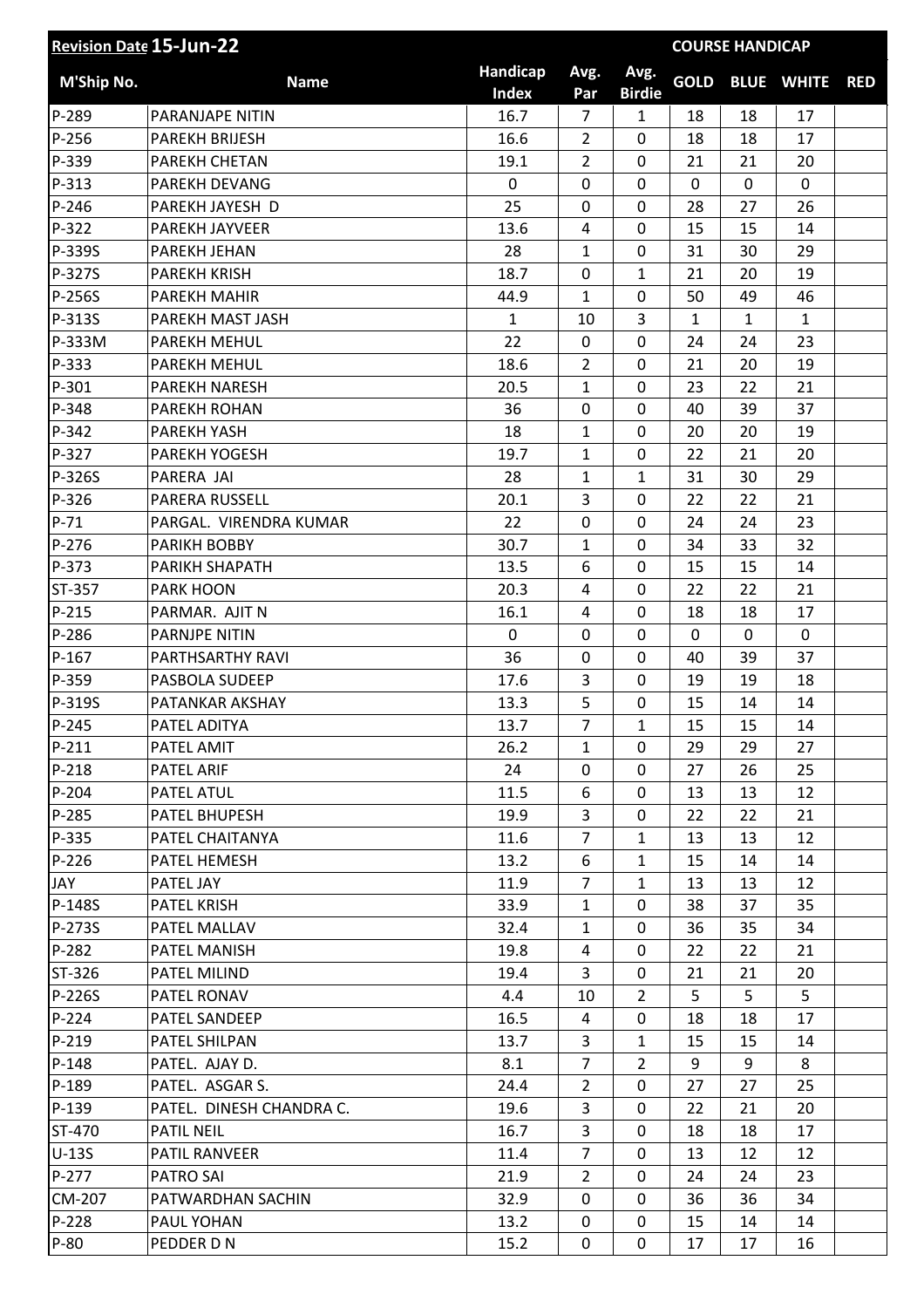| <b>Revision Date 15-Jun-22</b><br><b>COURSE HANDICAP</b> |                         |                          |                |                       |             |                |                   |            |
|----------------------------------------------------------|-------------------------|--------------------------|----------------|-----------------------|-------------|----------------|-------------------|------------|
| M'Ship No.                                               | <b>Name</b>             | Handicap<br><b>Index</b> | Avg.<br>Par    | Avg.<br><b>Birdie</b> | <b>GOLD</b> |                | <b>BLUE WHITE</b> | <b>RED</b> |
| P-235                                                    | PEDDER YOHAN            | 11.2                     | 7              | $\mathbf{1}$          | 12          | 12             | 12                |            |
| P-283                                                    | PENDARKAR JAYANT        | 21.5                     | 3              | 0                     | 24          | 23             | 22                |            |
| P-367                                                    | PEREIRA AMAN            | 31.7                     | 0              | 0                     | 35          | 35             | 33                |            |
| P-233S                                                   | PEREIRA ARMAN           | 0                        | 0              | 0                     | 0           | 0              | $\mathbf{0}$      |            |
| P-338                                                    | PEREIRA CARLTON         | 18.1                     | 4              | 0                     | 20          | 20             | 19                |            |
| $P-156$                                                  | PHATAK MAJ ARUN VINAYAK | 21.7                     | $\mathbf 0$    | $\mathbf 0$           | 24          | 24             | 22                |            |
| $P-210$                                                  | PHILIP PETER DR         | 20.6                     | 3              | 0                     | 23          | 22             | 21                |            |
| P-186                                                    | PHILIP ROHIT            | 5.3                      | 11             | $\overline{2}$        | 6           | 6              | 5                 |            |
| $P-202$                                                  | PITRE AJAY              | $\mathbf 0$              | $\mathbf 0$    | 0                     | 0           | $\overline{0}$ | $\mathbf 0$       |            |
| P-250                                                    | PODDAR SANJAY           | 14.8                     | 4              | 0                     | 16          | 16             | 15                |            |
| P-311                                                    | PODDAR SMRIDHHA         | 24.1                     | $\overline{2}$ | $\mathbf 0$           | 27          | 26             | 25                |            |
| P-262S                                                   | POPLI ANIRUDH           | 0                        | 0              | 0                     | 0           | $\mathbf 0$    | 0                 |            |
| P-262S2                                                  | POPLI SIDHARATH         | 29.7                     | $\mathbf 0$    | 0                     | 33          | 32             | 31                |            |
| $P-262$                                                  | <b>POPLI VIREN</b>      | 0                        | 0              | 0                     | 0           | 0              | $\mathbf 0$       |            |
| P-304                                                    | <b>PRAKASH SUNIL</b>    | 19.8                     | 4              | $\mathbf 0$           | 22          | 22             | 21                |            |
| LAM-120                                                  | PRAKASH VIJAYALAXMI     | 36                       | $\mathbf 0$    | 0                     | 40          | 39             | 37                |            |
| $P-173$                                                  | PRASAD S S              | 20.2                     | 1              | 0                     | 22          | 22             | 21                |            |
| $H-113$                                                  | PRASANNA NARAYAN        | 14.9                     | 5              | 0                     | 16          | 16             | 15                |            |
| P-237                                                    | PRASANT PRASAD          | $\mathbf 0$              | $\mathbf 0$    | 0                     | 0           | 0              | $\mathbf 0$       |            |
| R-218M                                                   | PRAVEEN VELICHETY       | 23.9                     | $\overline{2}$ | $\mathbf 0$           | 26          | 26             | 25                |            |
| $P-243$                                                  | <b>PUJAR NITIN</b>      | 29.5                     | 0              | 0                     | 33          | 32             | 31                |            |
| P-253                                                    | PUNAMIYA KIRTI          | 20.2                     | 0              | 0                     | 22          | 22             | 21                |            |
| P-253S                                                   | PUNAMIYA VARUN          | 32.8                     | 0              | 0                     | 36          | 36             | 34                |            |
| $P-251$                                                  | PUNJABI JITU            | 19.9                     | 1              | 0                     | 22          | 22             | 21                |            |
| P-323                                                    | PUNSHI SIDDHARTH        | 18.9                     | 3              | $\mathbf 0$           | 21          | 21             | 20                |            |
| $P-221$                                                  | PURI ADITYA             | 18.1                     | 4              | 0                     | 20          | 20             | 19                |            |
| P-232                                                    | PURI ADITYA MR          | 22.1                     | $\mathbf 0$    | 0                     | 24          | 24             | 23                |            |
| P-221S                                                   | PURI AGASTYA            | 36                       | $\mathbf 0$    | 0                     | 40          | 39             | 37                |            |
| P-220                                                    | <b>PURI AKSHAI</b>      | 10.4                     | 8              | 0                     | 12          | 11             | 11                |            |
| P-257S                                                   | <b>PURI ANUJ</b>        | 34                       | 0              | 0                     | 38          | 37             | 35                |            |
| P-281S                                                   | PURI ARYAMAN            | 11.3                     | 8              | $\mathbf{1}$          | 13          | 12             | 12                |            |
| $P-272$                                                  | <b>PURI BRIJEN</b>      | 21.7                     | $\overline{2}$ | 0                     | 24          | 24             | 22                |            |
| P-281                                                    | PURI JASMER             | 16.9                     | 3              | 0                     | 19          | 18             | 17                |            |
| P-257                                                    | <b>PURI KAPIL</b>       | 25.4                     | 0              | 0                     | 28          | 28             | 26                |            |
| P-290                                                    | <b>PURILEO</b>          | 16                       | 4              | 0                     | 18          | 17             | 17                |            |
| P-259                                                    | <b>PURI MAHENDER</b>    | 21.4                     | 3              | $\mathbf{1}$          | 24          | 23             | 22                |            |
| $P-125$                                                  | PURI RAMESH C           | 15.2                     | 0              | 0                     | 17          | 17             | 16                |            |
| P-223S                                                   | PURI TANMAY             | 25.6                     | $\mathbf{1}$   | 0                     | 28          | 28             | 27                |            |
| P-269                                                    | PURKAR PRASHANT         | 17.3                     | 4              | $\mathbf{1}$          | 19          | 19             | 18                |            |
| P-288S                                                   | PUROHIT AKSHAY          | 0                        | 0              | 0                     | 0           | 0              | 0                 |            |
| P-287                                                    | PUROHIT SANJAY          | 15.2                     | 4              | 0                     | 17          | 17             | 16                |            |
| P-288                                                    | PUROHIT UDAY            | 19                       | $\overline{2}$ | 0                     | 21          | 21             | 20                |            |
| SM-293                                                   | PURSHOTTAM KASHYAP      | 22.2                     | $\mathbf{1}$   | 0                     | 25          | 24             | 23                |            |
| $R-201$                                                  | R GOPAL                 | 14.9                     | 4              | 0                     | 16          | 16             | 15                |            |
| $R-204$                                                  | R RAMAKRISHNAN          | 11.1                     | $\overline{7}$ | 0                     | 12          | 12             | 11                |            |
| CM-166                                                   | RAGHAVAN ASHOK          | 17.1                     | 0              | 0                     | 19          | 19             | 18                |            |
| R-200                                                    | RAGHAVAN RAM            | 9.2                      | 7              | $\mathbf{1}$          | 10          | 10             | 10                |            |
| $R-103$                                                  | <b>RAGHUKUMAR R</b>     | 16.7                     | 4              | $\mathbf{1}$          | 18          | 18             | 17                |            |
| R-185                                                    | RAGHUNANDAN S           | 21.9                     | 0              | 0                     | 24          | 24             | 23                |            |
| $R-167$                                                  | RAGHVENRAN P            | 22.1                     | 0              | 0                     | 24          | 24             | 23                |            |
| K-499M                                                   | <b>RAGUNATH REDDY</b>   | 36                       | 0              | 0                     | 40          | 39             | 37                |            |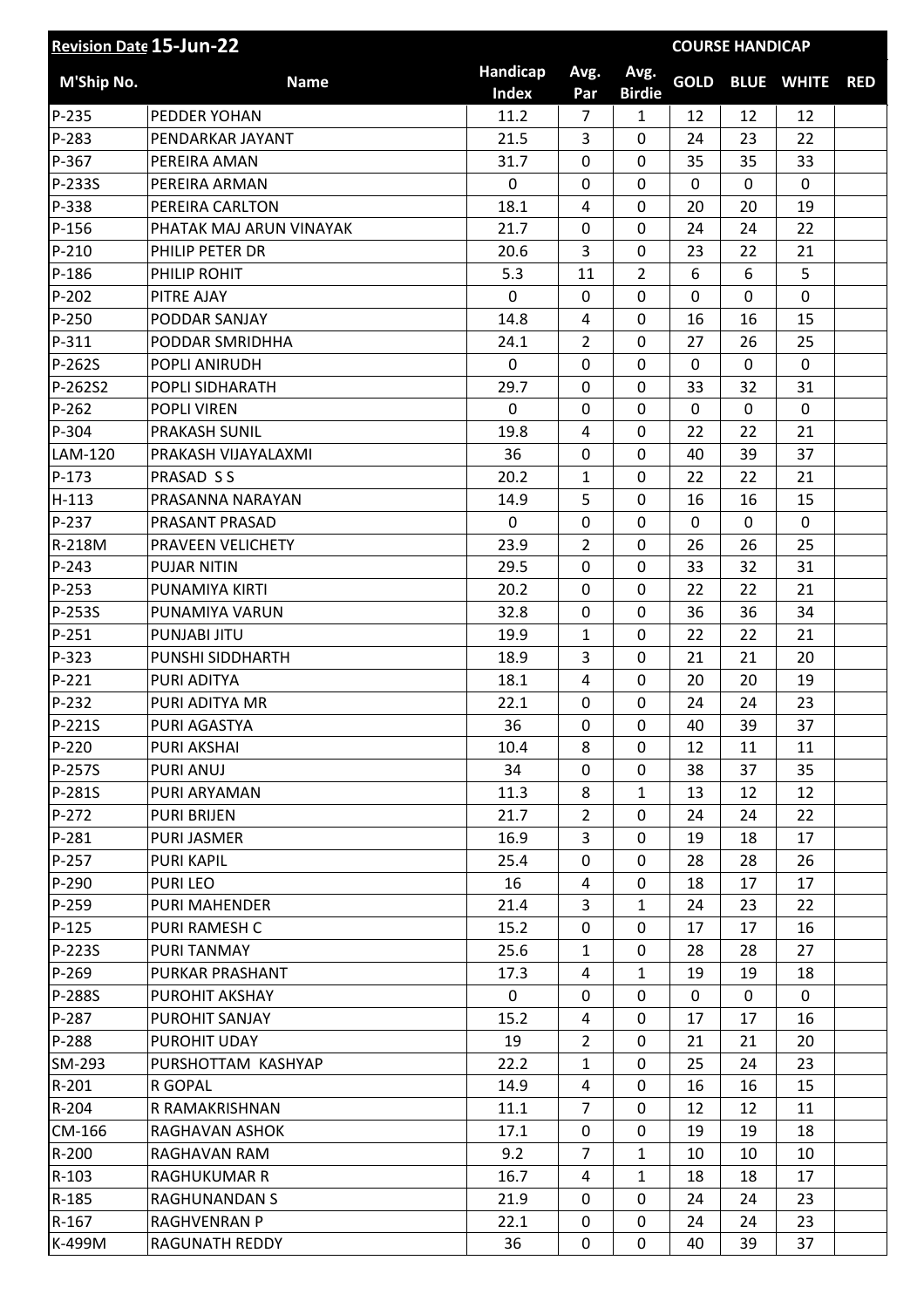| <b>Revision Date 15-Jun-22</b> |                            |                   | <b>COURSE HANDICAP</b> |                       |              |              |                   |            |
|--------------------------------|----------------------------|-------------------|------------------------|-----------------------|--------------|--------------|-------------------|------------|
| M'Ship No.                     | <b>Name</b>                | Handicap<br>Index | Avg.<br>Par            | Avg.<br><b>Birdie</b> | <b>GOLD</b>  |              | <b>BLUE WHITE</b> | <b>RED</b> |
| $R-164$                        | RAHEJA DEEPAK              | 23.8              | $\overline{2}$         | 0                     | 26           | 26           | 25                |            |
| R-208                          | <b>RAHMAN TAJ</b>          | 9.5               | 0                      | 0                     | 11           | 10           | 10                |            |
| R-201S                         | <b>RAHUL GOPAL</b>         | 23.5              | 2                      | 0                     | 26           | 26           | 24                |            |
| R-228S                         | RAI KESHAV                 | 0                 | 0                      | 0                     | 0            | 0            | $\mathbf 0$       |            |
| $R-246$                        | <b>RAI TARUN</b>           | 17.4              | 4                      | 0                     | 19           | 19           | 18                |            |
| $R - 133$                      | RAICHAND CAPT VIJAY        | 17                | 5                      | 0                     | 19           | 19           | 18                |            |
| $R-171$                        | RAJA NARENDRA              | 25.1              | $\overline{2}$         | 0                     | 28           | 27           | 26                |            |
| $S-823$                        | RAJAK SUBHASH CHANDRA      | 16.9              | 5                      | $\mathbf{1}$          | 19           | 18           | 17                |            |
| $R-143$                        | <b>RAJAN GAUTAM</b>        | 25.1              | 2                      | 0                     | 28           | 27           | 26                |            |
| R-222                          | <b>RAJAN MAST NIKHIL</b>   | 0                 | 0                      | 0                     | 0            | 0            | $\mathbf 0$       |            |
| $R-221$                        | RAJAN MAST RAUNAK          | 21.4              | $\overline{2}$         | 0                     | 24           | 23           | 22                |            |
| R-143S2                        | <b>RAJAN SIDDHANT</b>      | 32                | $\mathbf{1}$           | 0                     | 35           | 35           | 33                |            |
| $R-113$                        | RAJAN. VENKATA SUBRAMANIAN | 31.5              | $\mathbf{1}$           | $\mathbf 0$           | 35           | 34           | 33                |            |
| $K-519$                        | <b>RAJEEV KUMAR</b>        | 17.5              | 3                      | 0                     | 19           | 19           | 18                |            |
| T-131M                         | <b>RAJIV THAKKAR</b>       | 34                | 0                      | 0                     | 38           | 37           | 35                |            |
| R-242                          | RAJPUROHIT ADITYA          | 13.7              | 5                      | 0                     | 15           | 15           | 14                |            |
| $R-262$                        | RAJPUROHIT ARYAMAN         | 11.8              | 5                      | 0                     | 13           | 13           | 12                |            |
| $R-184$                        | <b>RAJPUROHIT VIJAY</b>    | 19.5              | 4                      | $\mathbf{1}$          | 22           | 21           | 20                |            |
| R-233                          | <b>RAJU NAVEEN</b>         | 15.1              | 3                      | 0                     | 17           | 16           | 16                |            |
| M-337S2                        | <b>RAJVEER MACHRE</b>      | 17.3              | 4                      | 0                     | 19           | 19           | 18                |            |
| R-244                          | <b>RAMCN</b>               | 23                | $\mathbf{1}$           | 0                     | 25           | 25           | 24                |            |
| P-358                          | <b>RAM PRANAV</b>          | 34                | 0                      | 0                     | 38           | 37           | 35                |            |
| $R-203$                        | RAMACHANDRA C              | 23.6              | $\overline{2}$         | 0                     | 26           | 26           | 24                |            |
| R-225                          | RAMACHANDRAN ARUN          | 28.2              | $\overline{2}$         | 0                     | 31           | 31           | 29                |            |
| R-232                          | RAMACHANDRAN R             | 26.5              | $\overline{2}$         | 0                     | 29           | 29           | 27                |            |
| $R-252$                        | RAMAKRISHNAN ADITYA        | 23.4              | 0                      | 0                     | 26           | 25           | 24                |            |
| R-210                          | RAMAKRISHNAN CHERAG        | 23.7              | 1                      | 0                     | 26           | 26           | 25                |            |
| R-210S                         | RAMAKRISHNAN RAUNAK        | 12.2              | 6                      | 0                     | 13           | 13           | 13                |            |
| R-149                          | <b>RAMAKRISHNAN S</b>      | 0                 | 0                      | 0                     | 0            | 0            | 0                 |            |
| $R-54$                         | RAMAN. KRISHNA KUMAR       | 14.4              | 5                      | 0                     | 16           | 16           | 15                |            |
| R-194                          | <b>RAMANANSS</b>           | 23.1              | $\mathbf{1}$           | 0                     | 26           | 25           | 24                |            |
| $R-114$                        | RAMANUJAM. S.              | 28.6              | $\overline{2}$         | 0                     | 32           | 31           | 30                |            |
| $R-139$                        | RAMCHADRA RAJIV MAST       | 21.9              | 0                      | 0                     | 24           | 24           | 23                |            |
| $R-128$                        | RAMCHANDRAN SUBHASH        | 16.2              | 4                      | 0                     | 18           | 18           | 17                |            |
| ST-343                         | RAMCHANDRAN T R            | 21                | $\overline{2}$         | 0                     | 23           | 23           | 22                |            |
| $R - 274$                      | RAMCHANDRAN ABHAY          | 18.7              | $\overline{2}$         | 0                     | 21           | 20           | 19                |            |
| $R-73$                         | RAMCHANDRAN V              | 23.8              | 0                      | 0                     | 26           | 26           | 25                |            |
| $R - 253$                      | RAMDASASANEY ESHAAN        | 36                | 0                      | 0                     | 40           | 39           | 37                |            |
| $R-193$                        | RAMKRISHNAN S M            | 19.9              | 4                      | $\mathbf{1}$          | 22           | 22           | 21                |            |
| SM-204S2                       | RANA ADHIRAJ               | 0                 | 0                      | 0                     | 0            | $\mathbf{0}$ | 0                 |            |
| SM-204S1                       | <b>RANA ADISH</b>          | 0                 | 0                      | 0                     | $\mathbf{0}$ | 0            | $\mathbf{0}$      |            |
| $R-132$                        | RANE SANDEEP DR            | 23.5              | $\mathbf{1}$           | 0                     | 26           | 26           | 24                |            |
| R-176S                         | RANGWALA ISHAAN            | 24.2              | 3                      | 0                     | 27           | 26           | 25                |            |
| $R-176$                        | RANGWALLA RATISH           | 17                | 4                      | 0                     | 19           | 19           | 18                |            |
| $R-202$                        | <b>RANJIT SHAILEN</b>      | 17                | 5                      | 0                     | 19           | 19           | 18                |            |
| ST-510                         | RAO SATISH                 | 16.7              | 3                      | $\mathbf 0$           | 18           | 18           | 17                |            |
| $R-211$                        | RAO ANAND                  | 23                | 0                      | 0                     | 25           | 25           | 24                |            |
| CM-159                         | RAO ANIL R                 | 31.4              | 3                      | 0                     | 35           | 34           | 33                |            |
| R-238                          | RAO GAUTAM                 | 17.4              | $\mathbf{1}$           | $\Omega$              | 19           | 19           | 18                |            |
| $R-104$                        | <b>RAO KESHAV</b>          | 25.5              | 0                      | 0                     | 28           | 28           | 26                |            |
| R-207S                         | RAO MAST SIDHANT           | 18                | $\overline{2}$         | 0                     | 20           | 20           | 19                |            |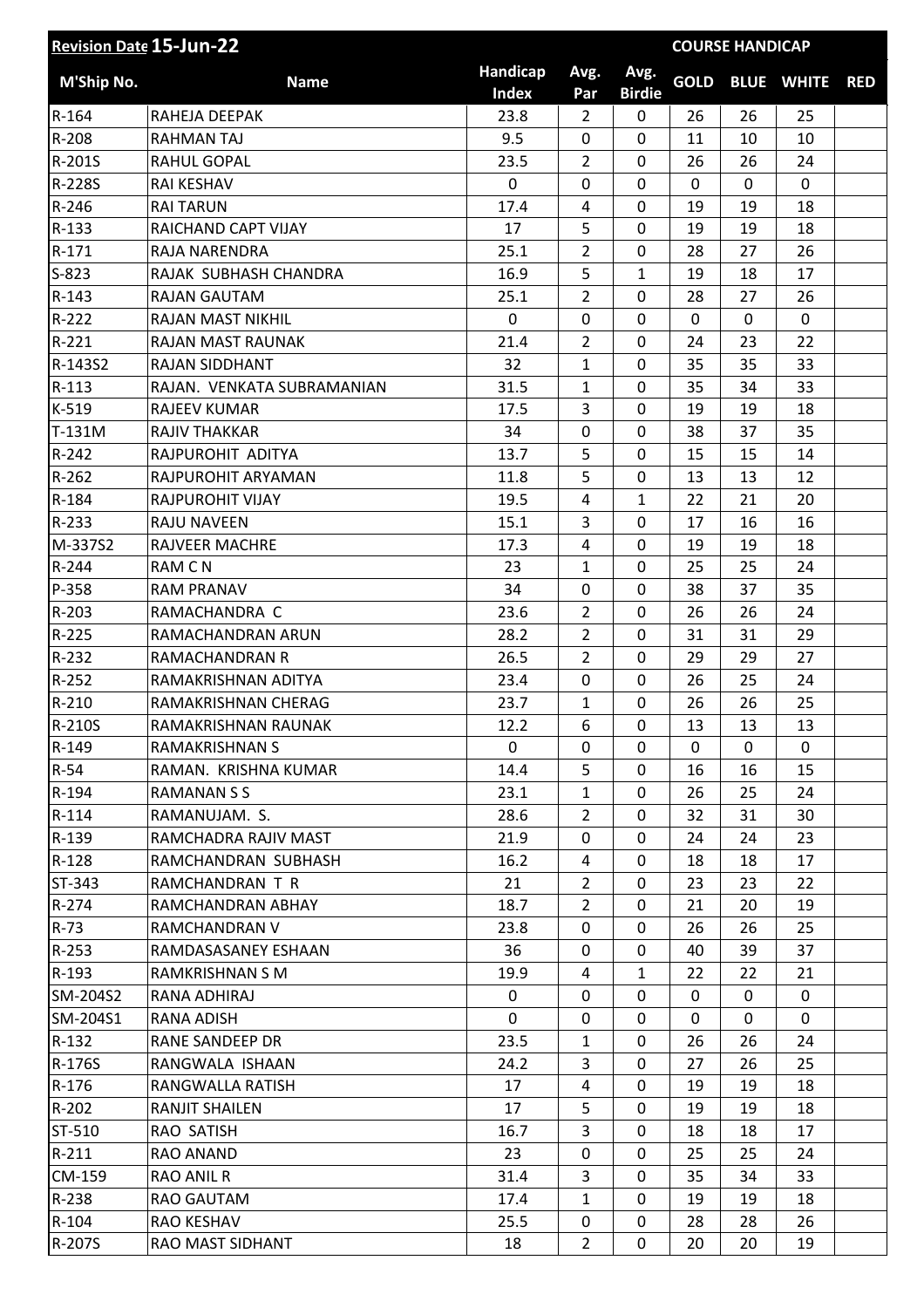| Handicap<br>Avg.<br>Avg.<br><b>GOLD</b><br><b>M'Ship No.</b><br><b>BLUE WHITE</b><br><b>Name</b><br><b>Index</b><br><b>Birdie</b><br>Par<br>R-140<br>21.5<br>RAO NARENDRA RANGA<br>$\mathbf{1}$<br>0<br>24<br>23<br>22<br>D-303<br>13<br>$\mathbf{1}$<br>14<br>14<br>13<br><b>RAO RAGHAV</b><br>6<br>ST-423<br>26.8<br>28<br>RAO RAGHUNATH<br>$\overline{2}$<br>0<br>30<br>29<br>R-140S<br>22.5<br>0<br>0<br>25<br>23<br><b>RAO ROHAN</b><br>24 | <b>RED</b> |
|-------------------------------------------------------------------------------------------------------------------------------------------------------------------------------------------------------------------------------------------------------------------------------------------------------------------------------------------------------------------------------------------------------------------------------------------------|------------|
|                                                                                                                                                                                                                                                                                                                                                                                                                                                 |            |
|                                                                                                                                                                                                                                                                                                                                                                                                                                                 |            |
|                                                                                                                                                                                                                                                                                                                                                                                                                                                 |            |
|                                                                                                                                                                                                                                                                                                                                                                                                                                                 |            |
|                                                                                                                                                                                                                                                                                                                                                                                                                                                 |            |
| R-206<br>23<br><b>RAO SP</b><br>22.1<br>$\mathbf 0$<br>24<br>24<br>$\mathbf{1}$                                                                                                                                                                                                                                                                                                                                                                 |            |
| $\overline{2}$<br>R-207<br><b>RAO SUDESH</b><br>18.6<br>0<br>21<br>20<br>19                                                                                                                                                                                                                                                                                                                                                                     |            |
| $R-182$<br>RAO U G<br>21.5<br>$\overline{2}$<br>$\mathbf 0$<br>24<br>23<br>22                                                                                                                                                                                                                                                                                                                                                                   |            |
| R-236<br>21.1<br>3<br>$\mathbf 0$<br>23<br>22<br><b>RAO UMESH</b><br>23                                                                                                                                                                                                                                                                                                                                                                         |            |
| 5<br>R-158<br>16.4<br>0<br><b>RATHMAN ANDREAS</b><br>18<br>18<br>17                                                                                                                                                                                                                                                                                                                                                                             |            |
| R-191<br>22.5<br>$\overline{0}$<br>25<br>24<br>23<br><b>RAUT BHARAT</b><br>$\mathbf{1}$                                                                                                                                                                                                                                                                                                                                                         |            |
| R-191S1<br>36<br>0<br>$\mathbf 0$<br>39<br>37<br><b>RAUT ISHAAN</b><br>40                                                                                                                                                                                                                                                                                                                                                                       |            |
| $R - 243$<br><b>RAUT NISHANT</b><br>20.1<br>$\mathbf 0$<br>22<br>21<br>1<br>22                                                                                                                                                                                                                                                                                                                                                                  |            |
| $\overline{2}$<br>$\mathbf 0$<br>R-250<br>RAVI KRISHNAN<br>21.2<br>23<br>23<br>22                                                                                                                                                                                                                                                                                                                                                               |            |
| $R-151$<br>RAVI. KANDHADAI<br>22.5<br>3<br>0<br>23<br>25<br>24                                                                                                                                                                                                                                                                                                                                                                                  |            |
| 0.9<br><b>RAVINDRA</b><br>RAVINDRA KUMAR<br>0<br>0<br>$\mathbf{1}$<br>$\mathbf{1}$<br>$\mathbf{1}$                                                                                                                                                                                                                                                                                                                                              |            |
| 6<br>R-138<br>12.6<br>$\mathbf{1}$<br>14<br>14<br>13<br>RAVINDRAN G                                                                                                                                                                                                                                                                                                                                                                             |            |
| 20.4<br>R-186<br><b>RAVISHANKAR K</b><br>3<br>0<br>23<br>22<br>21                                                                                                                                                                                                                                                                                                                                                                               |            |
| 3<br>R-272<br>18.7<br>$\mathbf{1}$<br>21<br>20<br>19<br>RAWAL RAVINDRA S                                                                                                                                                                                                                                                                                                                                                                        |            |
| $R-110$<br>23.4<br>$\overline{2}$<br>$\mathbf 0$<br>25<br>24<br>RAWAL VIJAY<br>26                                                                                                                                                                                                                                                                                                                                                               |            |
| <b>SM-286M</b><br>5<br>$\mathbf 0$<br>19<br>19<br>18<br><b>RAWAT MUKUL</b><br>17.3                                                                                                                                                                                                                                                                                                                                                              |            |
| $R-119$<br>29.1<br>32<br>30<br>RAZDAN NARENDRA NATH<br>$\mathbf{1}$<br>0<br>32                                                                                                                                                                                                                                                                                                                                                                  |            |
| JR-025<br>20.4<br>3<br>0<br>23<br>22<br>21<br>RAZDAN ADVAIT                                                                                                                                                                                                                                                                                                                                                                                     |            |
| R-248<br>6<br>0<br>15<br>14<br>RAZDAN SANJAY<br>14<br>15                                                                                                                                                                                                                                                                                                                                                                                        |            |
| $R-172$<br><b>REBELLO HARRY</b><br>15.2<br>6<br>$\mathbf 0$<br>17<br>17<br>16                                                                                                                                                                                                                                                                                                                                                                   |            |
| $\overline{2}$<br>$R-126$<br>14.9<br>0<br>REDDY, VIKRAM<br>16<br>16<br>15                                                                                                                                                                                                                                                                                                                                                                       |            |
| ST-492<br>REDKAR SWAPNEEL<br>26.5<br>$\mathbf{1}$<br>$\mathbf{1}$<br>29<br>29<br>27                                                                                                                                                                                                                                                                                                                                                             |            |
| R-213S<br>36<br>0<br>$\mathbf 0$<br>40<br>37<br><b>REGE ANIKET</b><br>39                                                                                                                                                                                                                                                                                                                                                                        |            |
| 25<br>R-235<br>22.9<br>0<br>25<br>24<br>1<br><b>REKHI KULBIR</b>                                                                                                                                                                                                                                                                                                                                                                                |            |
| R-256S<br>36<br>$\mathbf 0$<br>39<br>37<br>REKHI SAMARTH<br>$\Omega$<br>40                                                                                                                                                                                                                                                                                                                                                                      |            |
| R-90<br>RELE YATINDRA K<br>17<br>0<br>19<br>0<br>19<br>18                                                                                                                                                                                                                                                                                                                                                                                       |            |
| S-536S<br>RISHI SURESH MAST<br>7.6<br>8<br>$\mathbf{1}$<br>8<br>8<br>8                                                                                                                                                                                                                                                                                                                                                                          |            |
| 38.6<br>$\mathbf{1}$<br>0<br>40<br>ST-421S1<br>RODRIGUES JOSHUA<br>43<br>42                                                                                                                                                                                                                                                                                                                                                                     |            |
| 16.6<br>R-239<br>ROHATAGI SHASHANK<br>$\mathbf{1}$<br>18<br>17<br>$\overline{2}$<br>18                                                                                                                                                                                                                                                                                                                                                          |            |
| R-239S1<br>44.3<br>0<br><b>ROHATGI SHLOK</b><br>0<br>49<br>48<br>46                                                                                                                                                                                                                                                                                                                                                                             |            |
| R-239S2<br>0<br>ROHATGI SHREYAN<br>0<br>0<br>$\mathbf{0}$<br>$\mathbf{0}$<br>$\mathbf{0}$                                                                                                                                                                                                                                                                                                                                                       |            |
| R-209<br>ROONGTA ANANT<br>17.9<br>3<br>0<br>20<br>19<br>19                                                                                                                                                                                                                                                                                                                                                                                      |            |
| $\overline{2}$<br>R-270<br><b>ROY SANDIP</b><br>21.1<br>0<br>23<br>22<br>23                                                                                                                                                                                                                                                                                                                                                                     |            |
| 22.9<br>$R-165$<br><b>RUIA B S</b><br>0<br>25<br>25<br>24<br>$\mathbf{1}$                                                                                                                                                                                                                                                                                                                                                                       |            |
| R-183<br>12.8<br>0<br>0<br>14<br>13<br>RUNWAL SANDEEP<br>14                                                                                                                                                                                                                                                                                                                                                                                     |            |
| $R-271$<br>RUNWAL SAURABH<br>7.2<br>$\overline{2}$<br>8<br>$\overline{7}$<br>10<br>8                                                                                                                                                                                                                                                                                                                                                            |            |
| R-198<br>RUPANI C SHAMSUNDER<br>34<br>0<br>38<br>37<br>35<br>0                                                                                                                                                                                                                                                                                                                                                                                  |            |
| $N-142$<br><b>S NARAYAN</b><br>16<br>0<br>18<br>4<br>17<br>17                                                                                                                                                                                                                                                                                                                                                                                   |            |
| CM-133<br>12.1<br>$\overline{2}$<br>S RAMESH<br>6<br>13<br>13<br>13                                                                                                                                                                                                                                                                                                                                                                             |            |
| $S-627$<br>0<br>19.7<br>3<br>21<br>20<br>S RENGARAJAN<br>22                                                                                                                                                                                                                                                                                                                                                                                     |            |
| 3<br>$S-616$<br>S SANKARNARAYAN<br>13.5<br>0<br>15<br>15<br>14                                                                                                                                                                                                                                                                                                                                                                                  |            |
| 5<br>$S-892$<br>13.6<br>$\mathbf{1}$<br>S VENKITESWARAN<br>15<br>15<br>14                                                                                                                                                                                                                                                                                                                                                                       |            |
| K-407M<br>34<br>0<br>38<br>37<br>35<br>SABARWAL AMIT<br>0                                                                                                                                                                                                                                                                                                                                                                                       |            |
| $S-495$<br>20.5<br>3<br>SACHAR K R<br>0<br>23<br>22<br>21                                                                                                                                                                                                                                                                                                                                                                                       |            |
| $\overline{2}$<br>$S-818$<br>SACHDEV ADITYA<br>4.1<br>10<br>5<br>4<br>4                                                                                                                                                                                                                                                                                                                                                                         |            |
| $S-900$<br>SACHDEV ARNAV<br>11.7<br>5<br>0<br>12<br>13<br>13                                                                                                                                                                                                                                                                                                                                                                                    |            |
| S-270S<br>5<br>0<br>SACHDEV GAGANDEEP<br>14.4<br>16<br>16<br>15                                                                                                                                                                                                                                                                                                                                                                                 |            |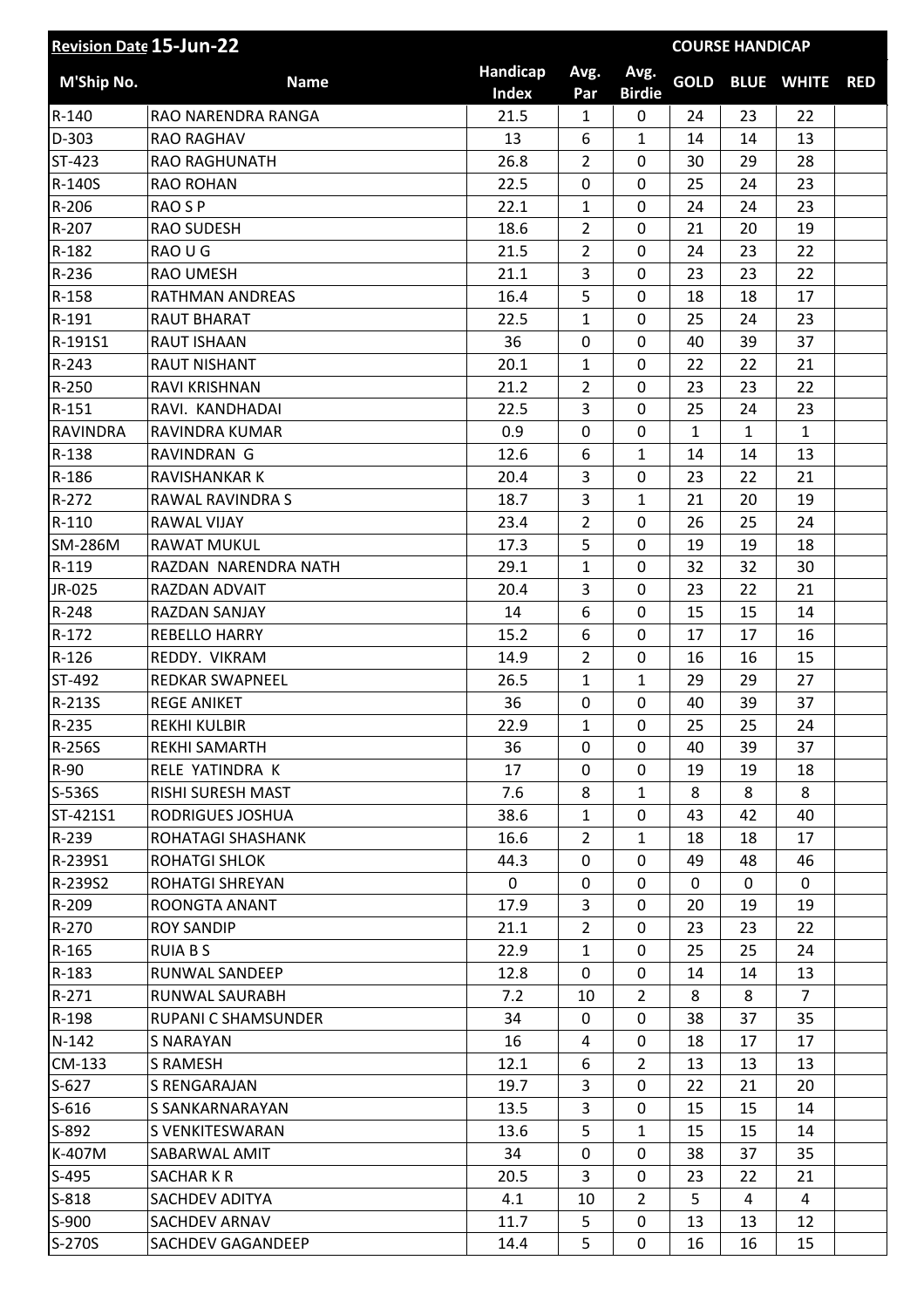| <b>Revision Date 15-Jun-22</b> |                           |                          |                |                       | <b>COURSE HANDICAP</b> |    |                   |            |
|--------------------------------|---------------------------|--------------------------|----------------|-----------------------|------------------------|----|-------------------|------------|
| M'Ship No.                     | <b>Name</b>               | Handicap<br><b>Index</b> | Avg.<br>Par    | Avg.<br><b>Birdie</b> | <b>GOLD</b>            |    | <b>BLUE WHITE</b> | <b>RED</b> |
| $S-803$                        | SACHDEV MAST AMAN         | 20.3                     | $\mathbf{1}$   | 0                     | 22                     | 22 | 21                |            |
| $S-585$                        | SACHDEV PRASHANT          | 16.2                     | 0              | 0                     | 18                     | 18 | 17                |            |
| $S-260$                        | <b>SACHDEV PRAVEEN</b>    | 17.8                     | 1              | 0                     | 20                     | 19 | 18                |            |
| $S-332$                        | <b>SACHDEV RAKESH</b>     | 18.6                     | 4              | 0                     | 21                     | 20 | 19                |            |
| $S-357$                        | <b>SACHDEV SANDEEP</b>    | 22                       | 0              | 0                     | 24                     | 24 | 23                |            |
| $S-644$                        | <b>SACHDEV SHAILESH</b>   | 13.6                     | $\overline{7}$ | 0                     | 15                     | 15 | 14                |            |
| S-405S                         | <b>SACHDEV SIDHAK</b>     | 41.1                     | $\mathbf{1}$   | 0                     | 45                     | 45 | 43                |            |
| $S-643$                        | SACHDEV VISHAL            | 20.6                     | 3              | 0                     | 23                     | 22 | 21                |            |
| S-397                          | SACHDEV. CM               | 21.2                     | 3              | 0                     | 23                     | 23 | 22                |            |
| $S-405$                        | <b>SACHDEVA GURPAL</b>    | 21.1                     | $\overline{2}$ | 0                     | 23                     | 23 | 22                |            |
| $S-270$                        | SACHDEVA. HARDEEP SINGH   | 22.3                     | 3              | 0                     | 25                     | 24 | 23                |            |
| $S-271$                        | SACHDEVA. JAGJEET SINGH   | 26.8                     | 0              | 0                     | 30                     | 29 | 28                |            |
| $S-354$                        | SACHDEVA. MANPREET SINGH  | 15                       | 6              | $\mathbf{1}$          | 17                     | 16 | 16                |            |
| $S-231$                        | SACHDEVA. PRITHIPAL SINGH | 23.4                     | $\overline{2}$ | 0                     | 26                     | 25 | 24                |            |
| S-882                          | SAHAJWALA VIREN           | 14.1                     | 5              | $\mathbf{1}$          | 16                     | 15 | 15                |            |
| S-891                          | SAHAJWALA VISHESH         | 13                       | 4              | $\mathbf{1}$          | 14                     | 14 | 13                |            |
| ST-478                         | SAHANEY HARMEET           | 5.4                      | 9              | $\overline{2}$        | 6                      | 6  | 6                 |            |
| SM-308                         | <b>SAHAY ANURAG</b>       | 21.7                     | 1              | 0                     | 24                     | 24 | 22                |            |
| S-794                          | <b>SAHNEY R</b>           | 36                       | 0              | 0                     | 40                     | 39 | 37                |            |
| $C-251$                        | SAI CHANDRASEKHAR         | 21.4                     | $\overline{2}$ | $\mathbf 0$           | 24                     | 23 | 22                |            |
| ST-279                         | <b>SAI MOHAN</b>          | 19.9                     | 3              | 0                     | 22                     | 22 | 21                |            |
| $S-413$                        | SAIGAL MAST SUNIT SINGH   | 18.9                     | 0              | 0                     | 21                     | 21 | 20                |            |
| $S-620$                        | <b>SAIGAL RAJESH</b>      | 20.5                     | 3              | 0                     | 23                     | 22 | 21                |            |
| $S-221$                        | SAIGAL. INDERJIT SINGH    | 32.6                     | 1              | 0                     | 36                     | 35 | 34                |            |
| S-669                          | SAIGAONKAR PRAG           | 14.5                     | 5              | 0                     | 16                     | 16 | 15                |            |
| S-669S                         | SAIGONKAR PRANAV          | 23.6                     | $\overline{2}$ | 0                     | 26                     | 26 | 24                |            |
| $S-720$                        | SAJNANI AJAY              | 0                        | 0              | 0                     | 0                      | 0  | $\mathbf 0$       |            |
| <b>PROV-138</b>                | SAKHUJA ANUJ              | 36                       | 0              | 0                     | 40                     | 39 | 37                |            |
| <b>PRV-258</b>                 | SAKHUJA ARNAV             | 36                       | 0              | 0                     | 40                     | 39 | 37                |            |
| $S-765$                        | SAKUJA SANJAY             | 17.4                     | 4              | 0                     | 19                     | 19 | 18                |            |
| $S-736$                        | SALDANHA ROHAN            | 36                       | 0              | 0                     | 40                     | 39 | 37                |            |
| $S-472$                        | <b>SALDHANA CARL</b>      | 22.5                     | $\overline{2}$ | 0                     | 25                     | 24 | 23                |            |
| S-829                          | SALUJA RAJESH             | 36                       | 0              | 0                     | 40                     | 39 | 37                |            |
| $S-542$                        | SALUKHE VILAS             | 17                       | 4              | 0                     | 19                     | 19 | 18                |            |
| $S-858$                        | SAMPATHKUMAR              | 11.5                     | 6              | $\mathbf{1}$          | 13                     | 13 | 12                |            |
| $S-876$                        | SAMTANI GAURAV            | 34                       | 0              | 0                     | 38                     | 37 | 35                |            |
| $S-877$                        | <b>SAMTANI LAVIN</b>      | 34                       | 0              | 0                     | 38                     | 37 | 35                |            |
| S-598                          | SAMTANI MR ASHWIN         | 34                       | 0              | 0                     | 38                     | 37 | 35                |            |
| SM-314                         | SANAN RAJESH              | 26.7                     | 0              | 0                     | 30                     | 29 | 28                |            |
| $S-592$                        | <b>SAND ASHOK</b>         | 15.3                     | 3              | 0                     | 17                     | 17 | 16                |            |
| S-592S                         | <b>SAND YASH</b>          | 24.3                     | $\mathbf{1}$   | $\mathbf{1}$          | 27                     | 26 | 25                |            |
| $S-712$                        | SANDHU DEEP               | 8                        | $\overline{7}$ | 0                     | 9                      | 9  | 8                 |            |
| $S-374$                        | SANDHU. KULDEEP SINGH     | 13.6                     | 6              | $\mathbf{1}$          | 15                     | 15 | 14                |            |
| S-698S                         | SANDU ABHSHEK             | 34.8                     | 0              | 0                     | 38                     | 38 | 36                |            |
| $S-514$                        | SANDU SHASHANK            | 15                       | 4              | 0                     | 17                     | 16 | 16                |            |
| S-888                          | SANDU VIRAJEET            | 3.6                      | 10             | $\overline{2}$        | 4                      | 4  | 4                 |            |
| S-806                          | <b>SANE ADITYA</b>        | 27.7                     | $\overline{2}$ | 0                     | 31                     | 30 | 29                |            |
| $S-691$                        | <b>SANE MAHESH</b>        | 24.6                     | $\overline{2}$ | 0                     | 27                     | 27 | 25                |            |
| S-808                          | <b>SANE ROHIT</b>         | 17.6                     | $\overline{2}$ | $\Omega$              | 19                     | 19 | 18                |            |
| ST-480                         | SANG SOO LEE              | 10.9                     | 9              | 0                     | 12                     | 12 | 11                |            |
| $S-659$                        | SANGHAVI DHAVAL           | 20.3                     | 4              | 0                     | 22                     | 22 | 21                |            |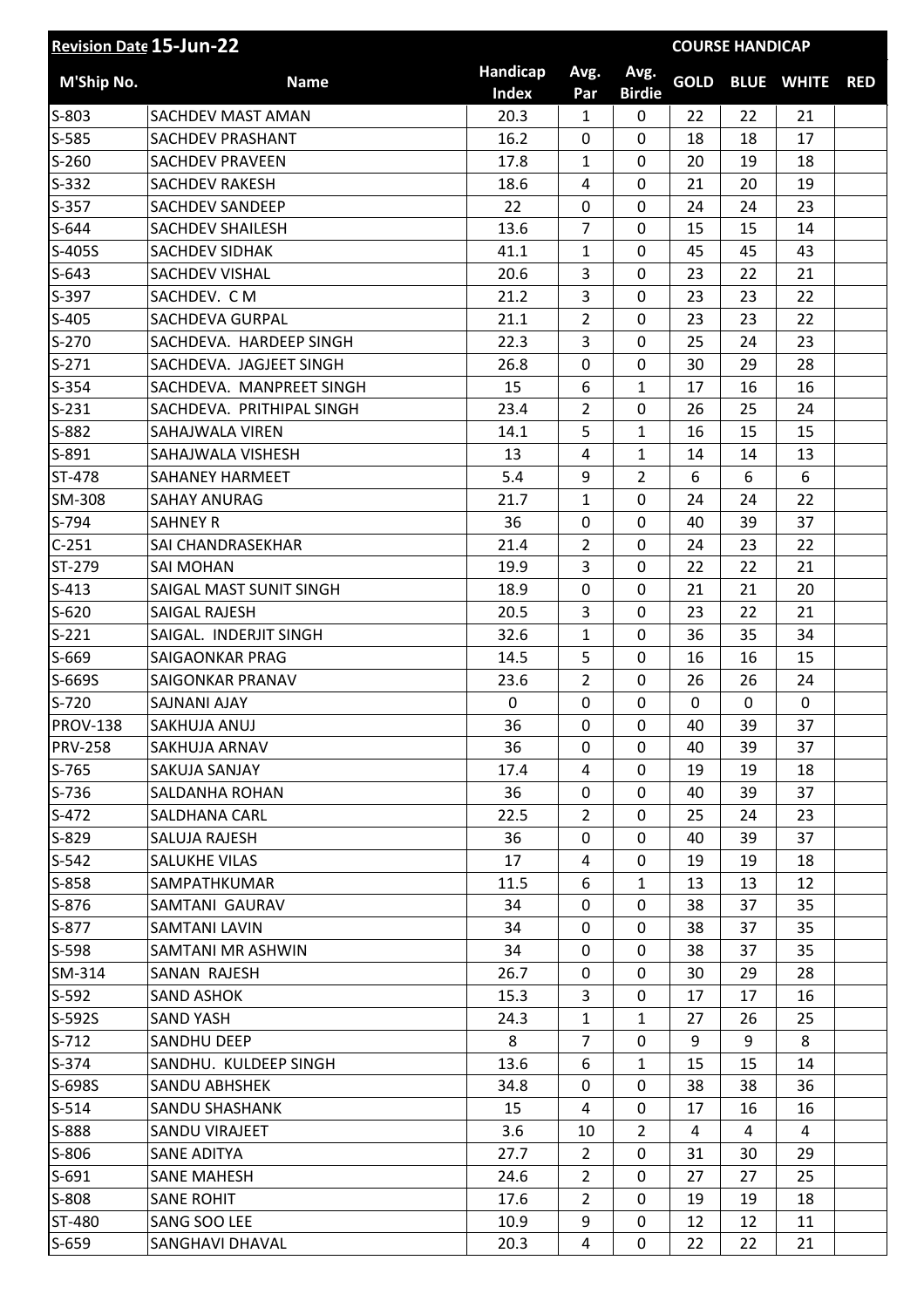| Handicap<br>Avg.<br>Avg.<br><b>GOLD</b><br><b>M'Ship No.</b><br><b>BLUE WHITE</b><br><b>Name</b><br><b>RED</b><br><b>Index</b><br><b>Birdie</b><br>Par<br>JR-027<br>36<br>39<br>SANGHAVI REYANSH<br>0<br>0<br>40<br>37<br>5.8<br>$\overline{2}$<br>6<br>SANGHRAJKA SAMEET R<br>10<br>6<br>6<br>$\overline{2}$<br>3.8<br>11<br>4<br>SANGHRAJKA PARTHIVE R<br>4<br>4<br>SANGHRAJKA. RAVINDRA MUKUNDRAI<br>25<br>$\overline{2}$<br>0<br>28<br>26<br>27<br>0<br>0<br>$\mathbf 0$<br><b>SANKARAN HARI</b><br>0<br>$\mathbf{0}$<br>0<br>$\mathbf 0$<br>$\mathbf 0$<br>S-700S<br>0<br>0<br>0<br>0<br><b>SANKARAN SANJOY</b><br>CM-179<br>25.3<br>$\overline{2}$<br>0<br>28<br>28<br>26<br>SANKER PARMESWARAN<br>20.7<br>0<br>23<br>21<br>SANKHLA ADITYA K<br>0<br>23<br>0<br>SANKHLA. PRASHANT K<br>16.2<br>0<br>18<br>18<br>17<br>$S-371$<br>22.4<br>$\overline{0}$<br>25<br>23<br>SANKLA. KANAKRAJ PHOOLCHAND<br>0<br>24<br>0<br>39<br>SM-254<br>SARAVANAN J<br>38<br>0<br>42<br>41<br>22<br>0<br>23<br><b>SARDA SK</b><br>0<br>24<br>24<br>3<br>21.9<br>0<br>24<br>23<br><b>SARIN ANIL</b><br>24<br>0<br>0<br>35<br><b>SARIN ANIL SHIV</b><br>34<br>38<br>37<br>$\overline{7}$<br><b>SARKAR SANDEEP</b><br>9.7<br>$\mathbf{1}$<br>11<br>11<br>10<br>S-839S<br>34<br>0<br>38<br>37<br>35<br><b>SAROOP ESHAAN</b><br>0<br>S-839<br><b>SAROOP RAVINDER</b><br>17.9<br>3<br>0<br>20<br>19<br>19<br>S-589<br>0<br>0<br>25<br><b>SATE MILIND</b><br>24.2<br>27<br>26<br>S-349<br>25.9<br>$\overline{2}$<br>28<br>27<br>SATHAYE. DHANANJAY MADHUSUDAN<br>0<br>29<br>26.5<br>0<br>0<br>29<br>29<br>27<br>S-593S<br><b>SATI AVIJIT</b><br>$S-753$<br>SATIJA MANOJ<br>23.5<br>$\overline{2}$<br>0<br>26<br>26<br>24<br>S-673S<br>12.8<br>$\overline{2}$<br>0<br>13<br><b>SATRA RUSHABH</b><br>14<br>14<br>$S-611S$<br>0<br>38<br>37<br>36<br>SATWIK SRIKRISHNAN<br>34.4<br>0<br>K-488<br>16.9<br>0<br>19<br>17<br>SATYAPAL KUMAR<br>4<br>18<br>$S-256$<br>0<br>0<br>21<br><b>SD SWAMY</b><br>20.6<br>23<br>22<br>CM-184<br>21.4<br>$\overline{2}$<br>$\mathbf 0$<br>23<br>22<br>SEETARAM MOHAN<br>24<br>$S-523$<br>9.9<br>9<br>$\mathbf{1}$<br>11<br>11<br>10<br>SEKHAWAT SABAL<br>S-689<br>20.2<br>$\mathbf{1}$<br>0<br>22<br>22<br>21<br>SEKHSARIA VINEET<br>$S-425$<br>SEKHSARIA. JANARDAN N<br>20.8<br>$\overline{2}$<br>22<br>$\Omega$<br>23<br>23<br>$S-664$<br><b>SEKSARIA HARSH</b><br>11.4<br>7<br>12<br>$\mathbf{1}$<br>13<br>12<br>$S-531$<br><b>SEN A MR</b><br>17<br>0<br>19<br>18<br>4<br>19<br>S-807<br>36<br>0<br>0<br>37<br><b>SEN DEBYAN</b><br>40<br>39<br>$S-564$<br>7.7<br>9<br>$\mathbf{1}$<br><b>SEN SUBHANKAR</b><br>9<br>8<br>8<br>$S-633$<br><b>SETH KUNAL</b><br>15<br>6<br>0<br>17<br>16<br>16<br>S-392S<br>11.8<br>5<br><b>SETHI AAHAN</b><br>0<br>12<br>13<br>13<br>$S-290$<br>11.3<br>$\overline{7}$<br>SETHI ARVIND<br>$\mathbf{1}$<br>13<br>12<br>12<br>$S-870$<br>SETHI KARANPAL<br>14.1<br>6<br>$\mathbf{1}$<br>15<br>16<br>15<br>S-581S<br>21.7<br>SETHI MAST AAKASH<br>0<br>22<br>$\mathbf{1}$<br>24<br>24<br>HON-8<br>17.1<br>6<br>0<br>19<br>19<br>18<br>SETHI NIRAJ<br>$S-602$<br><b>SETHI SATISH</b><br>20.2<br>0<br>22<br>22<br>21<br>$\overline{2}$<br>$S-392$<br>22.4<br>$\mathbf 0$<br>25<br>23<br>SETHI. RAJIV<br>0<br>24<br>$S-674$<br>SETHIA HIMANSHU<br>19.8<br>0<br>22<br>22<br>21<br>$\mathbf{1}$<br>25.9<br>M-519<br>SETHU KRISHNAN<br>$\overline{2}$<br>0<br>29<br>28<br>27<br>ST-509<br>34<br>0<br>0<br>37<br>SHAH AKSHIT<br>38<br>35<br>33.6<br>S-532S2<br>SHAH HARSH<br>0<br>0<br>37<br>35<br>37<br>$S-631$<br>17.4<br>3<br>$\mathbf 0$<br>SHAH ADITYA<br>19<br>19<br>18<br>$S-516$<br>21.9<br>0<br>23<br>SHAH AMAL<br>$\mathbf{1}$<br>24<br>24<br>$S-618$<br>18.7<br>$\overline{2}$<br>19<br>SHAH BHAVESH<br>0<br>21<br>20<br>$S-647$<br>38<br>0<br>0<br>39<br>SHAH BIMAL<br>42<br>41 | <b>Revision Date 15-Jun-22</b> |                   |      |              |   |    | <b>COURSE HANDICAP</b> |    |  |
|----------------------------------------------------------------------------------------------------------------------------------------------------------------------------------------------------------------------------------------------------------------------------------------------------------------------------------------------------------------------------------------------------------------------------------------------------------------------------------------------------------------------------------------------------------------------------------------------------------------------------------------------------------------------------------------------------------------------------------------------------------------------------------------------------------------------------------------------------------------------------------------------------------------------------------------------------------------------------------------------------------------------------------------------------------------------------------------------------------------------------------------------------------------------------------------------------------------------------------------------------------------------------------------------------------------------------------------------------------------------------------------------------------------------------------------------------------------------------------------------------------------------------------------------------------------------------------------------------------------------------------------------------------------------------------------------------------------------------------------------------------------------------------------------------------------------------------------------------------------------------------------------------------------------------------------------------------------------------------------------------------------------------------------------------------------------------------------------------------------------------------------------------------------------------------------------------------------------------------------------------------------------------------------------------------------------------------------------------------------------------------------------------------------------------------------------------------------------------------------------------------------------------------------------------------------------------------------------------------------------------------------------------------------------------------------------------------------------------------------------------------------------------------------------------------------------------------------------------------------------------------------------------------------------------------------------------------------------------------------------------------------------------------------------------------------------------------------------------------------------------------------------------------------------------------------------------------------------------------------------------------------------------------------------------------------------------------------------------------------------------------------------------------------------------------------------------------------------------------------------------------------------------------------------------------------------------------------------------------------------------------------------------------------------------------------------------------------------------------------------------------------------------------------------------------------------------------|--------------------------------|-------------------|------|--------------|---|----|------------------------|----|--|
|                                                                                                                                                                                                                                                                                                                                                                                                                                                                                                                                                                                                                                                                                                                                                                                                                                                                                                                                                                                                                                                                                                                                                                                                                                                                                                                                                                                                                                                                                                                                                                                                                                                                                                                                                                                                                                                                                                                                                                                                                                                                                                                                                                                                                                                                                                                                                                                                                                                                                                                                                                                                                                                                                                                                                                                                                                                                                                                                                                                                                                                                                                                                                                                                                                                                                                                                                                                                                                                                                                                                                                                                                                                                                                                                                                                                                                  |                                |                   |      |              |   |    |                        |    |  |
|                                                                                                                                                                                                                                                                                                                                                                                                                                                                                                                                                                                                                                                                                                                                                                                                                                                                                                                                                                                                                                                                                                                                                                                                                                                                                                                                                                                                                                                                                                                                                                                                                                                                                                                                                                                                                                                                                                                                                                                                                                                                                                                                                                                                                                                                                                                                                                                                                                                                                                                                                                                                                                                                                                                                                                                                                                                                                                                                                                                                                                                                                                                                                                                                                                                                                                                                                                                                                                                                                                                                                                                                                                                                                                                                                                                                                                  |                                |                   |      |              |   |    |                        |    |  |
|                                                                                                                                                                                                                                                                                                                                                                                                                                                                                                                                                                                                                                                                                                                                                                                                                                                                                                                                                                                                                                                                                                                                                                                                                                                                                                                                                                                                                                                                                                                                                                                                                                                                                                                                                                                                                                                                                                                                                                                                                                                                                                                                                                                                                                                                                                                                                                                                                                                                                                                                                                                                                                                                                                                                                                                                                                                                                                                                                                                                                                                                                                                                                                                                                                                                                                                                                                                                                                                                                                                                                                                                                                                                                                                                                                                                                                  | $S-408$                        |                   |      |              |   |    |                        |    |  |
|                                                                                                                                                                                                                                                                                                                                                                                                                                                                                                                                                                                                                                                                                                                                                                                                                                                                                                                                                                                                                                                                                                                                                                                                                                                                                                                                                                                                                                                                                                                                                                                                                                                                                                                                                                                                                                                                                                                                                                                                                                                                                                                                                                                                                                                                                                                                                                                                                                                                                                                                                                                                                                                                                                                                                                                                                                                                                                                                                                                                                                                                                                                                                                                                                                                                                                                                                                                                                                                                                                                                                                                                                                                                                                                                                                                                                                  | $S-394$                        |                   |      |              |   |    |                        |    |  |
|                                                                                                                                                                                                                                                                                                                                                                                                                                                                                                                                                                                                                                                                                                                                                                                                                                                                                                                                                                                                                                                                                                                                                                                                                                                                                                                                                                                                                                                                                                                                                                                                                                                                                                                                                                                                                                                                                                                                                                                                                                                                                                                                                                                                                                                                                                                                                                                                                                                                                                                                                                                                                                                                                                                                                                                                                                                                                                                                                                                                                                                                                                                                                                                                                                                                                                                                                                                                                                                                                                                                                                                                                                                                                                                                                                                                                                  | $S-300$                        |                   |      |              |   |    |                        |    |  |
|                                                                                                                                                                                                                                                                                                                                                                                                                                                                                                                                                                                                                                                                                                                                                                                                                                                                                                                                                                                                                                                                                                                                                                                                                                                                                                                                                                                                                                                                                                                                                                                                                                                                                                                                                                                                                                                                                                                                                                                                                                                                                                                                                                                                                                                                                                                                                                                                                                                                                                                                                                                                                                                                                                                                                                                                                                                                                                                                                                                                                                                                                                                                                                                                                                                                                                                                                                                                                                                                                                                                                                                                                                                                                                                                                                                                                                  | $S-579$                        |                   |      |              |   |    |                        |    |  |
|                                                                                                                                                                                                                                                                                                                                                                                                                                                                                                                                                                                                                                                                                                                                                                                                                                                                                                                                                                                                                                                                                                                                                                                                                                                                                                                                                                                                                                                                                                                                                                                                                                                                                                                                                                                                                                                                                                                                                                                                                                                                                                                                                                                                                                                                                                                                                                                                                                                                                                                                                                                                                                                                                                                                                                                                                                                                                                                                                                                                                                                                                                                                                                                                                                                                                                                                                                                                                                                                                                                                                                                                                                                                                                                                                                                                                                  |                                |                   |      |              |   |    |                        |    |  |
|                                                                                                                                                                                                                                                                                                                                                                                                                                                                                                                                                                                                                                                                                                                                                                                                                                                                                                                                                                                                                                                                                                                                                                                                                                                                                                                                                                                                                                                                                                                                                                                                                                                                                                                                                                                                                                                                                                                                                                                                                                                                                                                                                                                                                                                                                                                                                                                                                                                                                                                                                                                                                                                                                                                                                                                                                                                                                                                                                                                                                                                                                                                                                                                                                                                                                                                                                                                                                                                                                                                                                                                                                                                                                                                                                                                                                                  |                                |                   |      |              |   |    |                        |    |  |
|                                                                                                                                                                                                                                                                                                                                                                                                                                                                                                                                                                                                                                                                                                                                                                                                                                                                                                                                                                                                                                                                                                                                                                                                                                                                                                                                                                                                                                                                                                                                                                                                                                                                                                                                                                                                                                                                                                                                                                                                                                                                                                                                                                                                                                                                                                                                                                                                                                                                                                                                                                                                                                                                                                                                                                                                                                                                                                                                                                                                                                                                                                                                                                                                                                                                                                                                                                                                                                                                                                                                                                                                                                                                                                                                                                                                                                  | $S-453$                        |                   |      |              |   |    |                        |    |  |
|                                                                                                                                                                                                                                                                                                                                                                                                                                                                                                                                                                                                                                                                                                                                                                                                                                                                                                                                                                                                                                                                                                                                                                                                                                                                                                                                                                                                                                                                                                                                                                                                                                                                                                                                                                                                                                                                                                                                                                                                                                                                                                                                                                                                                                                                                                                                                                                                                                                                                                                                                                                                                                                                                                                                                                                                                                                                                                                                                                                                                                                                                                                                                                                                                                                                                                                                                                                                                                                                                                                                                                                                                                                                                                                                                                                                                                  | $S-452$                        |                   |      |              |   |    |                        |    |  |
|                                                                                                                                                                                                                                                                                                                                                                                                                                                                                                                                                                                                                                                                                                                                                                                                                                                                                                                                                                                                                                                                                                                                                                                                                                                                                                                                                                                                                                                                                                                                                                                                                                                                                                                                                                                                                                                                                                                                                                                                                                                                                                                                                                                                                                                                                                                                                                                                                                                                                                                                                                                                                                                                                                                                                                                                                                                                                                                                                                                                                                                                                                                                                                                                                                                                                                                                                                                                                                                                                                                                                                                                                                                                                                                                                                                                                                  |                                |                   |      |              |   |    |                        |    |  |
|                                                                                                                                                                                                                                                                                                                                                                                                                                                                                                                                                                                                                                                                                                                                                                                                                                                                                                                                                                                                                                                                                                                                                                                                                                                                                                                                                                                                                                                                                                                                                                                                                                                                                                                                                                                                                                                                                                                                                                                                                                                                                                                                                                                                                                                                                                                                                                                                                                                                                                                                                                                                                                                                                                                                                                                                                                                                                                                                                                                                                                                                                                                                                                                                                                                                                                                                                                                                                                                                                                                                                                                                                                                                                                                                                                                                                                  |                                |                   |      |              |   |    |                        |    |  |
|                                                                                                                                                                                                                                                                                                                                                                                                                                                                                                                                                                                                                                                                                                                                                                                                                                                                                                                                                                                                                                                                                                                                                                                                                                                                                                                                                                                                                                                                                                                                                                                                                                                                                                                                                                                                                                                                                                                                                                                                                                                                                                                                                                                                                                                                                                                                                                                                                                                                                                                                                                                                                                                                                                                                                                                                                                                                                                                                                                                                                                                                                                                                                                                                                                                                                                                                                                                                                                                                                                                                                                                                                                                                                                                                                                                                                                  | $S-561$                        |                   |      |              |   |    |                        |    |  |
|                                                                                                                                                                                                                                                                                                                                                                                                                                                                                                                                                                                                                                                                                                                                                                                                                                                                                                                                                                                                                                                                                                                                                                                                                                                                                                                                                                                                                                                                                                                                                                                                                                                                                                                                                                                                                                                                                                                                                                                                                                                                                                                                                                                                                                                                                                                                                                                                                                                                                                                                                                                                                                                                                                                                                                                                                                                                                                                                                                                                                                                                                                                                                                                                                                                                                                                                                                                                                                                                                                                                                                                                                                                                                                                                                                                                                                  | S-699                          |                   |      |              |   |    |                        |    |  |
|                                                                                                                                                                                                                                                                                                                                                                                                                                                                                                                                                                                                                                                                                                                                                                                                                                                                                                                                                                                                                                                                                                                                                                                                                                                                                                                                                                                                                                                                                                                                                                                                                                                                                                                                                                                                                                                                                                                                                                                                                                                                                                                                                                                                                                                                                                                                                                                                                                                                                                                                                                                                                                                                                                                                                                                                                                                                                                                                                                                                                                                                                                                                                                                                                                                                                                                                                                                                                                                                                                                                                                                                                                                                                                                                                                                                                                  | S-699S                         |                   |      |              |   |    |                        |    |  |
|                                                                                                                                                                                                                                                                                                                                                                                                                                                                                                                                                                                                                                                                                                                                                                                                                                                                                                                                                                                                                                                                                                                                                                                                                                                                                                                                                                                                                                                                                                                                                                                                                                                                                                                                                                                                                                                                                                                                                                                                                                                                                                                                                                                                                                                                                                                                                                                                                                                                                                                                                                                                                                                                                                                                                                                                                                                                                                                                                                                                                                                                                                                                                                                                                                                                                                                                                                                                                                                                                                                                                                                                                                                                                                                                                                                                                                  | $S-762$                        |                   |      |              |   |    |                        |    |  |
|                                                                                                                                                                                                                                                                                                                                                                                                                                                                                                                                                                                                                                                                                                                                                                                                                                                                                                                                                                                                                                                                                                                                                                                                                                                                                                                                                                                                                                                                                                                                                                                                                                                                                                                                                                                                                                                                                                                                                                                                                                                                                                                                                                                                                                                                                                                                                                                                                                                                                                                                                                                                                                                                                                                                                                                                                                                                                                                                                                                                                                                                                                                                                                                                                                                                                                                                                                                                                                                                                                                                                                                                                                                                                                                                                                                                                                  |                                |                   |      |              |   |    |                        |    |  |
|                                                                                                                                                                                                                                                                                                                                                                                                                                                                                                                                                                                                                                                                                                                                                                                                                                                                                                                                                                                                                                                                                                                                                                                                                                                                                                                                                                                                                                                                                                                                                                                                                                                                                                                                                                                                                                                                                                                                                                                                                                                                                                                                                                                                                                                                                                                                                                                                                                                                                                                                                                                                                                                                                                                                                                                                                                                                                                                                                                                                                                                                                                                                                                                                                                                                                                                                                                                                                                                                                                                                                                                                                                                                                                                                                                                                                                  |                                |                   |      |              |   |    |                        |    |  |
|                                                                                                                                                                                                                                                                                                                                                                                                                                                                                                                                                                                                                                                                                                                                                                                                                                                                                                                                                                                                                                                                                                                                                                                                                                                                                                                                                                                                                                                                                                                                                                                                                                                                                                                                                                                                                                                                                                                                                                                                                                                                                                                                                                                                                                                                                                                                                                                                                                                                                                                                                                                                                                                                                                                                                                                                                                                                                                                                                                                                                                                                                                                                                                                                                                                                                                                                                                                                                                                                                                                                                                                                                                                                                                                                                                                                                                  |                                |                   |      |              |   |    |                        |    |  |
|                                                                                                                                                                                                                                                                                                                                                                                                                                                                                                                                                                                                                                                                                                                                                                                                                                                                                                                                                                                                                                                                                                                                                                                                                                                                                                                                                                                                                                                                                                                                                                                                                                                                                                                                                                                                                                                                                                                                                                                                                                                                                                                                                                                                                                                                                                                                                                                                                                                                                                                                                                                                                                                                                                                                                                                                                                                                                                                                                                                                                                                                                                                                                                                                                                                                                                                                                                                                                                                                                                                                                                                                                                                                                                                                                                                                                                  |                                |                   |      |              |   |    |                        |    |  |
|                                                                                                                                                                                                                                                                                                                                                                                                                                                                                                                                                                                                                                                                                                                                                                                                                                                                                                                                                                                                                                                                                                                                                                                                                                                                                                                                                                                                                                                                                                                                                                                                                                                                                                                                                                                                                                                                                                                                                                                                                                                                                                                                                                                                                                                                                                                                                                                                                                                                                                                                                                                                                                                                                                                                                                                                                                                                                                                                                                                                                                                                                                                                                                                                                                                                                                                                                                                                                                                                                                                                                                                                                                                                                                                                                                                                                                  |                                |                   |      |              |   |    |                        |    |  |
|                                                                                                                                                                                                                                                                                                                                                                                                                                                                                                                                                                                                                                                                                                                                                                                                                                                                                                                                                                                                                                                                                                                                                                                                                                                                                                                                                                                                                                                                                                                                                                                                                                                                                                                                                                                                                                                                                                                                                                                                                                                                                                                                                                                                                                                                                                                                                                                                                                                                                                                                                                                                                                                                                                                                                                                                                                                                                                                                                                                                                                                                                                                                                                                                                                                                                                                                                                                                                                                                                                                                                                                                                                                                                                                                                                                                                                  |                                |                   |      |              |   |    |                        |    |  |
|                                                                                                                                                                                                                                                                                                                                                                                                                                                                                                                                                                                                                                                                                                                                                                                                                                                                                                                                                                                                                                                                                                                                                                                                                                                                                                                                                                                                                                                                                                                                                                                                                                                                                                                                                                                                                                                                                                                                                                                                                                                                                                                                                                                                                                                                                                                                                                                                                                                                                                                                                                                                                                                                                                                                                                                                                                                                                                                                                                                                                                                                                                                                                                                                                                                                                                                                                                                                                                                                                                                                                                                                                                                                                                                                                                                                                                  |                                |                   |      |              |   |    |                        |    |  |
|                                                                                                                                                                                                                                                                                                                                                                                                                                                                                                                                                                                                                                                                                                                                                                                                                                                                                                                                                                                                                                                                                                                                                                                                                                                                                                                                                                                                                                                                                                                                                                                                                                                                                                                                                                                                                                                                                                                                                                                                                                                                                                                                                                                                                                                                                                                                                                                                                                                                                                                                                                                                                                                                                                                                                                                                                                                                                                                                                                                                                                                                                                                                                                                                                                                                                                                                                                                                                                                                                                                                                                                                                                                                                                                                                                                                                                  |                                |                   |      |              |   |    |                        |    |  |
|                                                                                                                                                                                                                                                                                                                                                                                                                                                                                                                                                                                                                                                                                                                                                                                                                                                                                                                                                                                                                                                                                                                                                                                                                                                                                                                                                                                                                                                                                                                                                                                                                                                                                                                                                                                                                                                                                                                                                                                                                                                                                                                                                                                                                                                                                                                                                                                                                                                                                                                                                                                                                                                                                                                                                                                                                                                                                                                                                                                                                                                                                                                                                                                                                                                                                                                                                                                                                                                                                                                                                                                                                                                                                                                                                                                                                                  |                                |                   |      |              |   |    |                        |    |  |
|                                                                                                                                                                                                                                                                                                                                                                                                                                                                                                                                                                                                                                                                                                                                                                                                                                                                                                                                                                                                                                                                                                                                                                                                                                                                                                                                                                                                                                                                                                                                                                                                                                                                                                                                                                                                                                                                                                                                                                                                                                                                                                                                                                                                                                                                                                                                                                                                                                                                                                                                                                                                                                                                                                                                                                                                                                                                                                                                                                                                                                                                                                                                                                                                                                                                                                                                                                                                                                                                                                                                                                                                                                                                                                                                                                                                                                  |                                |                   |      |              |   |    |                        |    |  |
|                                                                                                                                                                                                                                                                                                                                                                                                                                                                                                                                                                                                                                                                                                                                                                                                                                                                                                                                                                                                                                                                                                                                                                                                                                                                                                                                                                                                                                                                                                                                                                                                                                                                                                                                                                                                                                                                                                                                                                                                                                                                                                                                                                                                                                                                                                                                                                                                                                                                                                                                                                                                                                                                                                                                                                                                                                                                                                                                                                                                                                                                                                                                                                                                                                                                                                                                                                                                                                                                                                                                                                                                                                                                                                                                                                                                                                  |                                |                   |      |              |   |    |                        |    |  |
|                                                                                                                                                                                                                                                                                                                                                                                                                                                                                                                                                                                                                                                                                                                                                                                                                                                                                                                                                                                                                                                                                                                                                                                                                                                                                                                                                                                                                                                                                                                                                                                                                                                                                                                                                                                                                                                                                                                                                                                                                                                                                                                                                                                                                                                                                                                                                                                                                                                                                                                                                                                                                                                                                                                                                                                                                                                                                                                                                                                                                                                                                                                                                                                                                                                                                                                                                                                                                                                                                                                                                                                                                                                                                                                                                                                                                                  |                                |                   |      |              |   |    |                        |    |  |
|                                                                                                                                                                                                                                                                                                                                                                                                                                                                                                                                                                                                                                                                                                                                                                                                                                                                                                                                                                                                                                                                                                                                                                                                                                                                                                                                                                                                                                                                                                                                                                                                                                                                                                                                                                                                                                                                                                                                                                                                                                                                                                                                                                                                                                                                                                                                                                                                                                                                                                                                                                                                                                                                                                                                                                                                                                                                                                                                                                                                                                                                                                                                                                                                                                                                                                                                                                                                                                                                                                                                                                                                                                                                                                                                                                                                                                  |                                |                   |      |              |   |    |                        |    |  |
|                                                                                                                                                                                                                                                                                                                                                                                                                                                                                                                                                                                                                                                                                                                                                                                                                                                                                                                                                                                                                                                                                                                                                                                                                                                                                                                                                                                                                                                                                                                                                                                                                                                                                                                                                                                                                                                                                                                                                                                                                                                                                                                                                                                                                                                                                                                                                                                                                                                                                                                                                                                                                                                                                                                                                                                                                                                                                                                                                                                                                                                                                                                                                                                                                                                                                                                                                                                                                                                                                                                                                                                                                                                                                                                                                                                                                                  |                                |                   |      |              |   |    |                        |    |  |
|                                                                                                                                                                                                                                                                                                                                                                                                                                                                                                                                                                                                                                                                                                                                                                                                                                                                                                                                                                                                                                                                                                                                                                                                                                                                                                                                                                                                                                                                                                                                                                                                                                                                                                                                                                                                                                                                                                                                                                                                                                                                                                                                                                                                                                                                                                                                                                                                                                                                                                                                                                                                                                                                                                                                                                                                                                                                                                                                                                                                                                                                                                                                                                                                                                                                                                                                                                                                                                                                                                                                                                                                                                                                                                                                                                                                                                  |                                |                   |      |              |   |    |                        |    |  |
|                                                                                                                                                                                                                                                                                                                                                                                                                                                                                                                                                                                                                                                                                                                                                                                                                                                                                                                                                                                                                                                                                                                                                                                                                                                                                                                                                                                                                                                                                                                                                                                                                                                                                                                                                                                                                                                                                                                                                                                                                                                                                                                                                                                                                                                                                                                                                                                                                                                                                                                                                                                                                                                                                                                                                                                                                                                                                                                                                                                                                                                                                                                                                                                                                                                                                                                                                                                                                                                                                                                                                                                                                                                                                                                                                                                                                                  |                                |                   |      |              |   |    |                        |    |  |
|                                                                                                                                                                                                                                                                                                                                                                                                                                                                                                                                                                                                                                                                                                                                                                                                                                                                                                                                                                                                                                                                                                                                                                                                                                                                                                                                                                                                                                                                                                                                                                                                                                                                                                                                                                                                                                                                                                                                                                                                                                                                                                                                                                                                                                                                                                                                                                                                                                                                                                                                                                                                                                                                                                                                                                                                                                                                                                                                                                                                                                                                                                                                                                                                                                                                                                                                                                                                                                                                                                                                                                                                                                                                                                                                                                                                                                  |                                |                   |      |              |   |    |                        |    |  |
|                                                                                                                                                                                                                                                                                                                                                                                                                                                                                                                                                                                                                                                                                                                                                                                                                                                                                                                                                                                                                                                                                                                                                                                                                                                                                                                                                                                                                                                                                                                                                                                                                                                                                                                                                                                                                                                                                                                                                                                                                                                                                                                                                                                                                                                                                                                                                                                                                                                                                                                                                                                                                                                                                                                                                                                                                                                                                                                                                                                                                                                                                                                                                                                                                                                                                                                                                                                                                                                                                                                                                                                                                                                                                                                                                                                                                                  |                                |                   |      |              |   |    |                        |    |  |
|                                                                                                                                                                                                                                                                                                                                                                                                                                                                                                                                                                                                                                                                                                                                                                                                                                                                                                                                                                                                                                                                                                                                                                                                                                                                                                                                                                                                                                                                                                                                                                                                                                                                                                                                                                                                                                                                                                                                                                                                                                                                                                                                                                                                                                                                                                                                                                                                                                                                                                                                                                                                                                                                                                                                                                                                                                                                                                                                                                                                                                                                                                                                                                                                                                                                                                                                                                                                                                                                                                                                                                                                                                                                                                                                                                                                                                  |                                |                   |      |              |   |    |                        |    |  |
|                                                                                                                                                                                                                                                                                                                                                                                                                                                                                                                                                                                                                                                                                                                                                                                                                                                                                                                                                                                                                                                                                                                                                                                                                                                                                                                                                                                                                                                                                                                                                                                                                                                                                                                                                                                                                                                                                                                                                                                                                                                                                                                                                                                                                                                                                                                                                                                                                                                                                                                                                                                                                                                                                                                                                                                                                                                                                                                                                                                                                                                                                                                                                                                                                                                                                                                                                                                                                                                                                                                                                                                                                                                                                                                                                                                                                                  |                                |                   |      |              |   |    |                        |    |  |
|                                                                                                                                                                                                                                                                                                                                                                                                                                                                                                                                                                                                                                                                                                                                                                                                                                                                                                                                                                                                                                                                                                                                                                                                                                                                                                                                                                                                                                                                                                                                                                                                                                                                                                                                                                                                                                                                                                                                                                                                                                                                                                                                                                                                                                                                                                                                                                                                                                                                                                                                                                                                                                                                                                                                                                                                                                                                                                                                                                                                                                                                                                                                                                                                                                                                                                                                                                                                                                                                                                                                                                                                                                                                                                                                                                                                                                  |                                |                   |      |              |   |    |                        |    |  |
|                                                                                                                                                                                                                                                                                                                                                                                                                                                                                                                                                                                                                                                                                                                                                                                                                                                                                                                                                                                                                                                                                                                                                                                                                                                                                                                                                                                                                                                                                                                                                                                                                                                                                                                                                                                                                                                                                                                                                                                                                                                                                                                                                                                                                                                                                                                                                                                                                                                                                                                                                                                                                                                                                                                                                                                                                                                                                                                                                                                                                                                                                                                                                                                                                                                                                                                                                                                                                                                                                                                                                                                                                                                                                                                                                                                                                                  |                                |                   |      |              |   |    |                        |    |  |
|                                                                                                                                                                                                                                                                                                                                                                                                                                                                                                                                                                                                                                                                                                                                                                                                                                                                                                                                                                                                                                                                                                                                                                                                                                                                                                                                                                                                                                                                                                                                                                                                                                                                                                                                                                                                                                                                                                                                                                                                                                                                                                                                                                                                                                                                                                                                                                                                                                                                                                                                                                                                                                                                                                                                                                                                                                                                                                                                                                                                                                                                                                                                                                                                                                                                                                                                                                                                                                                                                                                                                                                                                                                                                                                                                                                                                                  |                                |                   |      |              |   |    |                        |    |  |
|                                                                                                                                                                                                                                                                                                                                                                                                                                                                                                                                                                                                                                                                                                                                                                                                                                                                                                                                                                                                                                                                                                                                                                                                                                                                                                                                                                                                                                                                                                                                                                                                                                                                                                                                                                                                                                                                                                                                                                                                                                                                                                                                                                                                                                                                                                                                                                                                                                                                                                                                                                                                                                                                                                                                                                                                                                                                                                                                                                                                                                                                                                                                                                                                                                                                                                                                                                                                                                                                                                                                                                                                                                                                                                                                                                                                                                  |                                |                   |      |              |   |    |                        |    |  |
|                                                                                                                                                                                                                                                                                                                                                                                                                                                                                                                                                                                                                                                                                                                                                                                                                                                                                                                                                                                                                                                                                                                                                                                                                                                                                                                                                                                                                                                                                                                                                                                                                                                                                                                                                                                                                                                                                                                                                                                                                                                                                                                                                                                                                                                                                                                                                                                                                                                                                                                                                                                                                                                                                                                                                                                                                                                                                                                                                                                                                                                                                                                                                                                                                                                                                                                                                                                                                                                                                                                                                                                                                                                                                                                                                                                                                                  |                                |                   |      |              |   |    |                        |    |  |
|                                                                                                                                                                                                                                                                                                                                                                                                                                                                                                                                                                                                                                                                                                                                                                                                                                                                                                                                                                                                                                                                                                                                                                                                                                                                                                                                                                                                                                                                                                                                                                                                                                                                                                                                                                                                                                                                                                                                                                                                                                                                                                                                                                                                                                                                                                                                                                                                                                                                                                                                                                                                                                                                                                                                                                                                                                                                                                                                                                                                                                                                                                                                                                                                                                                                                                                                                                                                                                                                                                                                                                                                                                                                                                                                                                                                                                  |                                |                   |      |              |   |    |                        |    |  |
|                                                                                                                                                                                                                                                                                                                                                                                                                                                                                                                                                                                                                                                                                                                                                                                                                                                                                                                                                                                                                                                                                                                                                                                                                                                                                                                                                                                                                                                                                                                                                                                                                                                                                                                                                                                                                                                                                                                                                                                                                                                                                                                                                                                                                                                                                                                                                                                                                                                                                                                                                                                                                                                                                                                                                                                                                                                                                                                                                                                                                                                                                                                                                                                                                                                                                                                                                                                                                                                                                                                                                                                                                                                                                                                                                                                                                                  |                                |                   |      |              |   |    |                        |    |  |
|                                                                                                                                                                                                                                                                                                                                                                                                                                                                                                                                                                                                                                                                                                                                                                                                                                                                                                                                                                                                                                                                                                                                                                                                                                                                                                                                                                                                                                                                                                                                                                                                                                                                                                                                                                                                                                                                                                                                                                                                                                                                                                                                                                                                                                                                                                                                                                                                                                                                                                                                                                                                                                                                                                                                                                                                                                                                                                                                                                                                                                                                                                                                                                                                                                                                                                                                                                                                                                                                                                                                                                                                                                                                                                                                                                                                                                  |                                |                   |      |              |   |    |                        |    |  |
|                                                                                                                                                                                                                                                                                                                                                                                                                                                                                                                                                                                                                                                                                                                                                                                                                                                                                                                                                                                                                                                                                                                                                                                                                                                                                                                                                                                                                                                                                                                                                                                                                                                                                                                                                                                                                                                                                                                                                                                                                                                                                                                                                                                                                                                                                                                                                                                                                                                                                                                                                                                                                                                                                                                                                                                                                                                                                                                                                                                                                                                                                                                                                                                                                                                                                                                                                                                                                                                                                                                                                                                                                                                                                                                                                                                                                                  |                                |                   |      |              |   |    |                        |    |  |
|                                                                                                                                                                                                                                                                                                                                                                                                                                                                                                                                                                                                                                                                                                                                                                                                                                                                                                                                                                                                                                                                                                                                                                                                                                                                                                                                                                                                                                                                                                                                                                                                                                                                                                                                                                                                                                                                                                                                                                                                                                                                                                                                                                                                                                                                                                                                                                                                                                                                                                                                                                                                                                                                                                                                                                                                                                                                                                                                                                                                                                                                                                                                                                                                                                                                                                                                                                                                                                                                                                                                                                                                                                                                                                                                                                                                                                  |                                |                   |      |              |   |    |                        |    |  |
|                                                                                                                                                                                                                                                                                                                                                                                                                                                                                                                                                                                                                                                                                                                                                                                                                                                                                                                                                                                                                                                                                                                                                                                                                                                                                                                                                                                                                                                                                                                                                                                                                                                                                                                                                                                                                                                                                                                                                                                                                                                                                                                                                                                                                                                                                                                                                                                                                                                                                                                                                                                                                                                                                                                                                                                                                                                                                                                                                                                                                                                                                                                                                                                                                                                                                                                                                                                                                                                                                                                                                                                                                                                                                                                                                                                                                                  |                                |                   |      |              |   |    |                        |    |  |
|                                                                                                                                                                                                                                                                                                                                                                                                                                                                                                                                                                                                                                                                                                                                                                                                                                                                                                                                                                                                                                                                                                                                                                                                                                                                                                                                                                                                                                                                                                                                                                                                                                                                                                                                                                                                                                                                                                                                                                                                                                                                                                                                                                                                                                                                                                                                                                                                                                                                                                                                                                                                                                                                                                                                                                                                                                                                                                                                                                                                                                                                                                                                                                                                                                                                                                                                                                                                                                                                                                                                                                                                                                                                                                                                                                                                                                  |                                |                   |      |              |   |    |                        |    |  |
|                                                                                                                                                                                                                                                                                                                                                                                                                                                                                                                                                                                                                                                                                                                                                                                                                                                                                                                                                                                                                                                                                                                                                                                                                                                                                                                                                                                                                                                                                                                                                                                                                                                                                                                                                                                                                                                                                                                                                                                                                                                                                                                                                                                                                                                                                                                                                                                                                                                                                                                                                                                                                                                                                                                                                                                                                                                                                                                                                                                                                                                                                                                                                                                                                                                                                                                                                                                                                                                                                                                                                                                                                                                                                                                                                                                                                                  |                                |                   |      |              |   |    |                        |    |  |
|                                                                                                                                                                                                                                                                                                                                                                                                                                                                                                                                                                                                                                                                                                                                                                                                                                                                                                                                                                                                                                                                                                                                                                                                                                                                                                                                                                                                                                                                                                                                                                                                                                                                                                                                                                                                                                                                                                                                                                                                                                                                                                                                                                                                                                                                                                                                                                                                                                                                                                                                                                                                                                                                                                                                                                                                                                                                                                                                                                                                                                                                                                                                                                                                                                                                                                                                                                                                                                                                                                                                                                                                                                                                                                                                                                                                                                  |                                |                   |      |              |   |    |                        |    |  |
|                                                                                                                                                                                                                                                                                                                                                                                                                                                                                                                                                                                                                                                                                                                                                                                                                                                                                                                                                                                                                                                                                                                                                                                                                                                                                                                                                                                                                                                                                                                                                                                                                                                                                                                                                                                                                                                                                                                                                                                                                                                                                                                                                                                                                                                                                                                                                                                                                                                                                                                                                                                                                                                                                                                                                                                                                                                                                                                                                                                                                                                                                                                                                                                                                                                                                                                                                                                                                                                                                                                                                                                                                                                                                                                                                                                                                                  | $S-310$                        | <b>SHAH BIPIN</b> | 25.9 | $\mathbf{1}$ | 0 | 29 | 28                     | 27 |  |
| 22.2<br>$\mathbf{1}$<br>0<br>23<br><b>SHAH BIPIN B</b><br>25<br>24                                                                                                                                                                                                                                                                                                                                                                                                                                                                                                                                                                                                                                                                                                                                                                                                                                                                                                                                                                                                                                                                                                                                                                                                                                                                                                                                                                                                                                                                                                                                                                                                                                                                                                                                                                                                                                                                                                                                                                                                                                                                                                                                                                                                                                                                                                                                                                                                                                                                                                                                                                                                                                                                                                                                                                                                                                                                                                                                                                                                                                                                                                                                                                                                                                                                                                                                                                                                                                                                                                                                                                                                                                                                                                                                                               | $S-502$                        |                   |      |              |   |    |                        |    |  |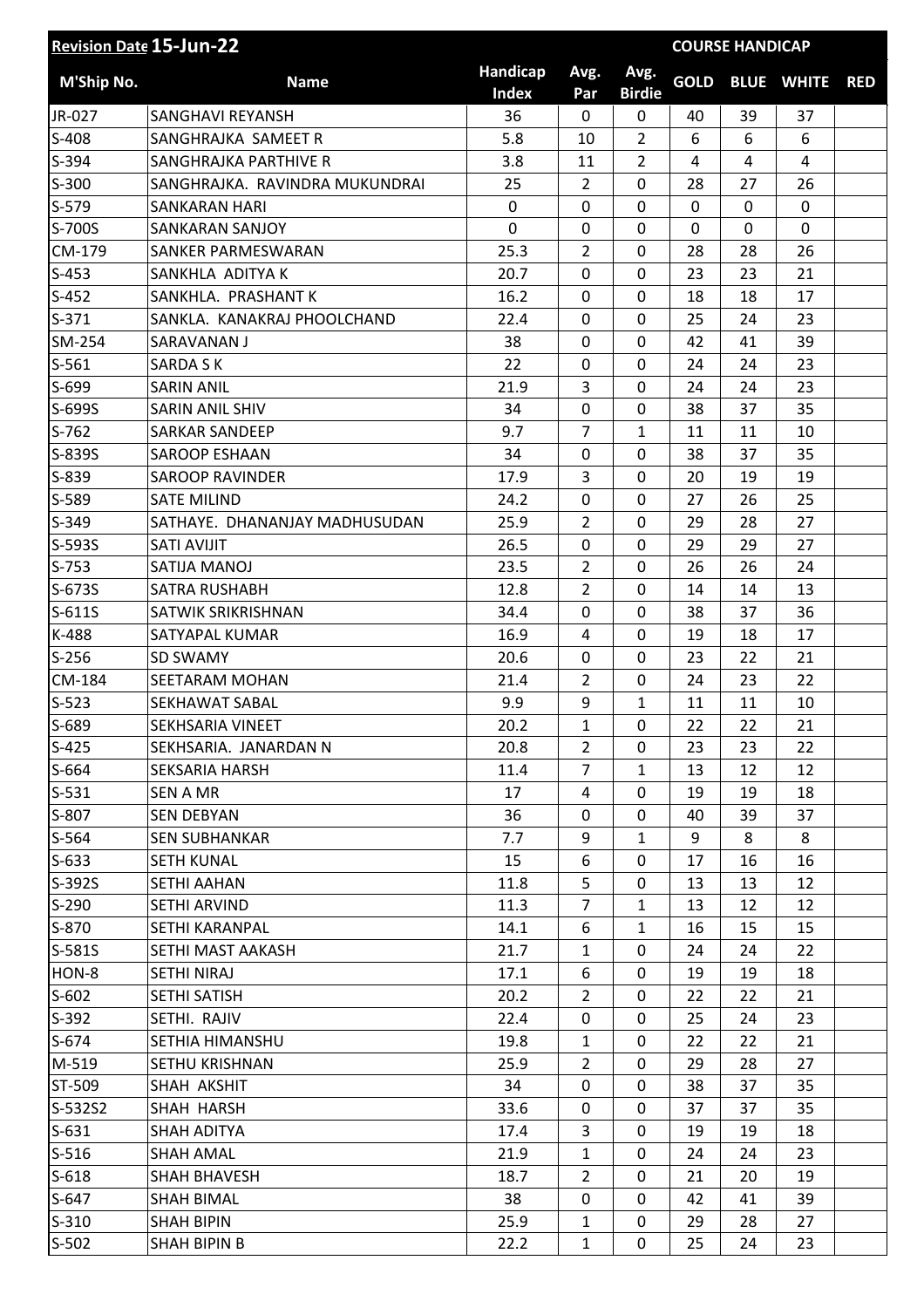| Handicap<br>Avg.<br>Avg.<br><b>GOLD</b><br>M'Ship No.<br><b>Name</b><br><b>Index</b><br><b>Birdie</b><br>Par | <b>BLUE WHITE</b> | <b>RED</b> |
|--------------------------------------------------------------------------------------------------------------|-------------------|------------|
| $S-533$<br>22<br><b>SHAH CHAKOR</b><br>19.8<br>3<br>0<br>22                                                  | 21                |            |
| $S-817$<br>36<br>$\mathbf 0$<br>40<br>39<br><b>SHAH DARSHIT</b><br>0                                         | 37                |            |
| $S-596$<br>15.9<br>5<br><b>SHAH HAROON</b><br>$\mathbf{1}$<br>18<br>17                                       | 16                |            |
| $\overline{2}$<br>R-240M<br>SHAH HARSH ( AISHWARYA RAM)<br>21.5<br>0<br>24<br>23                             | 22                |            |
| 8.6<br>$\overline{7}$<br>$S-619$<br><b>SHAH HEMAL</b><br>10<br>9<br>$\mathbf{1}$                             | 9                 |            |
| 5<br>$S-528$<br>12.8<br>0<br>14<br>14<br><b>SHAH JAYEN</b>                                                   | 13                |            |
| $S-638$<br>17.8<br>$\overline{2}$<br>$\mathbf 0$<br>20<br>19<br><b>SHAH JIGAR</b>                            | 18                |            |
| $S-515$<br>18.9<br>$\mathbf{1}$<br><b>SHAH KALPESH</b><br>4<br>21<br>21                                      | 20                |            |
| 5<br>$S-731$<br>0<br><b>SHAH KAUSHAL</b><br>14.4<br>16<br>16                                                 | 15                |            |
| S-608<br>13.5<br>6<br>$\mathbf{1}$<br>15<br>15<br><b>SHAH KAYSHAP</b>                                        | 14                |            |
| S-594<br>0<br>0<br>21<br><b>SHAH KEDAR</b><br>19.1<br>21                                                     | 20                |            |
| 3<br>$S-540$<br>22.6<br>$\mathbf 0$<br>25<br>25<br><b>SHAH MUKESH</b>                                        | 23                |            |
| $\mathbf 0$<br>$\mathbf 0$<br>$\mathbf 0$<br>S-702<br>0<br>0<br><b>SHAH NAMIT</b>                            | $\mathbf 0$       |            |
| $S-534$<br>21<br>0<br>23<br><b>SHAH NAVIN</b><br>$\mathbf{1}$<br>23                                          | 22                |            |
| $S-841$<br>23.4<br>3<br><b>SHAH NIKHIL</b><br>0<br>26<br>25                                                  | 24                |            |
| 5<br>$S-529$<br>0<br>19<br><b>SHAH NILESH K</b><br>17.6<br>19                                                | 18                |            |
| $S-826$<br><b>SHAH PARAS</b><br>9.4<br>9<br>$\mathbf{1}$<br>10<br>10                                         | 10                |            |
| 36<br>$\mathbf 0$<br>ST-374<br>0<br><b>SHAH PRAKASH</b><br>40<br>39                                          | 37                |            |
| $S-532$<br><b>SHAH PULIN</b><br>20.1<br>22<br>4<br>0<br>22                                                   | 21                |            |
| $S-746$<br>20.7<br>$\overline{2}$<br>0<br>23<br>23<br><b>SHAH RAKESH</b>                                     | 21                |            |
| S-618S<br>13<br><b>SHAH ROHIL</b><br>4<br>0<br>14<br>14                                                      | 13                |            |
| ST-436<br><b>SHAH RUSHABH</b><br>24.9<br>$\mathbf{1}$<br>0<br>28<br>27                                       | 26                |            |
| S-782<br><b>SHAH SAGAR</b><br>36<br>0<br>0<br>40<br>39                                                       | 37                |            |
| S-385<br><b>SHAH SAMIR NAGINDAS</b><br>17.3<br>4<br>$\mathbf 0$<br>19<br>19                                  | 18                |            |
| ST-353<br>1<br>0<br><b>SHAH SANDIP</b><br>20.7<br>23<br>23                                                   | 21                |            |
| $S-129$<br>28<br>0<br>$\mathbf 0$<br>31<br>30<br><b>SHAH SANJAY B</b>                                        | 29                |            |
| 3<br><b>PRV-272</b><br>3.4<br>9<br><b>SHAH SHAURYA</b><br>4<br>4                                             | 4                 |            |
| S-385S<br>$\overline{2}$<br>32.2<br>0<br>36<br>35<br>SHAH SOHAM                                              | 33                |            |
| $S-314$<br>36<br>$\mathbf 0$<br>39<br><b>SHAH SUKUMAR</b><br>$\Omega$<br>40                                  | 37                |            |
| S-746S<br>34.7<br><b>SHAH TANAY</b><br>0<br>38<br>38<br>0                                                    | 36                |            |
| $S-625$<br><b>SHAH TUSHAR</b><br>0<br>0<br>0<br>$\mathbf{0}$<br>0                                            | $\mathbf{0}$      |            |
| 19.1<br>0<br>$\mathbf 0$<br>S-516DEP<br><b>SHAH VARUN</b><br>21<br>21                                        | 20                |            |
| $S-468$<br><b>SHAH VEERAL</b><br>14.5<br>0<br>16<br>16<br>0                                                  | 15                |            |
| 21.3<br>S-639S<br>3<br>$\mathbf 0$<br><b>SHAH VIR</b><br>24<br>23                                            | 22                |            |
| 3<br>S-532S1<br>17.5<br>0<br>SHAH VYOM<br>19<br>19                                                           | 18                |            |
| $S-362$<br>SHAHI G K I.<br>25.4<br>0<br>0<br>28<br>28                                                        | 26                |            |
| 3<br>$S-795$<br>SHAHI SOMESH<br>16.4<br>0<br>18<br>18                                                        | 17                |            |
| $V-201$<br>SHAKER VAYUVEGULA<br>17.6<br>4<br>0<br>19<br>19                                                   | 18                |            |
| S-498<br>22.2<br><b>SHANKARDAS SUMER</b><br>0<br>0<br>25<br>24                                               | 23                |            |
| S-898<br>SHAPARIA KAUSHIK<br>21.4<br>3<br>0<br>24<br>23                                                      | 22                |            |
| <b>CRP-008</b><br>18.9<br>0<br>0<br>SHARDA MUNISH<br>21<br>21                                                | 20                |            |
| $S-571$<br>SHARMA DEVANG<br>8.5<br>$\overline{7}$<br>$\mathbf{1}$<br>9<br>9                                  | 9                 |            |
| S-381S<br>14.7<br>5<br>SHARMA PRAKET<br>0<br>16<br>16                                                        | 15                |            |
| $S-571S$<br>32.3<br>$\mathbf{1}$<br>0<br>35<br>SHARMA SHIVAN<br>36                                           | 33                |            |
| $S-654$<br>SHARMA VIKRAM<br>19.7<br>0<br>0<br>22<br>21                                                       | 20                |            |
| <b>CM-188</b><br>20.3<br>$\overline{2}$<br>$\mathbf{1}$<br>SHARMA ADITYA<br>22<br>22                         | 21                |            |
| $S-714$<br>17.6<br>SHARMA ALPESH<br>4<br>$\mathbf{1}$<br>19<br>19                                            | 18                |            |
| CM-216<br>15.7<br>0<br>SHARMA AMIT<br>4<br>17<br>17                                                          | 16                |            |
| $S-716$<br>22.7<br>$\overline{2}$<br>0<br>25<br>25<br>SHARMA ANSHUMAN                                        | 24                |            |
| <b>CM-216S</b><br>SHARMA ARNAV<br>36<br>0<br>39<br>0<br>40                                                   | 37                |            |
| $\overline{2}$<br>0<br>T-167M<br>18.5<br>20<br>20<br>SHARMA ASHUTOSH                                         | 19                |            |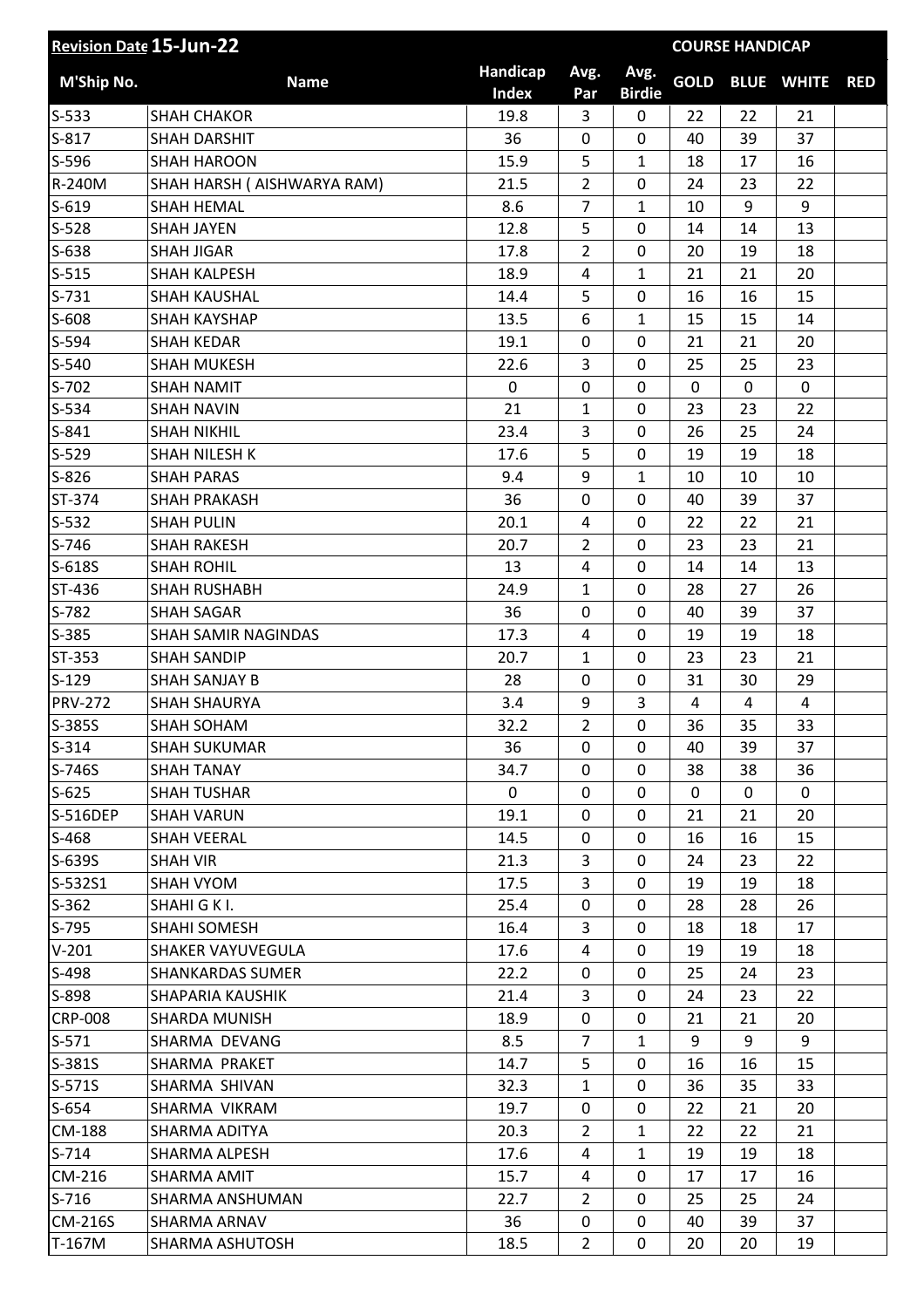| <b>Revision Date 15-Jun-22</b> |                            |                          |                |                       | <b>COURSE HANDICAP</b> |                |                   |            |
|--------------------------------|----------------------------|--------------------------|----------------|-----------------------|------------------------|----------------|-------------------|------------|
| M'Ship No.                     | <b>Name</b>                | Handicap<br><b>Index</b> | Avg.<br>Par    | Avg.<br><b>Birdie</b> | <b>GOLD</b>            |                | <b>BLUE WHITE</b> | <b>RED</b> |
| D-262M                         | <b>SHARMA ATIN</b>         | 21.4                     | 4              | $\mathbf{1}$          | 24                     | 23             | 22                |            |
| ST-413                         | <b>SHARMA DEVENDRA</b>     | 16.1                     | 6              | $\mathbf{1}$          | 18                     | 18             | 17                |            |
| $S-632$                        | <b>SHARMA DILIP</b>        | 8                        | 10             | $\mathbf{1}$          | 9                      | 9              | 8                 |            |
| S-848                          | SHARMA GAURAV              | 12.8                     | 4              | $\mathbf{1}$          | 14                     | 14             | 13                |            |
| S-380                          | <b>SHARMA LALIT</b>        | 14.5                     | 5              | 0                     | 16                     | 16             | 15                |            |
| SM-257                         | <b>SHARMA MAJ DEVINDER</b> | 18.3                     | 5              | $\mathbf{1}$          | 20                     | 20             | 19                |            |
| S-396                          | <b>SHARMA PRABHOD</b>      | 23.3                     | $\mathbf{1}$   | 0                     | 26                     | 25             | 24                |            |
| $S-517$                        | SHARMA PULKESHIN           | 9.4                      | 10             | 0                     | 10                     | 10             | 10                |            |
| $S-843$                        | <b>SHARMARS</b>            | 18.8                     | $\overline{2}$ | 0                     | 21                     | 20             | 19                |            |
| CM-189                         | <b>SHARMA RAJESH</b>       | $\mathbf 0$              | 0              | $\overline{0}$        | 0                      | $\mathbf 0$    | 0                 |            |
| S-497                          | <b>SHARMA RAJIV</b>        | 0                        | $\mathbf 0$    | 0                     | $\mathbf{0}$           | $\mathbf 0$    | 0                 |            |
| S-632S                         | <b>SHARMA ROHAN</b>        | 10.5                     | 5              | $\mathbf{1}$          | 12                     | 11             | 11                |            |
| S-685                          | <b>SHARMA SK</b>           | 26.5                     | 1              | $\mathbf 0$           | 29                     | 29             | 27                |            |
| S-396S                         | <b>SHARMA VARUN</b>        | $\mathbf 0$              | 0              | 0                     | 0                      | 0              | 0                 |            |
| S-678                          | <b>SHARMA VIKASH</b>       | 12.7                     | 6              | $\mathbf{1}$          | 14                     | 14             | 13                |            |
| S-571S2                        | <b>SHARMA VIRANSH</b>      | 36                       | $\mathbf 0$    | $\mathbf 0$           | 40                     | 39             | 37                |            |
| S-696                          | SHARMA VISHAL              | 15.9                     | 4              | 0                     | 18                     | 17             | 16                |            |
| CM-188S2                       | <b>SHARMA YASH</b>         | $\mathbf 0$              | $\mathbf 0$    | $\mathbf 0$           | 0                      | $\Omega$       | $\mathbf 0$       |            |
| $N-170$                        | SHASHIDHARAN N             | 27.4                     | $\mathbf{1}$   | 0                     | 30                     | 30             | 28                |            |
| $S-719$                        | SHESH SANJAY               | 20.1                     | $\overline{2}$ | 0                     | 22                     | 22             | 21                |            |
| $S-520$                        | <b>SHETH VIRAL</b>         | 18.7                     | 4              | 0                     | 21                     | 20             | 19                |            |
| <b>PRV-74S</b>                 | SHETTY AMOORTH             | 12.9                     | 5              | $\overline{0}$        | 14                     | 14             | 13                |            |
| $S-791$                        | <b>SHETTY ARUN</b>         | 21.4                     | $\overline{2}$ | 0                     | 24                     | 23             | 22                |            |
| $S-718$                        | <b>SHETTY ASHWIN</b>       | 29                       | $\mathbf{1}$   | $\mathbf{1}$          | 32                     | 32             | 30                |            |
| $S-648$                        | SHETTY DR JEEVANRAM        | 16.6                     | $\overline{2}$ | 0                     | 18                     | 18             | 17                |            |
| S-479                          | <b>SHETTY GOPAL</b>        | 24.9                     | $\overline{2}$ | 0                     | 28                     | 27             | 26                |            |
| S-567                          | <b>SHETTY HAREESH</b>      | 30.6                     | $\pmb{0}$      | 0                     | 34                     | 33             | 32                |            |
| S-750                          | <b>SHETTY RAHUL</b>        | 16.9                     | 1              | $\mathbf 1$           | 19                     | 18             | 17                |            |
| S-788                          | <b>SHETTY SANTOSH</b>      | 18.1                     | 3              | $\Omega$              | 20                     | 20             | 19                |            |
| S-560                          | SHETTY SHASHI              | 20.6                     | $\mathbf{1}$   | 0                     | 23                     | 22             | 21                |            |
| $S-672$                        | SHETTY SUJAY               | $\mathbf 0$              | 0              | 0                     | $\mathbf{0}$           | 0              | 0                 |            |
| $S-743$                        | <b>SHETTY TOSHIN</b>       | 25                       | 3              | 0                     | 28                     | 27             | 26                |            |
| $S-370$                        | SHETTY. SEETHARAM C        | 22.7                     | $\mathbf{1}$   | 0                     | 25                     | 25             | 24                |            |
| ST-513                         | SHIMODA NAOTO              | 16.9                     | $\overline{2}$ | 0                     | 19                     | 18             | 17                |            |
| <b>PRV-256</b>                 | SHINDE JAY                 | 25.4                     | $\mathbf{1}$   | 0                     | 28                     | 28             | 26                |            |
| $S-703$                        | <b>SHINDE RAJIV</b>        | 16.5                     | 3              | 0                     | 18                     | 18             | 17                |            |
| S-388                          | SHIRGAOKAR NIRAJ           | 14.3                     | 6              | 0                     | 16                     | 16             | 15                |            |
| $S-266$                        | SHIRGAOKAR. SHISHIR S      | 24.4                     | $\mathbf{1}$   | 0                     | 27                     | 27             | 25                |            |
| ST-452S                        | <b>SHIRKE NIIAX</b>        | 36                       | 0              | 0                     | 40                     | 39             | 37                |            |
| ST-452                         | <b>SHIRKE VIKAS</b>        | 10.6                     | $\overline{7}$ | $\overline{2}$        | 12                     | 12             | 11                |            |
| $S-222$                        | SHIRODKAR G A              | 20.1                     | $\overline{2}$ | 0                     | 22                     | 22             | 21                |            |
| $S-777$                        | SHISHIR SRIVASTAVA         | 20.7                     | $\overline{2}$ | 0                     | 23                     | 23             | 21                |            |
| $S-422$                        | SHIVDASANI J               | 13.4                     | $\overline{7}$ | 0                     | 15                     | 15             | 14                |            |
| $S-541$                        | SHIVDASANI KISHOR          | 21.8                     | $\mathbf{1}$   | 0                     | 24                     | 24             | 23                |            |
| $R-247$                        | SHIVNARYAN RAJAPPA         | 12.8                     | 6              | $\mathbf{1}$          | 14                     | 14             | 13                |            |
| $S-361$                        | SHIVRAMKRISHNAN. S.        | 27.1                     | 0              | 0                     | 30                     | 29             | 28                |            |
| $S-657$                        | SHOME SUROJIT              | 19.2                     | $\overline{2}$ | 0                     | 21                     | 21             | 20                |            |
| S-709                          | SHRINIVASAN SRIRAM         | 22.7                     | $\overline{2}$ | 0                     | 25                     | 25             | 24                |            |
| S-503M                         | SHRIRAM KR                 | 22.1                     | $\overline{2}$ | 0                     | 24                     | 24             | 23                |            |
| $S-565$                        | <b>SHROFF ANOSH</b>        | 15.6                     | $\mathbf{1}$   | 0                     | 17                     | 17             | 16                |            |
| ST-479S                        | <b>SHROFF ISHAAN</b>       | 1.8                      | 10             | 4                     | $\overline{2}$         | $\overline{2}$ | $\overline{2}$    |            |
|                                |                            |                          |                |                       |                        |                |                   |            |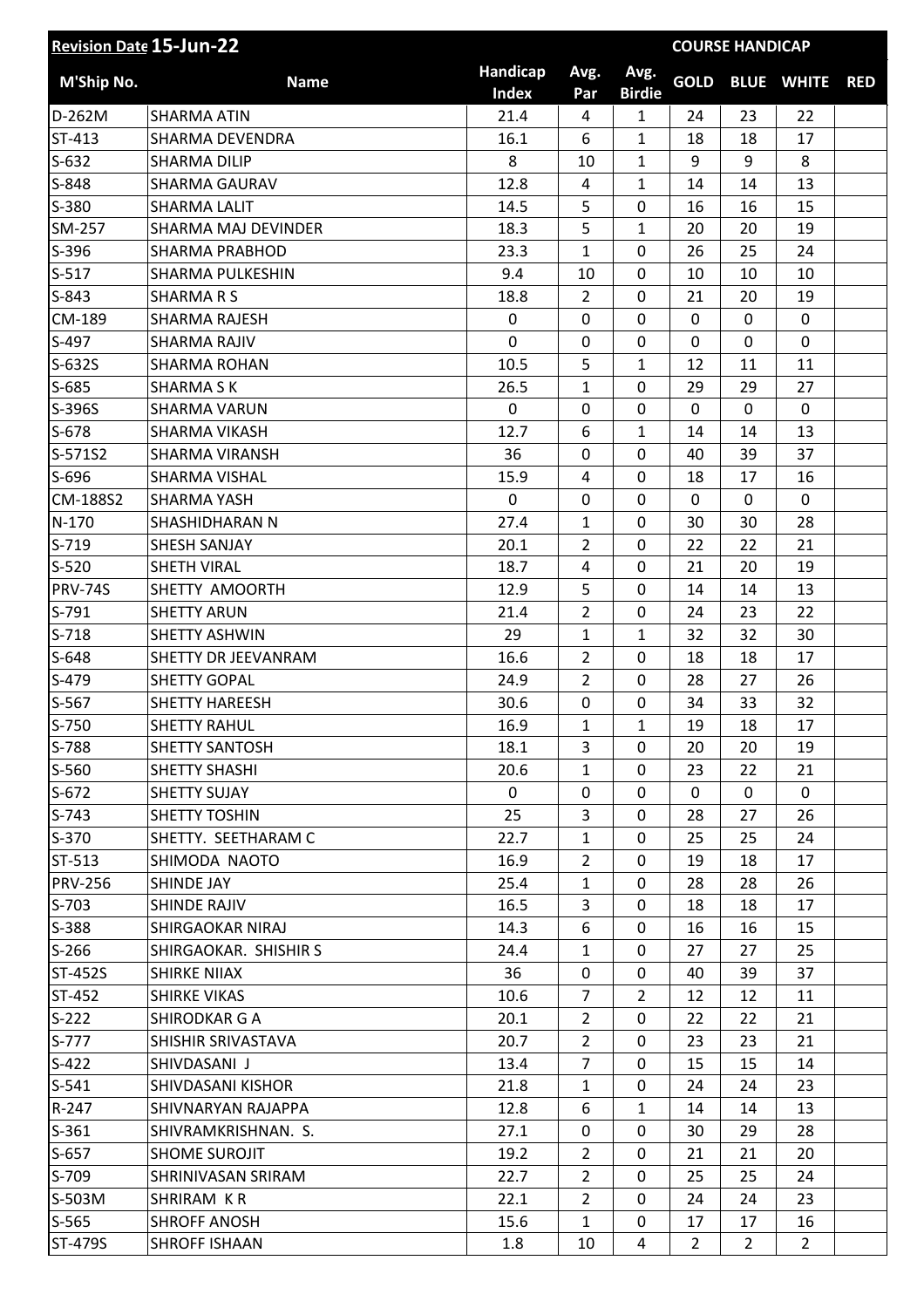| <b>Revision Date 15-Jun-22</b> |                        |                          |                |                       | <b>COURSE HANDICAP</b> |                |                   |            |
|--------------------------------|------------------------|--------------------------|----------------|-----------------------|------------------------|----------------|-------------------|------------|
| M'Ship No.                     | <b>Name</b>            | Handicap<br><b>Index</b> | Avg.<br>Par    | Avg.<br><b>Birdie</b> | <b>GOLD</b>            |                | <b>BLUE WHITE</b> | <b>RED</b> |
| $S-733$                        | <b>SHROFF SAURABH</b>  | 18.9                     | 5              | $\mathbf{1}$          | 21                     | 21             | 20                |            |
| $S-642$                        | <b>SHUKLA KIRTI</b>    | 19.7                     | 4              | 0                     | 22                     | 21             | 20                |            |
| $S-595$                        | <b>SHYAM GEORGE</b>    | 21                       | 0              | 0                     | 23                     | 23             | 22                |            |
| S-907                          | SHYAMKUMAR IYER        | 17.5                     | 4              | 0                     | 19                     | 19             | 18                |            |
| $S-402$                        | SIBAL SHASHANK         | 19.5                     | 0              | 0                     | 22                     | 21             | 20                |            |
| $S-403$                        | <b>SIBAL PUNEET</b>    | 21.2                     | 0              | 0                     | 23                     | 23             | 22                |            |
| <b>H-98S</b>                   | SIDDHARTH HARI         | 14.2                     | 4              | $\mathbf{1}$          | 16                     | 15             | 15                |            |
| $S-415$                        | SIDHU NIRVEAR          | 14.2                     | 6              | $\mathbf{1}$          | 16                     | 15             | 15                |            |
| S-382                          | <b>SIDHU RANBIR</b>    | 17.2                     | 4              | $\mathbf{1}$          | 19                     | 19             | 18                |            |
| S-837M                         | SIDHWANI JAYESH        | 20.8                     | $\mathbf{1}$   | 0                     | 23                     | 23             | 22                |            |
| S-809                          | <b>SIINGH RRAMAN</b>   | 12.9                     | 6              | $\mathbf{1}$          | 14                     | 14             | 13                |            |
| $S-652$                        | <b>SIKKA OMAR</b>      | 22.5                     | $\overline{2}$ | 0                     | 25                     | 24             | 23                |            |
| $S-431$                        | <b>SIKKA PAVAN</b>     | 12.4                     | $\mathbf{1}$   | 0                     | 14                     | 13             | 13                |            |
| $S-622$                        | SINGAPURI JOYDEEP      | 22.6                     | 3              | $\overline{2}$        | 25                     | 25             | 23                |            |
| S-537                          | <b>SINGH A</b>         | 20.4                     | 0              | 0                     | 23                     | 22             | 21                |            |
| S-488                          | <b>SINGH AJEET</b>     | 16.3                     | 0              | 0                     | 18                     | 18             | 17                |            |
| $S-732$                        | <b>SINGH AKSHAY</b>    | 20.7                     | 0              | 0                     | 23                     | 23             | 21                |            |
| ST-302S                        | <b>SINGH AMAAN</b>     | 36                       | 0              | 0                     | 40                     | 39             | 37                |            |
| $S-439$                        | SINGH AMARJIT          | 21.8                     | 0              | 0                     | 24                     | 24             | 23                |            |
| S-679                          | <b>SINGH ARJUN L</b>   | 1.4                      | 11             | 3                     | $\overline{2}$         | $\overline{2}$ | $\mathbf{1}$      |            |
| M-337S                         | <b>SINGH AVIRAJ</b>    | 9.7                      | 7              | $\mathbf{1}$          | 11                     | 11             | 10                |            |
| $S-835$                        | <b>SINGH BK</b>        | 15.7                     | 5              | 0                     | 17                     | 17             | 16                |            |
| $S-327$                        | SINGH BIKRAMJIT        | 17.5                     | 4              | 0                     | 19                     | 19             | 18                |            |
| $S-802$                        | SINGH CHARANDEEP       | 17.8                     | 5              | 0                     | 20                     | 19             | 18                |            |
| $S-779$                        | SINGH DEVVERET         | 18.6                     | 4              | 0                     | 21                     | 20             | 19                |            |
| S-603S                         | <b>SINGH DUSHYANT</b>  | 13.7                     | $\overline{2}$ | 0                     | 15                     | 15             | 14                |            |
| $S-414$                        | <b>SINGH GAUTAMBIR</b> | 16.5                     | 0              | 0                     | 18                     | 18             | 17                |            |
| S-292                          |                        | 15.4                     | 3              | 0                     | 17                     |                |                   |            |
|                                | SINGH GURDEEP          |                          |                |                       |                        | 17             | 16                |            |
| S-395                          | SINGH INDERPAL         | 19.5                     | 4              | 0                     | 22                     | 21             | 20                |            |
| $S-554$                        | SINGH J P              | 21.7                     | $\overline{2}$ | 0                     | 24                     | 24             | 22                |            |
| $S-442$                        | SINGH JAIDEEP          | 5.2                      | 11             | $\overline{2}$        | 6                      | 6              | 5                 |            |
| $S-522$                        | SINGH K DIGVIJAY       | 15.8                     | $\mathbf{1}$   | 0                     | 17                     | 17             | 16                |            |
| $S-676$                        | <b>SINGH KARAN</b>     | 12.7                     | 7              | $\mathbf{1}$          | 14                     | 14             | 13                |            |
| $S-600$                        | <b>SINGH KHARAK</b>    | 24.6                     | $\overline{2}$ | 0                     | 27                     | 27             | 25                |            |
| SM-180                         | <b>SINGH MAHENDER</b>  | 14.3                     | 0              | 0                     | 16                     | 16             | 15                |            |
| $S-693$                        | SINGH MOHANJEET        | 0                        | 0              | 0                     | 0                      | 0              | 0                 |            |
| $S-342$                        | SINGH NAVNEET          | 10.2                     | 8              | $\mathbf{1}$          | 11                     | 11             | 11                |            |
| S-666                          | <b>SINGH NIKHIL</b>    | 12.3                     | 7              | $\mathbf{1}$          | 14                     | 13             | 13                |            |
| $S-606$                        | SINGHON                | 24.5                     | $\overline{2}$ | 0                     | 27                     | 27             | 25                |            |
| SM-325                         | SINGH OM PRAKASH       | 14.4                     | $\overline{2}$ | 0                     | 16                     | 16             | 15                |            |
| SM-237                         | <b>SINGH RAHUL</b>     | 11.9                     | 4              | $\mathbf{1}$          | 13                     | 13             | 12                |            |
| ST-405S                        | <b>SINGH RAJVEER</b>   | 12.5                     | 6              | $\mathbf{1}$          | 14                     | 14             | 13                |            |
| SM-237S                        | <b>SINGH SAHIL</b>     | 2.3                      | 11             | $\overline{2}$        | 3                      | 3              | $\overline{2}$    |            |
| ST-455                         | SINGH SATISH           | 13.6                     | 6              | $\mathbf{1}$          | 15                     | 15             | 14                |            |
| ST-302S2                       | <b>SINGH SUMEIR</b>    | 36                       | 0              | 0                     | 40                     | 39             | 37                |            |
| $S-569$                        | <b>SINGH SURINDER</b>  | 14.4                     | 4              | 0                     | 16                     | 16             | 15                |            |
| $S-646$                        | <b>SINGH TARKESH</b>   | 18.5                     | $\overline{2}$ | 0                     | 20                     | 20             | 19                |            |
| $S-710$                        | <b>SINGH TARUN</b>     | 16.6                     | 5              | 0                     | 18                     | 18             | 17                |            |
| $S-603$                        | <b>SINGH VINAY</b>     | 16.5                     | 3              | $\mathbf{1}$          | 18                     | 18             | 17                |            |
| $S-378$                        | SINGH. BRIJINDER       | 15.6                     | 4              | $\mathbf{1}$          | 17                     | 17             | 16                |            |
| $S-344$                        | SINGH. GUR BAKSH       | 27                       | $\mathbf{1}$   | 0                     | 30                     | 29             | 28                |            |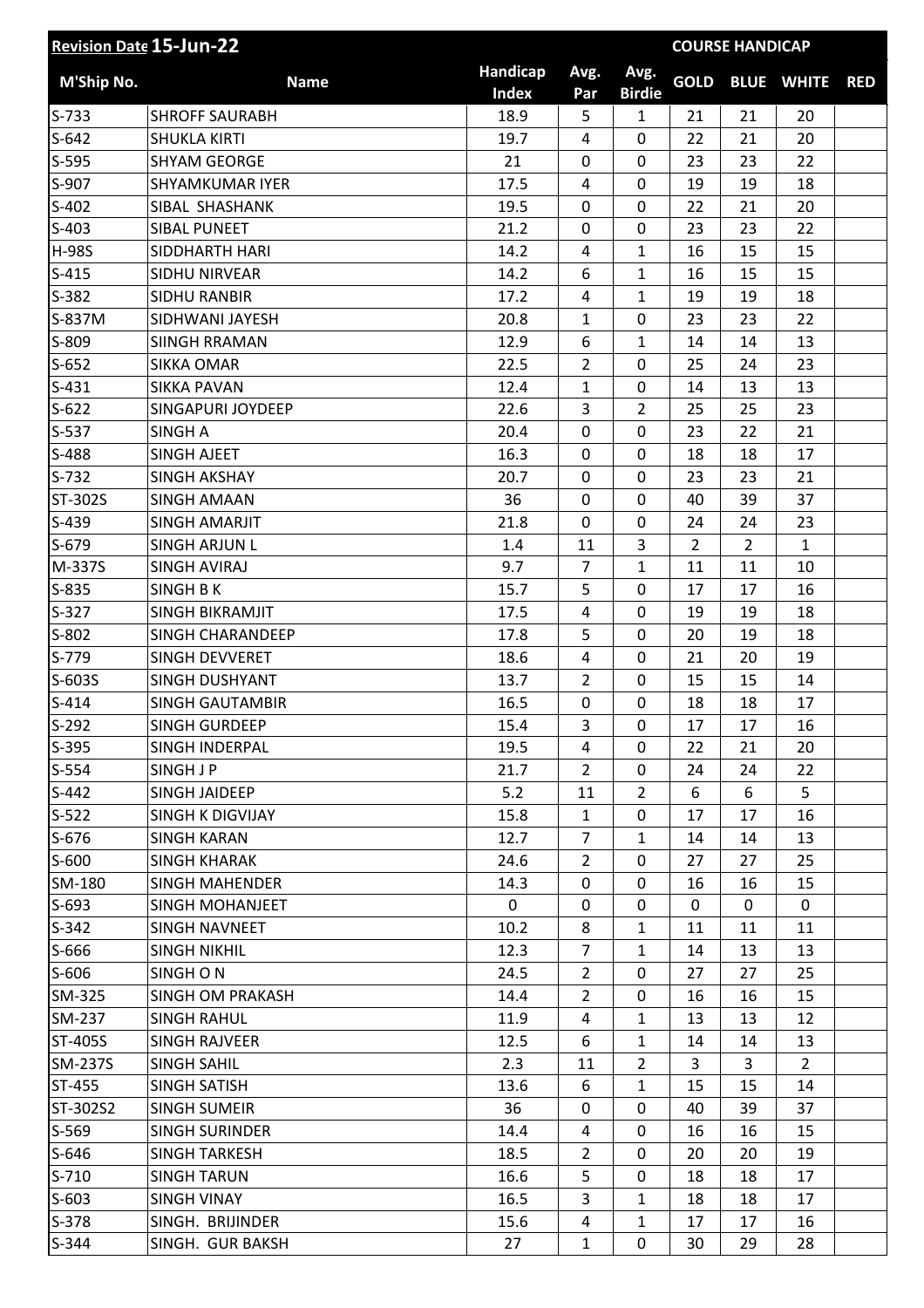| <b>Revision Date 15-Jun-22</b> |                        |                          |                |                       | <b>COURSE HANDICAP</b> |    |                   |            |
|--------------------------------|------------------------|--------------------------|----------------|-----------------------|------------------------|----|-------------------|------------|
| M'Ship No.                     | <b>Name</b>            | Handicap<br><b>Index</b> | Avg.<br>Par    | Avg.<br><b>Birdie</b> | <b>GOLD</b>            |    | <b>BLUE WHITE</b> | <b>RED</b> |
| $S-423$                        | SINGH. MAHENDRA PRATAP | 20.7                     | 4              | 0                     | 23                     | 23 | 21                |            |
| S-865M                         | SINHA AMARTYA          | 30                       | 0              | 0                     | 33                     | 33 | 31                |            |
| S-789                          | SINHA MANISH           | 11.3                     | $\overline{7}$ | $\mathbf{1}$          | 13                     | 12 | 12                |            |
| $S-655$                        | <b>SINHA SANJAY</b>    | 24                       | 0              | 0                     | 27                     | 26 | 25                |            |
| M-496M                         | SINHA SHUBHAM          | 34                       | 0              | 0                     | 38                     | 37 | 35                |            |
| ST-349                         | SINHAL VIVEK           | 20.2                     | 3              | 0                     | 22                     | 22 | 21                |            |
| S-584                          | <b>SIPPY AKHIL</b>     | 9.8                      | 5              | $\overline{2}$        | 11                     | 11 | 10                |            |
| $S-241$                        | SIPPY H K              | 13.4                     | $\overline{7}$ | 0                     | 15                     | 15 | 14                |            |
| $S-704$                        | <b>SOBTI NAVJEET</b>   | 12.9                     | 5              | 0                     | 14                     | 14 | 13                |            |
| $S-547$                        | <b>SOBTI RAMESH</b>    | 13.2                     | 5              | $\mathbf{1}$          | 15                     | 14 | 14                |            |
| S-704S                         | <b>SOBTI SHLOK</b>     | 18                       | 0              | 0                     | 20                     | 20 | 19                |            |
| $S-458$                        | SODHI HARSIMRAN SINGH  | 5                        | 10             | $\overline{2}$        | 6                      | 5  | 5                 |            |
| S-601M                         | <b>SODHI ATUL</b>      | 20.7                     | $\mathbf{1}$   | $\mathbf 0$           | 23                     | 23 | 21                |            |
| S-474                          | SODHI GURPREETSINGH    | 14.9                     | 6              | $\mathbf{1}$          | 16                     | 16 | 15                |            |
| S-634M                         | SODHI JALDEEP          | 21.2                     | $\mathbf{1}$   | 0                     | 23                     | 23 | 22                |            |
| $S-294$                        | SODHI. BALDEV SINGH    | 19.3                     | 3              | 0                     | 21                     | 21 | 20                |            |
| $S-651$                        | <b>SOHONI SATISH</b>   | 20.2                     | 1              | 0                     | 22                     | 22 | 21                |            |
| S-586                          | <b>SOMAN MILIND</b>    | 20.8                     | $\overline{2}$ | 0                     | 23                     | 23 | 22                |            |
| S-586S                         | <b>SOMAN RAHUL</b>     | 19.4                     | 3              | 0                     | 21                     | 21 | 20                |            |
| $S-521$                        | <b>SONDE ARVIND</b>    | 22.8                     | $\mathbf{1}$   | 0                     | 25                     | 25 | 24                |            |
| $S-546$                        | SONI MANJIT            | 21.6                     | $\overline{2}$ | 0                     | 24                     | 24 | 22                |            |
| $S-752$                        | <b>SOOD ASHOK</b>      | 19.9                     | 3              | 0                     | 22                     | 22 | 21                |            |
| CM-192                         | <b>SOOD SANJAY</b>     | 19.7                     | $\overline{2}$ | 0                     | 22                     | 21 | 20                |            |
| $S-147$                        | <b>SOOD SUDHIR</b>     | 20.3                     | $\overline{2}$ | 0                     | 22                     | 22 | 21                |            |
| $S-321$                        | SRIKRISHNA. T          | 26.6                     | 0              | 0                     | 29                     | 29 | 28                |            |
| $S-611$                        | SRIKRISHNAN H          | 16.8                     | 4              | 0                     | 19                     | 18 | 17                |            |
| $S-721$                        | SRINIVASAN AJAY        | 11.2                     | 0              | 0                     | 12                     | 12 | 12                |            |
| $S-358$                        | SRINIVASAN KRISHNAN    | 30.7                     | 0              | 0                     | 34                     | 33 | 32                |            |
| ST-402                         | SRIVASTAVA PIYUSH      | 21.3                     | $\overline{2}$ | $\Omega$              | 24                     | 23 | 22                |            |
| SM-210                         | SRIVASTAVA KAUSHAL     | 18.8                     | 4              | 0                     | 21                     | 20 | 19                |            |
| S-787                          | SRIVASTAVA RAJEEVKUMAR | 14.5                     | 5              | 0                     | 16                     | 16 | 15                |            |
| $S-376$                        | SUBBIAH ATUL           | 10.9                     | 0              | 0                     | 12                     | 12 | 11                |            |
| $S-309$                        | SUBBIAH MAHESH         | 14.1                     | 0              | 0                     | 16                     | 15 | 15                |            |
| $S-373$                        | SUBBIAH. B.K.          | 16                       | $\mathbf{1}$   | $\mathbf 0$           | 18                     | 17 | 17                |            |
| $S-553$                        | <b>SUBHA RAO</b>       | 26.5                     | $\mathbf{1}$   | $\mathbf 0$           | 29                     | 29 | 27                |            |
| $S-525$                        | <b>SUBRAMANI R</b>     | 26.1                     | $\mathbf{1}$   | 0                     | 29                     | 28 | 27                |            |
| S-899                          | SUBRAMANIAM ROHAN      | 15.7                     | 3              | $\mathbf{1}$          | 17                     | 17 | 16                |            |
| $S-614$                        | SUBRAMANIAN CV         | 17.7                     | 3              | 0                     | 20                     | 19 | 18                |            |
| $S-438$                        | <b>SUD ASHOK</b>       | 19.3                     | 0              | $\mathbf 0$           | 21                     | 21 | 20                |            |
| $S-649$                        | <b>SUD VIKRAM</b>      | 15.5                     | 5              | 0                     | 17                     | 17 | 16                |            |
| $S-316$                        | <b>SUDHIR SHETTY</b>   | 15.4                     | 0              | $\mathbf 0$           | 17                     | 17 | 16                |            |
| S-815S                         | SUKLIKAR MAST RISHI    | 34                       | 0              | 0                     | 38                     | 37 | 35                |            |
| $S-815$                        | <b>SUKLIKAR ADITYA</b> | 7.2                      | 9              | $\mathbf{1}$          | 8                      | 8  | $\overline{7}$    |            |
| <b>CM-150S</b>                 | SUMANTH ANIRUDH        | 56.7                     | 0              | $\mathbf 0$           | 63                     | 62 | 59                |            |
| S-587                          | SUMEYA KUNAL           | 21.3                     | 0              | 0                     | 24                     | 23 | 22                |            |
| ST-517                         | <b>SUMIT YAGNICK</b>   | 21                       | $\overline{2}$ | $\mathbf 0$           | 23                     | 23 | 22                |            |
| $S-377$                        | SUNDERAM. SURESH       | 20.1                     | 0              | 0                     | 22                     | 22 | 21                |            |
| $S-637$                        | SUNDERESH AJITH        | 16.9                     | 3              | 0                     | 19                     | 18 | 17                |            |
| $S-536$                        | <b>SURESH B</b>        | 14.2                     | 5              | $\mathbf{1}$          | 16                     | 15 | 15                |            |
| $S-364$                        | SURYANARAYANAN. S.     | 17.7                     | 3              | 0                     | 20                     | 19 | 18                |            |
| S-599                          | SWAMINATHAN B          | 20                       | $\mathbf{1}$   | 0                     | 22                     | 22 | 21                |            |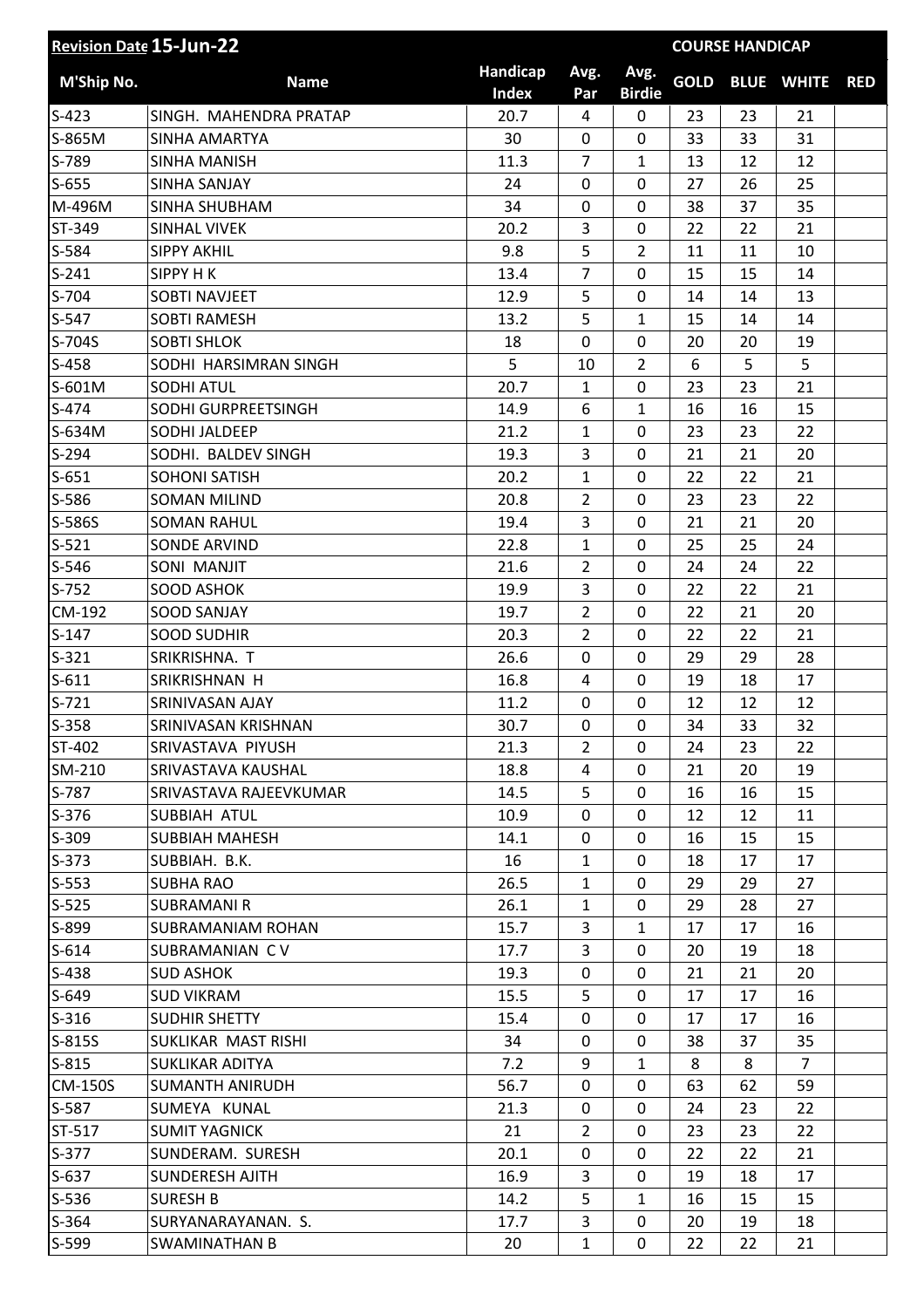| <b>Revision Date 15-Jun-22</b> |                                 |                          |                |                       | <b>COURSE HANDICAP</b> |                |                   |            |
|--------------------------------|---------------------------------|--------------------------|----------------|-----------------------|------------------------|----------------|-------------------|------------|
| M'Ship No.                     | <b>Name</b>                     | Handicap<br><b>Index</b> | Avg.<br>Par    | Avg.<br><b>Birdie</b> | <b>GOLD</b>            |                | <b>BLUE WHITE</b> | <b>RED</b> |
| $S-419$                        | SWAMINATHAN. R                  | 16.6                     | 1              | $\mathbf 0$           | 18                     | 18             | 17                |            |
| $S-481$                        | <b>SWAMY SRIDAY</b>             | 25.8                     | 0              | 0                     | 29                     | 28             | 27                |            |
| $S-477$                        | <b>SWANIKS</b>                  | 22.2                     | $\overline{2}$ | $\mathbf 0$           | 25                     | 24             | 23                |            |
| S-487                          | <b>SWANI PARNEET</b>            | 11                       | 5              | 1                     | 12                     | 12             | 11                |            |
| ST-491                         | <b>TAKEDA</b>                   | 21.7                     | $\mathbf{1}$   | 1                     | 24                     | 24             | 22                |            |
| ST-441                         | <b>TAKEDA KANTARO</b>           | 24                       | 0              | $\mathbf 0$           | 27                     | 26             | 25                |            |
| $T-107$                        | <b>TALIB MURAD</b>              | 12                       | $\overline{7}$ | 1                     | 13                     | 13             | 12                |            |
| $T-90$                         | <b>TALWAR S N</b>               | 38.2                     | 0              | $\mathbf 0$           | 42                     | 42             | 40                |            |
| $T-64$                         | <b>TALWAR SANJEEV</b>           | 21.5                     | 3              | 0                     | 24                     | 23             | 22                |            |
| $T-144$                        | <b>TALWAR SUJJAN</b>            | 36                       | 0              | $\mathbf 0$           | 40                     | 39             | 37                |            |
| $T-115$                        | <b>TANDON JAIDEEP</b>           | 18.9                     | 0              | $\mathbf 0$           | 21                     | 21             | 20                |            |
| $T-95$                         | <b>TANDON SUDEEP</b>            | 16.8                     | 3              | 1                     | 19                     | 18             | 17                |            |
| $T-72$                         | TANDON. MANOHAR LAL             | 21.3                     | $\mathbf{1}$   | $\mathbf 0$           | 24                     | 23             | 22                |            |
| $T-73$                         | TANDON. SANDEEP                 | 13.9                     | 0              | $\mathbf 0$           | 15                     | 15             | 14                |            |
| $T-42$                         | <b>TANNNAN VIKRAM</b>           | $\mathbf 0$              | 0              | $\mathbf 0$           | $\mathbf 0$            | $\mathbf 0$    | $\mathbf 0$       |            |
| $T-134$                        | <b>TAVRI KUNAL</b>              | 17.8                     | 0              | 0                     | 20                     | 19             | 18                |            |
| $T-98$                         | <b>TAVRI SIDHARATH</b>          | $\mathbf 0$              | 0              | 0                     | $\mathbf 0$            | 0              | $\mathbf 0$       |            |
| $T-145S$                       | <b>TEKCHANDANI KRISHIV</b>      | 6.5                      | 9              | 1                     | $\overline{7}$         | $\overline{7}$ | $\overline{7}$    |            |
| $T-145$                        | <b>TEKCHANDANI LALIT</b>        | 27.8                     | $\overline{2}$ | 0                     | 31                     | 30             | 29                |            |
| T-130S2                        | <b>THACKER A PARTH</b>          | 32.8                     | 0              | $\mathbf 0$           | 36                     | 36             | 34                |            |
| T-130S1                        | <b>THACKER A PRANAY</b>         | 20.6                     | 0              | 0                     | 23                     | 22             | 21                |            |
| $T-130$                        | <b>THACKER ASHWIN</b>           | 24.5                     | 0              | $\mathbf 0$           | 27                     | 27             | 25                |            |
| $T-118$                        | <b>THACKER KAUSHIK</b>          | 22.6                     | $\overline{2}$ | $\mathbf 0$           | 25                     | 25             | 23                |            |
| $T-172$                        | <b>THACKERSEY KHUSHAL</b>       | 1.6                      | 3              | 1                     | $\overline{2}$         | $\overline{2}$ | $\overline{2}$    |            |
| M-487                          | THACKUR M C                     | 15.7                     | 5              | $\mathbf 0$           | 17                     | 17             | 16                |            |
| $T-120$                        | THADANI MOHAN                   | 16.9                     | $\overline{7}$ | 1                     | 19                     | 18             | 17                |            |
| T-119S2                        | <b>THADHANI DEV</b>             | 18.5                     | $\mathbf{1}$   | $\mathbf 0$           | 20                     | 20             | 19                |            |
| $T-189$                        | THADHANI KRISHNA                | 36                       | 0              | 0                     | 40                     | 39             | 37                |            |
| $T-162S$                       | THAKKAR PRIYANSHU               | 27                       | 1              | 0                     | 30                     | 29             | 28                |            |
| $T-91$                         | THAKKER CHETAN K                | 20                       | 0              | $\mathbf{0}$          | 22                     | 22             | 21                |            |
| $T-153S$                       | <b>THAKKER DEV</b>              | 36                       | 0              | 0                     | 40                     | 39             | 37                |            |
| $T-153$                        | <b>THAKKER SOMEL</b>            | 22.2                     | 3              | $\mathbf 0$           | 25                     | 24             | 23                |            |
| $T-79$                         | THAKKER. KISHORE GOVINDJI       | 24.3                     | $\mathbf{2}$   | $\mathbf{0}$          | 27                     | 26             | 25                |            |
| $T-122$                        | THAKUR ANIL                     | 17.1                     | 4              | $\mathbf{0}$          | 19                     | 19             | 18                |            |
| ST-511                         | THAKUR PRASAD K                 | 34                       | 0              | $\mathbf{0}$          | 38                     | 37             | 35                |            |
| T-168S                         | <b>THAKUR AYUSH</b>             | 36                       | 0              | 0                     | 40                     | 39             | 37                |            |
| $T-168$                        | THAKUR KAMLESH                  | 15.4                     | 5              | $\mathbf{1}$          | 17                     | 17             | 16                |            |
| $T-132$                        | THAPAR ANUJ                     | 12.6                     | $\overline{7}$ | 0                     | 14                     | 14             | 13                |            |
| $T-132S$                       | THAPAR ARMAAN                   | 10.6                     | 9              | $\mathbf{1}$          | 12                     | 12             | 11                |            |
| T-116M                         | THAPAR ARUN                     | 22                       | 0              | 0                     | 24                     | 24             | 23                |            |
| T-117S2                        | THAPAR DEVANSH                  | 18.6                     | 4              | $\mathbf{1}$          | 21                     | 20             | 19                |            |
| $T-117$                        | THAPAR DINESH                   | 22.2                     | $\overline{2}$ | 0                     | 25                     | 24             | 23                |            |
| $T-156$                        | <b>THAPAR KEDAR</b>             | 17.5                     | 4              | 0                     | 19                     | 19             | 18                |            |
| $T-152$                        | THAWANI HARISH                  | 23.6                     | $\mathbf{1}$   | 0                     | 26                     | 26             | 24                |            |
| $T-111$                        | THOLANI DHIREN                  | 13.3                     | 3              | 1                     | 15                     | 14             | 14                |            |
| $T-75$                         | THOMAS. SONNI                   | 19.3                     | $\mathbf{1}$   | $\mathbf 0$           | 21                     | 21             | 20                |            |
| $T-143S$                       | THUKRAL TANVIR                  | 15.6                     | 3              | 0                     | 17                     | 17             | 16                |            |
| $T-143$                        | THUKRAL PRABHU                  | 19.9                     | 3              | 0                     | 22                     | 22             | 21                |            |
| $T-103$                        | THUKRAL. REAR ADM DEVINDER NATH | 25.7                     | $\overline{2}$ | $\mathbf{0}$          | 28                     | 28             | 27                |            |
| T-114M                         | TIWANA MANMOHAN                 | 9.9                      | 8              | $\mathbf{1}$          | 11                     | 11             | 10                |            |
| $T-138$                        | TOBACCOWALA SAMEER              | 14.2                     | 5              | $\mathbf 0$           | 16                     | 15             | 15                |            |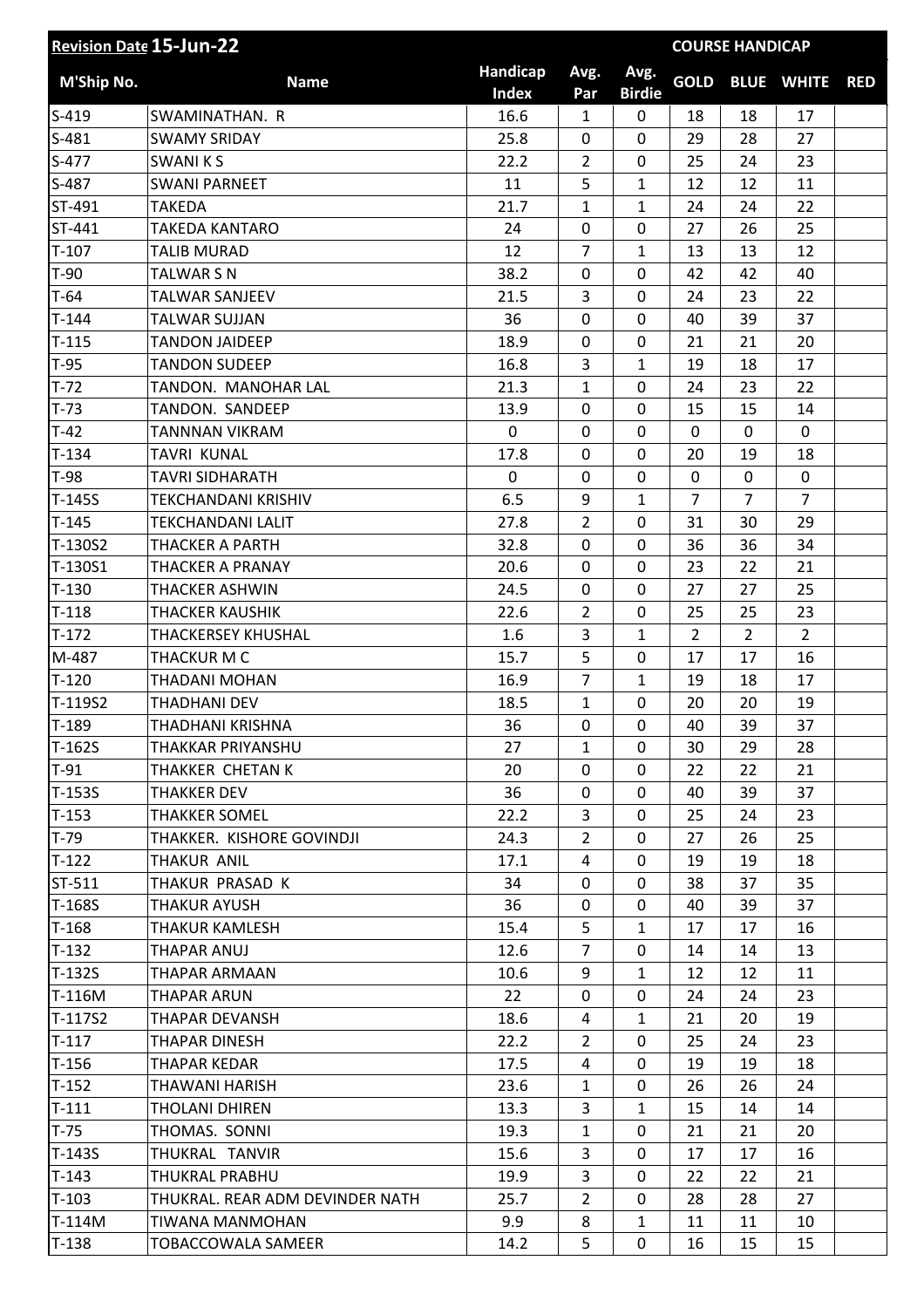| <b>Revision Date 15-Jun-22</b> |                          |                          |                |                       | <b>COURSE HANDICAP</b> |                |                   |            |  |
|--------------------------------|--------------------------|--------------------------|----------------|-----------------------|------------------------|----------------|-------------------|------------|--|
| <b>M'Ship No.</b>              | <b>Name</b>              | Handicap<br><b>Index</b> | Avg.<br>Par    | Avg.<br><b>Birdie</b> | <b>GOLD</b>            |                | <b>BLUE WHITE</b> | <b>RED</b> |  |
| $T-176$                        | <b>TOKHI SANJEEV</b>     | 16.3                     | 4              | 0                     | 18                     | 18             | 17                |            |  |
| $T-111S$                       | <b>TOLANI MAIRAV</b>     | 37.6                     | $\mathbf{1}$   | 0                     | 42                     | 41             | 39                |            |  |
| $T-180$                        | <b>TOSHNIWAL DHRUV</b>   | 3.8                      | 10             | $\overline{2}$        | 4                      | 4              | $\overline{4}$    |            |  |
| $T-125$                        | <b>TOSHNIWAL RAVI</b>    | 19.3                     | 4              | 0                     | 21                     | 21             | 20                |            |  |
| $T-139$                        | <b>TREHAN ANUJ</b>       | 0                        | 0              | 0                     | 0                      | 0              | $\mathbf 0$       |            |  |
| $T-128$                        | <b>TREHAN RAVI</b>       | 20.9                     | 0              | 0                     | 23                     | 23             | 22                |            |  |
| $T-127$                        | <b>TREHAN S M</b>        | 21.4                     | 1              | 0                     | 24                     | 23             | 22                |            |  |
| $T-110$                        | TRIPATHI DALIP PRATAP    | 8.9                      | $\mathbf{1}$   | 0                     | 10                     | 10             | 9                 |            |  |
| ST-515                         | TULSIANI SUNNY           | 12.7                     | 4              | $\mathbf{1}$          | 14                     | 14             | 13                |            |  |
| ST-519S2                       | <b>TYAGI ADITYA</b>      | $\overline{2}$           | 9              | 3                     | $\overline{2}$         | $\overline{2}$ | $\overline{2}$    |            |  |
| $T-149$                        | <b>TYAGI AJAY</b>        | 19.2                     | $\overline{4}$ | 0                     | 21                     | 21             | 20                |            |  |
| ST-519S                        | <b>TYAGI VIBHU</b>       | 0.4                      | 10             | $\overline{4}$        | 0                      | $\mathbf 0$    | $\mathbf{0}$      |            |  |
| $G-216$                        | <b>UDOY GHOSH</b>        | 24.3                     | 3              | $\mathbf 0$           | 27                     | 26             | 25                |            |  |
| $U-10$                         | <b>UPADHYAY AJAY</b>     | 16.9                     | 4              | $\mathbf{1}$          | 19                     | 18             | 17                |            |  |
| $U-9$                          | <b>UPADHYAY VINAY</b>    | 16.2                     | 0              | 0                     | 18                     | 18             | 17                |            |  |
| $U-15$                         | UPADHYAYA JATIN          | 20.8                     | $\overline{2}$ | 0                     | 23                     | 23             | 22                |            |  |
| $U-5$                          | <b>USMANI WAHID</b>      | 25.4                     | $\overline{2}$ | 0                     | 28                     | 28             | 26                |            |  |
| $V-203$                        | V BALASUBRAMANIAN        | 14                       | 6              | 0                     | 15                     | 15             | 14                |            |  |
| $V-149$                        | <b>V NAGESH</b>          | 12.7                     | $\overline{7}$ | $\mathbf{1}$          | 14                     | 14             | 13                |            |  |
| SM-244                         | V PERIYASWAMY            | 36                       | 0              | 0                     | 40                     | 39             | 37                |            |  |
| $V-129$                        | V RAMNARAYAN             | 27.1                     | $\overline{2}$ | 0                     | 30                     | 29             | 28                |            |  |
| $V-157$                        | V SUBRAMANIAN            | 25.5                     | 0              | 0                     | 28                     | 28             | 26                |            |  |
| $V-132$                        | VADAKHARA MANOJ          | 22.4                     | $\mathbf{1}$   | 0                     | 25                     | 24             | 23                |            |  |
| $V-185$                        | <b>VAGHELA MEHUL</b>     | 16.4                     | 5              | $\mathbf{1}$          | 18                     | 18             | 17                |            |  |
| $V-100$                        | VAHI. RAJAN              | 13.9                     | $\mathbf{1}$   | 0                     | 15                     | 15             | 14                |            |  |
| $V-156$                        | <b>VAID ABHISHEK</b>     | 20                       | $\overline{2}$ | 0                     | 22                     | 22             | 21                |            |  |
| ST-298                         | <b>VAID VIJAY</b>        | 15.6                     | 0              | 0                     | 17                     | 17             | 16                |            |  |
| $V-114$                        | VAIDYA SIDDHARTH A       | 14.9                     | 0              | 0                     | 16                     | 16             | 15                |            |  |
| $V-134$                        | <b>VAIDYA TUSHAR</b>     | 17                       | 4              | 0                     | 19                     | 19             | 18                |            |  |
| $V-67$                         | VAIDYA. ASHOK C          | 21.1                     | 3              | 0                     | 23                     | 23             | 22                |            |  |
| $V-131$                        | VAIDYANATHAN KV          | 27.5                     | 0              | 0                     | 30                     | 30             | 28                |            |  |
| $V-213$                        | <b>VAISHANAVI ATUL</b>   | 36                       | 0              | 0                     | 40                     | 39             | 37                |            |  |
| $V-92$                         | VAKARIA DHARAM           | 18.2                     | 4              | 0                     | 20                     | 20             | 19                |            |  |
| $V-202$                        | <b>VAKHARIA KARAN</b>    | 15.1                     | 4              | 0                     | 17                     | 16             | 16                |            |  |
| $V-133S$                       | VAKHARIA MAST PRANAV     | 26.6                     | $\mathbf{1}$   | 0                     | 29                     | 29             | 28                |            |  |
| $V-92D$                        | <b>VAKHARIA RHEA</b>     | 0                        | 0              | 0                     | 0                      | 0              | 0                 |            |  |
| $V-167$                        | VALIA BHARAT             | $\mathbf 0$              | 0              | 0                     | $\mathbf{0}$           | $\mathbf{0}$   | $\mathbf 0$       |            |  |
| $V-130$                        | <b>VALY BOB</b>          | 21.5                     | $\mathbf{1}$   | 0                     | 24                     | 23             | 22                |            |  |
| $V-120$                        | VALY, THOMAS             | 19.4                     | 3              | 0                     | 21                     | 21             | 20                |            |  |
| $S-636$                        | <b>VARADHRAJAN S</b>     | 20.5                     | $\overline{2}$ | 0                     | 23                     | 22             | 21                |            |  |
| $V-148$                        | <b>VARMA ANIL</b>        | 0                        | 0              | 0                     | $\mathbf{0}$           | $\mathbf 0$    | $\mathbf 0$       |            |  |
| $V-94$                         | VARMA D K                | 15.2                     | 0              | 0                     | 17                     | 17             | 16                |            |  |
| $V-132S$                       | <b>VARUN MANOJ</b>       | 17.9                     | $\mathbf{1}$   | 0                     | 20                     | 19             | 19                |            |  |
| $V-9$                          | VASA PRAKASH             | 17.9                     | $\overline{2}$ | $\mathbf{1}$          | 20                     | 19             | 19                |            |  |
| $V-155$                        | <b>VASA SHAMIT</b>       | 23.4                     | $\overline{2}$ | 0                     | 26                     | 25             | 24                |            |  |
| $V-186$                        | VASHISTA PRAVEEN         | 28.4                     | $\mathbf{1}$   | 0                     | 31                     | 31             | 29                |            |  |
| CM-177                         | <b>VASUDEVA SUDHIR B</b> | $\mathbf{0}$             | 0              | 0                     | 0                      | 0              | 0                 |            |  |
| M-315                          | VASUDEVAN MURTHI         | 24                       | 0              | 0                     | 27                     | 26             | 25                |            |  |
| $V-125$                        | <b>VASUDEVAN GIRISH</b>  | 15.1                     | 5              | 0                     | 17                     | 16             | 16                |            |  |
| $V-172$                        | <b>VASUDEVAN KARTHIK</b> | 16.2                     | 0              | 0                     | 18                     | 18             | 17                |            |  |
| P-264                          | VASUDEVAN P N            | 22.2                     | 0              | 0                     | 25                     | 24             | 23                |            |  |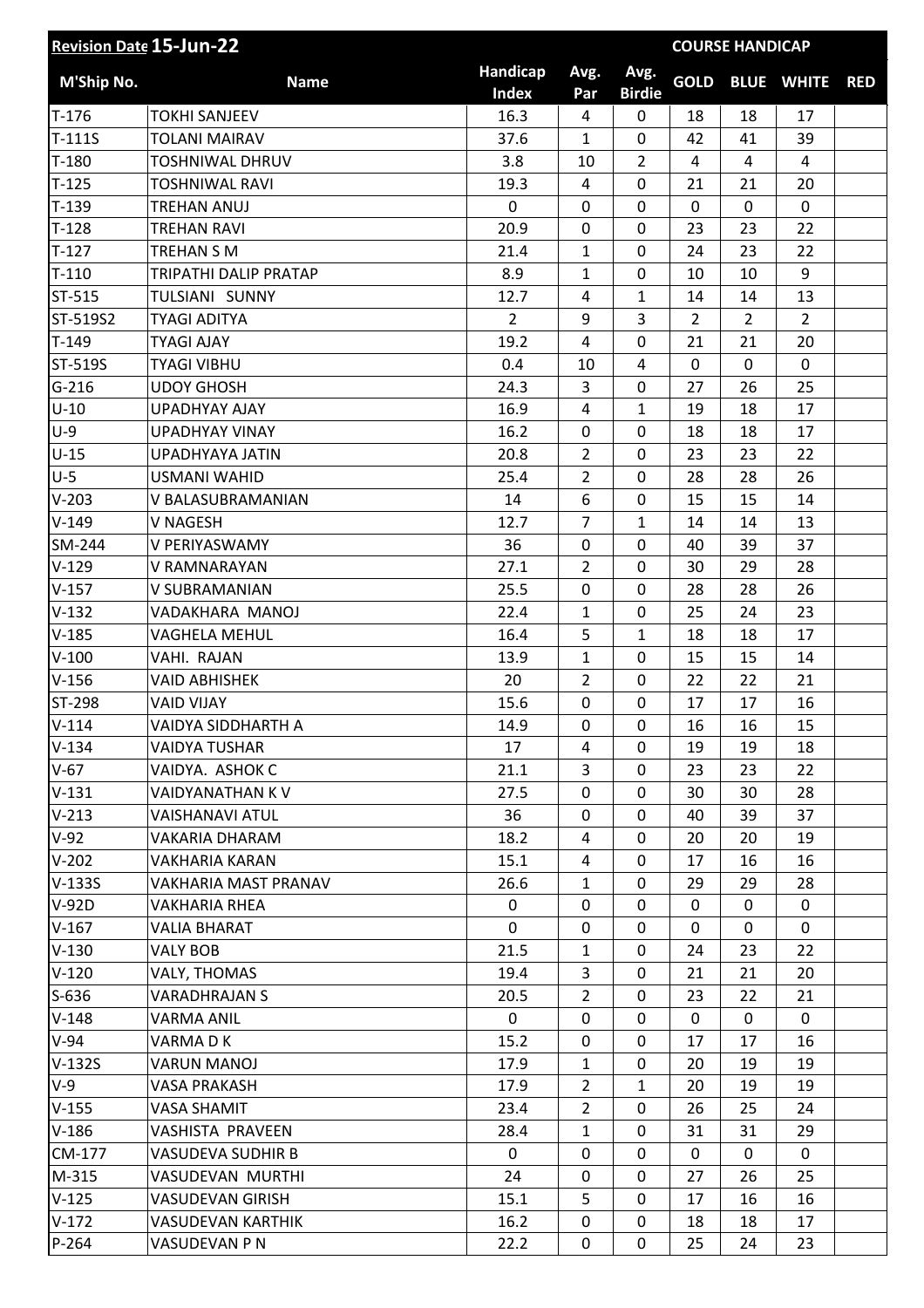| Handicap<br>Avg.<br>Avg.<br><b>GOLD</b><br>M'Ship No.<br><b>BLUE WHITE</b><br><b>Name</b><br><b>RED</b><br><b>Index</b><br><b>Birdie</b><br>Par<br>R-292<br>25<br><b>VASUDEVAN R</b><br>0<br>$\mathbf{0}$<br>28<br>27<br>26<br>$V-101$<br>15.2<br>0<br>16<br><b>VASUDEVAN SIDDHARTH</b><br>4<br>17<br>17<br>$V-143$<br>13.6<br>6<br>$\mathbf{1}$<br>15<br>15<br><b>VASVANI DINESH</b><br>14<br>$V-205$<br>$\mathbf{1}$<br>0<br>27<br>27<br>26<br>VASWANI MOHIT JANAK<br>24.7<br><b>PRV-283</b><br><b>VASWANI KRISH</b><br>36<br>0<br>39<br>12<br>0<br>40<br>22<br>$V-68$<br>21<br>0<br>0<br>23<br>23<br>VAZ ALEX<br>$V-118$<br>21.4<br>3<br>0<br>22<br><b>VAZ AVINASH</b><br>24<br>23<br>9<br>$\overline{2}$<br>6<br>6<br>$V-103$<br>5.8<br>6<br><b>VAZ SANJEEV</b><br>$V-111$<br>0<br>$\mathbf 0$<br><b>VAZE ANEESH</b><br>0<br>0<br>0<br>0<br>$V-83$<br>5<br><b>VAZE DR AJIT</b><br>15.1<br>$\mathbf{1}$<br>17<br>16<br>12<br>3<br>$V-91$<br>21.6<br>0<br>24<br>24<br>22<br>VAZIRANI ANAND<br>$V-76$<br>21.6<br>22<br>VAZIRANI DEEPAK J<br>$\mathbf{1}$<br>0<br>24<br>24<br>$V-45$<br>0<br>0<br>39<br>37.6<br>42<br>41<br>VENKATARAMAN. V<br>ST-486<br><b>VENKATRAMAN S</b><br>17.5<br>6<br>0<br>19<br>19<br>18<br>ST-474<br>16.5<br>6<br>0<br>18<br>17<br>VENKATRAMAN SUBRAMANIAM<br>18<br>3<br>$V-88$<br>0<br><b>VENUGOPAL K</b><br>11.9<br>13<br>13<br>12<br>$V-170$<br>$-0.6$<br><b>VENUGOPAL VIKAS</b><br>0<br>0<br>$+1$<br>$+1$<br>$+1$<br>$V-199$<br>6<br>$\mathbf{1}$<br><b>VERMA RAJENDRA</b><br>14.1<br>16<br>15<br>15<br>ST-369<br>15.4<br>0<br>16<br><b>VERMA CHRISTOPER</b><br>4<br>17<br>17<br>0.2<br>$\overline{4}$<br>$\mathbf 0$<br>$V-122$<br><b>VERMA GAGAN</b><br>$\mathbf{1}$<br>0<br>$\mathbf 0$<br>$V-119$<br>0<br><b>VERMA GAUTAM</b><br>14.3<br>0<br>16<br>16<br>15<br>ST-412S<br>31.4<br>$\overline{2}$<br>0<br>35<br>34<br>33<br><b>VERMA KRISH</b><br>$V-146S$<br>0<br>0<br>22<br>21<br><b>VERMA MOHAN RUSHIL</b><br>20<br>22<br>$V-146$<br><b>VERMA RATNESH</b><br>13.6<br>0<br>15<br>15<br>14<br>0<br>3<br>CM-214<br>23.2<br>0<br>26<br>25<br>24<br><b>VERMAS</b><br>5<br>$V-115$<br>11.7<br>$\mathbf{1}$<br>13<br>12<br><b>VERMA SUMER</b><br>13<br>$\mathbf 0$<br>$V-139$<br><b>VERMA SUMIR</b><br>21.9<br>$\mathbf{1}$<br>24<br>24<br>23<br>$V-30$<br>3<br>24<br>24<br>22<br>21.7<br>0<br>VERMA. DEEPAK<br>0<br>$\mathbf 0$<br>0<br>$\Omega$<br>$\Omega$<br>$V-174$<br><b>VHORA CHINTAN</b><br>$\mathbf{0}$<br>36<br><b>PROV-362S</b><br>0<br>VICHURKAR SAMIHAN<br>0<br>40<br>39<br>37<br>$\overline{2}$<br>$V-198$<br>10.8<br>$\overline{7}$<br>12<br><b>VIJAYAKAR ASHISH</b><br>12<br>11<br>$V-171$<br>0<br>0<br>0<br><b>VIJAYAN KARANJIV</b><br>0<br>$\mathbf{0}$<br>0<br>SM-294<br><b>VIKRAM ARAB</b><br>17.5<br>$\overline{2}$<br>0<br>19<br>19<br>18<br>$V-137$<br>23.6<br>0<br><b>VILLUR RAM</b><br>$\mathbf{1}$<br>26<br>26<br>24<br>0<br>35<br>$V-209$<br><b>VINCHURKAR NARAYAN</b><br>34<br>0<br>38<br>37<br>$V-126$<br><b>VINEET VARMA</b><br>20.4<br>0<br>0<br>23<br>22<br>21<br>$V-135$<br><b>VIR GAUTAM</b><br>25<br>$\overline{2}$<br>0<br>28<br>27<br>26<br>$V-52$<br>14.7<br>VIRENDRA. SUDHIR (N R)<br>0<br>0<br>16<br>16<br>15<br>$V-136S$<br>20.4<br>$\mathbf{1}$<br>0<br>21<br>23<br>22<br><b>VOHRA RAHUL</b><br>$V-140$<br><b>VOHRA TARUN</b><br>10.8<br>0<br>0<br>12<br>12<br>11<br>52.5<br><b>VOHRA VEER</b><br>0<br>58<br>$V-140S$<br>$\mathbf{1}$<br>57<br>54<br>$V-136$<br><b>VOHRA VINOD</b><br>22.1<br>3<br>0<br>23<br>24<br>24<br>$V-117$<br>21.8<br>23<br><b>VORA HEMENDRA S</b><br>0<br>24<br>24<br>$\mathbf{1}$<br>ST-496<br>0<br>22<br>0<br>23<br><b>VORA MANHAR</b><br>24<br>24<br>$V-174S$<br>5.5<br>9<br>3<br>6<br><b>VORA MAST JAY</b><br>6<br>6<br>8<br>0<br>$V-161M$<br><b>VORA SAHIL</b><br>15.1<br>17<br>16<br>16<br>$V-173$<br>20.4<br><b>VORA SUDHIR</b><br>0<br>23<br>22<br>21<br>$\mathbf{1}$<br>$V-117S$<br>2.8<br>$\mathbf{1}$<br>3<br><b>VORA YOHAN</b><br>10<br>3<br>3<br>$V-55$<br>0<br>0<br>0<br>0<br><b>VZIRANI PREM</b><br>0<br>$\mathbf{0}$<br><b>AOH-23</b><br>36<br>0<br>37<br><b>WAASAN TAARUN</b><br>0<br>40<br>39<br>W-80<br>5<br>13.9<br>$\mathbf{1}$<br>15<br>15<br>14<br>WADHAWAN ADITYA | <b>Revision Date 15-Jun-22</b> |  |  | <b>COURSE HANDICAP</b> |  |  |  |  |
|-------------------------------------------------------------------------------------------------------------------------------------------------------------------------------------------------------------------------------------------------------------------------------------------------------------------------------------------------------------------------------------------------------------------------------------------------------------------------------------------------------------------------------------------------------------------------------------------------------------------------------------------------------------------------------------------------------------------------------------------------------------------------------------------------------------------------------------------------------------------------------------------------------------------------------------------------------------------------------------------------------------------------------------------------------------------------------------------------------------------------------------------------------------------------------------------------------------------------------------------------------------------------------------------------------------------------------------------------------------------------------------------------------------------------------------------------------------------------------------------------------------------------------------------------------------------------------------------------------------------------------------------------------------------------------------------------------------------------------------------------------------------------------------------------------------------------------------------------------------------------------------------------------------------------------------------------------------------------------------------------------------------------------------------------------------------------------------------------------------------------------------------------------------------------------------------------------------------------------------------------------------------------------------------------------------------------------------------------------------------------------------------------------------------------------------------------------------------------------------------------------------------------------------------------------------------------------------------------------------------------------------------------------------------------------------------------------------------------------------------------------------------------------------------------------------------------------------------------------------------------------------------------------------------------------------------------------------------------------------------------------------------------------------------------------------------------------------------------------------------------------------------------------------------------------------------------------------------------------------------------------------------------------------------------------------------------------------------------------------------------------------------------------------------------------------------------------------------------------------------------------------------------------------------------------------------------------------------------------------------------------------------------------------------------------------------------------------------------------------------------------------------------------------------------------------------------------------------------------------------------------------------------------------------------------------------------------------------------------------------------------------------------------------------------------------------------------------------------------------------------------------------------------------------------------------------|--------------------------------|--|--|------------------------|--|--|--|--|
|                                                                                                                                                                                                                                                                                                                                                                                                                                                                                                                                                                                                                                                                                                                                                                                                                                                                                                                                                                                                                                                                                                                                                                                                                                                                                                                                                                                                                                                                                                                                                                                                                                                                                                                                                                                                                                                                                                                                                                                                                                                                                                                                                                                                                                                                                                                                                                                                                                                                                                                                                                                                                                                                                                                                                                                                                                                                                                                                                                                                                                                                                                                                                                                                                                                                                                                                                                                                                                                                                                                                                                                                                                                                                                                                                                                                                                                                                                                                                                                                                                                                                                                                                                                           |                                |  |  |                        |  |  |  |  |
|                                                                                                                                                                                                                                                                                                                                                                                                                                                                                                                                                                                                                                                                                                                                                                                                                                                                                                                                                                                                                                                                                                                                                                                                                                                                                                                                                                                                                                                                                                                                                                                                                                                                                                                                                                                                                                                                                                                                                                                                                                                                                                                                                                                                                                                                                                                                                                                                                                                                                                                                                                                                                                                                                                                                                                                                                                                                                                                                                                                                                                                                                                                                                                                                                                                                                                                                                                                                                                                                                                                                                                                                                                                                                                                                                                                                                                                                                                                                                                                                                                                                                                                                                                                           |                                |  |  |                        |  |  |  |  |
|                                                                                                                                                                                                                                                                                                                                                                                                                                                                                                                                                                                                                                                                                                                                                                                                                                                                                                                                                                                                                                                                                                                                                                                                                                                                                                                                                                                                                                                                                                                                                                                                                                                                                                                                                                                                                                                                                                                                                                                                                                                                                                                                                                                                                                                                                                                                                                                                                                                                                                                                                                                                                                                                                                                                                                                                                                                                                                                                                                                                                                                                                                                                                                                                                                                                                                                                                                                                                                                                                                                                                                                                                                                                                                                                                                                                                                                                                                                                                                                                                                                                                                                                                                                           |                                |  |  |                        |  |  |  |  |
|                                                                                                                                                                                                                                                                                                                                                                                                                                                                                                                                                                                                                                                                                                                                                                                                                                                                                                                                                                                                                                                                                                                                                                                                                                                                                                                                                                                                                                                                                                                                                                                                                                                                                                                                                                                                                                                                                                                                                                                                                                                                                                                                                                                                                                                                                                                                                                                                                                                                                                                                                                                                                                                                                                                                                                                                                                                                                                                                                                                                                                                                                                                                                                                                                                                                                                                                                                                                                                                                                                                                                                                                                                                                                                                                                                                                                                                                                                                                                                                                                                                                                                                                                                                           |                                |  |  |                        |  |  |  |  |
|                                                                                                                                                                                                                                                                                                                                                                                                                                                                                                                                                                                                                                                                                                                                                                                                                                                                                                                                                                                                                                                                                                                                                                                                                                                                                                                                                                                                                                                                                                                                                                                                                                                                                                                                                                                                                                                                                                                                                                                                                                                                                                                                                                                                                                                                                                                                                                                                                                                                                                                                                                                                                                                                                                                                                                                                                                                                                                                                                                                                                                                                                                                                                                                                                                                                                                                                                                                                                                                                                                                                                                                                                                                                                                                                                                                                                                                                                                                                                                                                                                                                                                                                                                                           |                                |  |  |                        |  |  |  |  |
|                                                                                                                                                                                                                                                                                                                                                                                                                                                                                                                                                                                                                                                                                                                                                                                                                                                                                                                                                                                                                                                                                                                                                                                                                                                                                                                                                                                                                                                                                                                                                                                                                                                                                                                                                                                                                                                                                                                                                                                                                                                                                                                                                                                                                                                                                                                                                                                                                                                                                                                                                                                                                                                                                                                                                                                                                                                                                                                                                                                                                                                                                                                                                                                                                                                                                                                                                                                                                                                                                                                                                                                                                                                                                                                                                                                                                                                                                                                                                                                                                                                                                                                                                                                           |                                |  |  |                        |  |  |  |  |
|                                                                                                                                                                                                                                                                                                                                                                                                                                                                                                                                                                                                                                                                                                                                                                                                                                                                                                                                                                                                                                                                                                                                                                                                                                                                                                                                                                                                                                                                                                                                                                                                                                                                                                                                                                                                                                                                                                                                                                                                                                                                                                                                                                                                                                                                                                                                                                                                                                                                                                                                                                                                                                                                                                                                                                                                                                                                                                                                                                                                                                                                                                                                                                                                                                                                                                                                                                                                                                                                                                                                                                                                                                                                                                                                                                                                                                                                                                                                                                                                                                                                                                                                                                                           |                                |  |  |                        |  |  |  |  |
|                                                                                                                                                                                                                                                                                                                                                                                                                                                                                                                                                                                                                                                                                                                                                                                                                                                                                                                                                                                                                                                                                                                                                                                                                                                                                                                                                                                                                                                                                                                                                                                                                                                                                                                                                                                                                                                                                                                                                                                                                                                                                                                                                                                                                                                                                                                                                                                                                                                                                                                                                                                                                                                                                                                                                                                                                                                                                                                                                                                                                                                                                                                                                                                                                                                                                                                                                                                                                                                                                                                                                                                                                                                                                                                                                                                                                                                                                                                                                                                                                                                                                                                                                                                           |                                |  |  |                        |  |  |  |  |
|                                                                                                                                                                                                                                                                                                                                                                                                                                                                                                                                                                                                                                                                                                                                                                                                                                                                                                                                                                                                                                                                                                                                                                                                                                                                                                                                                                                                                                                                                                                                                                                                                                                                                                                                                                                                                                                                                                                                                                                                                                                                                                                                                                                                                                                                                                                                                                                                                                                                                                                                                                                                                                                                                                                                                                                                                                                                                                                                                                                                                                                                                                                                                                                                                                                                                                                                                                                                                                                                                                                                                                                                                                                                                                                                                                                                                                                                                                                                                                                                                                                                                                                                                                                           |                                |  |  |                        |  |  |  |  |
|                                                                                                                                                                                                                                                                                                                                                                                                                                                                                                                                                                                                                                                                                                                                                                                                                                                                                                                                                                                                                                                                                                                                                                                                                                                                                                                                                                                                                                                                                                                                                                                                                                                                                                                                                                                                                                                                                                                                                                                                                                                                                                                                                                                                                                                                                                                                                                                                                                                                                                                                                                                                                                                                                                                                                                                                                                                                                                                                                                                                                                                                                                                                                                                                                                                                                                                                                                                                                                                                                                                                                                                                                                                                                                                                                                                                                                                                                                                                                                                                                                                                                                                                                                                           |                                |  |  |                        |  |  |  |  |
|                                                                                                                                                                                                                                                                                                                                                                                                                                                                                                                                                                                                                                                                                                                                                                                                                                                                                                                                                                                                                                                                                                                                                                                                                                                                                                                                                                                                                                                                                                                                                                                                                                                                                                                                                                                                                                                                                                                                                                                                                                                                                                                                                                                                                                                                                                                                                                                                                                                                                                                                                                                                                                                                                                                                                                                                                                                                                                                                                                                                                                                                                                                                                                                                                                                                                                                                                                                                                                                                                                                                                                                                                                                                                                                                                                                                                                                                                                                                                                                                                                                                                                                                                                                           |                                |  |  |                        |  |  |  |  |
|                                                                                                                                                                                                                                                                                                                                                                                                                                                                                                                                                                                                                                                                                                                                                                                                                                                                                                                                                                                                                                                                                                                                                                                                                                                                                                                                                                                                                                                                                                                                                                                                                                                                                                                                                                                                                                                                                                                                                                                                                                                                                                                                                                                                                                                                                                                                                                                                                                                                                                                                                                                                                                                                                                                                                                                                                                                                                                                                                                                                                                                                                                                                                                                                                                                                                                                                                                                                                                                                                                                                                                                                                                                                                                                                                                                                                                                                                                                                                                                                                                                                                                                                                                                           |                                |  |  |                        |  |  |  |  |
|                                                                                                                                                                                                                                                                                                                                                                                                                                                                                                                                                                                                                                                                                                                                                                                                                                                                                                                                                                                                                                                                                                                                                                                                                                                                                                                                                                                                                                                                                                                                                                                                                                                                                                                                                                                                                                                                                                                                                                                                                                                                                                                                                                                                                                                                                                                                                                                                                                                                                                                                                                                                                                                                                                                                                                                                                                                                                                                                                                                                                                                                                                                                                                                                                                                                                                                                                                                                                                                                                                                                                                                                                                                                                                                                                                                                                                                                                                                                                                                                                                                                                                                                                                                           |                                |  |  |                        |  |  |  |  |
|                                                                                                                                                                                                                                                                                                                                                                                                                                                                                                                                                                                                                                                                                                                                                                                                                                                                                                                                                                                                                                                                                                                                                                                                                                                                                                                                                                                                                                                                                                                                                                                                                                                                                                                                                                                                                                                                                                                                                                                                                                                                                                                                                                                                                                                                                                                                                                                                                                                                                                                                                                                                                                                                                                                                                                                                                                                                                                                                                                                                                                                                                                                                                                                                                                                                                                                                                                                                                                                                                                                                                                                                                                                                                                                                                                                                                                                                                                                                                                                                                                                                                                                                                                                           |                                |  |  |                        |  |  |  |  |
|                                                                                                                                                                                                                                                                                                                                                                                                                                                                                                                                                                                                                                                                                                                                                                                                                                                                                                                                                                                                                                                                                                                                                                                                                                                                                                                                                                                                                                                                                                                                                                                                                                                                                                                                                                                                                                                                                                                                                                                                                                                                                                                                                                                                                                                                                                                                                                                                                                                                                                                                                                                                                                                                                                                                                                                                                                                                                                                                                                                                                                                                                                                                                                                                                                                                                                                                                                                                                                                                                                                                                                                                                                                                                                                                                                                                                                                                                                                                                                                                                                                                                                                                                                                           |                                |  |  |                        |  |  |  |  |
|                                                                                                                                                                                                                                                                                                                                                                                                                                                                                                                                                                                                                                                                                                                                                                                                                                                                                                                                                                                                                                                                                                                                                                                                                                                                                                                                                                                                                                                                                                                                                                                                                                                                                                                                                                                                                                                                                                                                                                                                                                                                                                                                                                                                                                                                                                                                                                                                                                                                                                                                                                                                                                                                                                                                                                                                                                                                                                                                                                                                                                                                                                                                                                                                                                                                                                                                                                                                                                                                                                                                                                                                                                                                                                                                                                                                                                                                                                                                                                                                                                                                                                                                                                                           |                                |  |  |                        |  |  |  |  |
|                                                                                                                                                                                                                                                                                                                                                                                                                                                                                                                                                                                                                                                                                                                                                                                                                                                                                                                                                                                                                                                                                                                                                                                                                                                                                                                                                                                                                                                                                                                                                                                                                                                                                                                                                                                                                                                                                                                                                                                                                                                                                                                                                                                                                                                                                                                                                                                                                                                                                                                                                                                                                                                                                                                                                                                                                                                                                                                                                                                                                                                                                                                                                                                                                                                                                                                                                                                                                                                                                                                                                                                                                                                                                                                                                                                                                                                                                                                                                                                                                                                                                                                                                                                           |                                |  |  |                        |  |  |  |  |
|                                                                                                                                                                                                                                                                                                                                                                                                                                                                                                                                                                                                                                                                                                                                                                                                                                                                                                                                                                                                                                                                                                                                                                                                                                                                                                                                                                                                                                                                                                                                                                                                                                                                                                                                                                                                                                                                                                                                                                                                                                                                                                                                                                                                                                                                                                                                                                                                                                                                                                                                                                                                                                                                                                                                                                                                                                                                                                                                                                                                                                                                                                                                                                                                                                                                                                                                                                                                                                                                                                                                                                                                                                                                                                                                                                                                                                                                                                                                                                                                                                                                                                                                                                                           |                                |  |  |                        |  |  |  |  |
|                                                                                                                                                                                                                                                                                                                                                                                                                                                                                                                                                                                                                                                                                                                                                                                                                                                                                                                                                                                                                                                                                                                                                                                                                                                                                                                                                                                                                                                                                                                                                                                                                                                                                                                                                                                                                                                                                                                                                                                                                                                                                                                                                                                                                                                                                                                                                                                                                                                                                                                                                                                                                                                                                                                                                                                                                                                                                                                                                                                                                                                                                                                                                                                                                                                                                                                                                                                                                                                                                                                                                                                                                                                                                                                                                                                                                                                                                                                                                                                                                                                                                                                                                                                           |                                |  |  |                        |  |  |  |  |
|                                                                                                                                                                                                                                                                                                                                                                                                                                                                                                                                                                                                                                                                                                                                                                                                                                                                                                                                                                                                                                                                                                                                                                                                                                                                                                                                                                                                                                                                                                                                                                                                                                                                                                                                                                                                                                                                                                                                                                                                                                                                                                                                                                                                                                                                                                                                                                                                                                                                                                                                                                                                                                                                                                                                                                                                                                                                                                                                                                                                                                                                                                                                                                                                                                                                                                                                                                                                                                                                                                                                                                                                                                                                                                                                                                                                                                                                                                                                                                                                                                                                                                                                                                                           |                                |  |  |                        |  |  |  |  |
|                                                                                                                                                                                                                                                                                                                                                                                                                                                                                                                                                                                                                                                                                                                                                                                                                                                                                                                                                                                                                                                                                                                                                                                                                                                                                                                                                                                                                                                                                                                                                                                                                                                                                                                                                                                                                                                                                                                                                                                                                                                                                                                                                                                                                                                                                                                                                                                                                                                                                                                                                                                                                                                                                                                                                                                                                                                                                                                                                                                                                                                                                                                                                                                                                                                                                                                                                                                                                                                                                                                                                                                                                                                                                                                                                                                                                                                                                                                                                                                                                                                                                                                                                                                           |                                |  |  |                        |  |  |  |  |
|                                                                                                                                                                                                                                                                                                                                                                                                                                                                                                                                                                                                                                                                                                                                                                                                                                                                                                                                                                                                                                                                                                                                                                                                                                                                                                                                                                                                                                                                                                                                                                                                                                                                                                                                                                                                                                                                                                                                                                                                                                                                                                                                                                                                                                                                                                                                                                                                                                                                                                                                                                                                                                                                                                                                                                                                                                                                                                                                                                                                                                                                                                                                                                                                                                                                                                                                                                                                                                                                                                                                                                                                                                                                                                                                                                                                                                                                                                                                                                                                                                                                                                                                                                                           |                                |  |  |                        |  |  |  |  |
|                                                                                                                                                                                                                                                                                                                                                                                                                                                                                                                                                                                                                                                                                                                                                                                                                                                                                                                                                                                                                                                                                                                                                                                                                                                                                                                                                                                                                                                                                                                                                                                                                                                                                                                                                                                                                                                                                                                                                                                                                                                                                                                                                                                                                                                                                                                                                                                                                                                                                                                                                                                                                                                                                                                                                                                                                                                                                                                                                                                                                                                                                                                                                                                                                                                                                                                                                                                                                                                                                                                                                                                                                                                                                                                                                                                                                                                                                                                                                                                                                                                                                                                                                                                           |                                |  |  |                        |  |  |  |  |
|                                                                                                                                                                                                                                                                                                                                                                                                                                                                                                                                                                                                                                                                                                                                                                                                                                                                                                                                                                                                                                                                                                                                                                                                                                                                                                                                                                                                                                                                                                                                                                                                                                                                                                                                                                                                                                                                                                                                                                                                                                                                                                                                                                                                                                                                                                                                                                                                                                                                                                                                                                                                                                                                                                                                                                                                                                                                                                                                                                                                                                                                                                                                                                                                                                                                                                                                                                                                                                                                                                                                                                                                                                                                                                                                                                                                                                                                                                                                                                                                                                                                                                                                                                                           |                                |  |  |                        |  |  |  |  |
|                                                                                                                                                                                                                                                                                                                                                                                                                                                                                                                                                                                                                                                                                                                                                                                                                                                                                                                                                                                                                                                                                                                                                                                                                                                                                                                                                                                                                                                                                                                                                                                                                                                                                                                                                                                                                                                                                                                                                                                                                                                                                                                                                                                                                                                                                                                                                                                                                                                                                                                                                                                                                                                                                                                                                                                                                                                                                                                                                                                                                                                                                                                                                                                                                                                                                                                                                                                                                                                                                                                                                                                                                                                                                                                                                                                                                                                                                                                                                                                                                                                                                                                                                                                           |                                |  |  |                        |  |  |  |  |
|                                                                                                                                                                                                                                                                                                                                                                                                                                                                                                                                                                                                                                                                                                                                                                                                                                                                                                                                                                                                                                                                                                                                                                                                                                                                                                                                                                                                                                                                                                                                                                                                                                                                                                                                                                                                                                                                                                                                                                                                                                                                                                                                                                                                                                                                                                                                                                                                                                                                                                                                                                                                                                                                                                                                                                                                                                                                                                                                                                                                                                                                                                                                                                                                                                                                                                                                                                                                                                                                                                                                                                                                                                                                                                                                                                                                                                                                                                                                                                                                                                                                                                                                                                                           |                                |  |  |                        |  |  |  |  |
|                                                                                                                                                                                                                                                                                                                                                                                                                                                                                                                                                                                                                                                                                                                                                                                                                                                                                                                                                                                                                                                                                                                                                                                                                                                                                                                                                                                                                                                                                                                                                                                                                                                                                                                                                                                                                                                                                                                                                                                                                                                                                                                                                                                                                                                                                                                                                                                                                                                                                                                                                                                                                                                                                                                                                                                                                                                                                                                                                                                                                                                                                                                                                                                                                                                                                                                                                                                                                                                                                                                                                                                                                                                                                                                                                                                                                                                                                                                                                                                                                                                                                                                                                                                           |                                |  |  |                        |  |  |  |  |
|                                                                                                                                                                                                                                                                                                                                                                                                                                                                                                                                                                                                                                                                                                                                                                                                                                                                                                                                                                                                                                                                                                                                                                                                                                                                                                                                                                                                                                                                                                                                                                                                                                                                                                                                                                                                                                                                                                                                                                                                                                                                                                                                                                                                                                                                                                                                                                                                                                                                                                                                                                                                                                                                                                                                                                                                                                                                                                                                                                                                                                                                                                                                                                                                                                                                                                                                                                                                                                                                                                                                                                                                                                                                                                                                                                                                                                                                                                                                                                                                                                                                                                                                                                                           |                                |  |  |                        |  |  |  |  |
|                                                                                                                                                                                                                                                                                                                                                                                                                                                                                                                                                                                                                                                                                                                                                                                                                                                                                                                                                                                                                                                                                                                                                                                                                                                                                                                                                                                                                                                                                                                                                                                                                                                                                                                                                                                                                                                                                                                                                                                                                                                                                                                                                                                                                                                                                                                                                                                                                                                                                                                                                                                                                                                                                                                                                                                                                                                                                                                                                                                                                                                                                                                                                                                                                                                                                                                                                                                                                                                                                                                                                                                                                                                                                                                                                                                                                                                                                                                                                                                                                                                                                                                                                                                           |                                |  |  |                        |  |  |  |  |
|                                                                                                                                                                                                                                                                                                                                                                                                                                                                                                                                                                                                                                                                                                                                                                                                                                                                                                                                                                                                                                                                                                                                                                                                                                                                                                                                                                                                                                                                                                                                                                                                                                                                                                                                                                                                                                                                                                                                                                                                                                                                                                                                                                                                                                                                                                                                                                                                                                                                                                                                                                                                                                                                                                                                                                                                                                                                                                                                                                                                                                                                                                                                                                                                                                                                                                                                                                                                                                                                                                                                                                                                                                                                                                                                                                                                                                                                                                                                                                                                                                                                                                                                                                                           |                                |  |  |                        |  |  |  |  |
|                                                                                                                                                                                                                                                                                                                                                                                                                                                                                                                                                                                                                                                                                                                                                                                                                                                                                                                                                                                                                                                                                                                                                                                                                                                                                                                                                                                                                                                                                                                                                                                                                                                                                                                                                                                                                                                                                                                                                                                                                                                                                                                                                                                                                                                                                                                                                                                                                                                                                                                                                                                                                                                                                                                                                                                                                                                                                                                                                                                                                                                                                                                                                                                                                                                                                                                                                                                                                                                                                                                                                                                                                                                                                                                                                                                                                                                                                                                                                                                                                                                                                                                                                                                           |                                |  |  |                        |  |  |  |  |
|                                                                                                                                                                                                                                                                                                                                                                                                                                                                                                                                                                                                                                                                                                                                                                                                                                                                                                                                                                                                                                                                                                                                                                                                                                                                                                                                                                                                                                                                                                                                                                                                                                                                                                                                                                                                                                                                                                                                                                                                                                                                                                                                                                                                                                                                                                                                                                                                                                                                                                                                                                                                                                                                                                                                                                                                                                                                                                                                                                                                                                                                                                                                                                                                                                                                                                                                                                                                                                                                                                                                                                                                                                                                                                                                                                                                                                                                                                                                                                                                                                                                                                                                                                                           |                                |  |  |                        |  |  |  |  |
|                                                                                                                                                                                                                                                                                                                                                                                                                                                                                                                                                                                                                                                                                                                                                                                                                                                                                                                                                                                                                                                                                                                                                                                                                                                                                                                                                                                                                                                                                                                                                                                                                                                                                                                                                                                                                                                                                                                                                                                                                                                                                                                                                                                                                                                                                                                                                                                                                                                                                                                                                                                                                                                                                                                                                                                                                                                                                                                                                                                                                                                                                                                                                                                                                                                                                                                                                                                                                                                                                                                                                                                                                                                                                                                                                                                                                                                                                                                                                                                                                                                                                                                                                                                           |                                |  |  |                        |  |  |  |  |
|                                                                                                                                                                                                                                                                                                                                                                                                                                                                                                                                                                                                                                                                                                                                                                                                                                                                                                                                                                                                                                                                                                                                                                                                                                                                                                                                                                                                                                                                                                                                                                                                                                                                                                                                                                                                                                                                                                                                                                                                                                                                                                                                                                                                                                                                                                                                                                                                                                                                                                                                                                                                                                                                                                                                                                                                                                                                                                                                                                                                                                                                                                                                                                                                                                                                                                                                                                                                                                                                                                                                                                                                                                                                                                                                                                                                                                                                                                                                                                                                                                                                                                                                                                                           |                                |  |  |                        |  |  |  |  |
|                                                                                                                                                                                                                                                                                                                                                                                                                                                                                                                                                                                                                                                                                                                                                                                                                                                                                                                                                                                                                                                                                                                                                                                                                                                                                                                                                                                                                                                                                                                                                                                                                                                                                                                                                                                                                                                                                                                                                                                                                                                                                                                                                                                                                                                                                                                                                                                                                                                                                                                                                                                                                                                                                                                                                                                                                                                                                                                                                                                                                                                                                                                                                                                                                                                                                                                                                                                                                                                                                                                                                                                                                                                                                                                                                                                                                                                                                                                                                                                                                                                                                                                                                                                           |                                |  |  |                        |  |  |  |  |
|                                                                                                                                                                                                                                                                                                                                                                                                                                                                                                                                                                                                                                                                                                                                                                                                                                                                                                                                                                                                                                                                                                                                                                                                                                                                                                                                                                                                                                                                                                                                                                                                                                                                                                                                                                                                                                                                                                                                                                                                                                                                                                                                                                                                                                                                                                                                                                                                                                                                                                                                                                                                                                                                                                                                                                                                                                                                                                                                                                                                                                                                                                                                                                                                                                                                                                                                                                                                                                                                                                                                                                                                                                                                                                                                                                                                                                                                                                                                                                                                                                                                                                                                                                                           |                                |  |  |                        |  |  |  |  |
|                                                                                                                                                                                                                                                                                                                                                                                                                                                                                                                                                                                                                                                                                                                                                                                                                                                                                                                                                                                                                                                                                                                                                                                                                                                                                                                                                                                                                                                                                                                                                                                                                                                                                                                                                                                                                                                                                                                                                                                                                                                                                                                                                                                                                                                                                                                                                                                                                                                                                                                                                                                                                                                                                                                                                                                                                                                                                                                                                                                                                                                                                                                                                                                                                                                                                                                                                                                                                                                                                                                                                                                                                                                                                                                                                                                                                                                                                                                                                                                                                                                                                                                                                                                           |                                |  |  |                        |  |  |  |  |
|                                                                                                                                                                                                                                                                                                                                                                                                                                                                                                                                                                                                                                                                                                                                                                                                                                                                                                                                                                                                                                                                                                                                                                                                                                                                                                                                                                                                                                                                                                                                                                                                                                                                                                                                                                                                                                                                                                                                                                                                                                                                                                                                                                                                                                                                                                                                                                                                                                                                                                                                                                                                                                                                                                                                                                                                                                                                                                                                                                                                                                                                                                                                                                                                                                                                                                                                                                                                                                                                                                                                                                                                                                                                                                                                                                                                                                                                                                                                                                                                                                                                                                                                                                                           |                                |  |  |                        |  |  |  |  |
|                                                                                                                                                                                                                                                                                                                                                                                                                                                                                                                                                                                                                                                                                                                                                                                                                                                                                                                                                                                                                                                                                                                                                                                                                                                                                                                                                                                                                                                                                                                                                                                                                                                                                                                                                                                                                                                                                                                                                                                                                                                                                                                                                                                                                                                                                                                                                                                                                                                                                                                                                                                                                                                                                                                                                                                                                                                                                                                                                                                                                                                                                                                                                                                                                                                                                                                                                                                                                                                                                                                                                                                                                                                                                                                                                                                                                                                                                                                                                                                                                                                                                                                                                                                           |                                |  |  |                        |  |  |  |  |
|                                                                                                                                                                                                                                                                                                                                                                                                                                                                                                                                                                                                                                                                                                                                                                                                                                                                                                                                                                                                                                                                                                                                                                                                                                                                                                                                                                                                                                                                                                                                                                                                                                                                                                                                                                                                                                                                                                                                                                                                                                                                                                                                                                                                                                                                                                                                                                                                                                                                                                                                                                                                                                                                                                                                                                                                                                                                                                                                                                                                                                                                                                                                                                                                                                                                                                                                                                                                                                                                                                                                                                                                                                                                                                                                                                                                                                                                                                                                                                                                                                                                                                                                                                                           |                                |  |  |                        |  |  |  |  |
|                                                                                                                                                                                                                                                                                                                                                                                                                                                                                                                                                                                                                                                                                                                                                                                                                                                                                                                                                                                                                                                                                                                                                                                                                                                                                                                                                                                                                                                                                                                                                                                                                                                                                                                                                                                                                                                                                                                                                                                                                                                                                                                                                                                                                                                                                                                                                                                                                                                                                                                                                                                                                                                                                                                                                                                                                                                                                                                                                                                                                                                                                                                                                                                                                                                                                                                                                                                                                                                                                                                                                                                                                                                                                                                                                                                                                                                                                                                                                                                                                                                                                                                                                                                           |                                |  |  |                        |  |  |  |  |
|                                                                                                                                                                                                                                                                                                                                                                                                                                                                                                                                                                                                                                                                                                                                                                                                                                                                                                                                                                                                                                                                                                                                                                                                                                                                                                                                                                                                                                                                                                                                                                                                                                                                                                                                                                                                                                                                                                                                                                                                                                                                                                                                                                                                                                                                                                                                                                                                                                                                                                                                                                                                                                                                                                                                                                                                                                                                                                                                                                                                                                                                                                                                                                                                                                                                                                                                                                                                                                                                                                                                                                                                                                                                                                                                                                                                                                                                                                                                                                                                                                                                                                                                                                                           |                                |  |  |                        |  |  |  |  |
|                                                                                                                                                                                                                                                                                                                                                                                                                                                                                                                                                                                                                                                                                                                                                                                                                                                                                                                                                                                                                                                                                                                                                                                                                                                                                                                                                                                                                                                                                                                                                                                                                                                                                                                                                                                                                                                                                                                                                                                                                                                                                                                                                                                                                                                                                                                                                                                                                                                                                                                                                                                                                                                                                                                                                                                                                                                                                                                                                                                                                                                                                                                                                                                                                                                                                                                                                                                                                                                                                                                                                                                                                                                                                                                                                                                                                                                                                                                                                                                                                                                                                                                                                                                           |                                |  |  |                        |  |  |  |  |
|                                                                                                                                                                                                                                                                                                                                                                                                                                                                                                                                                                                                                                                                                                                                                                                                                                                                                                                                                                                                                                                                                                                                                                                                                                                                                                                                                                                                                                                                                                                                                                                                                                                                                                                                                                                                                                                                                                                                                                                                                                                                                                                                                                                                                                                                                                                                                                                                                                                                                                                                                                                                                                                                                                                                                                                                                                                                                                                                                                                                                                                                                                                                                                                                                                                                                                                                                                                                                                                                                                                                                                                                                                                                                                                                                                                                                                                                                                                                                                                                                                                                                                                                                                                           |                                |  |  |                        |  |  |  |  |
|                                                                                                                                                                                                                                                                                                                                                                                                                                                                                                                                                                                                                                                                                                                                                                                                                                                                                                                                                                                                                                                                                                                                                                                                                                                                                                                                                                                                                                                                                                                                                                                                                                                                                                                                                                                                                                                                                                                                                                                                                                                                                                                                                                                                                                                                                                                                                                                                                                                                                                                                                                                                                                                                                                                                                                                                                                                                                                                                                                                                                                                                                                                                                                                                                                                                                                                                                                                                                                                                                                                                                                                                                                                                                                                                                                                                                                                                                                                                                                                                                                                                                                                                                                                           |                                |  |  |                        |  |  |  |  |
|                                                                                                                                                                                                                                                                                                                                                                                                                                                                                                                                                                                                                                                                                                                                                                                                                                                                                                                                                                                                                                                                                                                                                                                                                                                                                                                                                                                                                                                                                                                                                                                                                                                                                                                                                                                                                                                                                                                                                                                                                                                                                                                                                                                                                                                                                                                                                                                                                                                                                                                                                                                                                                                                                                                                                                                                                                                                                                                                                                                                                                                                                                                                                                                                                                                                                                                                                                                                                                                                                                                                                                                                                                                                                                                                                                                                                                                                                                                                                                                                                                                                                                                                                                                           |                                |  |  |                        |  |  |  |  |
|                                                                                                                                                                                                                                                                                                                                                                                                                                                                                                                                                                                                                                                                                                                                                                                                                                                                                                                                                                                                                                                                                                                                                                                                                                                                                                                                                                                                                                                                                                                                                                                                                                                                                                                                                                                                                                                                                                                                                                                                                                                                                                                                                                                                                                                                                                                                                                                                                                                                                                                                                                                                                                                                                                                                                                                                                                                                                                                                                                                                                                                                                                                                                                                                                                                                                                                                                                                                                                                                                                                                                                                                                                                                                                                                                                                                                                                                                                                                                                                                                                                                                                                                                                                           |                                |  |  |                        |  |  |  |  |
|                                                                                                                                                                                                                                                                                                                                                                                                                                                                                                                                                                                                                                                                                                                                                                                                                                                                                                                                                                                                                                                                                                                                                                                                                                                                                                                                                                                                                                                                                                                                                                                                                                                                                                                                                                                                                                                                                                                                                                                                                                                                                                                                                                                                                                                                                                                                                                                                                                                                                                                                                                                                                                                                                                                                                                                                                                                                                                                                                                                                                                                                                                                                                                                                                                                                                                                                                                                                                                                                                                                                                                                                                                                                                                                                                                                                                                                                                                                                                                                                                                                                                                                                                                                           |                                |  |  |                        |  |  |  |  |
|                                                                                                                                                                                                                                                                                                                                                                                                                                                                                                                                                                                                                                                                                                                                                                                                                                                                                                                                                                                                                                                                                                                                                                                                                                                                                                                                                                                                                                                                                                                                                                                                                                                                                                                                                                                                                                                                                                                                                                                                                                                                                                                                                                                                                                                                                                                                                                                                                                                                                                                                                                                                                                                                                                                                                                                                                                                                                                                                                                                                                                                                                                                                                                                                                                                                                                                                                                                                                                                                                                                                                                                                                                                                                                                                                                                                                                                                                                                                                                                                                                                                                                                                                                                           |                                |  |  |                        |  |  |  |  |
|                                                                                                                                                                                                                                                                                                                                                                                                                                                                                                                                                                                                                                                                                                                                                                                                                                                                                                                                                                                                                                                                                                                                                                                                                                                                                                                                                                                                                                                                                                                                                                                                                                                                                                                                                                                                                                                                                                                                                                                                                                                                                                                                                                                                                                                                                                                                                                                                                                                                                                                                                                                                                                                                                                                                                                                                                                                                                                                                                                                                                                                                                                                                                                                                                                                                                                                                                                                                                                                                                                                                                                                                                                                                                                                                                                                                                                                                                                                                                                                                                                                                                                                                                                                           |                                |  |  |                        |  |  |  |  |
|                                                                                                                                                                                                                                                                                                                                                                                                                                                                                                                                                                                                                                                                                                                                                                                                                                                                                                                                                                                                                                                                                                                                                                                                                                                                                                                                                                                                                                                                                                                                                                                                                                                                                                                                                                                                                                                                                                                                                                                                                                                                                                                                                                                                                                                                                                                                                                                                                                                                                                                                                                                                                                                                                                                                                                                                                                                                                                                                                                                                                                                                                                                                                                                                                                                                                                                                                                                                                                                                                                                                                                                                                                                                                                                                                                                                                                                                                                                                                                                                                                                                                                                                                                                           |                                |  |  |                        |  |  |  |  |
|                                                                                                                                                                                                                                                                                                                                                                                                                                                                                                                                                                                                                                                                                                                                                                                                                                                                                                                                                                                                                                                                                                                                                                                                                                                                                                                                                                                                                                                                                                                                                                                                                                                                                                                                                                                                                                                                                                                                                                                                                                                                                                                                                                                                                                                                                                                                                                                                                                                                                                                                                                                                                                                                                                                                                                                                                                                                                                                                                                                                                                                                                                                                                                                                                                                                                                                                                                                                                                                                                                                                                                                                                                                                                                                                                                                                                                                                                                                                                                                                                                                                                                                                                                                           |                                |  |  |                        |  |  |  |  |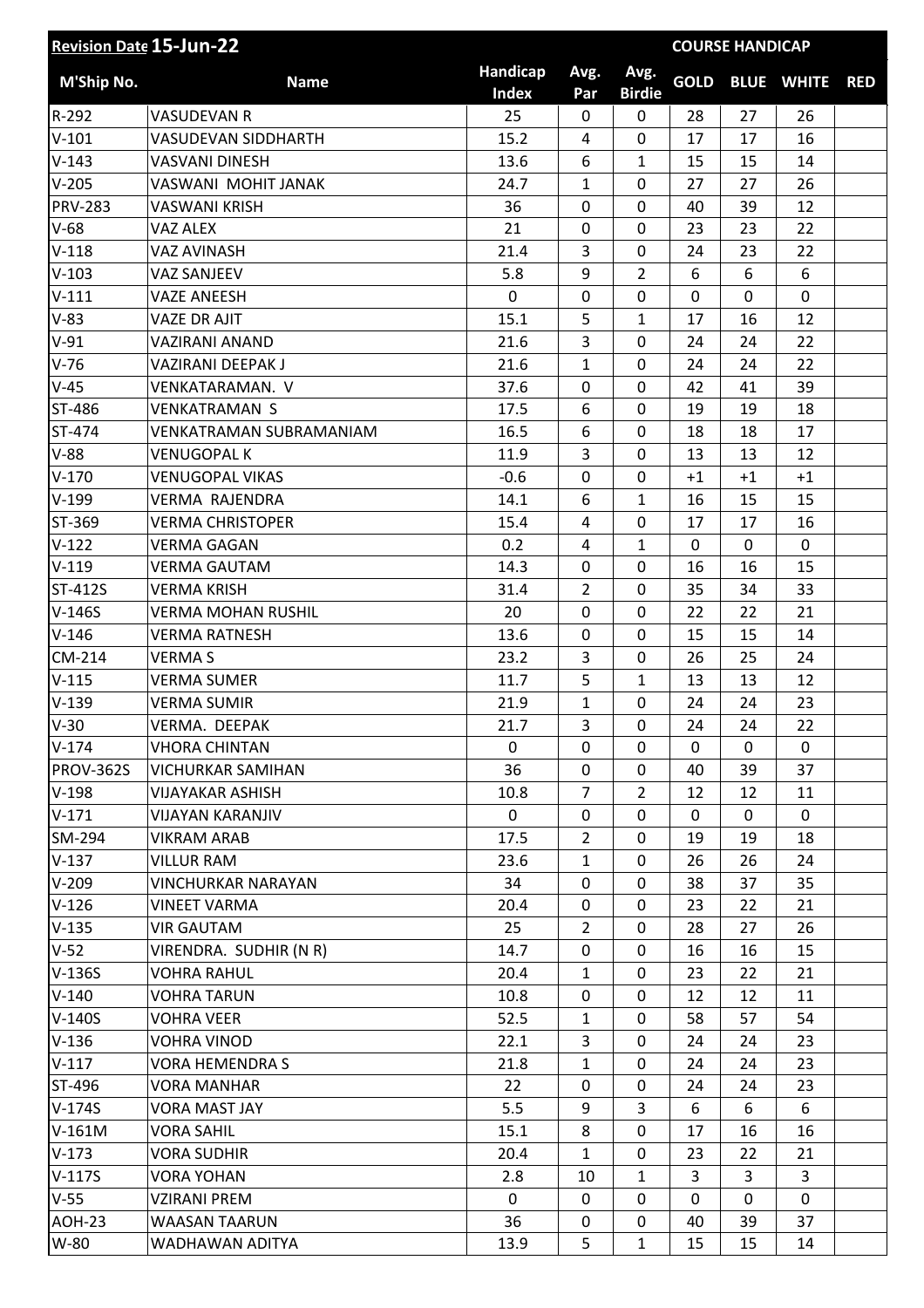| <b>Revision Date 15-Jun-22</b> |                          |              | <b>COURSE HANDICAP</b> |               |                |                |                   |            |
|--------------------------------|--------------------------|--------------|------------------------|---------------|----------------|----------------|-------------------|------------|
| M'Ship No.                     | <b>Name</b>              | Handicap     | Avg.                   | Avg.          | <b>GOLD</b>    |                | <b>BLUE WHITE</b> | <b>RED</b> |
|                                |                          | <b>Index</b> | Par                    | <b>Birdie</b> |                |                |                   |            |
| W-55                           | <b>WADHAWAN DEEPAK</b>   | 24.2         | 0                      | 0             | 27             | 26             | 25                |            |
| $W-54$                         | <b>WADHAWAN DIVESH R</b> | 11.1         | $\overline{2}$         | 0             | 12             | 12             | 11                |            |
| W-67                           | WADHAWAN KARTHIK         | 15.1         | 5                      | $\mathbf{1}$  | 17             | 16             | 16                |            |
| <b>W-54S</b>                   | WADHAWAN YASH            | 6.8          | 10                     | $\mathbf{1}$  | 8              | $\overline{7}$ | $\overline{7}$    |            |
| W-52                           | <b>WADHWA VIVEK</b>      | 15.6         | $\mathbf 0$            | 0             | 17             | 17             | 16                |            |
| W-45                           | <b>WADHWANI AKHILU</b>   | 15.2         | 0                      | 0             | 17             | 17             | 16                |            |
| $W-42$                         | WADHWANI ASHOK           | 17.5         | $\overline{2}$         | 0             | 19             | 19             | 18                |            |
| W-62                           | WADHWANI JASON A         | 18.1         | $\mathbf 0$            | 0             | 20             | 20             | 19                |            |
| $W-43$                         | WADHWANI UTTAM           | 21.6         | 1                      | 0             | 24             | 24             | 22                |            |
| W-53                           | WAHI PRANAM              | 14.4         | 1                      | 0             | 16             | 16             | 15                |            |
| W-74                           | <b>WALIA AMARJIT</b>     | 34           | $\mathbf 0$            | 0             | 38             | 37             | 35                |            |
| <b>W-74S</b>                   | WALIA GURUYAMAN          | 13.7         | 4                      | 0             | 15             | 15             | 14                |            |
| W-83                           | <b>WALSE RAM</b>         | 9.8          | 9                      | $\mathbf{1}$  | 11             | 11             | 10                |            |
| W-70                           | <b>WIG AAKASH</b>        | 21.6         | $\mathbf{1}$           | 0             | 24             | 24             | 22                |            |
| ST-477                         | <b>WILCOX JOHN</b>       | 6.6          | 10                     | $\mathbf{1}$  | $\overline{7}$ | $\overline{7}$ | $\overline{7}$    |            |
| ST-512                         | YADAV ABHIJIT            | 12           | 0                      | 0             | 13             | 13             | 12                |            |
| SM-173                         | YADAV UPENDRA            | 18.2         | 4                      | $\mathbf 0$   | 20             | 20             | 19                |            |
| $Y-12$                         | YADAV YASH               | 9.4          | 8                      | $\mathbf{1}$  | 10             | 10             | 10                |            |
| ST-508                         | YAMANE SHINSUKE          | 22.2         | $\overline{2}$         | 0             | 25             | 24             | 23                |            |
| <b>CRP-021</b>                 | YOO JISANG               | 16.9         | $\overline{2}$         | $\mathbf{1}$  | 19             | 18             | 17                |            |
| <b>AOH-11</b>                  | YOSHIDA NAOKI            | 20.1         | 4                      | 0             | 22             | 22             | 21                |            |
| $Y - 7M$                       | YUSUF HAROON             | 11.1         | 1                      | 0             | 12             | 12             | 11                |            |
| $Y-7S$                         | YUSUF ZACK               | 6.8          | 1                      | 0             | 8              | $\overline{7}$ | $\overline{7}$    |            |
| $Y-11$                         | YUSUF ZAHAN              | 22.8         | $\mathbf 0$            | 0             | 25             | 25             | 24                |            |
| SM-298                         | ZAIN ASGHAR V P          | 20.8         | $\mathbf{1}$           | 0             | 23             | 23             | 22                |            |
| $Z-6$                          | ZAVERI DILIP CHAMPAKLAL  | 24.8         | $\mathbf{1}$           | 0             | 27             | 27             | 26                |            |
| $Z-12$                         | ZAVERI MILIND K          | 0            | $\mathbf 0$            | 0             | 0              | 0              | 0                 |            |
| $Z-10$                         | ZAVERI NIRMAL            | 13.3         | 0                      | 0             | 15             | 14             | 14                |            |
| $Z-15$                         | ZAVERI RAJESH            | 20.2         | 1                      | 0             | 22             | 22             | 21                |            |
| $Z-13$                         | ZAVERI SANDIP            | 18.1         | $\overline{2}$         | 0             | 20             | 20             | 19                |            |
| $Z - 4$                        | ZAVERI SATISH            | 20.7         | $\mathbf{1}$           | 0             | 23             | 23             | 21                |            |
| $Z-18$                         | ZAVERI VIJAY             | 19.8         | $\overline{2}$         | 0             | 22             | 22             | 21                |            |
|                                |                          |              |                        |               |                |                |                   |            |
|                                |                          |              |                        |               |                |                |                   |            |
|                                |                          |              |                        |               |                |                |                   |            |
|                                |                          |              |                        |               |                |                |                   |            |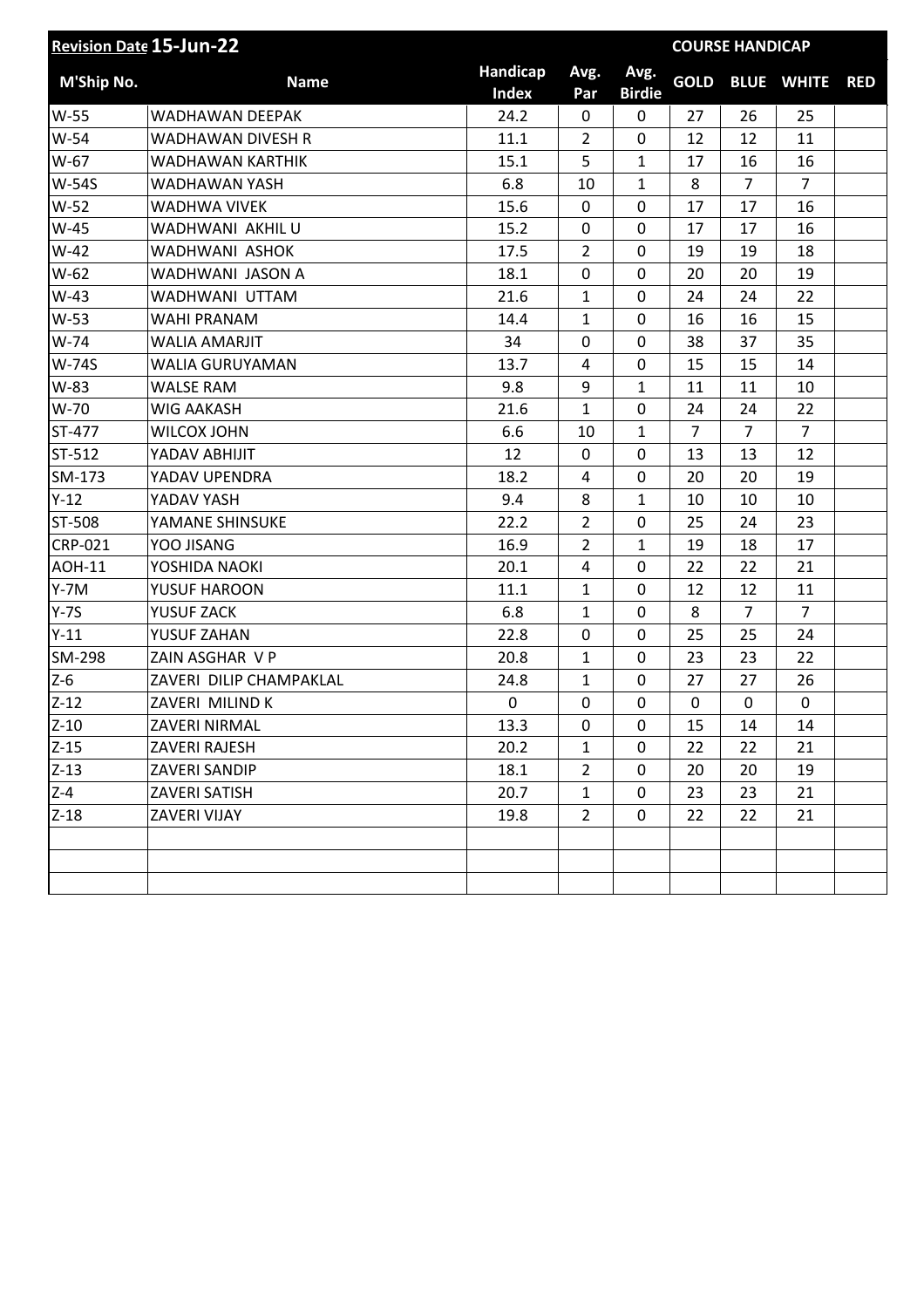|                                | <b>Revision Date 15-Jun-22</b> |               |                |                | <b>COURSE HANDICAP</b> |             |                        |             |
|--------------------------------|--------------------------------|---------------|----------------|----------------|------------------------|-------------|------------------------|-------------|
| M'Ship No.                     | <b>Name</b>                    | Handicap      | Avg.           | Avg.           |                        |             | <b>GOLD BLUE WHITE</b> | <b>RED</b>  |
|                                |                                | <b>Index</b>  | Par            | <b>Birdie</b>  |                        |             |                        |             |
|                                |                                | <b>LADIES</b> |                |                |                        |             |                        |             |
|                                |                                |               |                |                |                        |             |                        |             |
| <b>Revision Date 15-Jun-22</b> |                                |               |                |                |                        | 129         |                        | $122$       |
| A-119D                         | <b>AGARWAL ANISHA</b>          | 29            | $\mathbf{0}$   | 0              |                        | 33          |                        | 31          |
| <b>CM-225W</b>                 | <b>AGRAWAL RASHMI</b>          | 26            | 1              | 0              |                        | 30          |                        | 28          |
| A-244                          | <b>AHMED NOWARIA</b>           | 36            | 0              | 0              |                        | 41          |                        | 39          |
| A-168D                         | AHMED NOWARIKA ZIA             | 38            | 0              | $\overline{0}$ |                        | 43          |                        | 41          |
| AOH-31W                        | <b>AHRANG JUN</b>              | 40            | 0              | $\mathbf 0$    |                        | 46          |                        | 43          |
| A-154D                         | AHUJA AALIYA                   | 25.2          | 1              | $\mathbf 0$    |                        | 29          |                        | 27          |
| A-184                          | <b>ALI TASNEEM</b>             | 10.2          | $\overline{7}$ | 1              |                        | 12          |                        | 11          |
| A-157W                         | ALPANA AGARWAL MRS             | 0             | 0              | 0              |                        | $\mathbf 0$ |                        | $\mathbf 0$ |
| ST-421D2                       | <b>AMAYA RODGIRUES</b>         | 43            | $\overline{2}$ | 1              |                        | 49          |                        | 46          |
| A-127                          | <b>AMERSEY MEHER P</b>         | 26.2          | $\overline{2}$ | $\overline{0}$ |                        | 30          |                        | 28          |
| A-150D                         | <b>ARORA ANUSHKA</b>           | 38            | 0              | 0              |                        | 43          |                        | 41          |
| JR-006                         | ARUSHI NARAYANAN               | 25.5          | 0              | $\overline{0}$ |                        | 29          |                        | 28          |
| K-388D                         | <b>AVNISH KAURVIKA</b>         | 5.6           | 10             | $\mathbf{1}$   |                        | 6           |                        | 6           |
| B-202                          | <b>BAGAI RATNA</b>             | 33.1          | 0              | 0              |                        | 38          |                        | 36          |
| B-307D1                        | <b>BAING JAITREE</b>           | 35.2          | $\mathbf{1}$   | $\mathbf 0$    |                        | 40          |                        | 38          |
| B-307D2                        | <b>BAING JAYITAA</b>           | 47.5          | 0              | 0              |                        | 54          |                        | 51          |
| <b>B-223W</b>                  | <b>BAJAAJ D</b>                | 36            | 0              | $\overline{0}$ |                        | 41          |                        | 39          |
| <b>B-233D</b>                  | <b>BAKSHI SHIVANGI</b>         | 33.5          | 0              | 0              |                        | 38          |                        | 36          |
| B-327                          | <b>BALAN RUPALI RATISH</b>     | 27.9          | 1              | 0              |                        | 32          |                        | 30          |
| B-293W                         | BANSAL KALPANA KUNJ            | 30.8          | 0              | $\overline{0}$ |                        | 35          |                        | 33          |
| <b>B-293D</b>                  | <b>BANSAL SANJEEVNI</b>        | 27.4          | 1              | 0              |                        | 31          |                        | 30          |
| B-293D1                        | <b>BANSAL SRISHTI</b>          | $\mathbf 0$   | 0              | $\mathbf 0$    |                        | $\mathbf 0$ |                        | $\mathbf 0$ |
| <b>B-260W</b>                  | <b>BAPTISHTA M MRS</b>         | 32.1          | 0              | 0              |                        | 37          |                        | 35          |
| <b>B-182W</b>                  | <b>BATRA SUJAYA</b>            | 20.5          | 2              | 0              |                        | 23          |                        | 22          |
| CROP-155W BAWA ASHA            |                                | 32            | $\mathbf 0$    | $\mathbf 0$    |                        | 37          |                        | 35          |
| <b>B-364D</b>                  | <b>BELWAL YAMINI</b>           | 40            | 0              | 0              |                        | 46          |                        | 43          |
| B-294                          | BHARGAVA NIHARIKA              | 44.3          | $\mathbf{1}$   | 0              |                        | 51          |                        | 48          |
| <b>B-271D</b>                  | <b>BHAT KALYANI</b>            | 26.8          | 0              | 0              |                        | 31          |                        | 29          |
| $B-367$                        | BHATNAGAR RESHMA               | 38            | 0              | 0              |                        | 43          |                        | 41          |
| <b>B-322D</b>                  | BHATTACHARYA TARUSHI           | 15            | 5              | 0              |                        | 17          |                        | 16          |
| <b>ST-398D</b>                 | <b>BHISE BHUVIKA</b>           | 9.8           | 8              | $\mathbf{1}$   |                        | 11          |                        | 11          |
| <b>B-299W</b>                  | <b>BOSE MANISHA</b>            | 21.7          | $\overline{2}$ | 0              |                        | 25          |                        | 23          |
| $C-155D$                       | <b>CHADHA ROSHANI</b>          | 29.6          | 0              | 0              |                        | 34          |                        | 32          |
| SM-281                         | <b>CHAITALI</b>                | 17.7          | 3              | 0              |                        | 20          |                        | 19          |
| $C-135$                        | CHANDRA VINITA                 | 23.2          | 0              | 0              |                        | 26          |                        | 25          |
| SM-283W                        | <b>CHANDRA MRS ANNIE</b>       | 34            | 0              | 0              |                        | 39          |                        | 37          |
| $C-227$                        | CHANDRACHUD MEGHNA             | 30.4          | 0              | $\mathbf{1}$   |                        | 35          |                        | 33          |
| $C-254W$                       | CHAUDHARI SHARMILA             | 34            | 0              | 0              |                        | 39          |                        | 37          |
| $C-254D$                       | CHAUDHURI ANURADHA             | 15.5          | 4              | 0              |                        | 18          |                        | 17          |
| $C-224W$                       | CHAUMAL VARSHA R               | 37.9          | 0              | 0              |                        | 43          |                        | 41          |
| C-232W                         | CHAWLA SHOBANA                 | 34.5          | 0              | 0              |                        | 39          |                        | 37          |
| C-175D                         | CHEMBURKAR NEERJA              | 31.5          | 0              | 0              |                        | 36          |                        | 34          |
| C-156D                         | CHITNIS ANANYA                 | 44.3          | 0              | 0              |                        | 51          |                        | 48          |
| ST-435D                        | CHOUDHARY VAIDEHI              | 36            | 0              | 0              |                        | 41          |                        | 39          |
| $C-140$                        | <b>CHOWGULE ROHINI</b>         | 18.8          | 3              | 0              |                        | 21          |                        | 20          |
| $C-184$                        | CHOWGULE SULAKSHNA             | 24.6          | 0              | 0              |                        | 28          |                        | 27          |
| C-226W                         | COLACO KANIKA                  | 21.6          | 3              | 0              |                        | 25          |                        | 23          |
| D-362D2                        | DAGA AARIAAANA                 | 34            | 0              | 0              |                        | 39          |                        | 37          |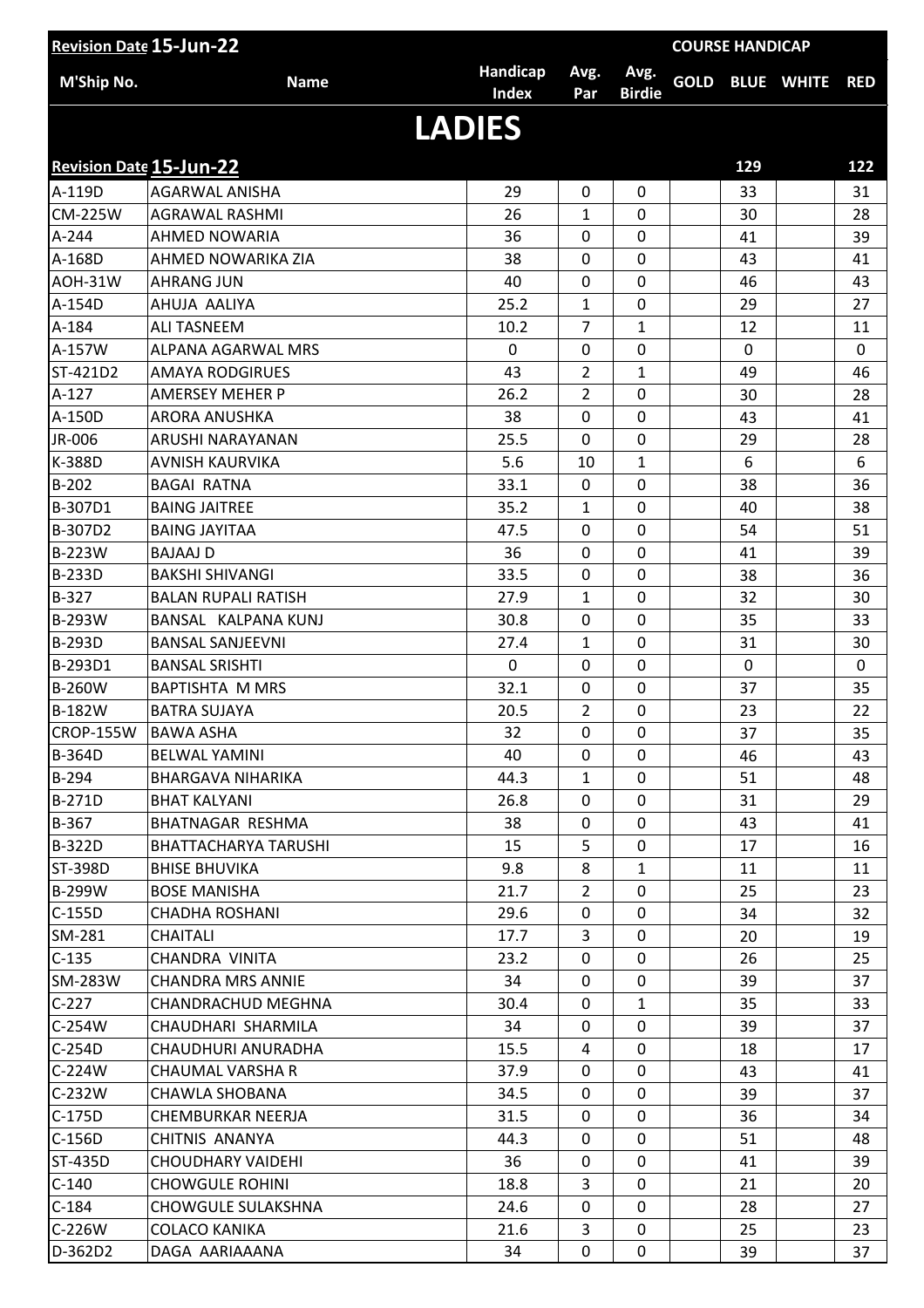|                | <b>Revision Date 15-Jun-22</b>     |                          |                |                       | <b>COURSE HANDICAP</b> |                |                   |                |
|----------------|------------------------------------|--------------------------|----------------|-----------------------|------------------------|----------------|-------------------|----------------|
| M'Ship No.     | <b>Name</b>                        | Handicap<br><b>Index</b> | Avg.           | Avg.<br><b>Birdie</b> | <b>GOLD</b>            |                | <b>BLUE WHITE</b> | <b>RED</b>     |
| D-362D         | DAGA AARIAMA                       | 36                       | Par<br>0       | $\mathbf 0$           |                        | 41             |                   | 39             |
| D-302D         | <b>DAM ANIDITA</b>                 | 36                       | 0              | $\overline{0}$        |                        | 41             |                   | 39             |
| D-302W         | <b>DAM SUSHMITA</b>                | 32.5                     | 1              | 0                     |                        | 37             |                   | 35             |
| D-329W         | <b>DARSE LAKSHMI</b>               | 28.4                     | 0              | 0                     |                        | 32             |                   | 31             |
| D-364          | <b>DARSE SRAVYA</b>                | 36                       | 0              | 0                     |                        | 41             |                   | 39             |
| <b>PRV-271</b> | DATAR ANANYA                       | 1.9                      | 10             | $\overline{2}$        |                        | $\overline{2}$ |                   | $\overline{2}$ |
| D-273W         | DATAR MUGDHA                       | 11.1                     | 6              | $\mathbf 0$           |                        | 13             |                   | 12             |
| D-299D         | DAVE DANNASHA                      | 32.8                     | 0              | $\overline{0}$        |                        | 37             |                   | 35             |
| $D-191$        | <b>DEBJANI DUTTROY</b>             | 25.9                     | 0              | 0                     |                        | 30             |                   | 28             |
| D-345W         | <b>DESAI SWETA</b>                 | 28.8                     | 1              | 0                     |                        | 33             |                   | 31             |
| D-268D         | <b>DESHPANDE AARYA</b>             | 52.9                     | 0              | $\mathbf 0$           |                        | 60             |                   | 57             |
| D-256D         | DHAWAL DIVYANSHI                   | 36                       | $\mathbf 0$    | 0                     |                        | 41             |                   | 39             |
| D-177W         | <b>DHAWANS</b>                     | 38.5                     | 1              | 0                     |                        | 44             |                   | 42             |
| D-229D         | <b>DIELLE DSA</b>                  | 36                       | 0              | 0                     |                        | 41             |                   | 39             |
| D-153W         | <b>DOSHI ASHA</b>                  | 22.5                     | 1              | $\overline{0}$        |                        | 26             |                   | 24             |
| D-232D         | DOSHI JANHVI MANOJ                 | 0                        | 0              | 0                     |                        | 0              |                   | $\mathbf{0}$   |
| $D-211$        | <b>DOSHI PAYAL</b>                 | 31.1                     | 0              | 0                     |                        | 36             |                   | 34             |
| D-205          | DOSHI POOJA                        | 25.6                     | 0              | $\overline{0}$        |                        | 29             |                   | 28             |
| P-342W         | <b>DOSHI PREKSHA</b>               | 36                       | 0              | 0                     |                        | 41             |                   | 39             |
| M-284          | D'SILVA NEESHA                     | 14.5                     | $\mathbf{1}$   | $\overline{0}$        |                        | 17             |                   | 16             |
| ST-503D        | EUI JU JUNG                        | 34                       | 0              | $\overline{0}$        |                        | 39             |                   | 37             |
| ST-504D        | EUN BIN KIM                        | 36                       | 0              | 0                     |                        | 41             |                   | 39             |
| ST-375W        | <b>EUNYONG SUH</b>                 | 26.6                     | $\overline{2}$ | 0                     |                        | 30             |                   | 29             |
| F-30D          | <b>FOTEDAR RICHA</b>               | 25.6                     | $\mathbf 0$    | $\overline{0}$        |                        | 29             |                   | 28             |
| G-240D         | <b>GAJAKOS SALONI</b>              | 24                       | $\overline{2}$ | 0                     |                        | 27             |                   | 26             |
| G-240W         | <b>GAJAKOS SANCHI</b>              | 28.9                     | $\overline{2}$ | 0                     |                        | 33             |                   | 31             |
| G-242W         | <b>GAJAKOS VIDYA</b>               | 35                       | 0              | $\mathbf 0$           |                        | 40             |                   | 38             |
| G-256D         | GANGARAP PURNISHA                  | 34                       | 0              | 0                     |                        | 39             |                   | 37             |
| $G-260$        | <b>GANPULE DEEPA</b>               | 30.9                     | $\mathbf{1}$   | $\Omega$              |                        | 35             |                   | 33             |
| ST-498W        | <b>GARG SURBHI</b>                 | 15.9                     | $\overline{2}$ | 0                     |                        | 18             |                   | 17             |
| K-346D         | <b>GAUTAMI KONTETI</b>             | 32.2                     | 1              | 0                     |                        | 37             |                   | 35             |
| $G-108$        | <b>GHARPURE [MISS] MEERA ANANT</b> | 38.3                     | 0              | $\mathbf 0$           |                        | 44             |                   | 41             |
| G-196D         | <b>GOEL SANJANA</b>                | $\Omega$                 | 0              | 0                     |                        | 0              |                   | 0              |
| G-41DEP        | <b>GOENKA NEELAM</b>               | 39.5                     | 0              | 0                     |                        | 45             |                   | 43             |
| $G-179$        | <b>GOENKA RAMA</b>                 | 38.2                     | 0              | 0                     |                        | 44             |                   | 41             |
| $G-227$        | <b>GOLANI SONIA</b>                | 37.2                     | 1              | 0                     |                        | 42             |                   | 40             |
| $G-261$        | <b>GOWANDE MITA</b>                | 8.8                      | $\overline{7}$ | $\mathbf{1}$          |                        | 10             |                   | 10             |
| G-148W         | <b>GOWRISHANKAR NIMMI</b>          | 29.9                     | 0              | 0                     |                        | 34             |                   | 32             |
| G-162W         | <b>GULATI MRS AISHWARYA</b>        | 18                       | 4              | 0                     |                        | 21             |                   | 19             |
| LAM-042        | <b>GUPTA MADHU</b>                 | 36.5                     | 0              | 0                     |                        | 42             |                   | 39             |
| ST-495W        | <b>GUPTA VANDITA</b>               | 17.1                     | $\overline{2}$ | 0                     |                        | 20             |                   | 18             |
| <b>H-98W</b>   | <b>HARINDER HARI</b>               | 36                       | 0              | 0                     |                        | 41             |                   | 39             |
| D-263W         | HARIPRIYA RAJAPPA                  | 31.1                     | 1              | 0                     |                        | 36             |                   | 34             |
| <b>H-72W</b>   | HARSH KAVITA                       | 35.5                     | $\mathbf{1}$   | 0                     |                        | 41             |                   | 38             |
| $H-90$         | <b>HARSH APEKSHA</b>               | 40.5                     | $\mathbf{1}$   | 0                     |                        | 46             |                   | 44             |
| $V-157W$       | <b>HEMA SUBRAMANIAM</b>            | 30.6                     | 0              | 0                     |                        | 35             |                   | 33             |
| H-93W          | <b>HENDRICKS MEENAKSHI</b>         | 27.7                     | 0              | $\mathbf 0$           |                        | 32             |                   | 30             |
| H-74D          | HITKARI MS KHUSHBOO                | 32.6                     | 0              | 0                     |                        | 37             |                   | 35             |
| M-546          | <b>IYER SOWMYA A</b>               | 38                       | 0              | 0                     |                        | 43             |                   | 41             |
| J-108W         | <b>JAGASIA JHANVI</b>              | 30.6                     | 0              | 0                     |                        | 35             |                   | 33             |
| J-108D         | <b>JAGASIA MS NAIMITA</b>          | 25.9                     | 0              | $\pmb{0}$             |                        | 30             |                   | 28             |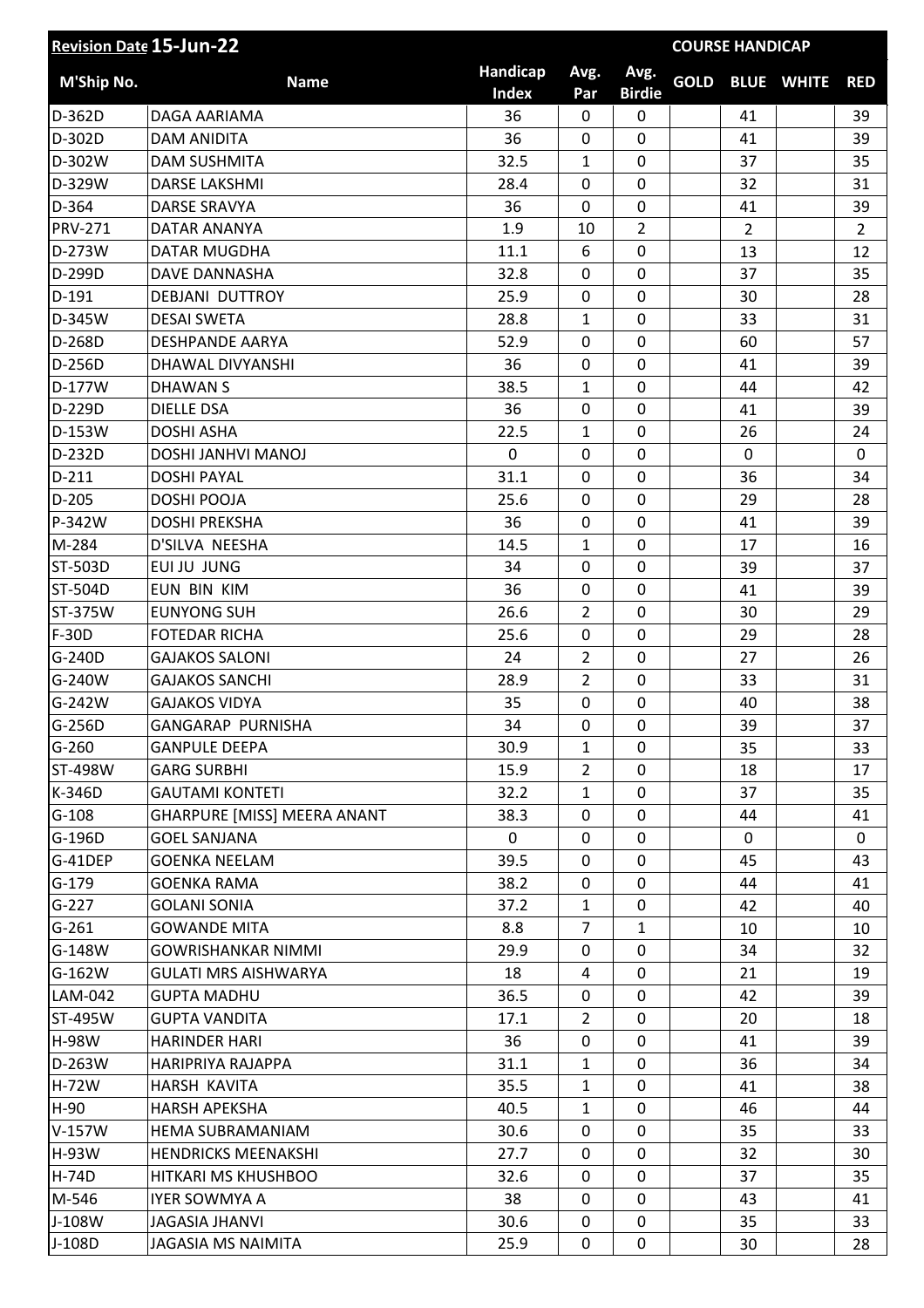| Handicap<br>Avg.<br>Avg.<br><b>Name</b><br><b>GOLD BLUE WHITE</b><br>M'Ship No.<br><b>RED</b><br><b>Index</b><br><b>Birdie</b><br>Par<br>J-108D2<br>0<br>$\mathbf 0$<br><b>JAGASIA PRANALI</b><br>0<br>0<br>0<br>ST-485D<br>0<br>26<br><b>JAGATRAMKA ADITI</b><br>23<br>25<br>1<br>20<br>$\overline{2}$<br>$\mathbf 0$<br>J-165D2<br><b>JAIN PALOMI</b><br>23<br>22<br>$J-191$<br>2<br>0<br><b>JAIN SAACHI</b><br>17.1<br>20<br>18<br>$\overline{2}$<br>5<br>JR-008<br><b>JANI AHIKA</b><br>4.7<br>5<br>11<br>3<br>$J-162$<br>8<br>$\overline{4}$<br>4<br><b>JODHA HENNA</b><br>3.8<br>J-174D<br>0<br><b>JOSEPH BROOKLYN</b><br>38<br>0<br>43<br>41<br>$\mathbf 0$<br>$J-140$<br><b>JOSHI RITU</b><br>36<br>$\mathbf 0$<br>41<br>39<br>$\mathbf 0$<br><b>AOH-32W</b><br><b>JUNG AH YI</b><br>27.6<br>$\mathbf 0$<br>32<br>30<br>$J-161$<br><b>JUVEKAR MANJIRI</b><br>25.8<br>0<br>29<br>28<br>1<br>$\mathbf 0$<br>K-495W<br>36<br>$\mathbf 0$<br><b>KAKODKAR RADHIKA</b><br>41<br>39<br>K-270D<br>1<br>0<br>31<br>29<br><b>KAMDAR NAVIYA</b><br>27.1<br>K-375<br>38<br>$\mathbf 0$<br>0<br><b>KAMDAR RASHMI</b><br>43<br>41<br><b>CRP-016D</b><br>9.3<br>$\overline{7}$<br>0<br><b>KAPOOR MEHR</b><br>11<br>10<br>$K-316$<br>34.3<br>$\mathbf 0$<br><b>KAPOOR RITOO</b><br>$\mathbf 0$<br>39<br>37<br>$\mathbf 0$<br>K-345W<br><b>KAPOOR ROMA</b><br>22.1<br>$\mathbf 0$<br>25<br>24<br>K-310D<br><b>KAPOOR ROSHINI</b><br>34.1<br>0<br>39<br>37<br>0<br>$\mathbf 0$<br>K-431D<br>8.6<br>8<br><b>KAPUR ANOUSHKA</b><br>9<br>10<br>$\mathbf{1}$<br>K-379<br><b>KAPUR MEGHNA</b><br>33.8<br>1<br>39<br>36<br>K-402<br>$\mathbf 0$<br>16.9<br>4<br>19<br>KATARIYA SANGEETA<br>18<br>K-359D<br>$\overline{2}$<br>0<br>25<br><b>KAUL SUNAYNA</b><br>21.8<br>24<br>K-284<br>26.3<br>$\overline{0}$<br><b>KAUR RUCHIKA</b><br>$\mathbf 0$<br>28<br>30<br>S-726D1<br><b>KAUR ISHRAAT</b><br>0<br>38<br>0<br>43<br>41<br>$\mathbf 0$<br>S-726D2<br>KAUR JASSEERAT<br>38<br>43<br>0<br>41<br>$\overline{2}$<br>$\overline{0}$<br>M-400D<br><b>KAUR JEEVNA</b><br>27.8<br>32<br>30<br>0<br><b>K-331DEP</b><br>KAURA MRS SUMITA<br>0<br>0<br>0<br>0<br>K-331W<br><b>KAURA SUNITA</b><br>0<br>0<br>$\mathbf 0$<br>$\pmb{0}$<br>0<br>$\overline{0}$<br>32<br>30<br>1<br>KAUSHAL BINIFER<br>27.7<br>K-365D<br><b>KAUSHAL RUBY</b><br>25.6<br>$\overline{2}$<br>0<br>29<br>28<br>$K-266$<br>25.3<br>0<br>KELKAR ANURADHA<br>0<br>29<br>27<br>0<br>K-73W<br><b>KHANNA BUNTY</b><br>17.1<br>20<br>18<br>4<br>0<br>K-468D<br>KHANNA MISS MEINA<br>12.2<br>6<br>14<br>13<br>K-237D<br>0<br>KHANNA NUPUR<br>0<br>0<br>0<br>0<br>31.2<br>0<br>A-138W<br>KHANOLKAR RESHMA<br>$\mathbf{1}$<br>36<br>34<br>K-347D<br><b>KHANOLKAR MEHEK</b><br>25.1<br>0<br>29<br>1<br>27<br>K-459D2<br>36<br>0<br><b>KHATTAR NISHKA</b><br>0<br>41<br>39<br>0<br>K-459D<br>36<br>0<br>KHATTAR NITIKA<br>41<br>39<br>38<br>0<br>K-459W<br>KHATTAR VRINDA<br>43<br>0<br>41<br>$\overline{2}$<br>0<br>K-289D<br><b>KHERE GAEA</b><br>28.7<br>33<br>31<br>K-472W<br>KHOSLA MRS ATUL<br>27<br>0<br>31<br>29<br>1<br><b>PRV-359</b><br><b>KHOSLA YOGITA</b><br>20.1<br>0<br>$\mathbf{1}$<br>23<br>22<br>LAM-078<br><b>KOCHAR MINNIE</b><br>32.7<br>0<br>37<br>35<br>0<br>ST-257W<br>KOO M S<br>28.6<br>0<br>33<br>31<br>0<br>0<br>K-242D2<br><b>KORGAOKAR PALVI</b><br>28.8<br>0<br>31<br>33<br>K-242D<br>KORGAONKAR AISHWARYA<br>24.4<br>0<br>0<br>28<br>26<br>K-481D<br>$\overline{2}$<br>0<br>KOTAK JIYA<br>20.7<br>24<br>22<br>0<br>K-265D2<br><b>KUCHROO GAHA</b><br>34.1<br>$\mathbf{0}$<br>39<br>37<br>14.5<br>K-486<br><b>KUCHROO PRAV</b><br>$\mathbf{1}$<br>4<br>17<br>16<br>0<br>K-265W<br><b>KUCHROO SUNITA</b><br>42.1<br>45<br>0<br>48<br>K-383D<br>0<br>0<br>KULKARNI ISHA<br>0<br>0<br>0<br>0<br>K-201W<br>37.3<br>0<br>43<br>40<br>KULKARNI MRS | <b>Revision Date 15-Jun-22</b> |  |  | <b>COURSE HANDICAP</b> |  |  |  |
|--------------------------------------------------------------------------------------------------------------------------------------------------------------------------------------------------------------------------------------------------------------------------------------------------------------------------------------------------------------------------------------------------------------------------------------------------------------------------------------------------------------------------------------------------------------------------------------------------------------------------------------------------------------------------------------------------------------------------------------------------------------------------------------------------------------------------------------------------------------------------------------------------------------------------------------------------------------------------------------------------------------------------------------------------------------------------------------------------------------------------------------------------------------------------------------------------------------------------------------------------------------------------------------------------------------------------------------------------------------------------------------------------------------------------------------------------------------------------------------------------------------------------------------------------------------------------------------------------------------------------------------------------------------------------------------------------------------------------------------------------------------------------------------------------------------------------------------------------------------------------------------------------------------------------------------------------------------------------------------------------------------------------------------------------------------------------------------------------------------------------------------------------------------------------------------------------------------------------------------------------------------------------------------------------------------------------------------------------------------------------------------------------------------------------------------------------------------------------------------------------------------------------------------------------------------------------------------------------------------------------------------------------------------------------------------------------------------------------------------------------------------------------------------------------------------------------------------------------------------------------------------------------------------------------------------------------------------------------------------------------------------------------------------------------------------------------------------------------------------------------------------------------------------------------------------------------------------------------------------------------------------------------------------------------------------------------------------------------------------------------------------------------------------------------------------------------------------------------------------------------------------------------------------------------------------------------------------------------------------------------------------------------------------------------------------------------------------------------------------------------------------------------------------------------------------------|--------------------------------|--|--|------------------------|--|--|--|
|                                                                                                                                                                                                                                                                                                                                                                                                                                                                                                                                                                                                                                                                                                                                                                                                                                                                                                                                                                                                                                                                                                                                                                                                                                                                                                                                                                                                                                                                                                                                                                                                                                                                                                                                                                                                                                                                                                                                                                                                                                                                                                                                                                                                                                                                                                                                                                                                                                                                                                                                                                                                                                                                                                                                                                                                                                                                                                                                                                                                                                                                                                                                                                                                                                                                                                                                                                                                                                                                                                                                                                                                                                                                                                                                                                                                                    |                                |  |  |                        |  |  |  |
|                                                                                                                                                                                                                                                                                                                                                                                                                                                                                                                                                                                                                                                                                                                                                                                                                                                                                                                                                                                                                                                                                                                                                                                                                                                                                                                                                                                                                                                                                                                                                                                                                                                                                                                                                                                                                                                                                                                                                                                                                                                                                                                                                                                                                                                                                                                                                                                                                                                                                                                                                                                                                                                                                                                                                                                                                                                                                                                                                                                                                                                                                                                                                                                                                                                                                                                                                                                                                                                                                                                                                                                                                                                                                                                                                                                                                    |                                |  |  |                        |  |  |  |
|                                                                                                                                                                                                                                                                                                                                                                                                                                                                                                                                                                                                                                                                                                                                                                                                                                                                                                                                                                                                                                                                                                                                                                                                                                                                                                                                                                                                                                                                                                                                                                                                                                                                                                                                                                                                                                                                                                                                                                                                                                                                                                                                                                                                                                                                                                                                                                                                                                                                                                                                                                                                                                                                                                                                                                                                                                                                                                                                                                                                                                                                                                                                                                                                                                                                                                                                                                                                                                                                                                                                                                                                                                                                                                                                                                                                                    |                                |  |  |                        |  |  |  |
|                                                                                                                                                                                                                                                                                                                                                                                                                                                                                                                                                                                                                                                                                                                                                                                                                                                                                                                                                                                                                                                                                                                                                                                                                                                                                                                                                                                                                                                                                                                                                                                                                                                                                                                                                                                                                                                                                                                                                                                                                                                                                                                                                                                                                                                                                                                                                                                                                                                                                                                                                                                                                                                                                                                                                                                                                                                                                                                                                                                                                                                                                                                                                                                                                                                                                                                                                                                                                                                                                                                                                                                                                                                                                                                                                                                                                    |                                |  |  |                        |  |  |  |
|                                                                                                                                                                                                                                                                                                                                                                                                                                                                                                                                                                                                                                                                                                                                                                                                                                                                                                                                                                                                                                                                                                                                                                                                                                                                                                                                                                                                                                                                                                                                                                                                                                                                                                                                                                                                                                                                                                                                                                                                                                                                                                                                                                                                                                                                                                                                                                                                                                                                                                                                                                                                                                                                                                                                                                                                                                                                                                                                                                                                                                                                                                                                                                                                                                                                                                                                                                                                                                                                                                                                                                                                                                                                                                                                                                                                                    |                                |  |  |                        |  |  |  |
|                                                                                                                                                                                                                                                                                                                                                                                                                                                                                                                                                                                                                                                                                                                                                                                                                                                                                                                                                                                                                                                                                                                                                                                                                                                                                                                                                                                                                                                                                                                                                                                                                                                                                                                                                                                                                                                                                                                                                                                                                                                                                                                                                                                                                                                                                                                                                                                                                                                                                                                                                                                                                                                                                                                                                                                                                                                                                                                                                                                                                                                                                                                                                                                                                                                                                                                                                                                                                                                                                                                                                                                                                                                                                                                                                                                                                    |                                |  |  |                        |  |  |  |
|                                                                                                                                                                                                                                                                                                                                                                                                                                                                                                                                                                                                                                                                                                                                                                                                                                                                                                                                                                                                                                                                                                                                                                                                                                                                                                                                                                                                                                                                                                                                                                                                                                                                                                                                                                                                                                                                                                                                                                                                                                                                                                                                                                                                                                                                                                                                                                                                                                                                                                                                                                                                                                                                                                                                                                                                                                                                                                                                                                                                                                                                                                                                                                                                                                                                                                                                                                                                                                                                                                                                                                                                                                                                                                                                                                                                                    |                                |  |  |                        |  |  |  |
|                                                                                                                                                                                                                                                                                                                                                                                                                                                                                                                                                                                                                                                                                                                                                                                                                                                                                                                                                                                                                                                                                                                                                                                                                                                                                                                                                                                                                                                                                                                                                                                                                                                                                                                                                                                                                                                                                                                                                                                                                                                                                                                                                                                                                                                                                                                                                                                                                                                                                                                                                                                                                                                                                                                                                                                                                                                                                                                                                                                                                                                                                                                                                                                                                                                                                                                                                                                                                                                                                                                                                                                                                                                                                                                                                                                                                    |                                |  |  |                        |  |  |  |
|                                                                                                                                                                                                                                                                                                                                                                                                                                                                                                                                                                                                                                                                                                                                                                                                                                                                                                                                                                                                                                                                                                                                                                                                                                                                                                                                                                                                                                                                                                                                                                                                                                                                                                                                                                                                                                                                                                                                                                                                                                                                                                                                                                                                                                                                                                                                                                                                                                                                                                                                                                                                                                                                                                                                                                                                                                                                                                                                                                                                                                                                                                                                                                                                                                                                                                                                                                                                                                                                                                                                                                                                                                                                                                                                                                                                                    |                                |  |  |                        |  |  |  |
|                                                                                                                                                                                                                                                                                                                                                                                                                                                                                                                                                                                                                                                                                                                                                                                                                                                                                                                                                                                                                                                                                                                                                                                                                                                                                                                                                                                                                                                                                                                                                                                                                                                                                                                                                                                                                                                                                                                                                                                                                                                                                                                                                                                                                                                                                                                                                                                                                                                                                                                                                                                                                                                                                                                                                                                                                                                                                                                                                                                                                                                                                                                                                                                                                                                                                                                                                                                                                                                                                                                                                                                                                                                                                                                                                                                                                    |                                |  |  |                        |  |  |  |
|                                                                                                                                                                                                                                                                                                                                                                                                                                                                                                                                                                                                                                                                                                                                                                                                                                                                                                                                                                                                                                                                                                                                                                                                                                                                                                                                                                                                                                                                                                                                                                                                                                                                                                                                                                                                                                                                                                                                                                                                                                                                                                                                                                                                                                                                                                                                                                                                                                                                                                                                                                                                                                                                                                                                                                                                                                                                                                                                                                                                                                                                                                                                                                                                                                                                                                                                                                                                                                                                                                                                                                                                                                                                                                                                                                                                                    |                                |  |  |                        |  |  |  |
|                                                                                                                                                                                                                                                                                                                                                                                                                                                                                                                                                                                                                                                                                                                                                                                                                                                                                                                                                                                                                                                                                                                                                                                                                                                                                                                                                                                                                                                                                                                                                                                                                                                                                                                                                                                                                                                                                                                                                                                                                                                                                                                                                                                                                                                                                                                                                                                                                                                                                                                                                                                                                                                                                                                                                                                                                                                                                                                                                                                                                                                                                                                                                                                                                                                                                                                                                                                                                                                                                                                                                                                                                                                                                                                                                                                                                    |                                |  |  |                        |  |  |  |
|                                                                                                                                                                                                                                                                                                                                                                                                                                                                                                                                                                                                                                                                                                                                                                                                                                                                                                                                                                                                                                                                                                                                                                                                                                                                                                                                                                                                                                                                                                                                                                                                                                                                                                                                                                                                                                                                                                                                                                                                                                                                                                                                                                                                                                                                                                                                                                                                                                                                                                                                                                                                                                                                                                                                                                                                                                                                                                                                                                                                                                                                                                                                                                                                                                                                                                                                                                                                                                                                                                                                                                                                                                                                                                                                                                                                                    |                                |  |  |                        |  |  |  |
|                                                                                                                                                                                                                                                                                                                                                                                                                                                                                                                                                                                                                                                                                                                                                                                                                                                                                                                                                                                                                                                                                                                                                                                                                                                                                                                                                                                                                                                                                                                                                                                                                                                                                                                                                                                                                                                                                                                                                                                                                                                                                                                                                                                                                                                                                                                                                                                                                                                                                                                                                                                                                                                                                                                                                                                                                                                                                                                                                                                                                                                                                                                                                                                                                                                                                                                                                                                                                                                                                                                                                                                                                                                                                                                                                                                                                    |                                |  |  |                        |  |  |  |
|                                                                                                                                                                                                                                                                                                                                                                                                                                                                                                                                                                                                                                                                                                                                                                                                                                                                                                                                                                                                                                                                                                                                                                                                                                                                                                                                                                                                                                                                                                                                                                                                                                                                                                                                                                                                                                                                                                                                                                                                                                                                                                                                                                                                                                                                                                                                                                                                                                                                                                                                                                                                                                                                                                                                                                                                                                                                                                                                                                                                                                                                                                                                                                                                                                                                                                                                                                                                                                                                                                                                                                                                                                                                                                                                                                                                                    |                                |  |  |                        |  |  |  |
|                                                                                                                                                                                                                                                                                                                                                                                                                                                                                                                                                                                                                                                                                                                                                                                                                                                                                                                                                                                                                                                                                                                                                                                                                                                                                                                                                                                                                                                                                                                                                                                                                                                                                                                                                                                                                                                                                                                                                                                                                                                                                                                                                                                                                                                                                                                                                                                                                                                                                                                                                                                                                                                                                                                                                                                                                                                                                                                                                                                                                                                                                                                                                                                                                                                                                                                                                                                                                                                                                                                                                                                                                                                                                                                                                                                                                    |                                |  |  |                        |  |  |  |
|                                                                                                                                                                                                                                                                                                                                                                                                                                                                                                                                                                                                                                                                                                                                                                                                                                                                                                                                                                                                                                                                                                                                                                                                                                                                                                                                                                                                                                                                                                                                                                                                                                                                                                                                                                                                                                                                                                                                                                                                                                                                                                                                                                                                                                                                                                                                                                                                                                                                                                                                                                                                                                                                                                                                                                                                                                                                                                                                                                                                                                                                                                                                                                                                                                                                                                                                                                                                                                                                                                                                                                                                                                                                                                                                                                                                                    |                                |  |  |                        |  |  |  |
|                                                                                                                                                                                                                                                                                                                                                                                                                                                                                                                                                                                                                                                                                                                                                                                                                                                                                                                                                                                                                                                                                                                                                                                                                                                                                                                                                                                                                                                                                                                                                                                                                                                                                                                                                                                                                                                                                                                                                                                                                                                                                                                                                                                                                                                                                                                                                                                                                                                                                                                                                                                                                                                                                                                                                                                                                                                                                                                                                                                                                                                                                                                                                                                                                                                                                                                                                                                                                                                                                                                                                                                                                                                                                                                                                                                                                    |                                |  |  |                        |  |  |  |
|                                                                                                                                                                                                                                                                                                                                                                                                                                                                                                                                                                                                                                                                                                                                                                                                                                                                                                                                                                                                                                                                                                                                                                                                                                                                                                                                                                                                                                                                                                                                                                                                                                                                                                                                                                                                                                                                                                                                                                                                                                                                                                                                                                                                                                                                                                                                                                                                                                                                                                                                                                                                                                                                                                                                                                                                                                                                                                                                                                                                                                                                                                                                                                                                                                                                                                                                                                                                                                                                                                                                                                                                                                                                                                                                                                                                                    |                                |  |  |                        |  |  |  |
|                                                                                                                                                                                                                                                                                                                                                                                                                                                                                                                                                                                                                                                                                                                                                                                                                                                                                                                                                                                                                                                                                                                                                                                                                                                                                                                                                                                                                                                                                                                                                                                                                                                                                                                                                                                                                                                                                                                                                                                                                                                                                                                                                                                                                                                                                                                                                                                                                                                                                                                                                                                                                                                                                                                                                                                                                                                                                                                                                                                                                                                                                                                                                                                                                                                                                                                                                                                                                                                                                                                                                                                                                                                                                                                                                                                                                    |                                |  |  |                        |  |  |  |
|                                                                                                                                                                                                                                                                                                                                                                                                                                                                                                                                                                                                                                                                                                                                                                                                                                                                                                                                                                                                                                                                                                                                                                                                                                                                                                                                                                                                                                                                                                                                                                                                                                                                                                                                                                                                                                                                                                                                                                                                                                                                                                                                                                                                                                                                                                                                                                                                                                                                                                                                                                                                                                                                                                                                                                                                                                                                                                                                                                                                                                                                                                                                                                                                                                                                                                                                                                                                                                                                                                                                                                                                                                                                                                                                                                                                                    |                                |  |  |                        |  |  |  |
|                                                                                                                                                                                                                                                                                                                                                                                                                                                                                                                                                                                                                                                                                                                                                                                                                                                                                                                                                                                                                                                                                                                                                                                                                                                                                                                                                                                                                                                                                                                                                                                                                                                                                                                                                                                                                                                                                                                                                                                                                                                                                                                                                                                                                                                                                                                                                                                                                                                                                                                                                                                                                                                                                                                                                                                                                                                                                                                                                                                                                                                                                                                                                                                                                                                                                                                                                                                                                                                                                                                                                                                                                                                                                                                                                                                                                    |                                |  |  |                        |  |  |  |
|                                                                                                                                                                                                                                                                                                                                                                                                                                                                                                                                                                                                                                                                                                                                                                                                                                                                                                                                                                                                                                                                                                                                                                                                                                                                                                                                                                                                                                                                                                                                                                                                                                                                                                                                                                                                                                                                                                                                                                                                                                                                                                                                                                                                                                                                                                                                                                                                                                                                                                                                                                                                                                                                                                                                                                                                                                                                                                                                                                                                                                                                                                                                                                                                                                                                                                                                                                                                                                                                                                                                                                                                                                                                                                                                                                                                                    |                                |  |  |                        |  |  |  |
|                                                                                                                                                                                                                                                                                                                                                                                                                                                                                                                                                                                                                                                                                                                                                                                                                                                                                                                                                                                                                                                                                                                                                                                                                                                                                                                                                                                                                                                                                                                                                                                                                                                                                                                                                                                                                                                                                                                                                                                                                                                                                                                                                                                                                                                                                                                                                                                                                                                                                                                                                                                                                                                                                                                                                                                                                                                                                                                                                                                                                                                                                                                                                                                                                                                                                                                                                                                                                                                                                                                                                                                                                                                                                                                                                                                                                    |                                |  |  |                        |  |  |  |
|                                                                                                                                                                                                                                                                                                                                                                                                                                                                                                                                                                                                                                                                                                                                                                                                                                                                                                                                                                                                                                                                                                                                                                                                                                                                                                                                                                                                                                                                                                                                                                                                                                                                                                                                                                                                                                                                                                                                                                                                                                                                                                                                                                                                                                                                                                                                                                                                                                                                                                                                                                                                                                                                                                                                                                                                                                                                                                                                                                                                                                                                                                                                                                                                                                                                                                                                                                                                                                                                                                                                                                                                                                                                                                                                                                                                                    |                                |  |  |                        |  |  |  |
|                                                                                                                                                                                                                                                                                                                                                                                                                                                                                                                                                                                                                                                                                                                                                                                                                                                                                                                                                                                                                                                                                                                                                                                                                                                                                                                                                                                                                                                                                                                                                                                                                                                                                                                                                                                                                                                                                                                                                                                                                                                                                                                                                                                                                                                                                                                                                                                                                                                                                                                                                                                                                                                                                                                                                                                                                                                                                                                                                                                                                                                                                                                                                                                                                                                                                                                                                                                                                                                                                                                                                                                                                                                                                                                                                                                                                    |                                |  |  |                        |  |  |  |
|                                                                                                                                                                                                                                                                                                                                                                                                                                                                                                                                                                                                                                                                                                                                                                                                                                                                                                                                                                                                                                                                                                                                                                                                                                                                                                                                                                                                                                                                                                                                                                                                                                                                                                                                                                                                                                                                                                                                                                                                                                                                                                                                                                                                                                                                                                                                                                                                                                                                                                                                                                                                                                                                                                                                                                                                                                                                                                                                                                                                                                                                                                                                                                                                                                                                                                                                                                                                                                                                                                                                                                                                                                                                                                                                                                                                                    |                                |  |  |                        |  |  |  |
|                                                                                                                                                                                                                                                                                                                                                                                                                                                                                                                                                                                                                                                                                                                                                                                                                                                                                                                                                                                                                                                                                                                                                                                                                                                                                                                                                                                                                                                                                                                                                                                                                                                                                                                                                                                                                                                                                                                                                                                                                                                                                                                                                                                                                                                                                                                                                                                                                                                                                                                                                                                                                                                                                                                                                                                                                                                                                                                                                                                                                                                                                                                                                                                                                                                                                                                                                                                                                                                                                                                                                                                                                                                                                                                                                                                                                    |                                |  |  |                        |  |  |  |
|                                                                                                                                                                                                                                                                                                                                                                                                                                                                                                                                                                                                                                                                                                                                                                                                                                                                                                                                                                                                                                                                                                                                                                                                                                                                                                                                                                                                                                                                                                                                                                                                                                                                                                                                                                                                                                                                                                                                                                                                                                                                                                                                                                                                                                                                                                                                                                                                                                                                                                                                                                                                                                                                                                                                                                                                                                                                                                                                                                                                                                                                                                                                                                                                                                                                                                                                                                                                                                                                                                                                                                                                                                                                                                                                                                                                                    | K-365W                         |  |  |                        |  |  |  |
|                                                                                                                                                                                                                                                                                                                                                                                                                                                                                                                                                                                                                                                                                                                                                                                                                                                                                                                                                                                                                                                                                                                                                                                                                                                                                                                                                                                                                                                                                                                                                                                                                                                                                                                                                                                                                                                                                                                                                                                                                                                                                                                                                                                                                                                                                                                                                                                                                                                                                                                                                                                                                                                                                                                                                                                                                                                                                                                                                                                                                                                                                                                                                                                                                                                                                                                                                                                                                                                                                                                                                                                                                                                                                                                                                                                                                    |                                |  |  |                        |  |  |  |
|                                                                                                                                                                                                                                                                                                                                                                                                                                                                                                                                                                                                                                                                                                                                                                                                                                                                                                                                                                                                                                                                                                                                                                                                                                                                                                                                                                                                                                                                                                                                                                                                                                                                                                                                                                                                                                                                                                                                                                                                                                                                                                                                                                                                                                                                                                                                                                                                                                                                                                                                                                                                                                                                                                                                                                                                                                                                                                                                                                                                                                                                                                                                                                                                                                                                                                                                                                                                                                                                                                                                                                                                                                                                                                                                                                                                                    |                                |  |  |                        |  |  |  |
|                                                                                                                                                                                                                                                                                                                                                                                                                                                                                                                                                                                                                                                                                                                                                                                                                                                                                                                                                                                                                                                                                                                                                                                                                                                                                                                                                                                                                                                                                                                                                                                                                                                                                                                                                                                                                                                                                                                                                                                                                                                                                                                                                                                                                                                                                                                                                                                                                                                                                                                                                                                                                                                                                                                                                                                                                                                                                                                                                                                                                                                                                                                                                                                                                                                                                                                                                                                                                                                                                                                                                                                                                                                                                                                                                                                                                    |                                |  |  |                        |  |  |  |
|                                                                                                                                                                                                                                                                                                                                                                                                                                                                                                                                                                                                                                                                                                                                                                                                                                                                                                                                                                                                                                                                                                                                                                                                                                                                                                                                                                                                                                                                                                                                                                                                                                                                                                                                                                                                                                                                                                                                                                                                                                                                                                                                                                                                                                                                                                                                                                                                                                                                                                                                                                                                                                                                                                                                                                                                                                                                                                                                                                                                                                                                                                                                                                                                                                                                                                                                                                                                                                                                                                                                                                                                                                                                                                                                                                                                                    |                                |  |  |                        |  |  |  |
|                                                                                                                                                                                                                                                                                                                                                                                                                                                                                                                                                                                                                                                                                                                                                                                                                                                                                                                                                                                                                                                                                                                                                                                                                                                                                                                                                                                                                                                                                                                                                                                                                                                                                                                                                                                                                                                                                                                                                                                                                                                                                                                                                                                                                                                                                                                                                                                                                                                                                                                                                                                                                                                                                                                                                                                                                                                                                                                                                                                                                                                                                                                                                                                                                                                                                                                                                                                                                                                                                                                                                                                                                                                                                                                                                                                                                    |                                |  |  |                        |  |  |  |
|                                                                                                                                                                                                                                                                                                                                                                                                                                                                                                                                                                                                                                                                                                                                                                                                                                                                                                                                                                                                                                                                                                                                                                                                                                                                                                                                                                                                                                                                                                                                                                                                                                                                                                                                                                                                                                                                                                                                                                                                                                                                                                                                                                                                                                                                                                                                                                                                                                                                                                                                                                                                                                                                                                                                                                                                                                                                                                                                                                                                                                                                                                                                                                                                                                                                                                                                                                                                                                                                                                                                                                                                                                                                                                                                                                                                                    |                                |  |  |                        |  |  |  |
|                                                                                                                                                                                                                                                                                                                                                                                                                                                                                                                                                                                                                                                                                                                                                                                                                                                                                                                                                                                                                                                                                                                                                                                                                                                                                                                                                                                                                                                                                                                                                                                                                                                                                                                                                                                                                                                                                                                                                                                                                                                                                                                                                                                                                                                                                                                                                                                                                                                                                                                                                                                                                                                                                                                                                                                                                                                                                                                                                                                                                                                                                                                                                                                                                                                                                                                                                                                                                                                                                                                                                                                                                                                                                                                                                                                                                    |                                |  |  |                        |  |  |  |
|                                                                                                                                                                                                                                                                                                                                                                                                                                                                                                                                                                                                                                                                                                                                                                                                                                                                                                                                                                                                                                                                                                                                                                                                                                                                                                                                                                                                                                                                                                                                                                                                                                                                                                                                                                                                                                                                                                                                                                                                                                                                                                                                                                                                                                                                                                                                                                                                                                                                                                                                                                                                                                                                                                                                                                                                                                                                                                                                                                                                                                                                                                                                                                                                                                                                                                                                                                                                                                                                                                                                                                                                                                                                                                                                                                                                                    |                                |  |  |                        |  |  |  |
|                                                                                                                                                                                                                                                                                                                                                                                                                                                                                                                                                                                                                                                                                                                                                                                                                                                                                                                                                                                                                                                                                                                                                                                                                                                                                                                                                                                                                                                                                                                                                                                                                                                                                                                                                                                                                                                                                                                                                                                                                                                                                                                                                                                                                                                                                                                                                                                                                                                                                                                                                                                                                                                                                                                                                                                                                                                                                                                                                                                                                                                                                                                                                                                                                                                                                                                                                                                                                                                                                                                                                                                                                                                                                                                                                                                                                    |                                |  |  |                        |  |  |  |
|                                                                                                                                                                                                                                                                                                                                                                                                                                                                                                                                                                                                                                                                                                                                                                                                                                                                                                                                                                                                                                                                                                                                                                                                                                                                                                                                                                                                                                                                                                                                                                                                                                                                                                                                                                                                                                                                                                                                                                                                                                                                                                                                                                                                                                                                                                                                                                                                                                                                                                                                                                                                                                                                                                                                                                                                                                                                                                                                                                                                                                                                                                                                                                                                                                                                                                                                                                                                                                                                                                                                                                                                                                                                                                                                                                                                                    |                                |  |  |                        |  |  |  |
|                                                                                                                                                                                                                                                                                                                                                                                                                                                                                                                                                                                                                                                                                                                                                                                                                                                                                                                                                                                                                                                                                                                                                                                                                                                                                                                                                                                                                                                                                                                                                                                                                                                                                                                                                                                                                                                                                                                                                                                                                                                                                                                                                                                                                                                                                                                                                                                                                                                                                                                                                                                                                                                                                                                                                                                                                                                                                                                                                                                                                                                                                                                                                                                                                                                                                                                                                                                                                                                                                                                                                                                                                                                                                                                                                                                                                    |                                |  |  |                        |  |  |  |
|                                                                                                                                                                                                                                                                                                                                                                                                                                                                                                                                                                                                                                                                                                                                                                                                                                                                                                                                                                                                                                                                                                                                                                                                                                                                                                                                                                                                                                                                                                                                                                                                                                                                                                                                                                                                                                                                                                                                                                                                                                                                                                                                                                                                                                                                                                                                                                                                                                                                                                                                                                                                                                                                                                                                                                                                                                                                                                                                                                                                                                                                                                                                                                                                                                                                                                                                                                                                                                                                                                                                                                                                                                                                                                                                                                                                                    |                                |  |  |                        |  |  |  |
|                                                                                                                                                                                                                                                                                                                                                                                                                                                                                                                                                                                                                                                                                                                                                                                                                                                                                                                                                                                                                                                                                                                                                                                                                                                                                                                                                                                                                                                                                                                                                                                                                                                                                                                                                                                                                                                                                                                                                                                                                                                                                                                                                                                                                                                                                                                                                                                                                                                                                                                                                                                                                                                                                                                                                                                                                                                                                                                                                                                                                                                                                                                                                                                                                                                                                                                                                                                                                                                                                                                                                                                                                                                                                                                                                                                                                    |                                |  |  |                        |  |  |  |
|                                                                                                                                                                                                                                                                                                                                                                                                                                                                                                                                                                                                                                                                                                                                                                                                                                                                                                                                                                                                                                                                                                                                                                                                                                                                                                                                                                                                                                                                                                                                                                                                                                                                                                                                                                                                                                                                                                                                                                                                                                                                                                                                                                                                                                                                                                                                                                                                                                                                                                                                                                                                                                                                                                                                                                                                                                                                                                                                                                                                                                                                                                                                                                                                                                                                                                                                                                                                                                                                                                                                                                                                                                                                                                                                                                                                                    |                                |  |  |                        |  |  |  |
|                                                                                                                                                                                                                                                                                                                                                                                                                                                                                                                                                                                                                                                                                                                                                                                                                                                                                                                                                                                                                                                                                                                                                                                                                                                                                                                                                                                                                                                                                                                                                                                                                                                                                                                                                                                                                                                                                                                                                                                                                                                                                                                                                                                                                                                                                                                                                                                                                                                                                                                                                                                                                                                                                                                                                                                                                                                                                                                                                                                                                                                                                                                                                                                                                                                                                                                                                                                                                                                                                                                                                                                                                                                                                                                                                                                                                    |                                |  |  |                        |  |  |  |
|                                                                                                                                                                                                                                                                                                                                                                                                                                                                                                                                                                                                                                                                                                                                                                                                                                                                                                                                                                                                                                                                                                                                                                                                                                                                                                                                                                                                                                                                                                                                                                                                                                                                                                                                                                                                                                                                                                                                                                                                                                                                                                                                                                                                                                                                                                                                                                                                                                                                                                                                                                                                                                                                                                                                                                                                                                                                                                                                                                                                                                                                                                                                                                                                                                                                                                                                                                                                                                                                                                                                                                                                                                                                                                                                                                                                                    |                                |  |  |                        |  |  |  |
|                                                                                                                                                                                                                                                                                                                                                                                                                                                                                                                                                                                                                                                                                                                                                                                                                                                                                                                                                                                                                                                                                                                                                                                                                                                                                                                                                                                                                                                                                                                                                                                                                                                                                                                                                                                                                                                                                                                                                                                                                                                                                                                                                                                                                                                                                                                                                                                                                                                                                                                                                                                                                                                                                                                                                                                                                                                                                                                                                                                                                                                                                                                                                                                                                                                                                                                                                                                                                                                                                                                                                                                                                                                                                                                                                                                                                    |                                |  |  |                        |  |  |  |
|                                                                                                                                                                                                                                                                                                                                                                                                                                                                                                                                                                                                                                                                                                                                                                                                                                                                                                                                                                                                                                                                                                                                                                                                                                                                                                                                                                                                                                                                                                                                                                                                                                                                                                                                                                                                                                                                                                                                                                                                                                                                                                                                                                                                                                                                                                                                                                                                                                                                                                                                                                                                                                                                                                                                                                                                                                                                                                                                                                                                                                                                                                                                                                                                                                                                                                                                                                                                                                                                                                                                                                                                                                                                                                                                                                                                                    |                                |  |  |                        |  |  |  |
|                                                                                                                                                                                                                                                                                                                                                                                                                                                                                                                                                                                                                                                                                                                                                                                                                                                                                                                                                                                                                                                                                                                                                                                                                                                                                                                                                                                                                                                                                                                                                                                                                                                                                                                                                                                                                                                                                                                                                                                                                                                                                                                                                                                                                                                                                                                                                                                                                                                                                                                                                                                                                                                                                                                                                                                                                                                                                                                                                                                                                                                                                                                                                                                                                                                                                                                                                                                                                                                                                                                                                                                                                                                                                                                                                                                                                    |                                |  |  |                        |  |  |  |
|                                                                                                                                                                                                                                                                                                                                                                                                                                                                                                                                                                                                                                                                                                                                                                                                                                                                                                                                                                                                                                                                                                                                                                                                                                                                                                                                                                                                                                                                                                                                                                                                                                                                                                                                                                                                                                                                                                                                                                                                                                                                                                                                                                                                                                                                                                                                                                                                                                                                                                                                                                                                                                                                                                                                                                                                                                                                                                                                                                                                                                                                                                                                                                                                                                                                                                                                                                                                                                                                                                                                                                                                                                                                                                                                                                                                                    |                                |  |  |                        |  |  |  |
|                                                                                                                                                                                                                                                                                                                                                                                                                                                                                                                                                                                                                                                                                                                                                                                                                                                                                                                                                                                                                                                                                                                                                                                                                                                                                                                                                                                                                                                                                                                                                                                                                                                                                                                                                                                                                                                                                                                                                                                                                                                                                                                                                                                                                                                                                                                                                                                                                                                                                                                                                                                                                                                                                                                                                                                                                                                                                                                                                                                                                                                                                                                                                                                                                                                                                                                                                                                                                                                                                                                                                                                                                                                                                                                                                                                                                    |                                |  |  |                        |  |  |  |
|                                                                                                                                                                                                                                                                                                                                                                                                                                                                                                                                                                                                                                                                                                                                                                                                                                                                                                                                                                                                                                                                                                                                                                                                                                                                                                                                                                                                                                                                                                                                                                                                                                                                                                                                                                                                                                                                                                                                                                                                                                                                                                                                                                                                                                                                                                                                                                                                                                                                                                                                                                                                                                                                                                                                                                                                                                                                                                                                                                                                                                                                                                                                                                                                                                                                                                                                                                                                                                                                                                                                                                                                                                                                                                                                                                                                                    |                                |  |  |                        |  |  |  |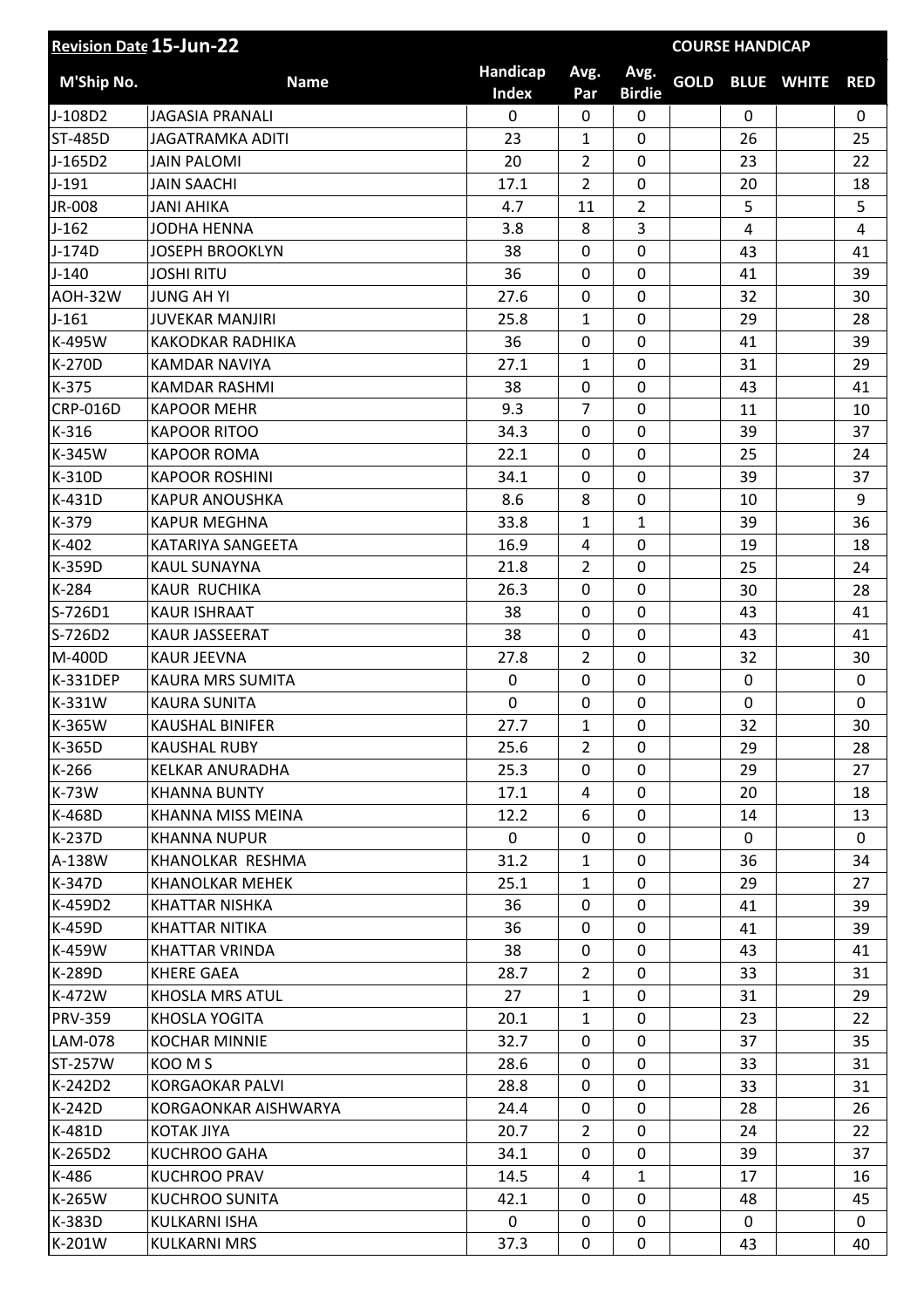|                 | <b>Revision Date 15-Jun-22</b> |                   |                |                       |             | <b>COURSE HANDICAP</b> |                   |              |
|-----------------|--------------------------------|-------------------|----------------|-----------------------|-------------|------------------------|-------------------|--------------|
| M'Ship No.      | <b>Name</b>                    | Handicap<br>Index | Avg.<br>Par    | Avg.<br><b>Birdie</b> | <b>GOLD</b> |                        | <b>BLUE WHITE</b> | <b>RED</b>   |
| K-491D          | KULKARNI NANDINI               | 35.8              | $\mathbf{1}$   | 0                     |             | 41                     |                   | 39           |
| K-383W          | <b>KULKARNI SARIKA</b>         | 38                | 0              | $\mathbf 0$           |             | 43                     |                   | 41           |
| <b>CRP-021W</b> | <b>KWIRYM KIM</b>              | 27                | 0              | $\mathbf 0$           |             | 31                     |                   | 29           |
| ST-507W         | <b>KYOUNG SUN JEE</b>          | 20.2              | 1              | $\mathbf{1}$          |             | 23                     |                   | 22           |
| $L-72W$         | <b>LAL BHARATI</b>             | 40                | 0              | 0                     |             | 46                     |                   | 43           |
| L-59W           | <b>LAL PADMA MRS</b>           | 24.9              | $\overline{2}$ | $\overline{0}$        |             | 28                     |                   | 27           |
| L-59D           | <b>LAL SHEFALI</b>             | 24.7              | 0              | $\overline{0}$        |             | 28                     |                   | 27           |
| $L-62W$         | <b>LALA VINITA</b>             | 48.8              | 1              | $\overline{0}$        |             | 56                     |                   | 53           |
| $L-74$          | <b>LALA YOGINI</b>             | 29.1              | 1              | 0                     |             | 33                     |                   | 31           |
| JR-017          | LAVANYA RAJU                   | 40                | $\mathbf 0$    | $\mathbf 0$           |             | 46                     |                   | 43           |
| R-229W          | LAXMAN RANJANI                 | 34.1              | 0              | $\overline{0}$        |             | 39                     |                   | 37           |
| <b>CRP-021D</b> | LIA YOO (NAKYUNG)              | 36                | 0              | 0                     |             | 41                     |                   | 39           |
| $L-88$          | LOBO ANJALI RITA               | 34                | 0              | $\overline{0}$        |             | 39                     |                   | 37           |
| $L-76$          | <b>LOBO FLEUR MISS</b>         | 28.3              | 0              | $\overline{0}$        |             | 32                     |                   | 31           |
| L-82W           | <b>LOBO MRS ELVIRA</b>         | 37                | 1              | 0                     |             | 42                     |                   | 40           |
| L-60DEP         | <b>LUTHRA SABINA</b>           | 40                | 0              | $\mathbf 0$           |             | 46                     |                   | 43           |
| M-252           | MAHADEVIA. DR [MISS] JAYSHRI S | 29                | 1              | $\mathbf 0$           |             | 33                     |                   | 31           |
| M-397W          | MAHANT MRS ASHA                | 0                 | 0              | 0                     |             | $\mathbf 0$            |                   | 0            |
| M-397D          | <b>MAHANT SRISTI</b>           | 28.3              | 0              | 0                     |             | 32                     |                   | 31           |
| $G-130$         | MAHESHWARY GOENKA RANI         | 17.2              | 4              | $\overline{0}$        |             | 20                     |                   | 19           |
| M-442W          | <b>MAHTANI PRIYALI</b>         | 33.9              | 1              | $\mathbf 0$           |             | 39                     |                   | 37           |
| $S-352$         | MALHOTRA SONIA                 | 12.8              | 6              | 1                     |             | 15                     |                   | 14           |
| <b>M-277DEP</b> | MALHOTRA JYOTI                 | 29                | 0              | $\overline{0}$        |             | 33                     |                   | 31           |
| M-298D          | <b>MALHOTRA SHRADHA</b>        | 29                | 0              | 0                     |             | 33                     |                   | 31           |
| M-387D          | <b>MALIAH RUKMINI</b>          | 25                | $\mathbf{1}$   | $\mathbf 0$           |             | 29                     |                   | 27           |
| M-495D          | MALKANI IRA                    | 34                | 0              | 0                     |             | 39                     |                   | 37           |
| LAM-010         | <b>MALKANI RAJBIR</b>          | 23.7              | 1              | $\mathbf 0$           |             | 27                     |                   | 26           |
| M-511W          | MALL SANGEETA                  | 34                | 0              | $\mathbf 0$           |             | 39                     |                   | 37           |
| <b>PRV-210</b>  | MALVIKA MISTIKA                | 36                | 0              | $\Omega$              |             | 41                     |                   | 39           |
| S-769D          | <b>MANIKKAN RAMYA</b>          | 36                | 0              | 0                     |             | 41                     |                   | 39           |
| K-212D          | <b>MANOSHI MS</b>              | $\Omega$          | 0              | 0                     |             | 0                      |                   | 0            |
| M-509D          | <b>MANSINGKA DIVYA</b>         | 36                | 0              | 0                     |             | 41                     |                   | 39           |
| M-360           | MARWAH RAJNEETA                | 36.6              | 1              | 0                     |             | 42                     |                   | 40           |
| M-266           | MATHAI. RADHA                  | 18.4              | 3              | $\mathbf{1}$          |             | 21                     |                   | 20           |
| M-407W          | <b>MATHUR NITA JITENDRA</b>    | 34.9              | 1              | $\mathbf{1}$          |             | 40                     |                   | 38           |
| ST-371W         | MEGUMI MIZORAMI                | 42                | 0              | 0                     |             | 48                     |                   | 45           |
| M-467W          | MEHRA RUCHITA                  | 41.1              | 0              | 0                     |             | 47                     |                   | 44           |
| M-453W          | <b>MEHTA BELA</b>              | 54.2              | 1              | 0                     |             | 62                     |                   | 59           |
| M-413D          | <b>MENON ESHA</b>              | 0                 | $\mathbf{0}$   | 0                     |             | 0                      |                   | 0            |
| M-461D2         | <b>MENON NIDHI</b>             | 14.5              | 6              | $\Omega$              |             | 17                     |                   | 16           |
| M-566W          | <b>MENON PEROLA</b>            | 45.5              | 0              | $\Omega$              |             | 52                     |                   | 49           |
| M-402D          | <b>MENON SUCHITRA</b>          | 0                 | 0              | 0                     |             | 0                      |                   | 0            |
| M-461W          | <b>MENON UMA</b>               | 11.8              | 6              | 0                     |             | 13                     |                   | 13           |
| M-461D          | <b>MENON VAANI</b>             | 22.1              | 1              | 0                     |             | 25                     |                   | 24           |
| M-411           | <b>MERCHANT SANAM</b>          | 5.3               | 4              | $\mathbf{1}$          |             | 6                      |                   | 6            |
| ST-480W         | MINA SANG SOO LEE              | 15.5              | 5              | 0                     |             | 18                     |                   | 17           |
| M-268           | MIRCHANDANI BINA               | 22                | 0              | $\mathbf 0$           |             | 25                     |                   | 24           |
| LAM-058         | MIRKAR VASANTI                 | 35.2              | 0              | 0                     |             | 40                     |                   | 38           |
| SM-311D         | MISHRA MISS RASHI              | 10.3              | 4              | 0                     |             | 12                     |                   | 11           |
| M-460W          | MISHRA SHYAMA                  | 32.5              | 0              | 0                     |             | 37                     |                   | 35           |
| M-454D          | MISS SANKIRATNA NARAYAN        | 0                 | 0              | 0                     |             | 0                      |                   | $\mathbf{0}$ |
|                 |                                |                   |                |                       |             |                        |                   |              |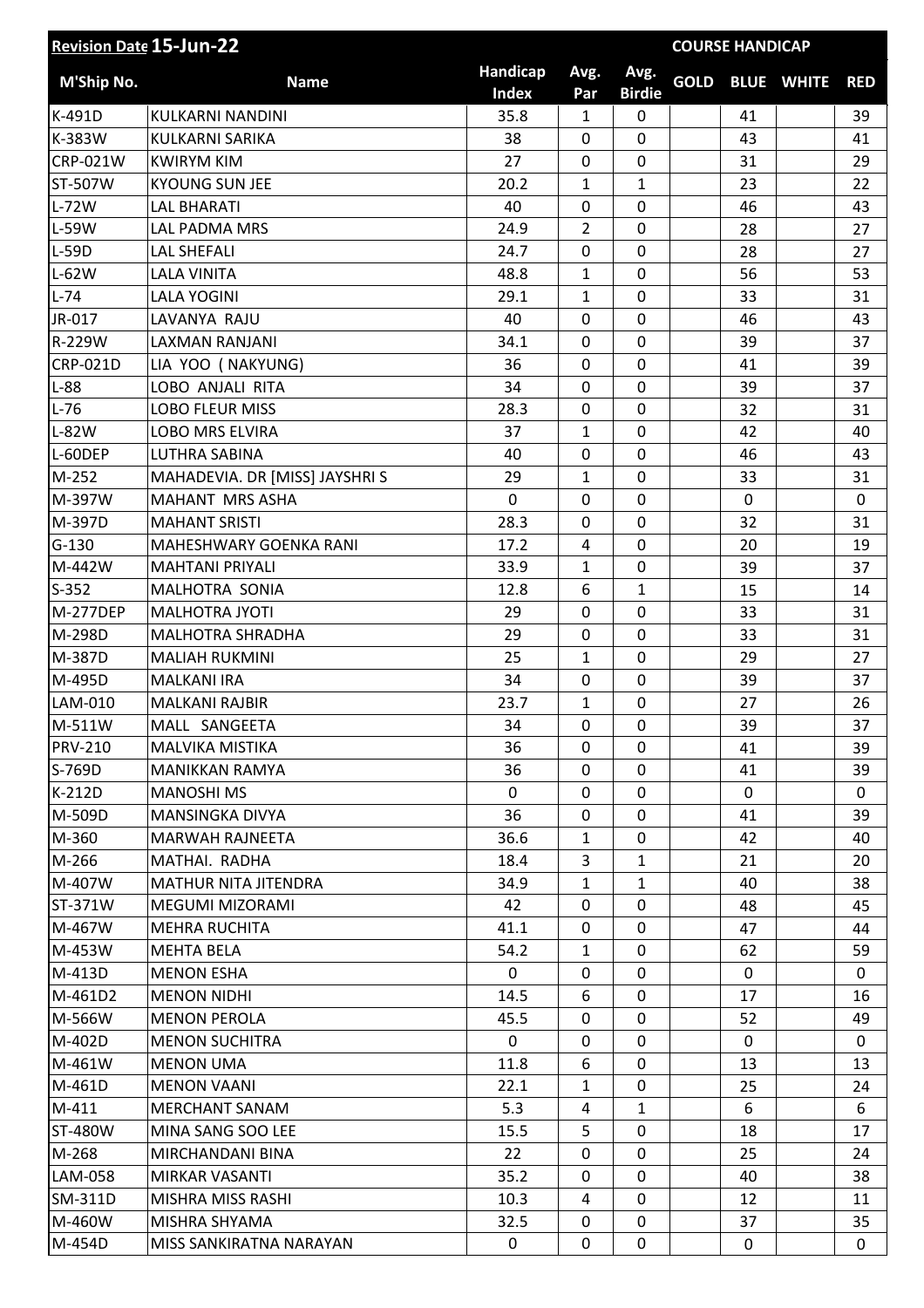|                 | <b>Revision Date 15-Jun-22</b> |                          |                | <b>COURSE HANDICAP</b> |             |             |                   |            |  |  |  |
|-----------------|--------------------------------|--------------------------|----------------|------------------------|-------------|-------------|-------------------|------------|--|--|--|
| M'Ship No.      | <b>Name</b>                    | Handicap<br><b>Index</b> | Avg.<br>Par    | Avg.<br><b>Birdie</b>  | <b>GOLD</b> |             | <b>BLUE WHITE</b> | <b>RED</b> |  |  |  |
| K-346W          | MITRA RAVIKANT                 | 29.8                     | 1              | 0                      |             | 34          |                   | 32         |  |  |  |
| M-316           | <b>MODY RUPALI</b>             | 28.3                     | 0              | $\mathbf 0$            |             | 32          |                   | 31         |  |  |  |
| <b>CRP-005D</b> | <b>MOHANTY ANANYA</b>          | 26.8                     | 1              | 0                      |             | 31          |                   | 29         |  |  |  |
| M-296D          | MOOKERJEE SHARMISTA            | 18.2                     | $\overline{2}$ | $\overline{0}$         |             | 21          |                   | 20         |  |  |  |
| ST-360W         | MRS BOOKI KWON                 | 12.6                     | 6              | $\mathbf{1}$           |             | 14          |                   | 14         |  |  |  |
| ST-389          | MRS CHU DONG WON               | 24.2                     | $\overline{2}$ | $\overline{0}$         |             | 28          |                   | 26         |  |  |  |
| ST-361W         | <b>MRS HONG KIM</b>            | 26                       | 0              | $\overline{0}$         |             | 30          |                   | 28         |  |  |  |
| ST-389W         | MRS JAE EUN LEE                | 23.9                     | 3              | 0                      |             | 27          |                   | 26         |  |  |  |
| ST-373W         | MRS JIWOO SUH                  | 22.4                     | 4              | 0                      |             | 26          |                   | 24         |  |  |  |
| ST-357W         | <b>MRS KIMMI JEON</b>          | 17.3                     | 4              | $\mathbf 0$            |             | 20          |                   | 19         |  |  |  |
| ST-365W         | MRS MIAE KIM                   | 22.5                     | 3              | 0                      |             | 26          |                   | 24         |  |  |  |
| ST-364W         | <b>MRS OKNEE YANG</b>          | 21.3                     | 3              | 0                      |             | 24          |                   | 23         |  |  |  |
| ST-388W         | <b>MRS YOUNGHEE PARK</b>       | 21.9                     | 4              | $\mathbf{1}$           |             | 25          |                   | 24         |  |  |  |
| M-488D          | MUKKAVALII DHRITI              | 11.7                     | 6              | 0                      |             | 13          |                   | 13         |  |  |  |
| N-161W          | <b>NABAR MEENAL</b>            | 19.4                     | 0              | 0                      |             | 22          |                   | 21         |  |  |  |
| N-107W          | <b>NADKARNI DR RASHMI</b>      | 25.5                     | 1              | $\overline{0}$         |             | 29          |                   | 28         |  |  |  |
| N-173D          | <b>NAIR VIELKA</b>             | 20.7                     | 1              | 0                      |             | 24          |                   | 22         |  |  |  |
| <b>N-122DEP</b> | NAKRA PAYAL                    | 27                       | 0              | $\mathbf 0$            |             | 31          |                   | 29         |  |  |  |
| <b>B-240W</b>   | <b>NALINI SINGH BHASIN</b>     | 8.3                      | 8              | $\mathbf{1}$           |             | 9           |                   | 9          |  |  |  |
| <b>N-97D</b>    | NATH MISS KIAHRAA              | 25.4                     | 1              | $\mathbf 0$            |             | 29          |                   | 27         |  |  |  |
| N-156W          | <b>NATH NISHI</b>              | 34.2                     | 0              | 0                      |             | 39          |                   | 37         |  |  |  |
| N-96W           | <b>NATH RESHMA</b>             | 25.8                     | $\overline{2}$ | 0                      |             | 29          |                   | 28         |  |  |  |
| N-119W          | NATRAJAN ANDREY                | 26.3                     | 0              | $\overline{0}$         |             | 30          |                   | 28         |  |  |  |
| ST-356W         | <b>NORIKO ANDO</b>             | 13.5                     | 6              | 0                      |             | 15          |                   | 15         |  |  |  |
| <b>CRP-001D</b> | <b>NYLA VELAMURI</b>           | 38                       | 0              | $\overline{0}$         |             | 43          |                   | 41         |  |  |  |
| AOH-02W         | OK MYEONG                      | 16.7                     | 6              | $\overline{0}$         |             | 19          |                   | 18         |  |  |  |
| O-19D           | <b>OSWALD SASHA</b>            | 25.6                     | 1              | 0                      |             | 29          |                   | 28         |  |  |  |
| $O-20D$         | <b>OZA DHRITI</b>              | 0                        | 0              | 0                      |             | $\mathbf 0$ |                   | 0          |  |  |  |
| $O-17$          | <b>OZA MEGHNA</b>              | 22.5                     | $\mathbf{0}$   | $\Omega$               |             | 26          |                   | 24         |  |  |  |
| $O-13$          | <b>OZA NIDHI VINOD</b>         | 18.8                     | 0              | $\Omega$               |             | 21          |                   | 20         |  |  |  |
| P-308D          | PANDIT NAYANTARA               | 34.7                     | $\mathbf{1}$   | $\Omega$               |             | 40          |                   | 37         |  |  |  |
| P-301W          | PAREKH DIPTI                   | 24                       | 1              | 0                      |             | 27          |                   | 26         |  |  |  |
| P-327D          | PAREKH HEENA                   | 38                       | 0              | $\Omega$               |             | 43          |                   | 41         |  |  |  |
| P-339W          | PAREKH JHANVI                  | 38                       | 0              | 0                      |             | 43          |                   | 41         |  |  |  |
| <b>PRV-336D</b> | PARIKH AALIA                   | 34                       | $\mathbf{0}$   | 0                      |             | 39          |                   | 37         |  |  |  |
| P-373D          | PARIKH AALIA                   | 36                       | 0              | 0                      |             | 41          |                   | 39         |  |  |  |
| ST-523W         | PARK MRS SANGME                | 30.2                     | $\Omega$       | 0                      |             | 34          |                   | 33         |  |  |  |
| ST-500W         | PARK P MRS                     | 28                       | 0              | $\Omega$               |             | 32          |                   | 30         |  |  |  |
| P-319W          | PATANKAR MRS L                 | 33.5                     | 0              | 0                      |             | 38          |                   | 36         |  |  |  |
| $P-148D$        | PATEL AARIA                    | 24.4                     | $\overline{2}$ | 0                      |             | 28          |                   | 26         |  |  |  |
| P-274W          | PATEL ANJALI                   | 34                       | 0              | 0                      |             | 39          |                   | 37         |  |  |  |
| P-274           | PATEL ANJALI MEHTA             | 18.2                     | 1              | 0                      |             | 21          |                   | 20         |  |  |  |
| $P-226D$        | PATEL NISHNA                   | 3.8                      | 11             | $\overline{2}$         |             | 4           |                   | 4          |  |  |  |
| P-224D          | PATEL NYOMA                    | 16.3                     | $\overline{2}$ | 0                      |             | 19          |                   | 18         |  |  |  |
| LAM-027D        | PATEL SAMEERA                  | $\Omega$                 | 0              | 0                      |             | 0           |                   | 0          |  |  |  |
| P-277W          | PATRAO ANITA                   | 36                       | 0              | 0                      |             | 41          |                   | 39         |  |  |  |
| P-277D          | PATRO SAIPRIYA                 | 27.8                     | 1              | 0                      |             | 32          |                   | 30         |  |  |  |
| P-235W          | PEDDER MRS C Y                 | 15                       | 6              | $\mathbf{1}$           |             | 17          |                   | 16         |  |  |  |
| P-233           | PEREIRA RADHIKA                | 20.5                     | $\overline{2}$ | 0                      |             | 23          |                   | 22         |  |  |  |
| $D-262$         | POOJA DOSHI                    | 38                       | 0              | 0                      |             | 43          |                   | 41         |  |  |  |
| LAM-035         | PRASAD KUMUDINI                | 28.4                     | 0              | $\mathbf 0$            |             | 32          |                   | 31         |  |  |  |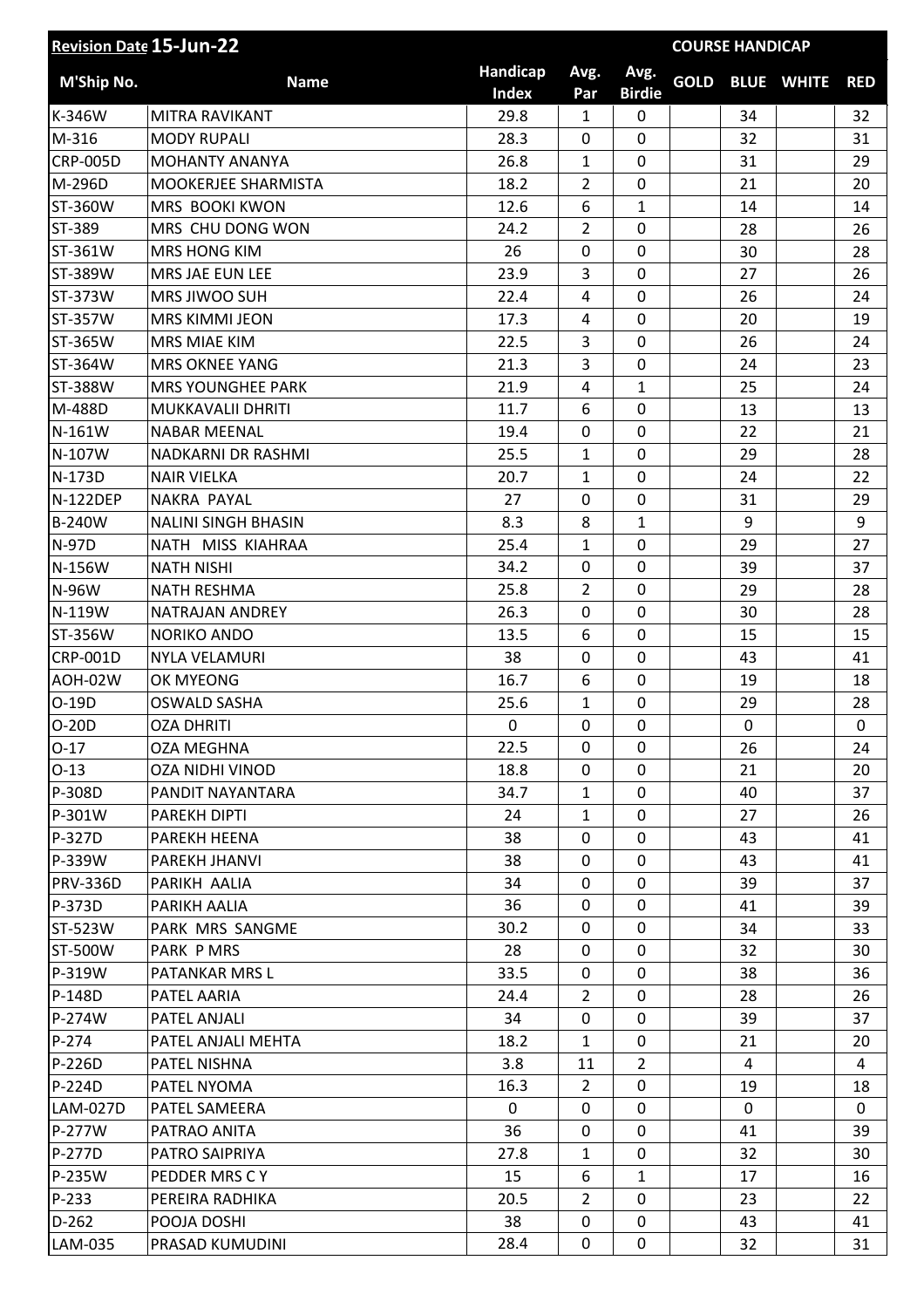| <b>Revision Date 15-Jun-22</b> |                                |                          |                |                       | <b>COURSE HANDICAP</b> |             |                        |            |
|--------------------------------|--------------------------------|--------------------------|----------------|-----------------------|------------------------|-------------|------------------------|------------|
| M'Ship No.                     | <b>Name</b>                    | Handicap<br><b>Index</b> | Avg.<br>Par    | Avg.<br><b>Birdie</b> |                        |             | <b>GOLD BLUE WHITE</b> | <b>RED</b> |
| P-243W                         | PUJAR ANJALI                   | 34                       | 0              | 0                     |                        | 39          |                        | 37         |
| P-269W                         | <b>PURKER BHARATI</b>          | 15.8                     | 5              | 0                     |                        | 18          |                        | 17         |
| R-227W                         | RAGHAVAN SULAKSHNA             | $\mathbf 0$              | 0              | $\mathbf 0$           |                        | $\mathbf 0$ |                        | 0          |
| R-200W                         | RAGHVAN ANJALI                 | 36                       | 0              | $\overline{0}$        |                        | 41          |                        | 39         |
| LAM-022                        | RAMACHANDRA SAVITRI            | 30.6                     | $\mathbf 0$    | $\mathbf 0$           |                        | 35          |                        | 33         |
| R-156                          | RAMANUJAM SAPNA                | 34.2                     | 0              | 0                     |                        | 39          |                        | 37         |
| $R-67$                         | RAMASWAMY PREMA                | 29.3                     | 0              | $\mathbf 0$           |                        | 33          |                        | 32         |
| ST-343W                        | RAMCHANDRAN SUNITA             | 22.2                     | $\overline{2}$ | 0                     |                        | 25          |                        | 24         |
| R-240                          | RAMKRISHNAN AISHWARYA          | 23.6                     | $\overline{2}$ | $\mathbf{1}$          |                        | 27          |                        | 25         |
| A-223D                         | RAMYA BALA                     | 36                       | 0              | $\overline{0}$        |                        | 41          |                        | 39         |
| R-155                          | RANE KAVITA MS                 | 17.9                     | 0              | $\mathbf 0$           |                        | 20          |                        | 19         |
| R-132D                         | <b>RANE NANDITA</b>            | 36                       | 0              | 0                     |                        | 41          |                        | 39         |
| R-132D2                        | <b>RANE NANDITA MS</b>         | 22.3                     | $\mathbf{1}$   | $\overline{0}$        |                        | 25          |                        | 24         |
| R-132W                         | <b>RANE NEELAM MRS</b>         | 44.2                     | 0              | 0                     |                        | 50          |                        | 48         |
| R-196W                         | RANGNEKAR CHAUDHARY DEEPA      | 16.2                     | $\mathbf 0$    | $\overline{0}$        |                        | 18          |                        | 17         |
| R-176D                         | RANGWALA ANIKA                 | 27                       | 0              | $\mathbf 0$           |                        | 31          |                        | 29         |
| <b>CRP-015D</b>                | <b>RAO NIDHI</b>               | 36                       | 0              | $\mathbf 0$           |                        | 41          |                        | 39         |
| R-277                          | <b>RAO RHEA MISS</b>           | 21.7                     | 1              | $\mathbf 0$           |                        | 25          |                        | 23         |
| R-158D                         | <b>RATHMAN MISS S</b>          | 20.4                     | 3              | 0                     |                        | 23          |                        | 22         |
| R-235W                         | REKHI MRS AMARJEET             | 24.8                     | 1              | $\mathbf 0$           |                        | 28          |                        | 27         |
| <b>RIA</b>                     | RIA D'COSTA                    | 25.6                     | 3              | 0                     |                        | 29          |                        | 28         |
| JR-012                         | RIVA MEHTA                     | 35.5                     | $\mathbf{1}$   | $\mathbf 0$           |                        | 41          |                        | 38         |
| S-643D                         | SACHDEV ALISHA                 | 29.5                     | 1              | $\overline{0}$        |                        | 34          |                        | 32         |
| S-405D                         | <b>SACHDEV DRISHTI</b>         | 40                       | 0              | 0                     |                        | 46          |                        | 43         |
| S-354D                         | <b>SACHDEV JASMINE</b>         | 8.5                      | 7              | $\overline{2}$        |                        | 10          |                        | 9          |
| S-270DEPD                      | SACHDEVA NAVNEET               | 40                       | $\mathbf 0$    | 0                     |                        | 46          |                        | 43         |
| S-484                          | SACHDEVA RATANJEET             | 25.1                     | 0              | 0                     |                        | 29          |                        | 27         |
| S-783W                         | SAHAJWALA VIJAYA               | 22.1                     | 1              | $\mathbf 0$           |                        | 25          |                        | 24         |
| SM-308W                        | SAHAY RANJITHA                 | 22.3                     | $\overline{2}$ | $\Omega$              |                        | 25          |                        | 24         |
| S-374W                         | SANDHU CYNTHIA                 | 40.1                     | 1              | 0                     |                        | 46          |                        | 43         |
| $S-771$                        | SANDU GARGI                    | 21.4                     | 1              | 0                     |                        | 24          |                        | 23         |
| S-514W                         | <b>SANDU MINAL</b>             | 29.9                     | $\mathbf{1}$   | $\mathbf 0$           |                        | 34          |                        | 32         |
| JR-010                         | <b>SANGHAVI PRUTHVI</b>        | 27.5                     | 1              | 0                     |                        | 31          |                        | 30         |
| S-763D                         | <b>SANIA SALUNKHE</b>          | 16.3                     | $\overline{2}$ | 0                     |                        | 19          |                        | 18         |
| S-839W                         | <b>SAROOP MRS PRACHI</b>       | 26.7                     | 0              | 0                     |                        | 30          |                        | 29         |
| $S-480$                        | <b>SAWHNEY SHALINI</b>         | 0                        | 0              | 0                     |                        | 0           |                        | 0          |
| $S-601$                        | SEHTI-SODHI URVASHI            | 7.7                      | 0              | 0                     |                        | 9           |                        | 8          |
| S-819D                         | SEJPAL AHAANA                  | 36                       | 0              | 0                     |                        | 41          |                        | 39         |
| <b>SEKHON</b>                  | SEKHON MRS                     | 34                       | 0              | $\mathbf 0$           |                        | 39          |                        | 37         |
| ST-490W                        | <b>SEONG LEE</b>               | 36                       | 0              | 0                     |                        | 41          |                        | 39         |
| S-392D                         | SETHI AARUSHI                  | 19.4                     | $\overline{2}$ | 0                     |                        | 22          |                        | 21         |
| ST-509D                        | SHAH AHANA                     | 22.2                     | 3              | 0                     |                        | 25          |                        | 24         |
| S-618W                         | <b>SHAH ALPA</b>               | 39.7                     | 1              | 0                     |                        | 45          |                        | 43         |
| S-515W                         | SHAH ALPANA                    | 19                       | $\overline{2}$ | 0                     |                        | 22          |                        | 21         |
| S-502W                         | <b>SHAH ASHA</b>               | 32.9                     | $\mathbf{1}$   | 0                     |                        | 38          |                        | 36         |
| $S-209$                        | SHAH DR [MISS] CHANDRA LALBHAI | 41.1                     | 0              | 0                     |                        | 47          |                        | 44         |
| S-841W                         | <b>SHAH EKTA</b>               | 36                       | 0              | $\Omega$              |                        | 41          |                        | 39         |
| S-625D                         | <b>SHAH ESHA</b>               | 16.6                     | 3              | 0                     |                        | 19          |                        | 18         |
| S-731D2                        | SHAH EVANKA                    | 11.5                     | 6              | 0                     |                        | 13          |                        | 12         |
| S-516W                         | SHAH GEETA A                   | 40                       | 0              | 0                     |                        | 46          |                        | 43         |
| S-731D                         | <b>SHAH IVANA</b>              | 5.1                      | 10             | $\overline{2}$        |                        | 6           |                        | 6          |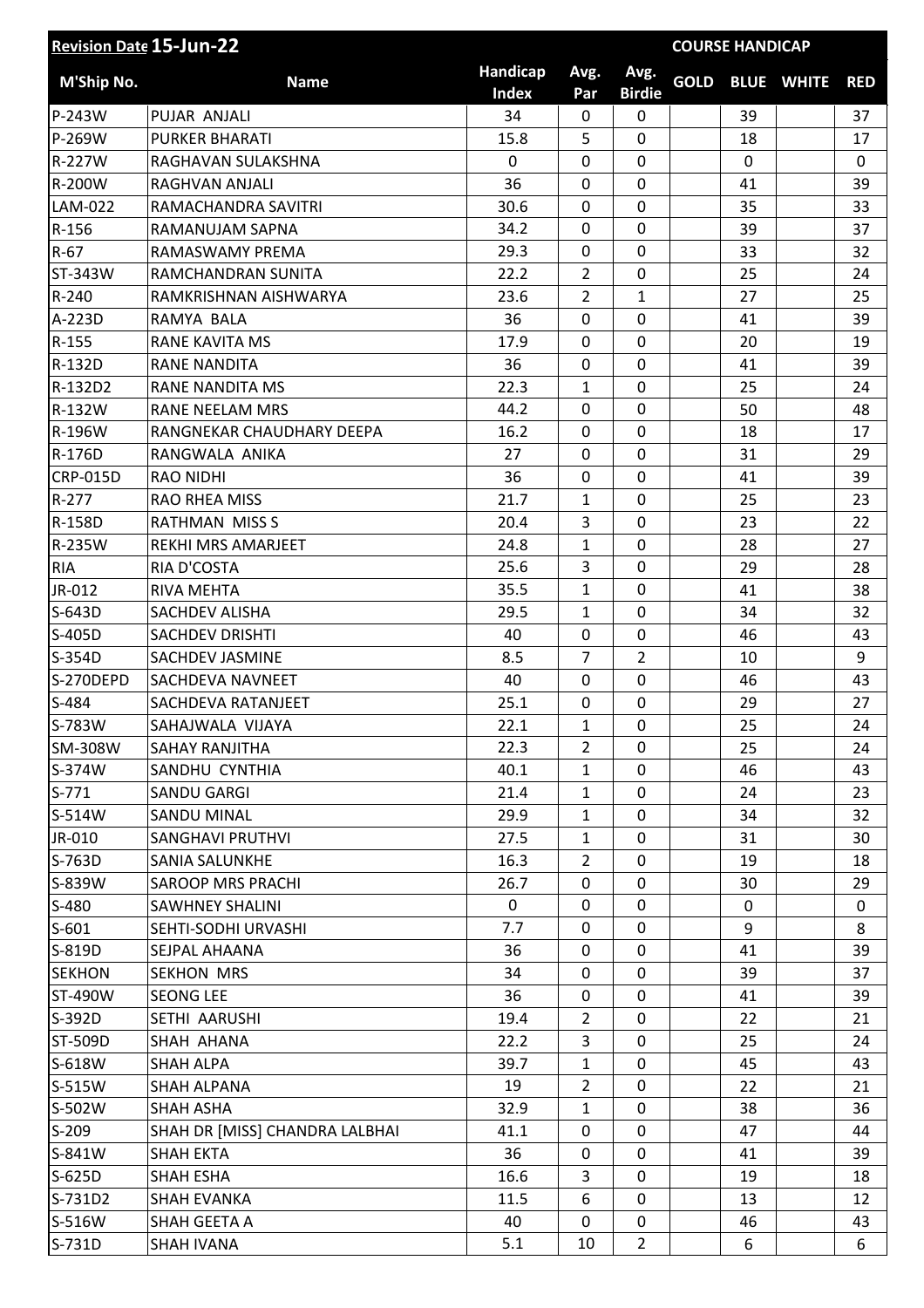| <b>Revision Date 15-Jun-22</b> |                          |                          |                |                       | <b>COURSE HANDICAP</b> |                |                   |            |
|--------------------------------|--------------------------|--------------------------|----------------|-----------------------|------------------------|----------------|-------------------|------------|
| M'Ship No.                     | <b>Name</b>              | Handicap<br><b>Index</b> | Avg.<br>Par    | Avg.<br><b>Birdie</b> | <b>GOLD</b>            |                | <b>BLUE WHITE</b> | <b>RED</b> |
| $S-621$                        | <b>SHAH KINJAL NAREN</b> | 0                        | 0              | $\mathbf 0$           |                        | $\mathbf 0$    |                   | 0          |
| S-816W                         | <b>SHAH MAYA</b>         | 36                       | 0              | $\overline{0}$        |                        | 41             |                   | 39         |
| $S-816$                        | <b>SHAH MAYA</b>         | 36                       | 0              | $\mathbf 0$           |                        | 41             |                   | 39         |
| S-532W                         | <b>SHAH PARU</b>         | 39.3                     | 0              | 0                     |                        | 45             |                   | 42         |
| S-618D                         | <b>SHAH RUTU</b>         | 22.1                     | $\overline{2}$ | 0                     |                        | 25             |                   | 24         |
| S-841D                         | <b>SHAH SWANICA</b>      | 21.3                     | 1              | $\mathbf 0$           |                        | 24             |                   | 23         |
| $S-695$                        | <b>SHAHI ANJALI</b>      | 36                       | 0              | 0                     |                        | 41             |                   | 39         |
| S-788D1                        | <b>SHAINA SHETTY</b>     | 34                       | 0              | $\overline{0}$        |                        | 39             |                   | 37         |
| S-788D2                        | <b>SHANAYA SHETTY</b>    | 36                       | 0              | 0                     |                        | 41             |                   | 39         |
| S-714D1                        | SHARMA AADITI            | 16.2                     | 4              | $\mathbf{1}$          |                        | 18             |                   | 17         |
| S-716D                         | <b>SHARMA AMANI</b>      | 0                        | 0              | $\mathbf 0$           |                        | $\mathbf 0$    |                   | 0          |
| S-714D2                        | <b>SHARMA ANJALI</b>     | 23                       | $\overline{2}$ | $\overline{2}$        |                        | 26             |                   | 25         |
| S-396W                         | SHARMA LEENA             | 37.9                     | 3              | $\mathbf{1}$          |                        | 43             |                   | 41         |
| S-850D                         | SHETH MISHKA             | 22.3                     | $\overline{2}$ | $\mathbf{1}$          |                        | 25             |                   | 24         |
| S-580D                         | SHETH MISHKA             | 36                       | 0              | $\overline{0}$        |                        | 41             |                   | 39         |
| <b>PRV-074D</b>                | <b>SHETTY AADHYA</b>     | 29                       | 1              | 0                     |                        | 33             |                   | 31         |
| S-648W                         | SHETTY CHITTAKSHI        | 24.7                     | 0              | 0                     |                        | 28             |                   | 27         |
| S-837                          | <b>SHETTY RITTIKA</b>    | 23.5                     | 1              | $\overline{0}$        |                        | 27             |                   | 25         |
| S-788D                         | <b>SHETTY SHAINA</b>     | 38                       | 0              | 0                     |                        | 43             |                   | 41         |
| LAM-025                        | SHIKHA RAJKUMAR          | 37.5                     | $\mathbf{1}$   | $\overline{0}$        |                        | 43             |                   | 40         |
| S-703W                         | <b>SHINDE SMITA</b>      | 22.6                     | 2              | $\mathbf 0$           |                        | 26             |                   | 24         |
| S-388D                         | SHIRGAONKAR ANJINI       | 40.5                     | 2              | 0                     |                        | 46             |                   | 44         |
| N-158D                         | SHIVANI NARAYAN          | 36                       | 0              | 0                     |                        | 41             |                   | 39         |
| <b>ST-479D</b>                 | <b>SHROFF SANAH</b>      | 36                       | $\mathbf 0$    | $\mathbf 0$           |                        | 41             |                   | 39         |
| S-355D                         | <b>SHROFF TANVI</b>      | 25.6                     | 1              | $\mathbf 0$           |                        | 29             |                   | 28         |
| S-622D                         | SINGAPURI EESHA          | 28.9                     | $\mathbf{1}$   | 0                     |                        | 33             |                   | 31         |
| S-488D                         | SINGH ROSHNI             | 35.2                     | 0              | $\mathbf 0$           |                        | 40             |                   | 38         |
| S-395W                         | <b>SINGH BIRINDER</b>    | 36                       | 0              | $\mathbf 0$           |                        | 41             |                   | 39         |
| S-378W                         | SINGH NEERU              | 22.2                     | $\overline{2}$ | $\Omega$              |                        | 25             |                   | 24         |
| S-395D                         | <b>SINGH NEHAKAUR</b>    | 29.9                     | $\mathbf{1}$   | 0                     |                        | 34             |                   | 32         |
| $S-554D$                       | <b>SINGH NIKITA</b>      | 21                       | 1              | 0                     |                        | 24             |                   | 23         |
| S-544W                         | <b>SINGH RADHA MRS</b>   | 27.1                     | $\mathbf{1}$   | 0                     |                        | 31             |                   | 29         |
| <b>SM-237D</b>                 | <b>SINGH RASIKA</b>      | 36                       | 0              | $\Omega$              |                        | 41             |                   | 39         |
| S-544D                         | SINGH SONAL MS           | 14.5                     | 4              | $\mathbf{1}$          |                        | 17             |                   | 16         |
| <b>B-300D</b>                  | <b>SMERA BALAN</b>       | 36                       | 0              | $\mathbf 0$           |                        | 41             |                   | 39         |
| $S-634$                        | SODHI POOJA              | 26.1                     | 0              | 0                     |                        | 30             |                   | 28         |
| S-474W                         | <b>SODHI PREET</b>       | 17                       | 4              | 0                     |                        | 19             |                   | 18         |
| S-586W                         | SOMAN DEEPA              | 28.7                     | 0              | $\mathbf{1}$          |                        | 33             |                   | 31         |
| S-586D                         | <b>SOMAN RHEA</b>        | 29.5                     | $\overline{2}$ | $\mathbf{1}$          |                        | 34             |                   | 32         |
| <b>CM-192W</b>                 | <b>SOOD RENUKA</b>       | 26.6                     | 0              | 0                     |                        | 30             |                   | 29         |
| ST-503W                        | SOOKHEE CHOI             | 18.6                     | 5              | 0                     |                        | 21             |                   | 20         |
| S-614D                         | SUBRAMANIAM RASIKA       | 36                       | 0              | 0                     |                        | 41             |                   | 39         |
| S-649W                         | <b>SUD SHALINI</b>       | 38                       | 0              | 0                     |                        | 43             |                   | 41         |
| <b>B-360</b>                   | <b>SUHAG BHATIA</b>      | 21.5                     | $\overline{2}$ | 0                     |                        | 25             |                   | 23         |
| S-815D                         | SUKLIKAR ANIKA           | 25.8                     | $\mathbf{1}$   | 0                     |                        | 29             |                   | 28         |
| ST-376W                        | <b>SUNG HEE NA</b>       | 24.2                     | 3              | 0                     |                        | 28             |                   | 26         |
| S-536D                         | <b>SURESH RACHNA</b>     | 40                       | 0              | $\Omega$              |                        | 46             |                   | 43         |
| AOH-13W                        | <b>TAEKO ASANO</b>       | 34.2                     | 1              | 0                     |                        | 39             |                   | 37         |
| ST-338W                        | TAMI MUHARAM D           | 23.9                     | $\overline{2}$ | 0                     |                        | 27             |                   | 26         |
| JR-016                         | THAKKAR CHELSA           | 5.7                      | 10             | $\overline{2}$        |                        | $\overline{7}$ |                   | 6          |
| T-153D                         | THAKKAR DIYA             | 36                       | 0              | 0                     |                        | 41             |                   | 39         |